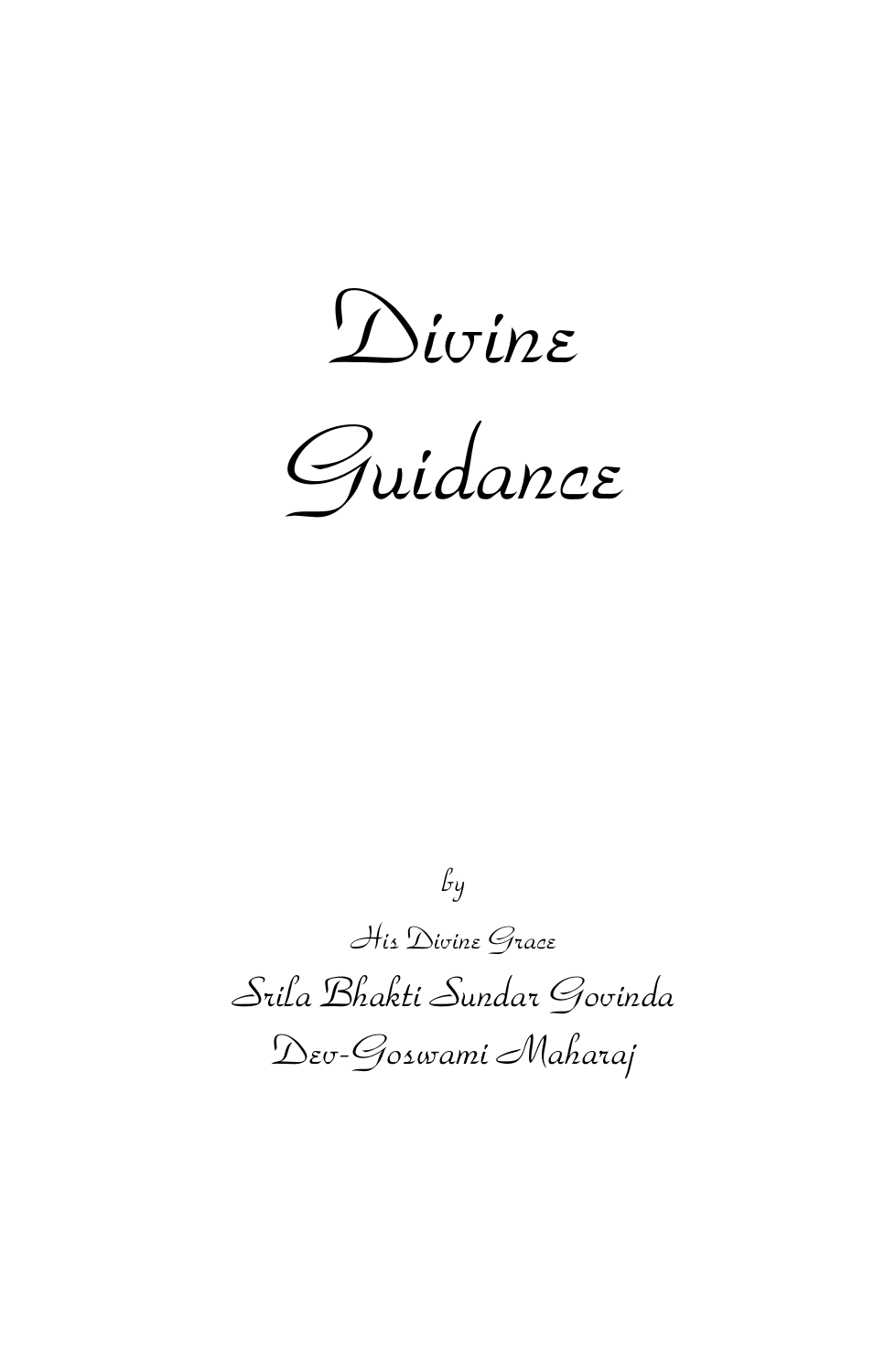*Divine* 

*Guidance*

*From Holy Lectures and letters by His Divine Grace Srila Bhakti Sundar Govinda Dev-Goswami Maharaj*

Sri Chaitanya Saraswat Math, Kolerganj, P.O. Nabadwip, Dist. Nadia, W. Bengal 741302, India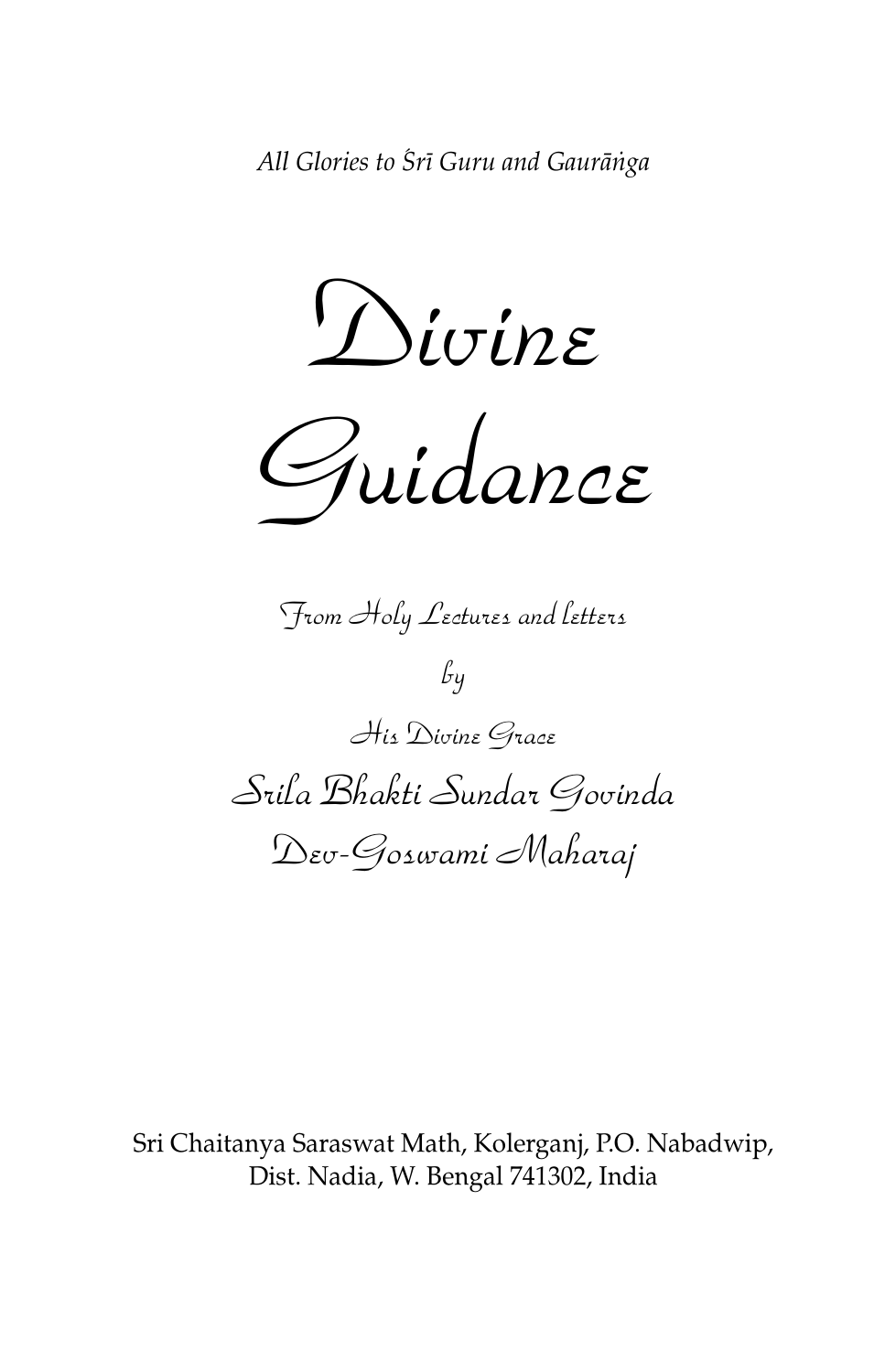All rights reserved by

The Sevaite-President-Acharya, Sri Chaitanya Saraswat Math, Nabadwip

Founder Acharya: His Divine Grace Srila Bhakti Raksak Sridhar Dev-Goswami Maharaj

Successor Sevaite-President-Acharya: His Divine Grace Srila Bhakti Sundar Govinda Dev-Goswami Maharaj

Second printing in India 2004

Edited by:

Sripad Bhakti Svarupa Tridandi Maharaj Assisted by:

Sri Mahananda Das Bhakti Ranjan

Published by:

Ananta Printing & Publishing Soquel, California

For:

Sri Chaitanya Saraswat Math, Kolerganj, Post Office: Nabadwip, District: Nadia, West Bengal, Pin 741302, India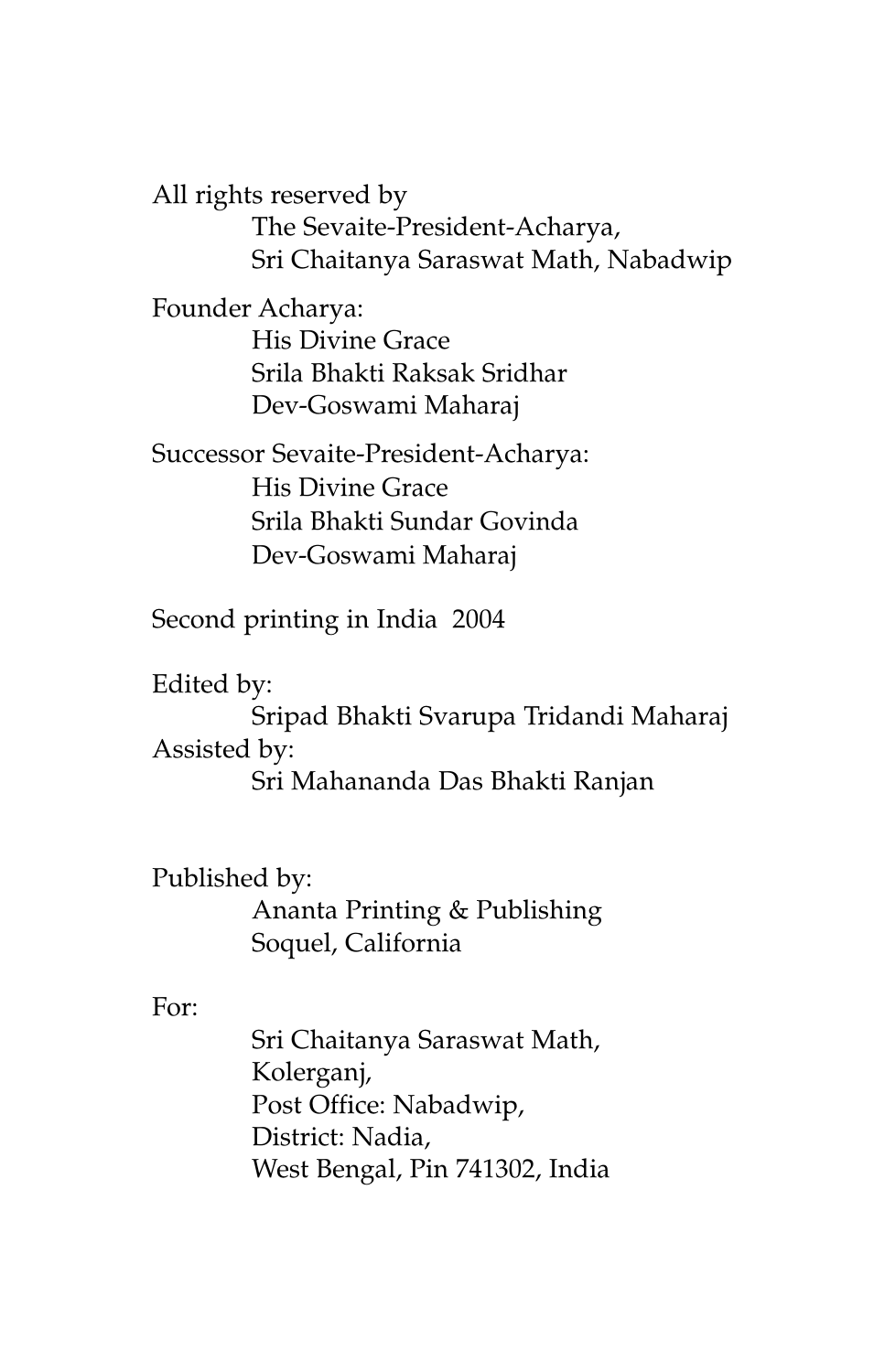# **CONTENTS**

# FIRST SECTION

| Chapter One                            |     |
|----------------------------------------|-----|
| <b>Utilising Our Fortune</b>           | 15  |
| Chapter Two                            |     |
| On the Way to Sri Puri-Dhām            | 37  |
| <b>Chapter Three</b>                   |     |
| On the Way to Sri Vrndāvan-Dhām 53     |     |
| Chapter Four                           |     |
| Within the Holy Dhāma                  | 71  |
| <b>Chapter Five</b>                    |     |
| The Land of Spiritual Gems             | 85  |
| <b>Chapter Six</b>                     |     |
| <b>Sweet Service, Service, Service</b> | 93  |
| <b>SECOND SECTION</b>                  |     |
| <b>Chapter Seven</b>                   |     |
| <b>Hand-carved Gems</b>                | 107 |
| <b>Book List</b>                       | 136 |
|                                        |     |

Address List 141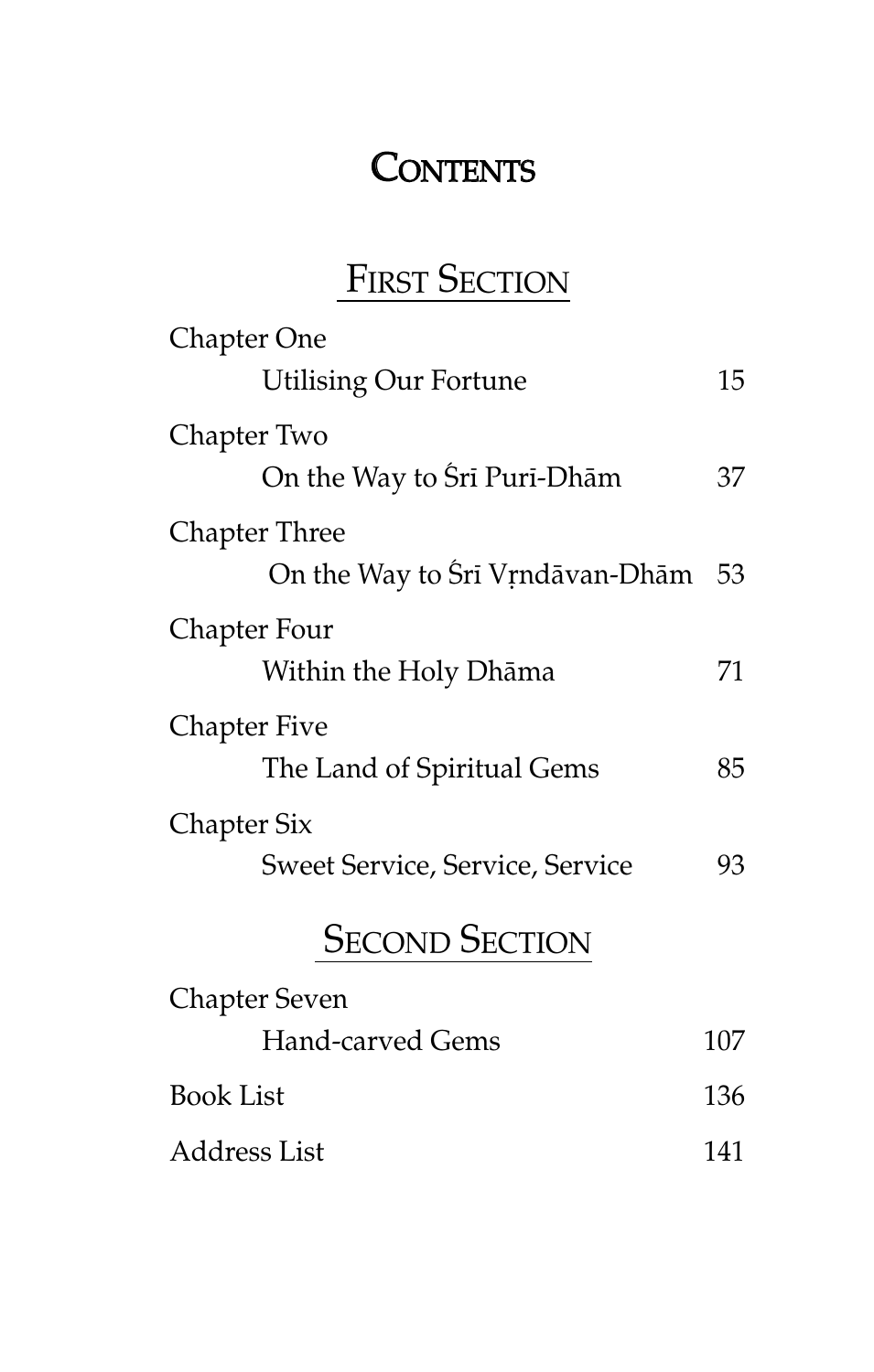# Foreword

This is the third book in the The Divine Servitor series. The first two books of the series—The Divine Servitor and Dignity of the Divine Servitor—were particulary intended as a substantial means of glorifying our Srī Āchāryyadev Srīla Bhakti Sundar Govinda Dev-Goswāmī Mahārāj on the occasion of his Śrī Vyāsa-pūjā 1990 and 1991.

1992 saw a marked increase in mail, and written offerings by the many devotees. Consequently a separate Srī Gaudīya Darśan book of Srī Vyāsa-pūjā offerings was published for the satisfaction of our Srila Ächāryyadev and the devotees of this Mission.

This present book—Divine Guidance—is compiled exclusively from lectures and letters by Śrīla Bhakti Sundar Govinda Dev-Goswāmī Mahārāj. I pray that it may be accepted by His Divine Grace as well as by the devotional community worldwide.

All credit goes to His Divine Grace for his perfect capacity and intention for our spiritual advancement.

Also to Sripåd Bhakti Änanda Sågar Mahārāj for his invaluable advice and energy throughout; to Sripād Bhakti Svarūpa Tridaņdi Mahārāj for his long hours of transcribing; and to Śripād Mādhavānanda Prabhu and the many devotees who have given considerable assistance in so many ways.

If anything is lacking in this book, please know clearly that it is due only to my own failings. But certainly within these pages there is much of eternal value, and I request the reader to focus upon the substance given by our Divine Master, and overlook the shortcomings in its being relayed in the printed form.

Asking that all the Vaisnavas may accept my obeisances,

Humbly Mahånanda Dåsa Bhakti Rañjan Krsna-Ekādaśi, May 1993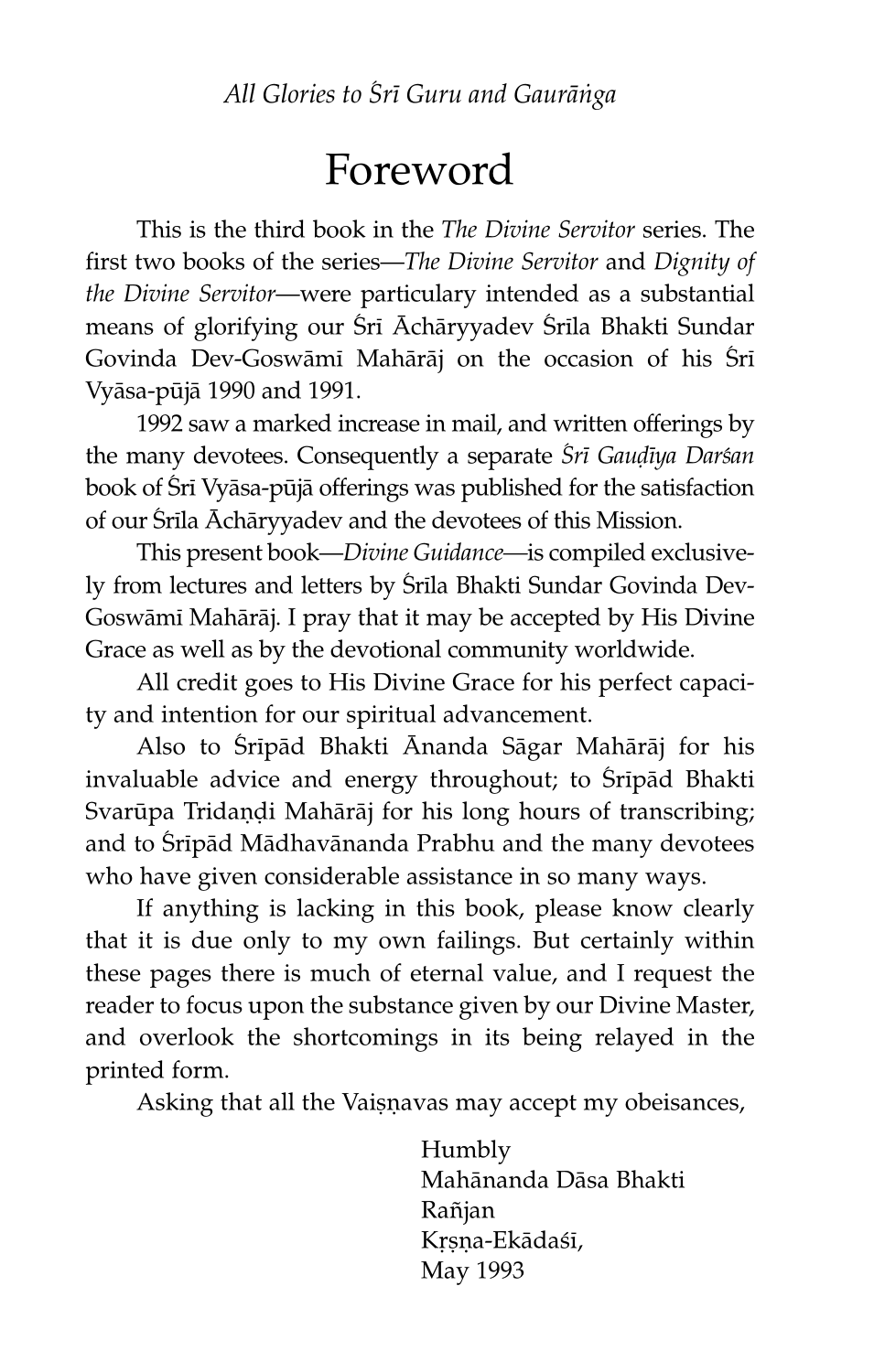

His Divine Grace Śrila Bhakti Sundar Govinda Dev-Goswāmi Mahārāj President-Sevāite-Āchāryya of Śrī Chaitanya Sāraswat Maṭh, Nabadwīp with branches world-wide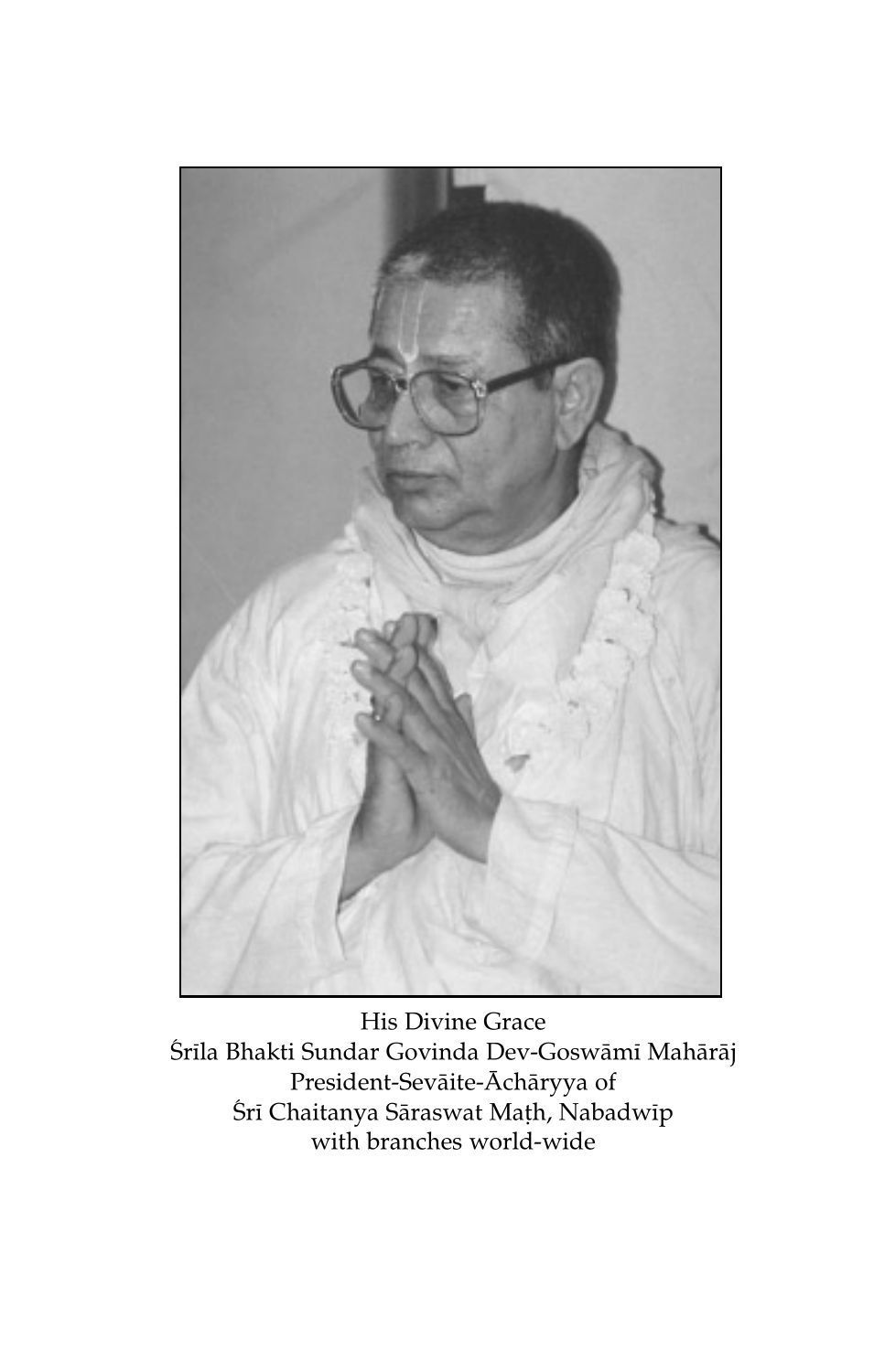

His Divine Grace Śrila Bhakti Rakșak Śridhar Dev-Goswāmi Mahārāj the Founder-Achāryya,<br>Śrī Chaitanya Sāraswat Math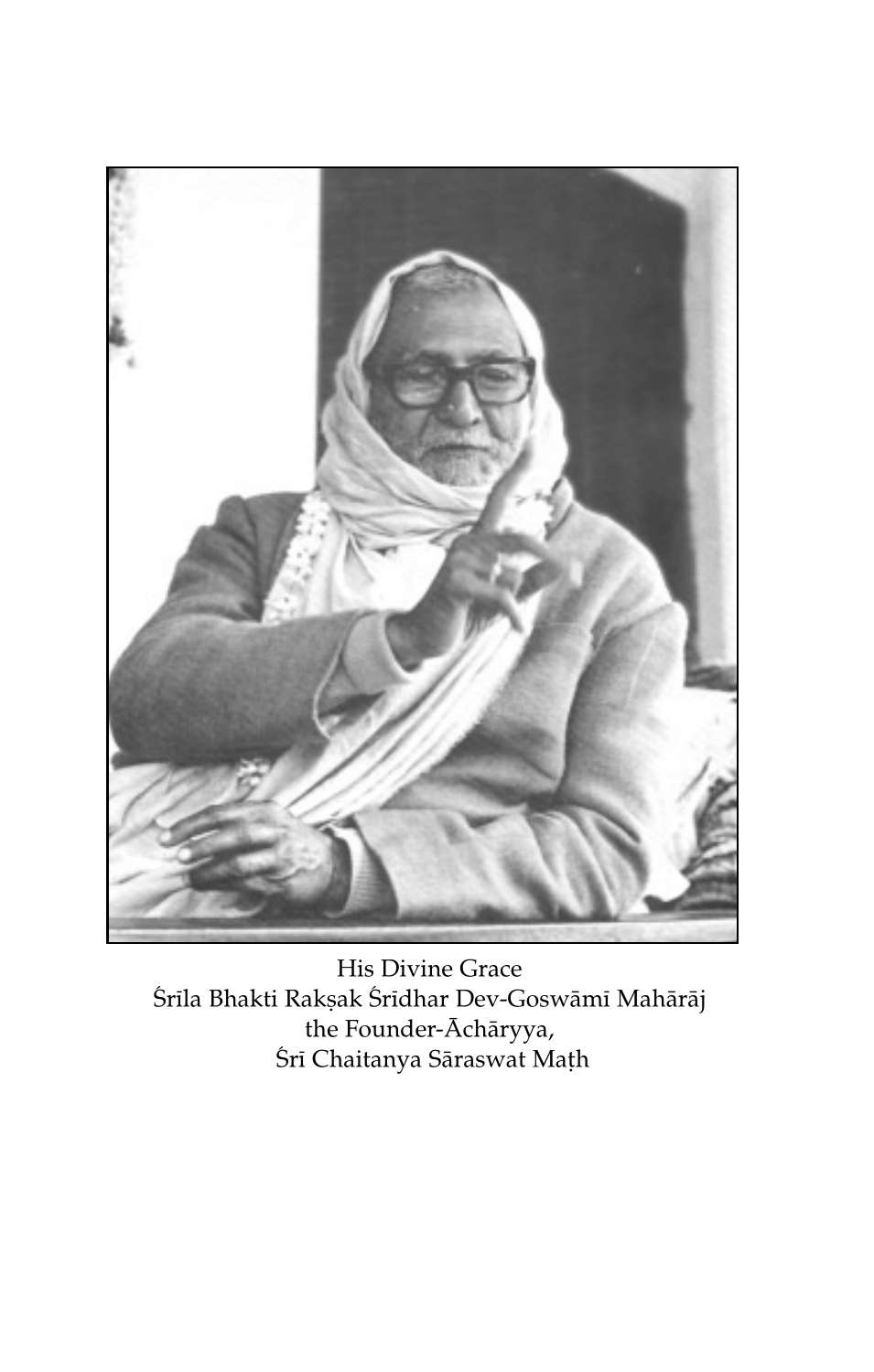

His Divine Grace Śrīla Bhaktisiddhānta Saraswatī Ţhākura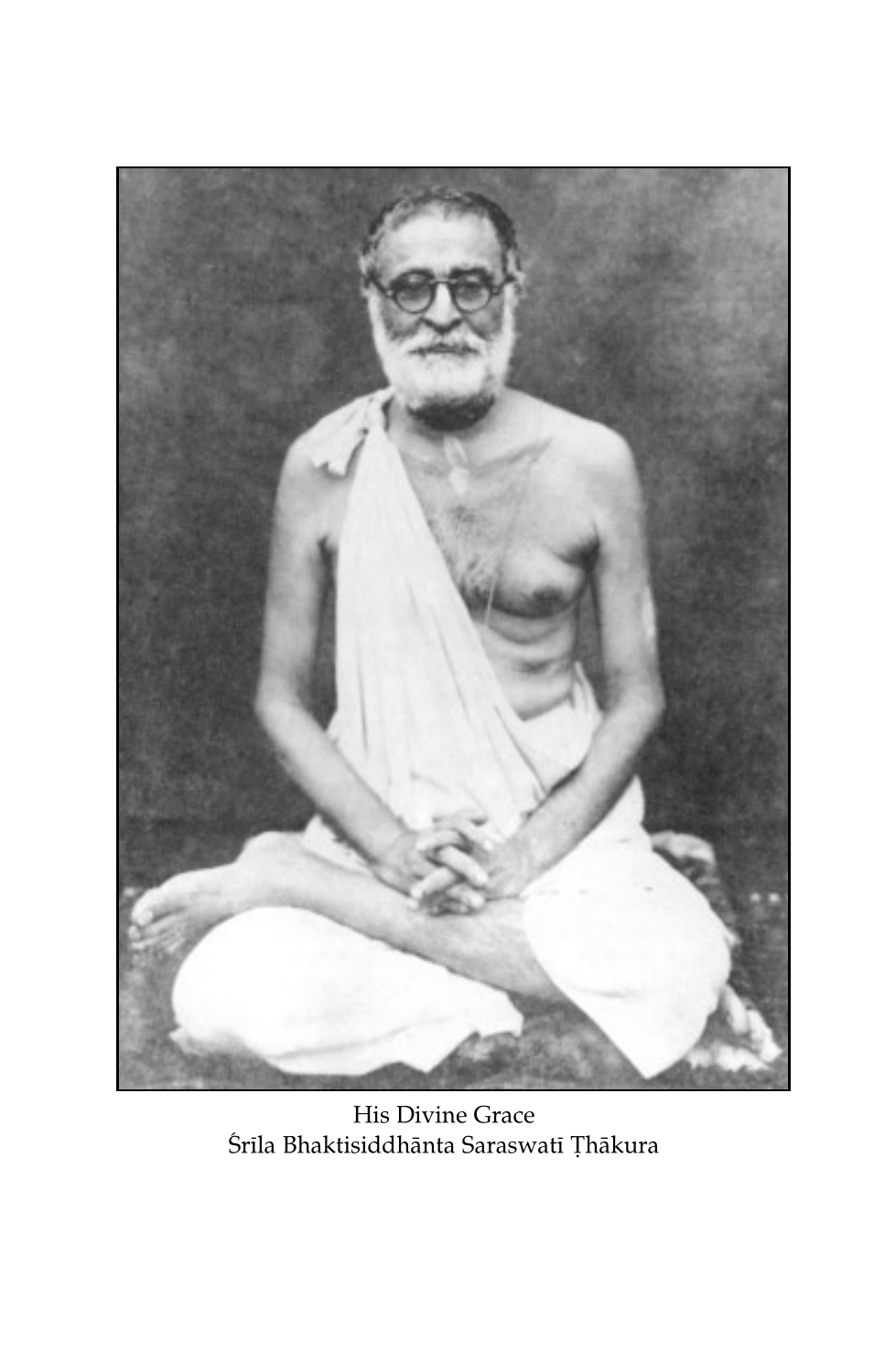

Śrīla Gaura Kisora Dāsa Bābaji Mahārāj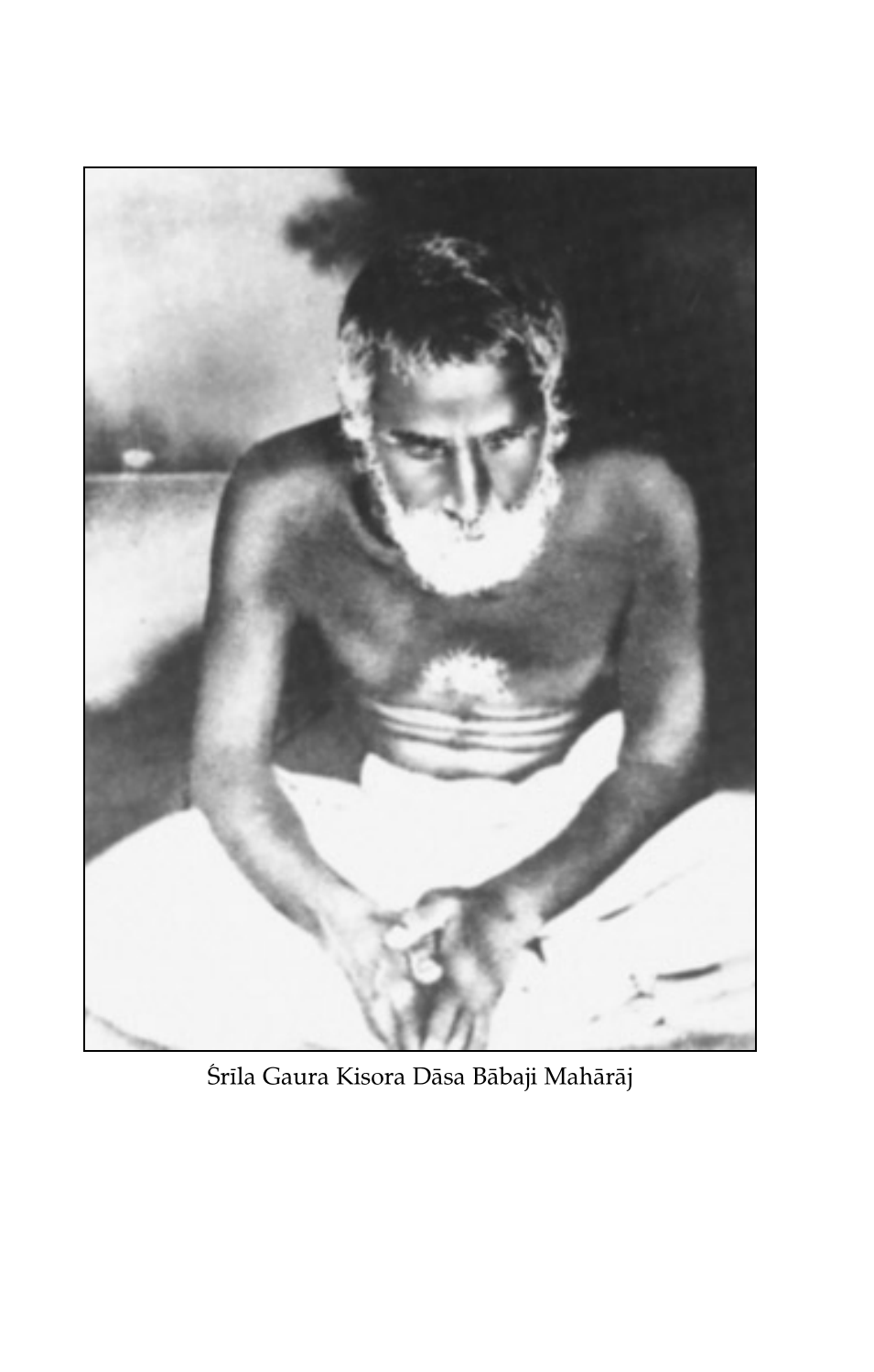

Śrīla Bhaktivinoda Thākura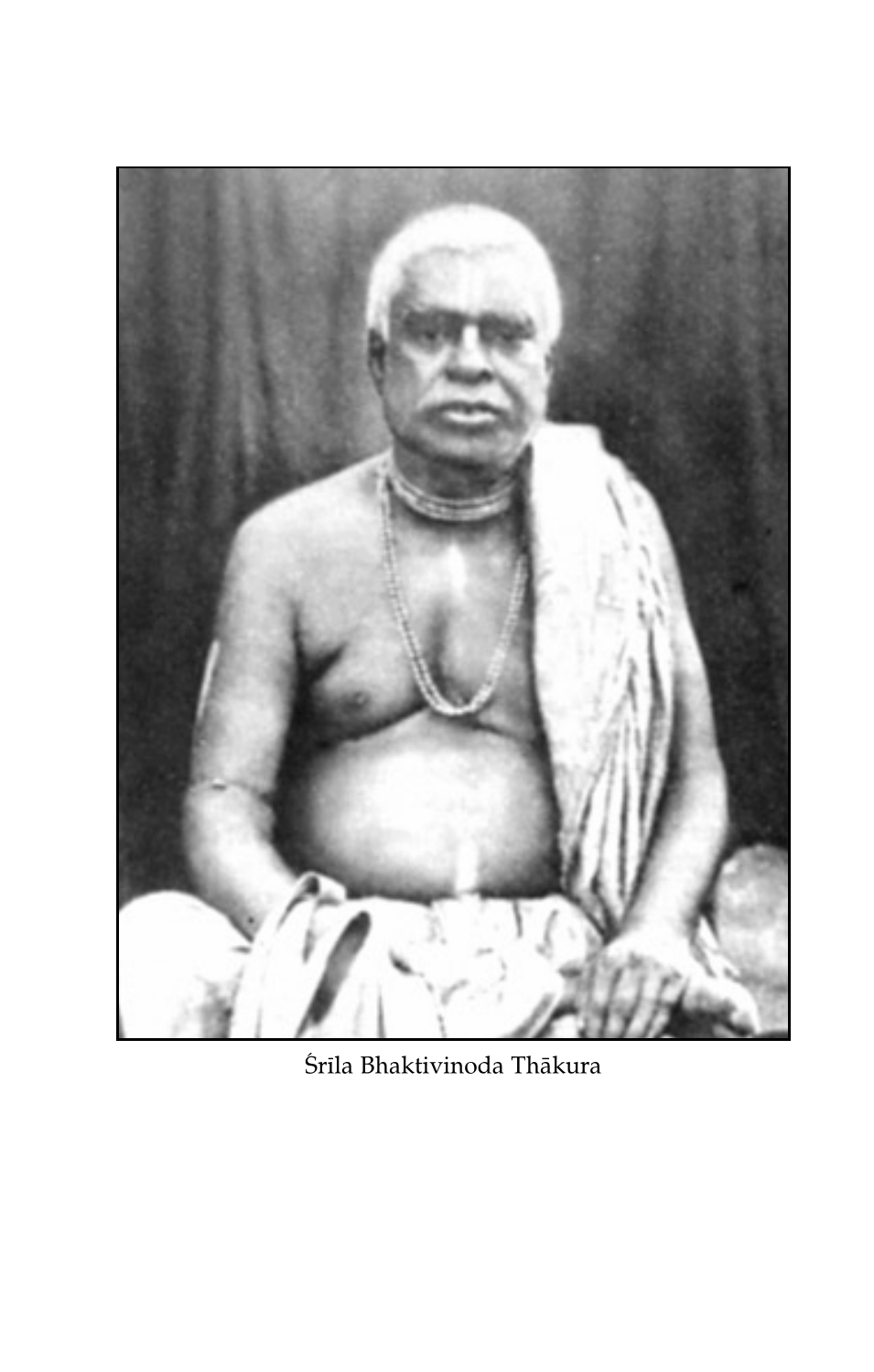

Śrī Chaitanya Sāraswat Maṭh,<br>Nabadwīp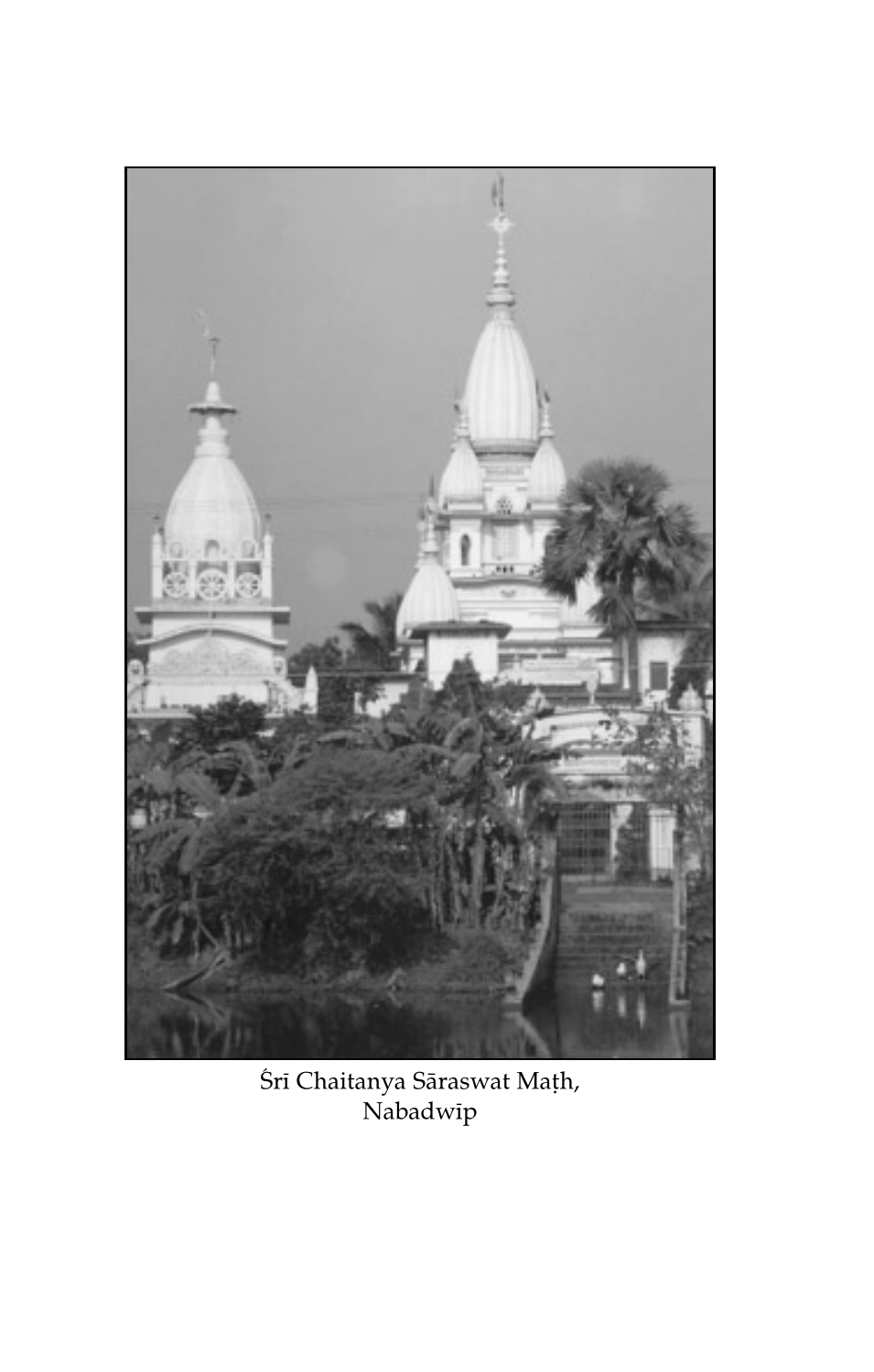Divine Guidance

First Section

Lectures

by

**His Divine Grace** Śrīla Bhakti Sundar Govinda Dev-Goswāmī Mahārāj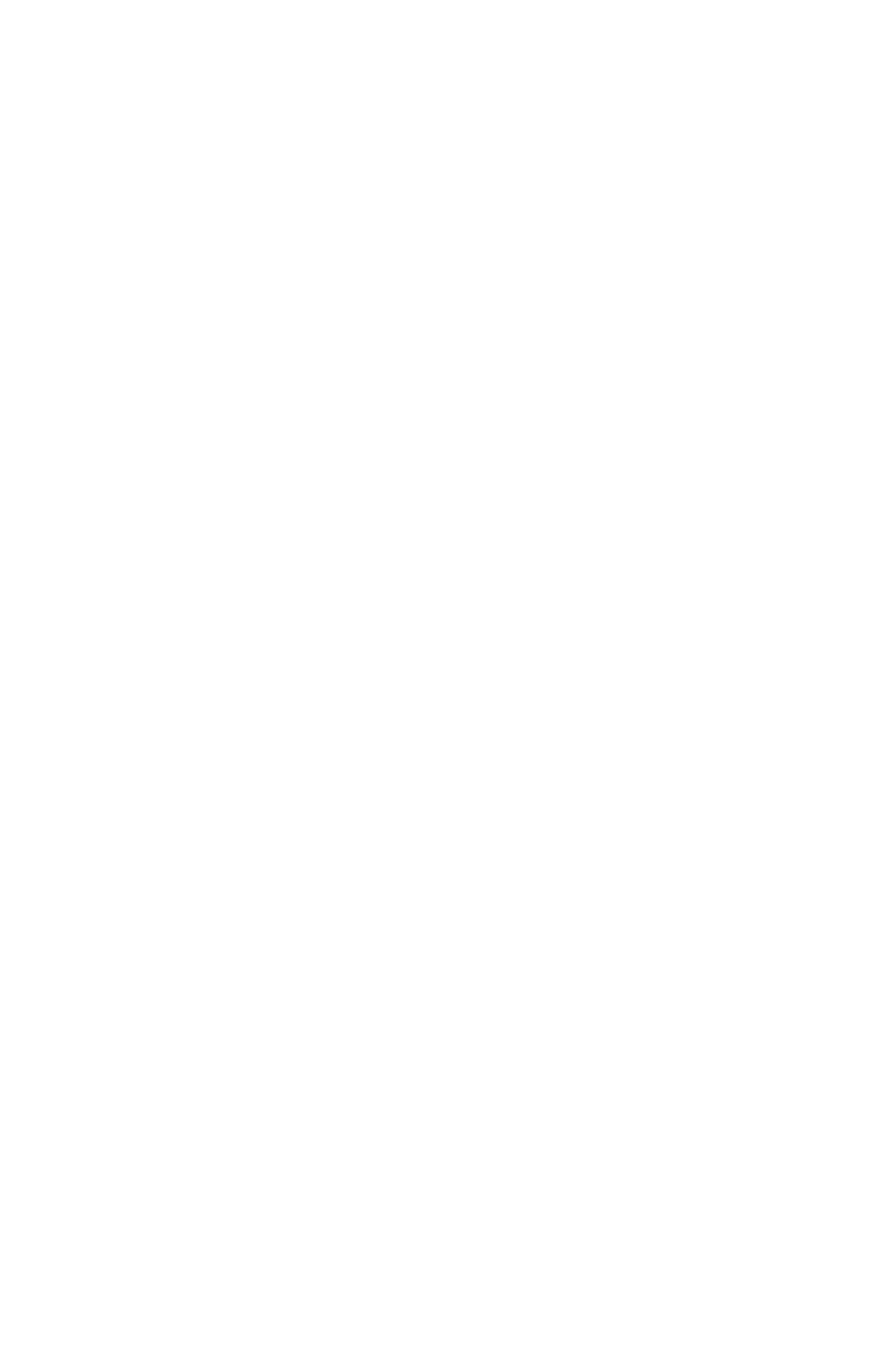# Chapter One Utilising Our Fortune

A lecture by His Divine Grace Śrīla Bhakti Sundar Govinda Dev-Goswåm^ Mahåråj

By the mercy of Sri Chaitanya Mahāprabhu we are all now present at His place of pastimes, Sri Nabadwip-Dhām, a very auspicious and transcendental place. Mahåprabhu appeared in Srī Māyāpur and played here in the nine islands of Nabadwip: Antardwip, Simantadwip, Godrumadwip, Madhyadwip, Koladwip, Modadrumadwip, Jahnūdwip, and Rtudwip. These are the nine islands and everywhere here Mahåprabhu's pastimes are going on, they are eternal. Vrndāvan Dāsa Thākur said:

## adyåpiha caitanya ei saba l^lå kare yå'ra bhågye thåke se dekhaye nirantare

Those pastimes of Srī Chaitanya Mahāprabhu are still going on, and those who are very fortunate can see that through their transcendental vision. Everything is always covered by illusion, Måyå, and to our eyes this Nabadw^p-Dhåm is also covered by that illusion. There are two types of Måyå: Yogamåyå and Mahåmåyå. Yogamåyå is always giving nourishment to her Lord, whereas Mahåmåyå prevents any disturbance from entering that plane.

Our soul is now covered by illusion: we are attracted by the Chāyā-śakti, the shadow-power of Krṣṇa, therefore we now live far from that transcendental world. But when Krsna will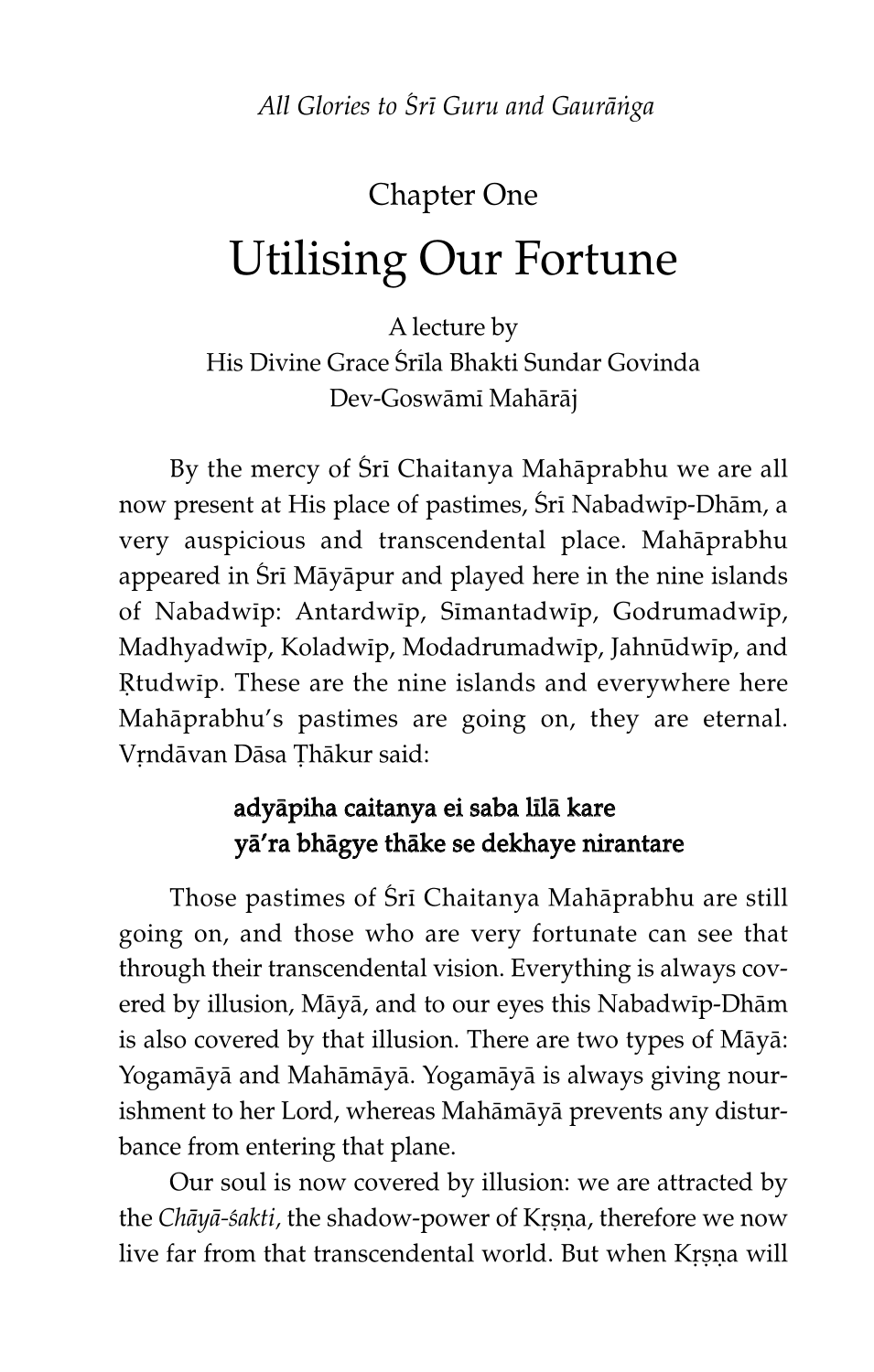bestow His mercy upon our head, Måyå will remove the illusion from us and we will be able to see the transcendental Dhåm and we shall also be able to serve there.

The Māyā-śakti is very heavy for us because we are very tiny souls. She is always attracting us through her illusion. In one way, it is for our rectification, no doubt, but it is not a happy position for the conditioned souls. However, we will get relief from this environment if we try to know our position, and what is Krsna consciousness. If we do this, then by the mercy of Krsna and His devotee we will get strength to come out from the illusory environment, and, when we try, Krsna will help us. That assistance comes to us through His devotees.

Everything comes through the proper channel. Sometimes direct mercy comes from the upper level, but normally, or generally, it comes through the established proper channel:

### sādhu-śāstra-kṛpāya yadi kṛṣṇonmukha hay sei jiva nistare, mäyä tähäre chäḍaya

(Srī Chaitanya-caritāmṛta, Madhya-līla 20.120)

The mercy of the sādhu and Guru takes us to the transcendental level. When we can stand firm in our position there, then Māyādevī will leave us. It is necessary to try to preach this type of conception. As much as we have it ourselves, we are to distribute this clear vision and give it to others. Everywhere there is some possibility, from the lowest level up to the highest; everyone can try to give some good to others. Actually our only life's goal is Krsna consciousness, and it is coming through sādhu, Guru and Vaișņava. It comes from their mercy through our sincere activity of service to them.

You are fortunate to be connected with such knowledge. Somehow or other, you have received some experience and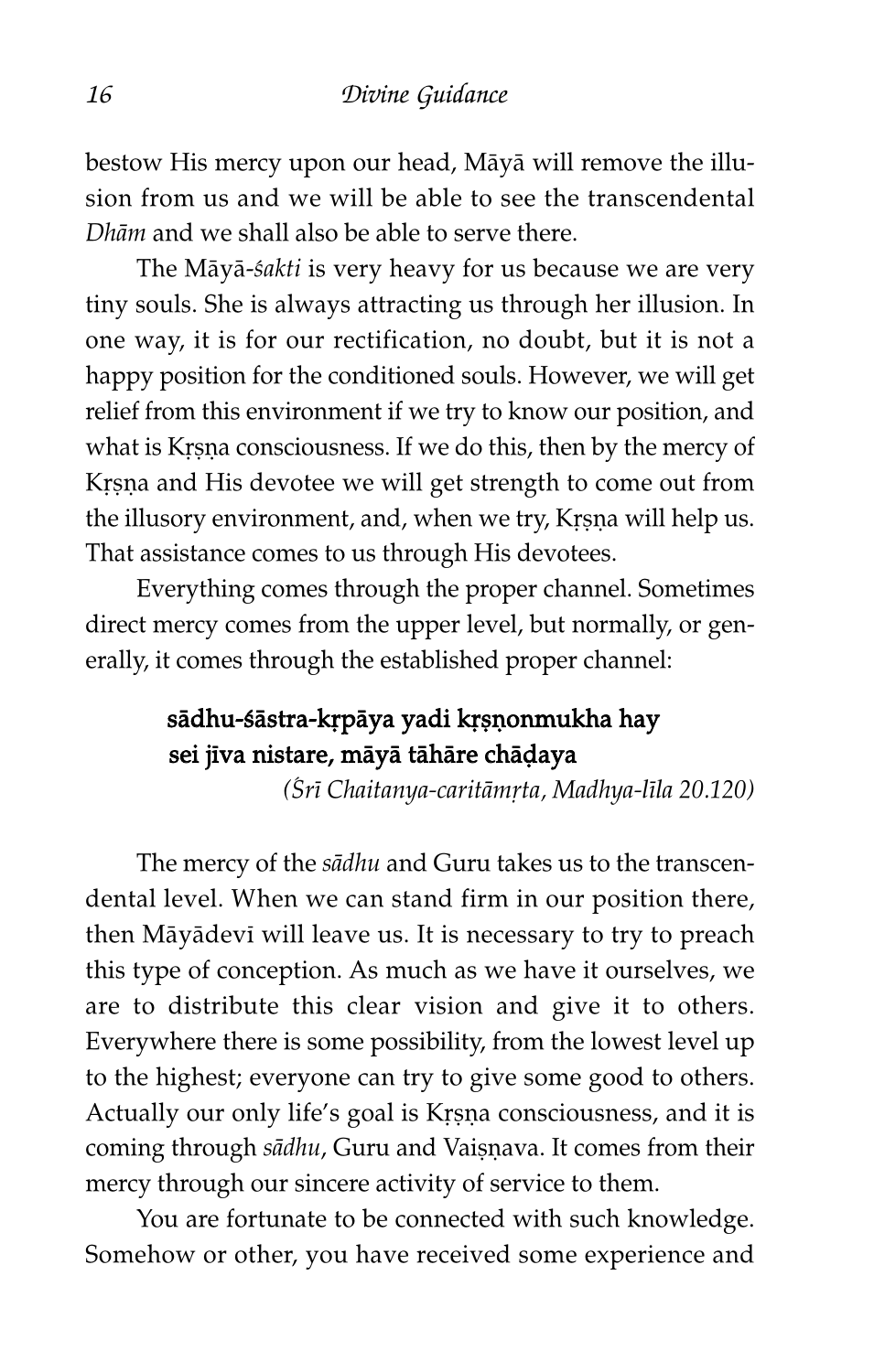inspiration, and that is why you have come here, and you are trying to increase your mood of devotion as much as possible. Many devotees constantly feel disturbances from many things. From within themselves they are subject to kåma, krodha, lobha, moha, mada, måtsaryya: lust, anger, greed, illusion, madness, and jealousy. The only way to gain relief from such a position has been given by Śrila Rūpa Goswāmī Prabhu:

# vāco vegam manasah krodha-vegam jihvå-vegam udaropastha-vegam etān vegān yo vișaheta dhīraḥ sarvvām apīmām prthivīm sa śișyāt

(Šrī Upadeśāmrta)

It is necessary to try to control these tendencies within us, and it is only possible through service. When the mood of eternal service to Krsna will reveal itself in our heart, then everything else will leave us. At that time our intention will always be directed only for the service of Srī Guru-Vaișņava.

The Scriptures say, sādhu-saṅga! A sādhu is one who is a perfect servitor. He is always engaged in service to Krsna with his full energy. One who has no desire for himself or anything except service to Krsna—he is a real sādhu. Srī Chaitanya-caritāmrta says:

## krsna-bhakta—niskāma, ataeva 'śānta' bhukti-mukti-siddhi-kåm^—sakali 'aßånta'

(Srī Chaitanya-caritāmrta, Madhya-līlā 19.149)

Aßånta means people who are always disturbed by the illusory environment. However, one can automatically get relief from the reactions of his bad activities if he can have no desire for his own purpose but can constantly try to give satisfactory service to sādhu, Guru and Vaisnava.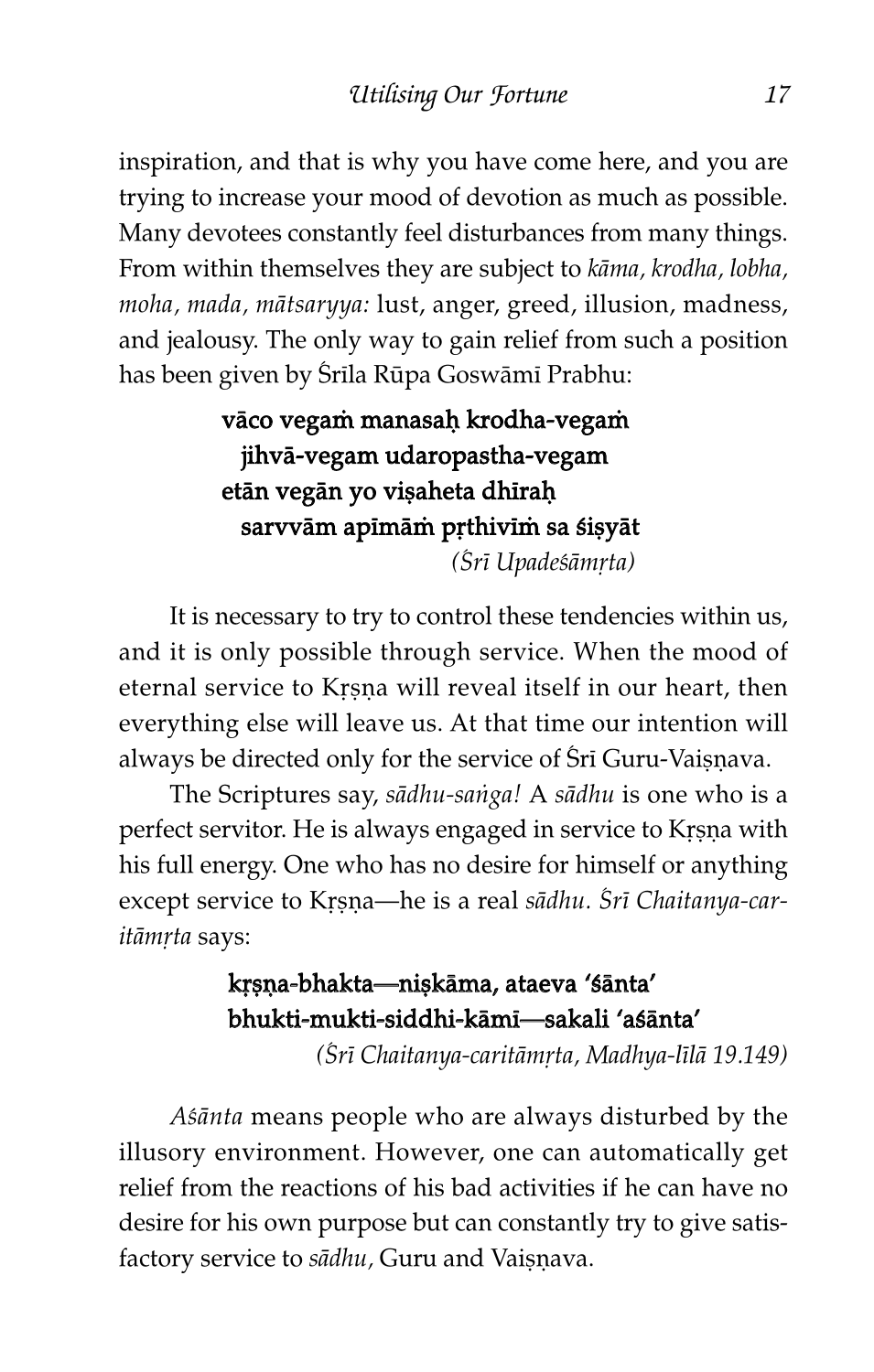Many of our friends always feel disturbances from their mundane activities. But they can control them very easily; the method is to try very intensely and exclusively to engage themselves in service to Guru and the Vaisnavas. Such service goes directly to Krsna. If they try in that way they will get relief from the illusory environment.

We are always between hopefulness and hopelessness! Hope comes when we are correcting ourselves in line with the transcendental world, but when we are disconnected from that level, then a hopeless position comes to us. It is, therefore, always necessary to keep connection with that transcendental level, and if we try in the way of service we will gain relief very easily.

# kāma eṣa krodha eṣa, rajoguṇa-samudbhavaḥ mahā-śano mahā-pāpmā, viddhy enam iha vairiņam

(Śrīmad Bhagavad-gītā 3.37)

There are three kinds of qualities or modes of nature (gunas) always playing within our body and mind: sattva-guna, rajo-guna and tamo-guna. Of these, sattva-guna sometimes can give a good result for our practising life, but the true practising life is mainly beyond the three qualities of nature, and that is called nirguna. Krsna advised in Śrīmad Bhagavad-gītā: "You always try to stay in the level of nirguna where these three, sattva-guna, rajo-guna and tamo-guna, have no play."

Sattva-guna can give us auspiciousness and take our mind to an auspicious level, but Krsna consciousness lives beyond even that. Attachment to Krsna is necessary. Rūpa Goswāmī Prabhu quoted:

### krsna-bhakti-rasa-bhāvitā matiḥ krīyatām yadi kuto 'pi labhyate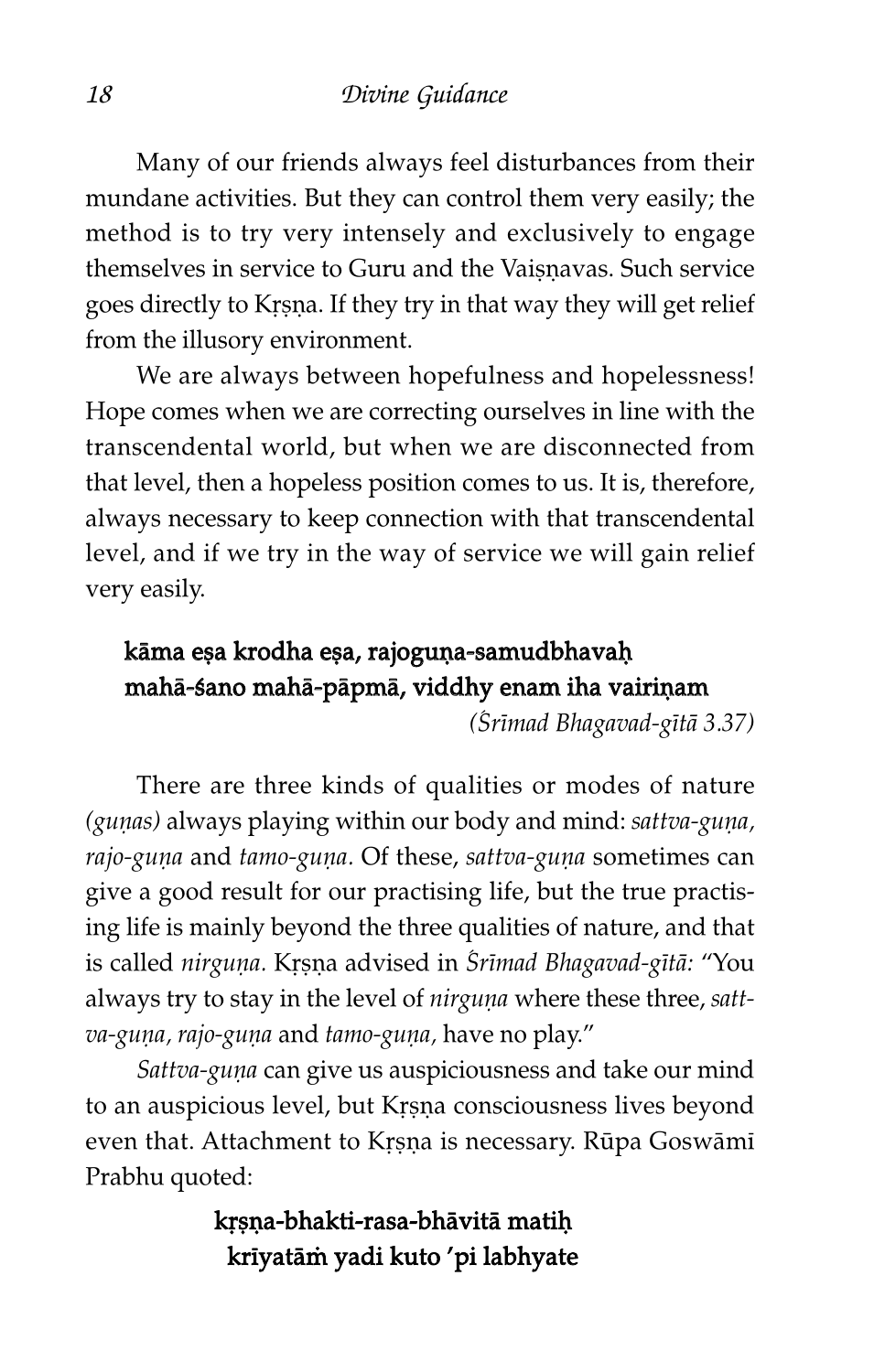#### tatra laulyam api mūlyam ekalam janma-koți-sukrtair na labhyate

Hankering is the main thing necessary to gain that transcendental knowledge. When that will reveal itself in our heart fully, other disturbances will automatically leave us, just as when the sun rises in the east, all darkness is dispelled from our section of the Earth. So it is necessary for us to have hankering for Krsna-bhakti.

We can see in the Vedas many varieties of auspicious practising moods. The Vedānta, Purāņas, Upanisads, etc. are all always indicating the nirguna plane and trying to take us to that level. If we cannot stay in that nirguna level we will not receive the full result, therefore our activity, mood, and everything, whether *viddhi* or rāga, should always be such as to try to take us to that higher level. But we must want it, then we can go there, otherwise not.

## bhukti-mukti-sprhā yāvat piśācī hŗdi vartate tåvad bhakti-sukhasyåtra katham abhyudayo bhavet

When attachment and attraction for mundane things live within our heart, they are called pisaci, witches. If witches have us under their spell, then how can Krsna-bhakti live there? Srila Rūpa Goswāmī says it is not possible. Still, if we try with our best mood of service to attain that position, we must get it. It may be sudden or it may be after a long time, but if we try we must get that position, there is no doubt. That attempt is called sådhana. Sådhana is 'the means to the end.' Generally our sådhana guides us to the upper level, and prevents us from falling down to a lower level.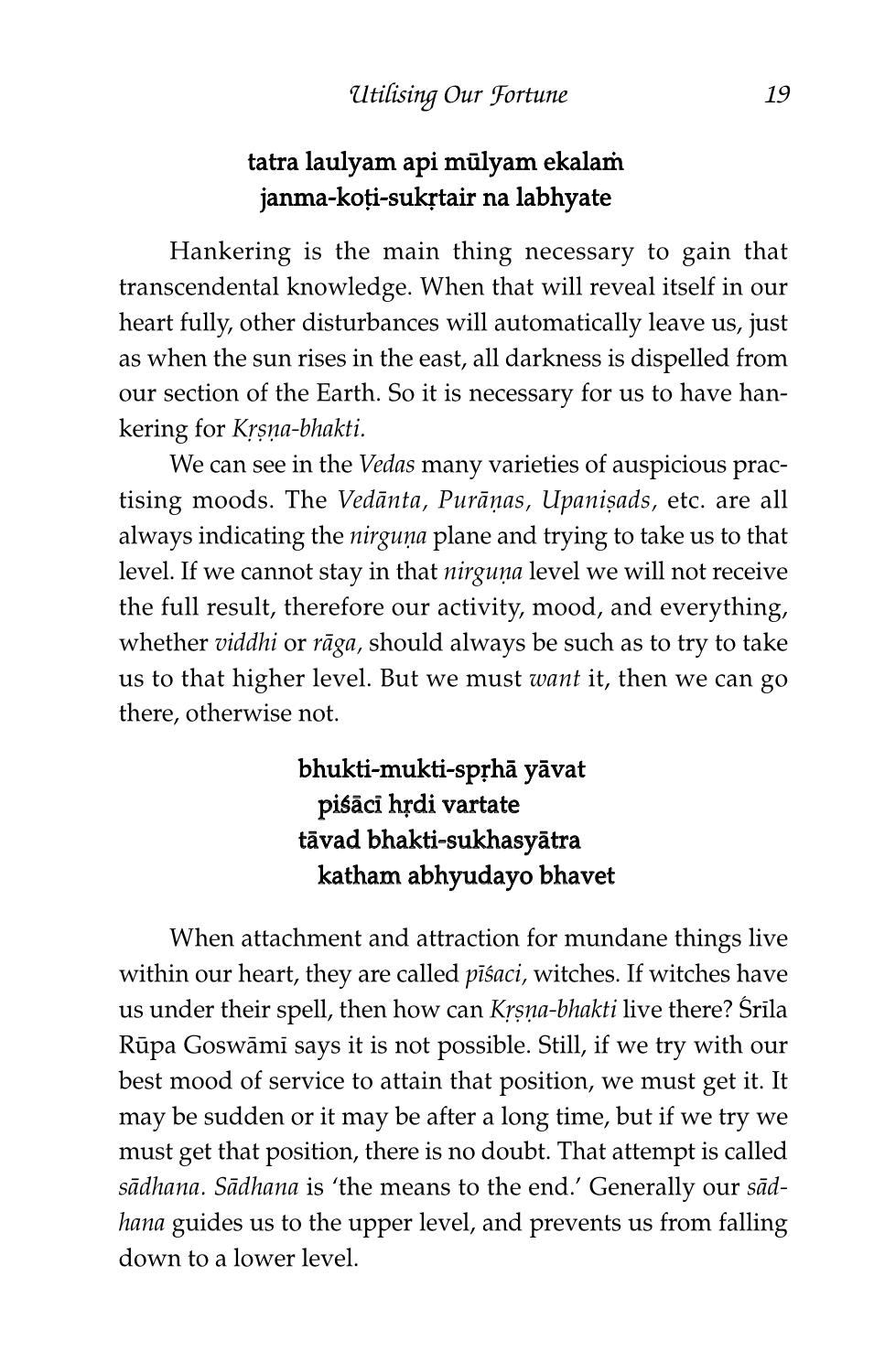Śravaṇam-kīrttanam, etc. is bhakti-sādhana, but other kinds of sådhana exist under the guidance of different departments of Vedic knowledge, such as yoga-sådhana, jñåna-sådhana, karmmasådhana, etc. The intention of all these types of practice is to take us to a higher position. But the topmost position, and the actual need for our supreme transcendental benefit, is only bhakti-yoga. Without bhakti-yoga, other kinds of sådhana such as bhukti or mukti cannot give us the proper result. So if we try to practise śravaņam, kīrttanam, smaraņam, vandanam, etc.—the nine kinds of bhakti-sådhana under the guidance of a proper sādhu then we will easily receive the good result.

This navadhā-bhakti-pīṭha is Nabadwīp-Dhām. Each of the nine islands of Nabadw^p gives some special facility for our practising life. This place, Koladwip, is called pāda-sevana ksetra, the place where we can gain direct connection with Krsna through the worship of His lotus feet. But if we really want that then we should sincerely try to get it through the expert—then easily we can have His connection.

In the Scriptures we can see that Krsna's devotee always tries to satisfy the devotees. That position is the supermost position, but at present we are living in another position, that is, mano-jagat, which means the mental world; and that mental world has grown up from the Måyå-jagat, the illusory environment. First we must try to disconnect ourselves from the mental world, and fully surrender to Krsna, then we will receive help from Him.

### krsna yadi krpā kare kona bhāgyavāne guru-antaryāmi-rūpe śikhāya āpane

From Krsna comes inspiration to attain the transcendental world. He will send a sādhu, a Guru, a Vaiṣṇava, and through them we will receive some light and strength—easily we shall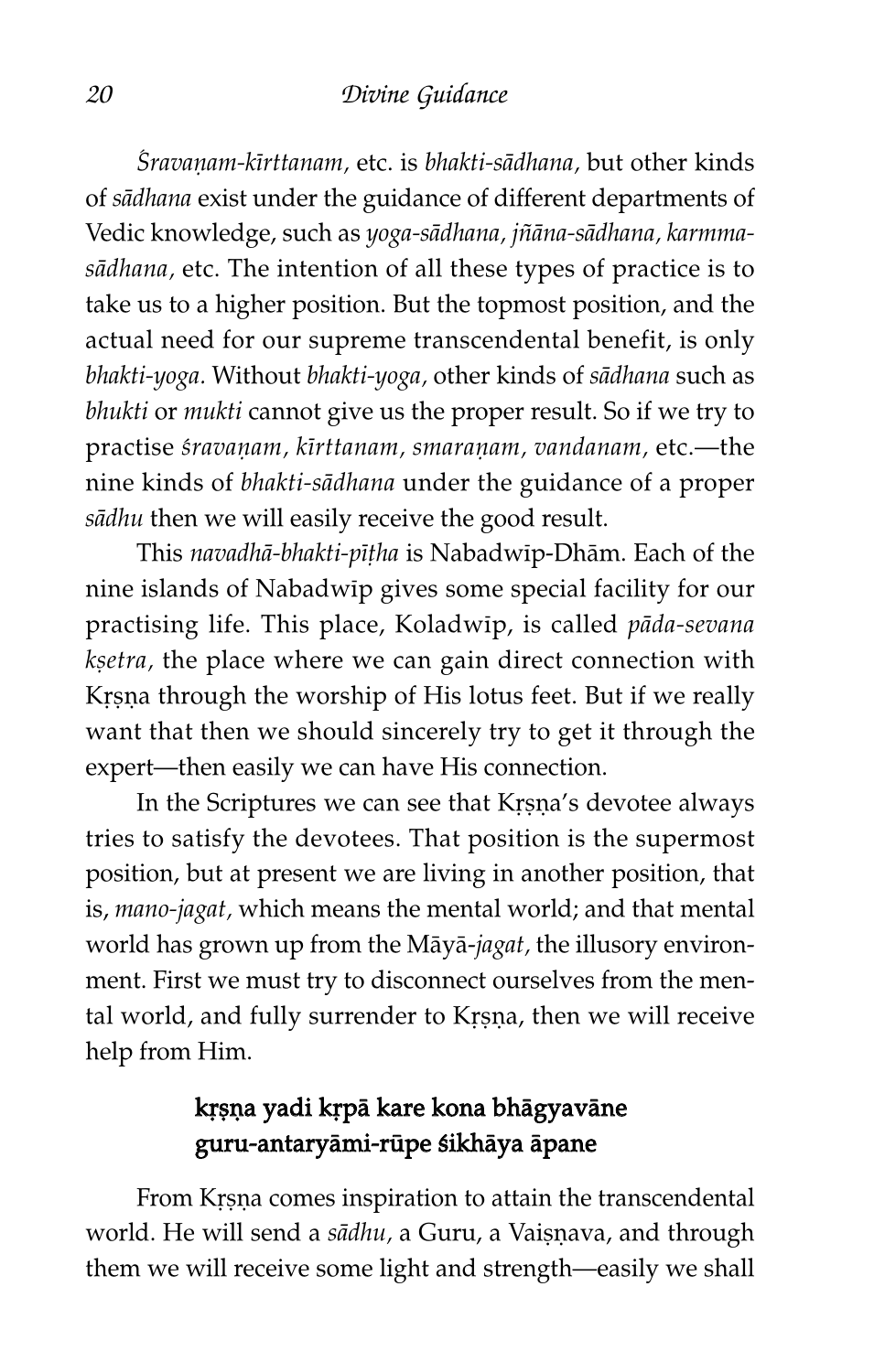be able to practise with their help, and attain our destination.

There is no doubt that all of you here are fortunate to have a connection with the transcendental world and to have hankering, otherwise why would you have come here? You must try to achieve that transcendental plane through your mood of service, and you will get it very easily if you try in the proper way. The proper way is to satisfy Guru and the Vaișnavas.

When Śrīla Guru Mahārāj established this Śrī Chaitanya Sāraswat Math he simply wanted a place to practise devotional life along with a very few followers. But now it has grown in a very big way, and day by day in order to help others, it is growing bigger. But the line of Śrila Guru Mahārāj is a very exclusive devotional line.

If we want to serve Srila Guru Mahārāj exclusively and not see anything else, we will be relieved of all troubles. We must try to serve Guru very attentively, for only then will we get that chance, otherwise we will be cheated. Srila Guru Mahåråj was very simple-hearted. He did not want to cheat anyone, and that is why he did not make many complications. In his life he only showed Krsna and Krsna-bhakti. We are also trying to proceed within the line of his vision, but if his mercy will not act within us, we will not get that. So in an exclusive way we must try to satisfy Srila Guru Mahåråj. Then he will be very happy.

Under the guidance of our mind we may try many things, but that is not really bhakti. Our mind is always going this way and that way. The fickle and mad mind can do anything, but a good result will not always come from that. If we do good things then a good result will come to us, if we do not, then a bad result will come to us; such is our position. We will gain relief from the illusory environment only if in an exclusive way we try to follow our Gurudeva.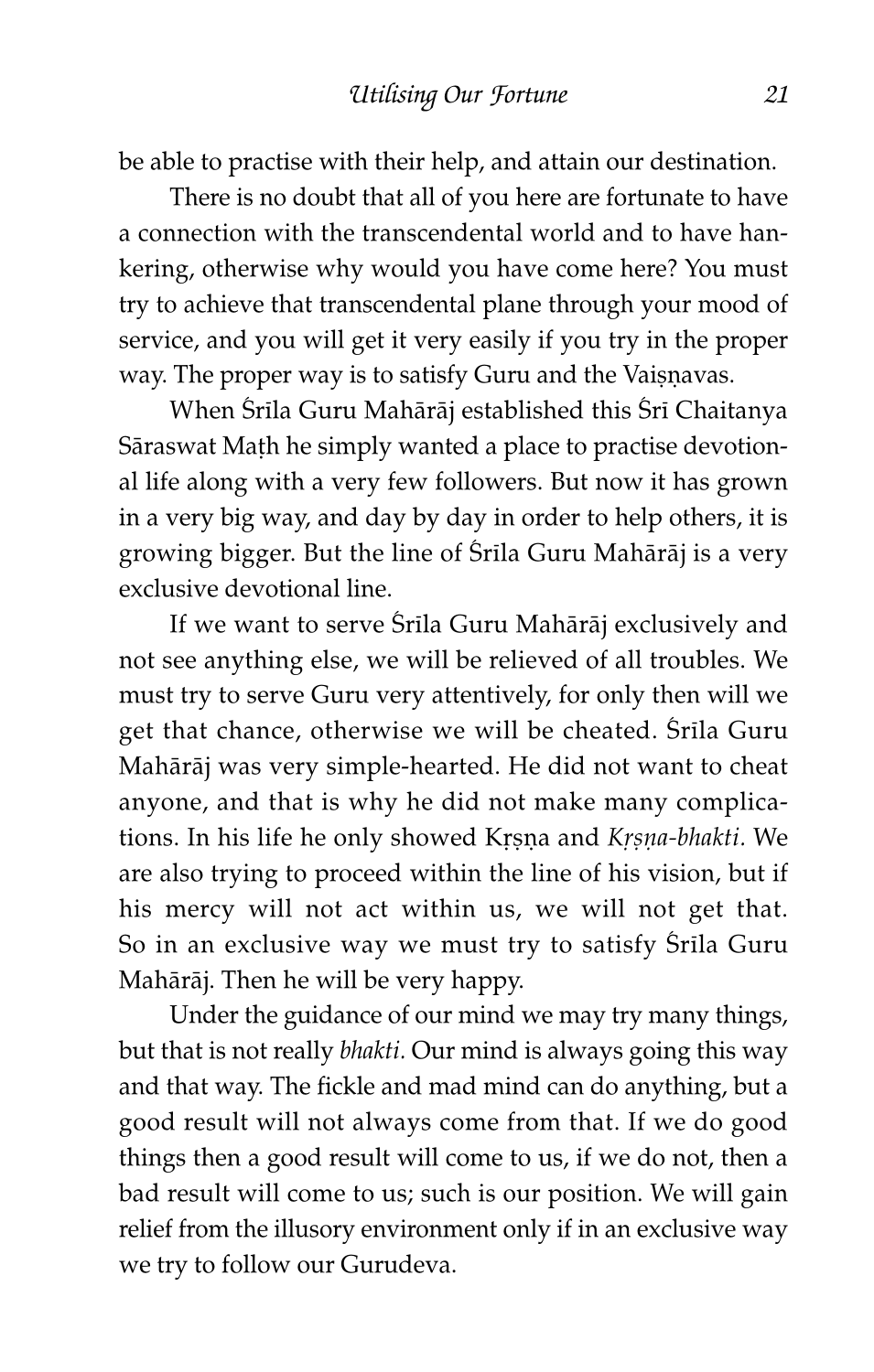Many people can say many things, also the *sāstras* are very vast! All the Scriptures are full of knowledge no doubt, but they are so vast that we cannot discover from them what is good for us. But the sādhu, Guru and the Vaiṣṇavas simply try to satisfy Krsna, and if we follow them, we will easily get the full result of all scriptural advice. Therefore we shall try to proceed in a simple way. Mahåprabhu has also instructed us that it is not necessary to do many things—just chant Hare Krṣṇa, engage in Vaisnava-sevā and do Prasāda-sevā:

#### sādhu-saṅga, nāma-kīrttana, bhāgavat-śravaṇa mathurā-vāsa, śrī-mūrttira śraddhāya sevana

# sakala-sādhana-śreșțha ei pañca aṅga krșņa-prema janmāya ei pañcera alpa saṅga

( $Sr$ ī Chaitanya-caritāmrta, Madhya-līlā 22.128 & 129)

Try to satisfy the servitors of Krsna and you will easily receive the result—Krsna-prema, through them. This path is very simple—chant the Hare Krsna Mahāmantra, and engage in Vaisnava-sevā. Don't look this side or that, but give your attention only to the service of Gurudeva and the Vaișnavas, and that will be helpful for you.

Devotee: In the West one of the most common questions the devotees ask is how they can have a service connection. What service can they do? We tell them that they can help the Math in various ways and give some service donation and in this way engage themselves in connection with here. But especially in the West, life is very full and there is always the opportunity of complete engagement in Måyå—there are newspapers, television, radio, etc. The devotees have their work, their family, and so many things. So they want to know how they can feel they have a constant sevå connection; some bhakti connection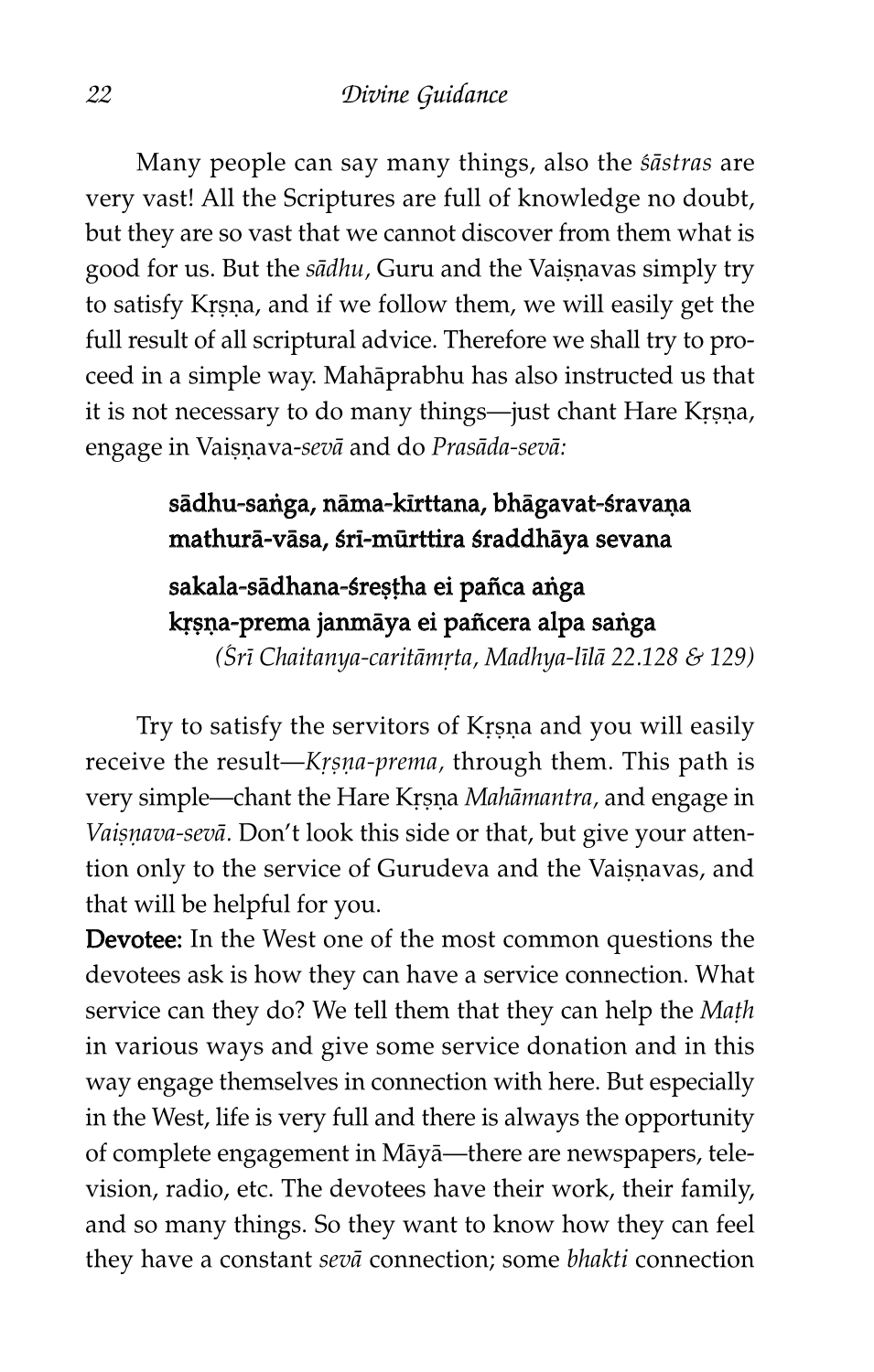going on daily. As well as giving to and helping the Central Math, what can they do?

**Śrila Govinda Mahārāj:** I am thinking they know better than myself—that is, they are doing it, and they are trying to serve! Still, it is true: how will they feel connected? In which way will they serve? And what is that service?

It is necessary first to surrender to Sri Guru and the Vaisnavas, and second, to follow their directives. Service is: "What they advise me to do—I will do that." And, what is necessary for the satisfaction of Guru? Guru is always giving some instructions to the disciple and if the disciple tries to serve his Guru accordingly then he will receive the desired result. If my Guru will say, "You preach village to village," if I go village to village, that will be service for me. If Gurudev says, "You try to make a centre here for preaching Krṣṇa consciousness," and I try to do that with heart and soul, that is my practising life. Everything depends on the satisfaction of Guru.

In the same way, where there is no Guru present but other Vaișņavas are there, service to the Vaișņava will also go to Guru, and he will be pleased by that. The Guru must be perfect, otherwise the result will not come out perfectly. So when the devotees are working in their country, they should try to follow the instructions of Guru. They will try within their circumstances to do as much as possible for the satisfaction of Guru and Vaisnava. Otherwise, what will they do?

Everyone everywhere spends their life for eating, sleeping, enjoying, fearing and protecting themselves, and then dying—taking birth and dying. But that is not really life.

Real life is that we can do something of eternal value. If anyone can do something in connection with the eternal world, they will receive an eternal result. That connection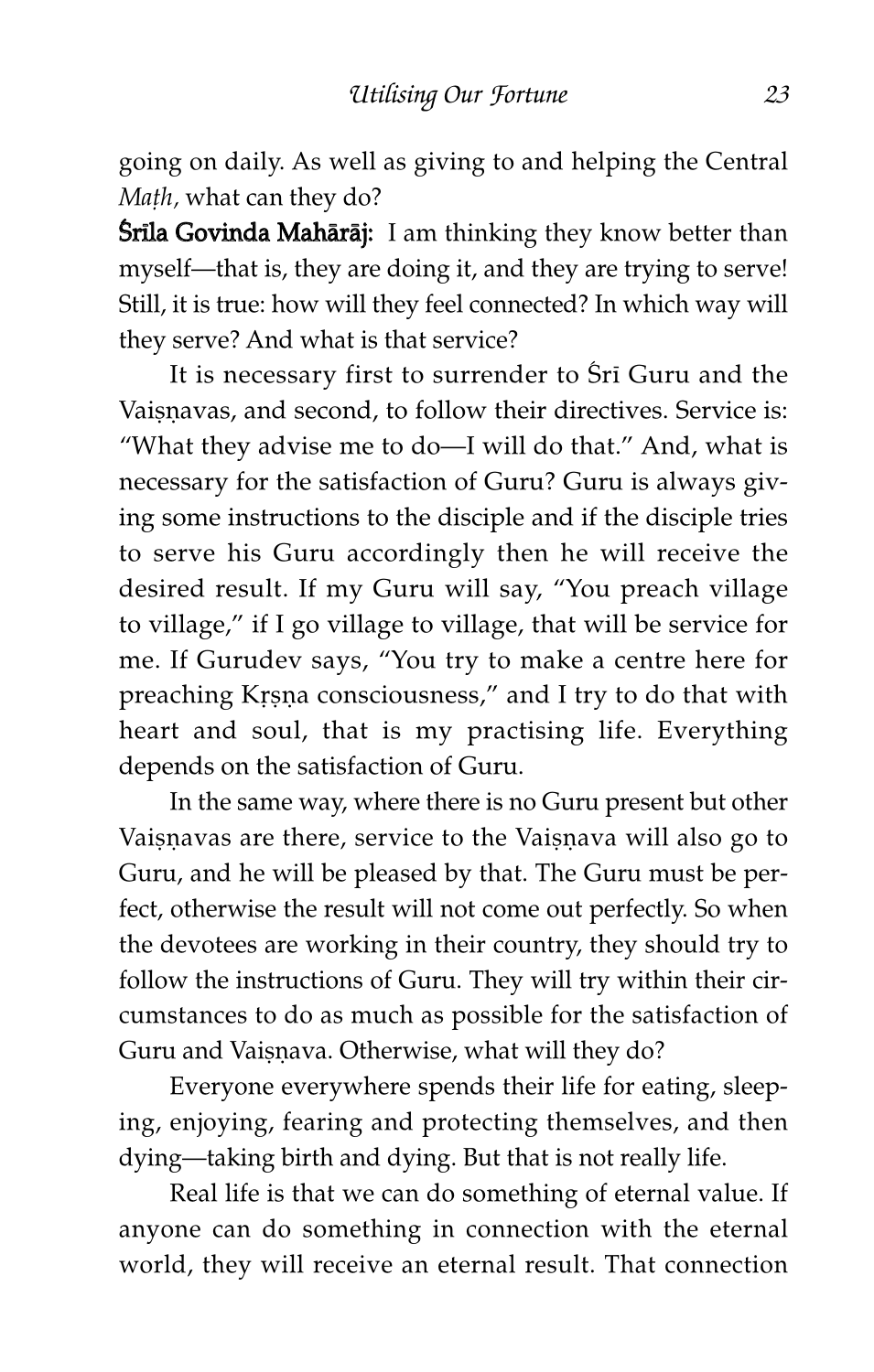comes through transcendental knowledge, consciousness and activity; so we have no other way than to follow the instructions of Guru.

If I think the eternal life is good, and I want it, I must follow my instructor. If he is a perfect devotee, what he will say will be good for me; otherwise, if my instructor is not perfect, the result also may not be good.

So, East or West, South or North, everywhere it is necessary to follow Gurudeva as perfectly as possible. 'Follow' means that his order is sufficient for me: "Do this, and you'll be satisfied." But strong faith is necessary there, otherwise it will not be possible to follow in a perfect way.

Everything is connected with faith. The Guru is connected with the faithful plane, and when he will give that connection to his disciple, that is also within the faithful plane. Otherwise, so many things can give an auspicious result and a pious future birth, but bhakti is not of that character.

#### bhaktis tu bhagavat-bhaktaḥ saṅgena parijāyate

It will grow with the activity of the åtmå, so now our activity will be to follow the practitioner's life.

Śrila Swāmi Mahārāj—Śrila A.C. Bhaktivedānta Swāmi Prabhupåda—said, "First you chant the Mahåmantra without counting; then chant by counting on beads, then take Harinåma. Before taking Harinåma you must first practise for six months or one year." But actually this is not the real position of the practitioner. The real process is that when you get the beads from a perfect Guru, from there you will get the power of the mantra—the Mahåmantra—and his order will give you strength to chant. If you engage attentively in that chanting, you will get a good result. But when he wanted to advise the general mass to chant, but they did not know anything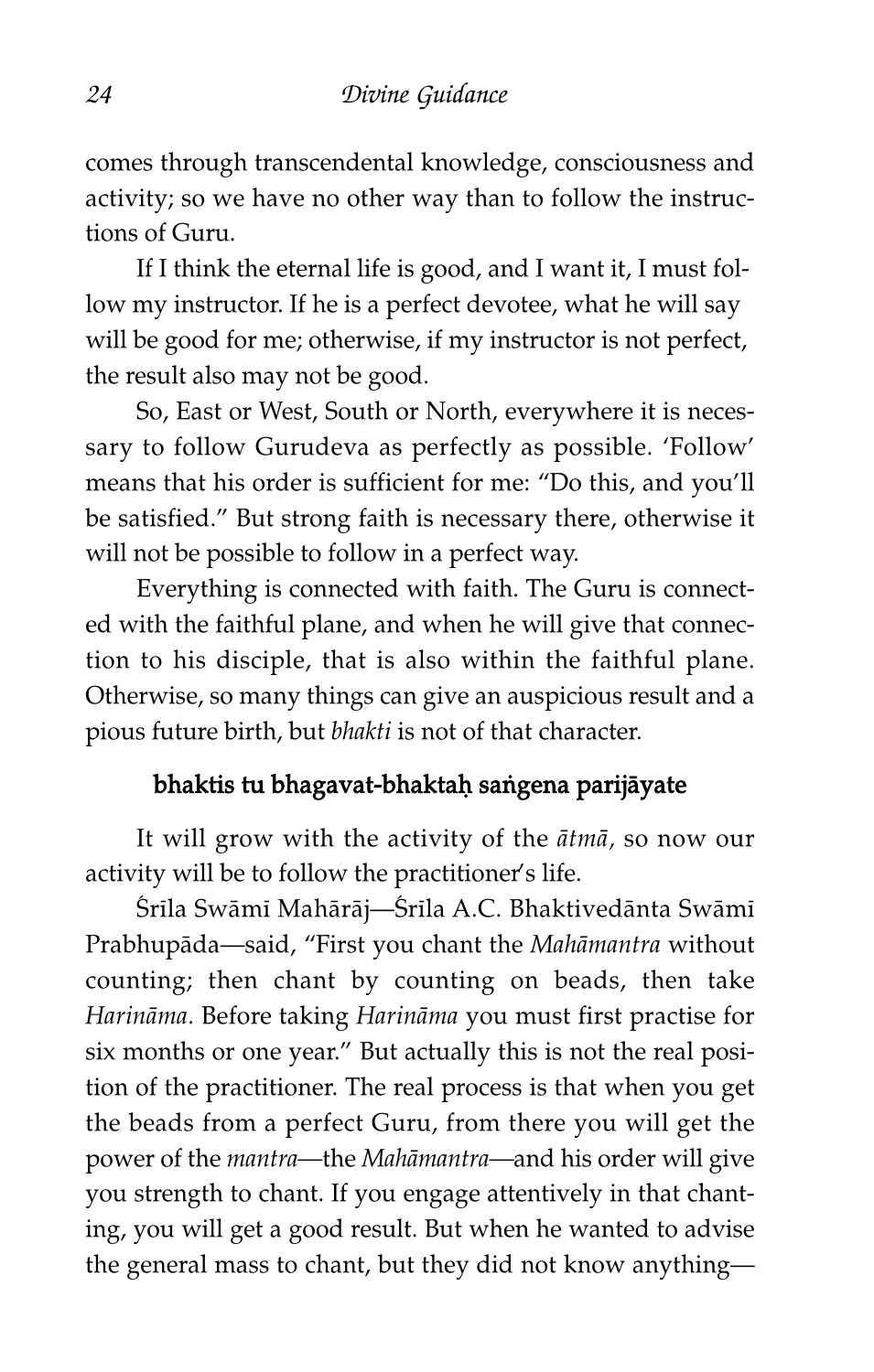they had not even heard 'Hare Krsna' before—what was he to do? Some sort of practising was necessary.

When a young boy first tries to write something, he just makes a mark or a line, then he gradually gains some finer control of his hand and soon we can see an 'A' or a 'B' taking its proper form. Srila Swāmi Mahārāj tried to encourage the Westerners in this way, and no doubt it is one kind of process. It depends upon the mood of the practitioners, and if they will get some clear feelings then immediately they will try to chant the Mahåmantra perfectly, and at that time help will come from the upper level—Krṣṇa will help in the form of Guru.

So for one who is very active and tries always to be engaged, the instructions of Guru give some work to him, and through that work his mood to practise and increase his bhaktiyoga will develop. That work can itself immediately be in the category of bhakti-yoga. If someone can practise properly, and if his inner hankering wants that; immediately that job can be transformed into bhakti.

Everything depends on the mood of the devotee. Someone may go for collection, someone else may cook, another may clean, but everything depends on the individual's mood whether it will be karmma or bhakti. If someone will follow his Guru's instructions in a surrendered mood, it will be bhakti, otherwise it will be pious karmma. If anyone will follow the instructions of the Scriptures and Guru he will always receive a good result, but that is not necessarily bhakti. It is a big difficulty for everyone if they are not conscious of their purpose. Srila Guru Mahārāj always emphasised the word 'consciousness'—everything is living within consciousness.

The result depends on the devotee's mental position. So first he must try to cleanse his heart. Krsna said in Bhagavad-gītā: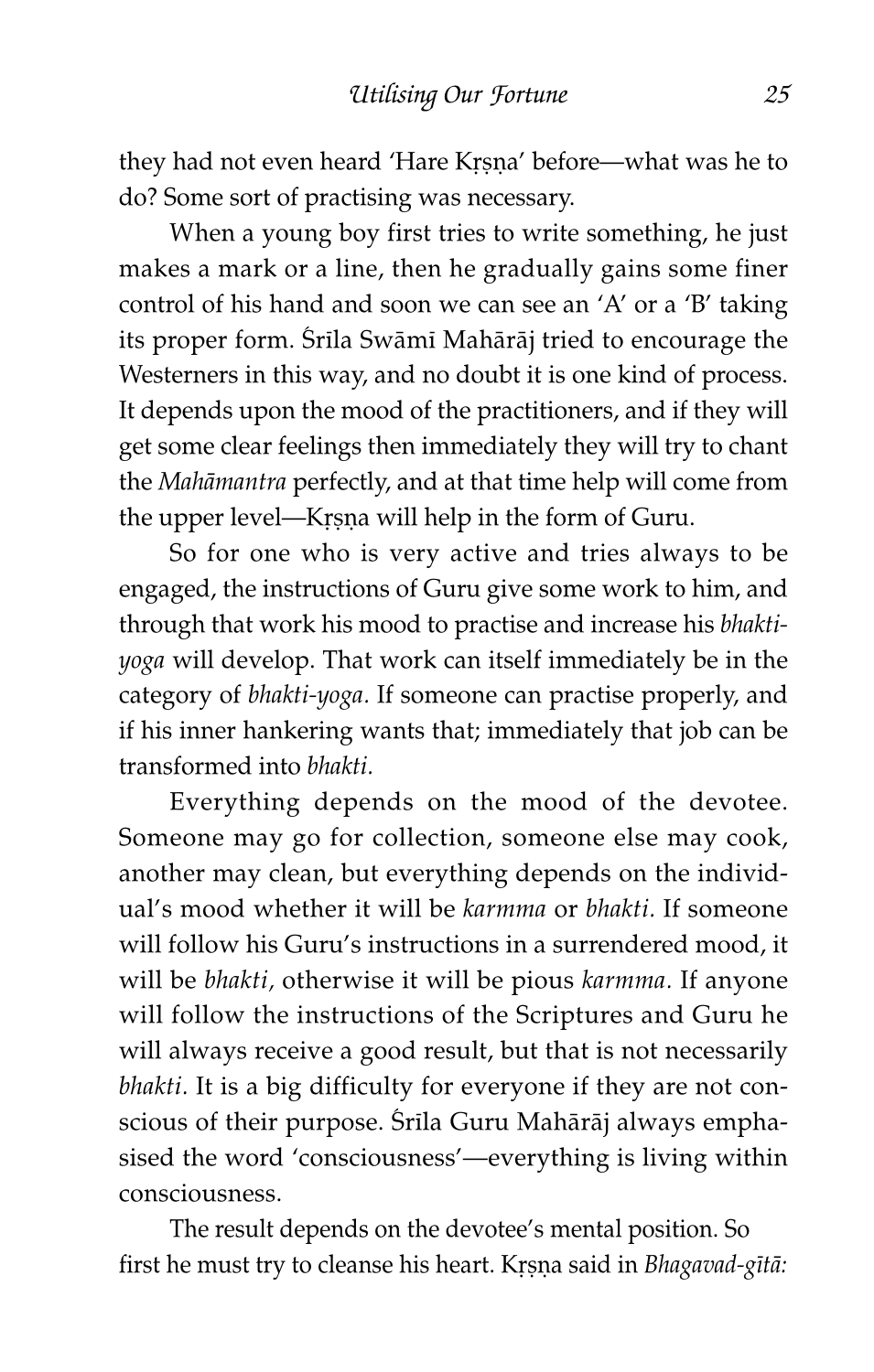# yat karoși yad aśnāsi, yaj juhoși dadāsi yat yat tapasyasi kaunteya, tat kuruşva mad arpaṇam

Krsna has clarified everything for us and given us a very easy way: "Everything you do, and everything you want to do—whether eating, sacrificing, going anywhere, etc.—connect everything with Me, then that will be bhakti." First it is necessary to finalise what our need is, and what is the process to achieve it. If we need bhakti-yoga to Krsna, and if we do not want to stay within the illusory environment, and if we feel the necessity to go to the transcendental world—our own home—then with full heart we must try to achieve that. We shall try to search out that place where it is available and whole-heartedly try to follow the instructions we receive there. This is the main thing for everyone, but circumstances can take us in many ways and to many places. We must try to proceed steadily within our track and not allow ourselves to go out of the track. This is our necessity.

Devotee: Mahārāj, I have a question. When Śrila Prabhupāda left the world, many of his disciples in the name of exclusive worship of him went on with their devotional service, but they made many mistakes and their service sometimes went in a wrong way. Later, many persons in the name of exclusive worship of Śrīla Guru Mahārāj also made many mistakes and sometimes their actions went in a wrong way.

So, I want to know from you, what does it mean to serve the uttama-adhikārī devotee? Why do those persons make such mistakes, and how can we properly understand the correct position?

Śrila Govinda Mahārāj: It is in some way coming from one's fortune. One who has good fortune will not leave his track. What he received from his Gurudeva, he will try to follow, and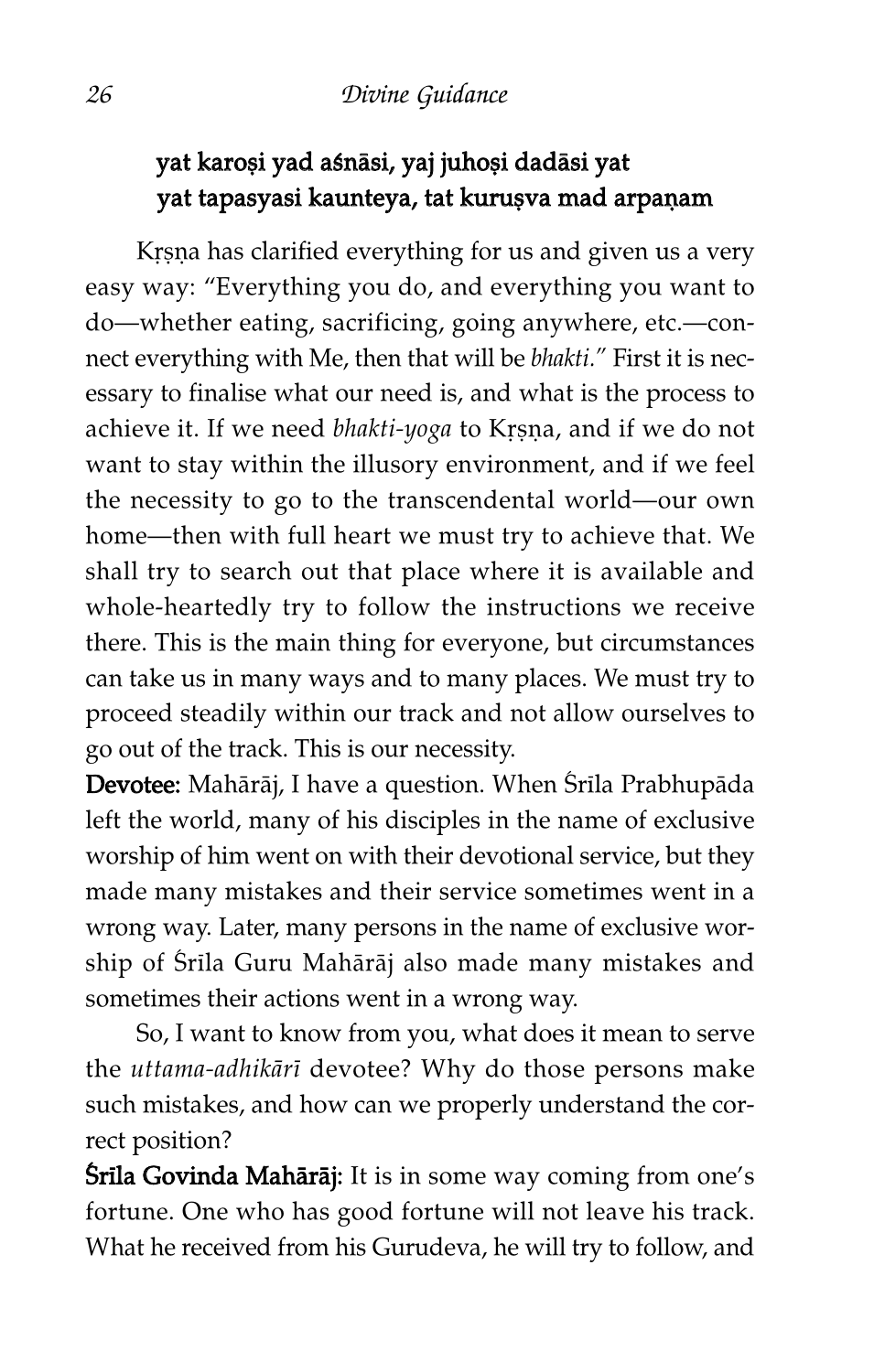his endeavour will always be within the proper track.

Your question is good for everyone: after Śrīla Swāmī Mahåråj left, why have some of his devotees gone out from their track? Also after Śrila Guru Mahārāj, some are going out of track. But why?

It depends upon their sukrti-their spiritual fortune. We see that they served Srila Swāmī Mahārāj or they served Srila Guru Mahåråj, but actually they did not get the proper way, the real service connection. At that time, however, by the influence of Śrila Guru Mahārāj and Śrila Swāmi Mahārāj that shortcoming was covered. The disciples did many activities enthusiastically but they actually did not know what devotional service is. When Gurudeva disappeared, his influence of covering the shortcoming in the disciples also withdrew with him. At that time some of the devotees got back their previous subtle position, and they became confused. Ultimately it depends upon their own karmma, their good fortune, and also the quality of their practising life—these three will contribute towards a good result.

It is necessary for the devotees to know very clearly what they want to practise, then they will not go off the track—and in that also their own good fortune and good activities are necessary, otherwise they will not reach their goal. We must be able to recognise what is what. It is a fact that even when Krsna was present, not everyone could understand Him to be the Supreme Personality of Godhead. Sisupāla and Dantavakra had the chance to be with Krsna but they could not understand who He was. Also many saw Krsna on the battlefield of Kurukṣetra, but they did not understand that Kṛṣṇa is the Supreme Personality of Godhead. So some fortune must work behind 'seeing'.

After Śrīla Swāmī Mahārāj left, the illusory environment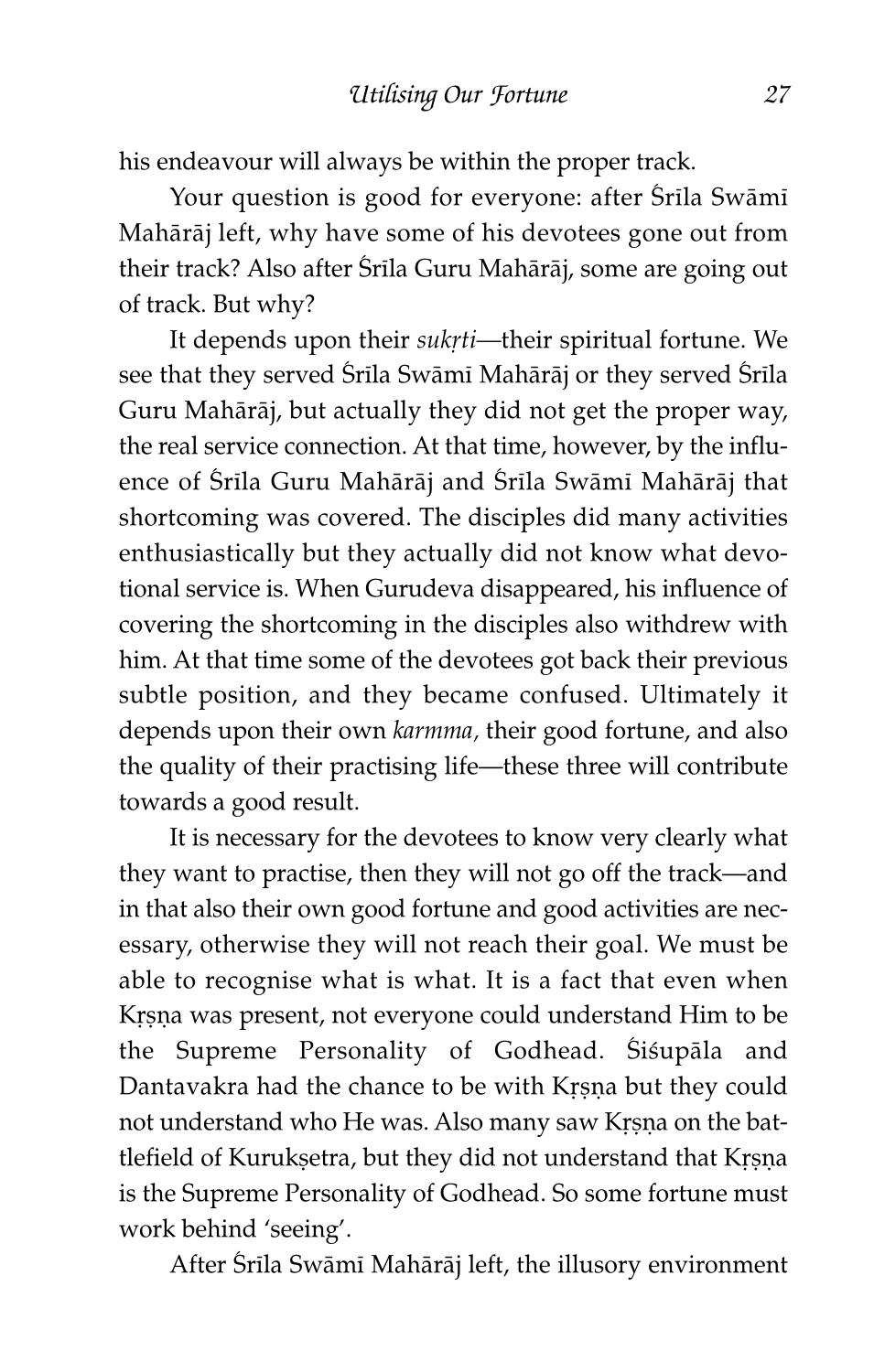came with more force. When Krsna left from this mundane world, at that time also the illusory environment again asserted itself strongly. Whenever a great soul disappears, some disturbance is caused by the illusory environment and it tries to catch and conquer the heart of the weak devotees—not only the weak devotees, but the good workers also. It will try to conquer them. But those who are fully surrendered to their Guru will not be captured by that illusion, and those who are good followers will also not fall into that illusion. Those who are not settled within their own track will easily leave their position, and to some degree this has happened.

We can live with a sādhu and take his association, but we may not get real sādhu-saṅga merely by living with him. Bugs may live in the bed of a sådhu, lice may even be so close to him that they live in his hair and take his blood, but they are not engaged in sādhu-saṅga! So, the unfortunate souls leave the track. Otherwise the true path is a very easy thing.

One instruction Śrila Guru Mahārāj used to always give me when I first came to him was: "What I shall instruct, you will follow, and what your mind will say, you don't follow." But I thought; "My mind is not always giving me bad advice, sometimes it is giving good suggestions to me." But Srila Guru Mahåråj told me not to follow even what I thought was the good advice of my mind. "That means you must fully depend upon me. My need is that you must fully depend upon me." Śrīla Guru Mahārāj said in this way, "What does your mind tell you? You think it sometimes says good advice and it sometimes says bad. But you are not to follow even the apparently good advice. If you take the association of your mind, you must give some return to him; therefore it is not necessary to take association of your mind, instead take my instruction for yourself."

It is a very easy instruction but we cannot always follow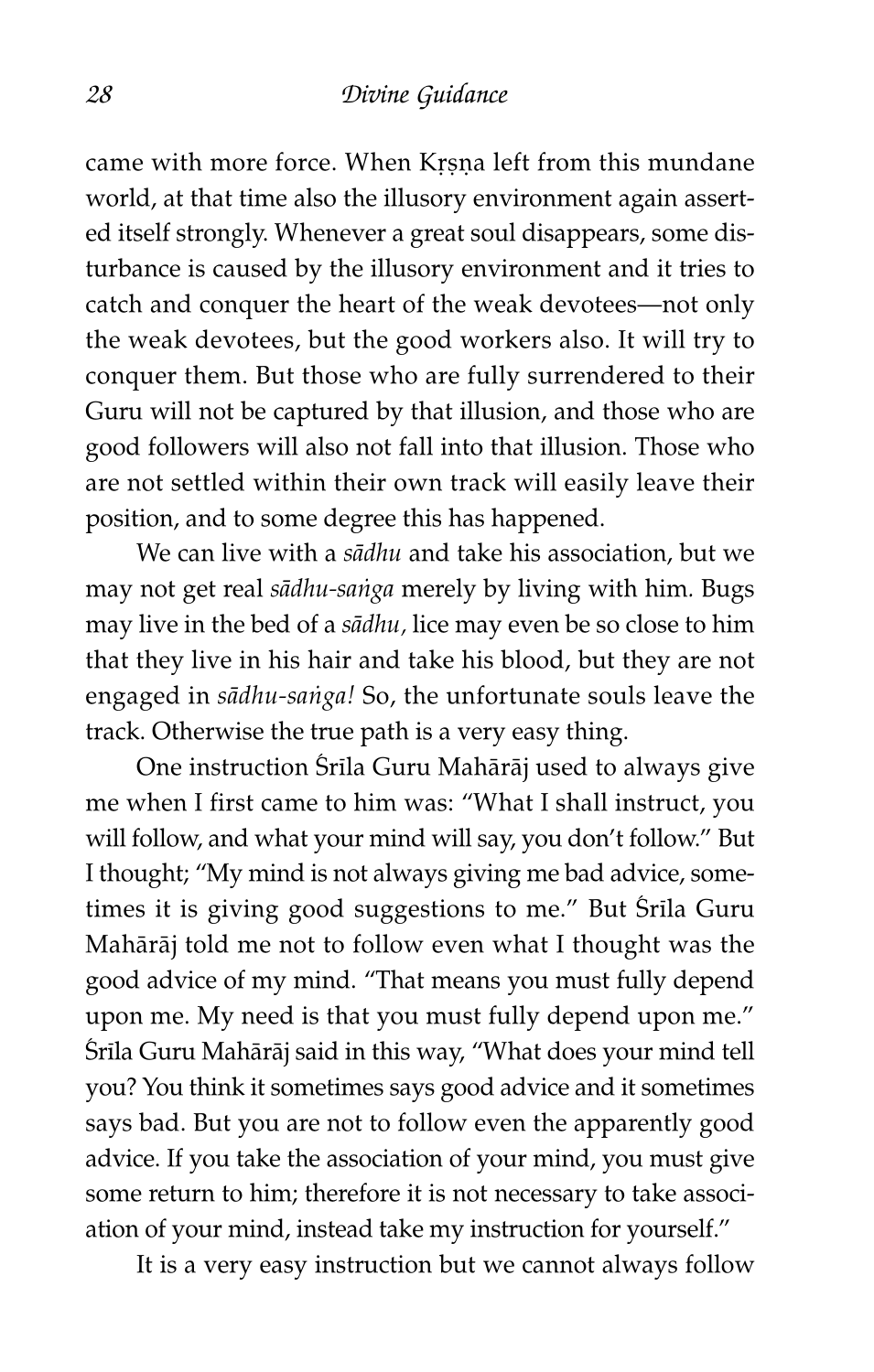it, therefore we receive some trouble. When we forget Srila Guru Mahåråj's order we receive much trouble. Behind this, two things are acting: one is fortune, and the other is our activity. Good fortune is necessary, and that comes through sevå. Good fortune grows through sevå. One who can do real sevå will receive a good result. However, one who does 'sevå' but is always thinking about his own interest must be ignored by bhakti, and bhakti will not go to him. He may live so long and stay for many years in the Gaudiya Mission, but he may not get that bhakti.

There are many examples not only in the Gaudiya Mission, but such disturbances can be seen everywhere in history. It is present in Christianity, in Mohammedanism, etc. And in Hinduism there are many channels: Śrī Rāmānuja, Śańkarāchāryya, etc.

There is a famous story of how one day Råmånujåchåryya's sannyås^ disciples quarrelled over something which appeared very big, but actually was very small. It was a very small matter, but they quarrelled fiercely. Someone had moved around the clothes the sannyāsīs were to wear. One of them became very disturbed and a quarrel began. Råmånuja then showed through the example of a *grhastha* devotee how one should serve his Guru. In the Scriptures we can see this and many other examples. Sankarāchāryya also showed a similar example.

Actually, our spiritual journey depends upon clear consciousness. One who has some clear consciousness from his Guru will not leave the track; otherwise everyone has some possibility of deviating.

It is necessary to stay within the proper line of knowledge. We must have the conviction "We shall follow our Guru blindly." We hear from many places that, 'What our Guru gave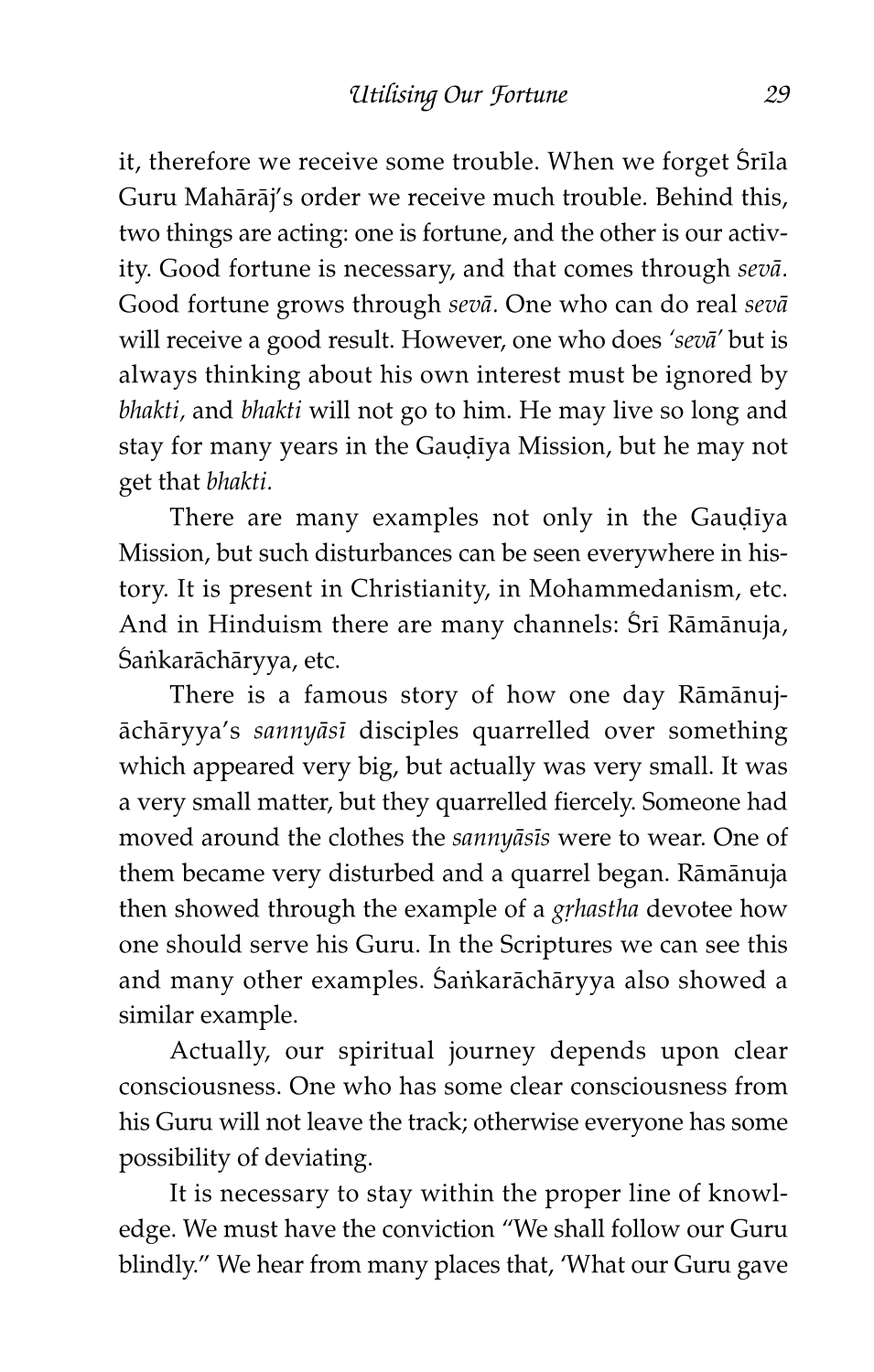is sufficient; it is not necessary to take advice from others.' And it is mainly very true. If I have no big idea, and no big, wide vision, then I must follow my Gurudeva in a very simple way. Sometimes that will work very nicely, but it is not always true—because if a Guru will say one thing, or give one advice, then there is no doubt that if there are five disciples, each will take it in a slightly different way. Each of their minds will play upon that idea in a slightly different manner, so they will understand it in five ways. Maybe in the beginning they were not very different from each other, but whatever small differences exist will become more prominent as it comes down through three or four generations. By that time it may even become completely separate from Sri Gurudeva's conception. Śrīmad-Bhāgavatam has mentioned:

### evam prakrti-vaicitryāt bhidyante matayo-nrṇām pāramparyyena keşāñcit pāṣaṇḍa-matayo pare

Śrila Guru Mahārāj has given a very good example of this: thesis, antithesis and synthesis. When Guru gives some knowledge, that is the thesis, but when that knowledge has come out from Gurudeva, an antithesis must also come out from some other quarter. With the thesis, the antithesis will also grow, side by side. And synthesis comes when both will come into harmony. The synthesis then becomes established as the thesis, and again an antithesis will grow to oppose it. In this way, if five disciples hear from one Guru, five kinds of ideas will grow. Their ideas also depend upon their sukrti. If they do not go off the track we can say they have good sukrti, and that sukrti comes through their service. Therefore Srila Guru Mahåråj said, "What I shall instruct, you follow that, and what your mind will say, don't follow it!"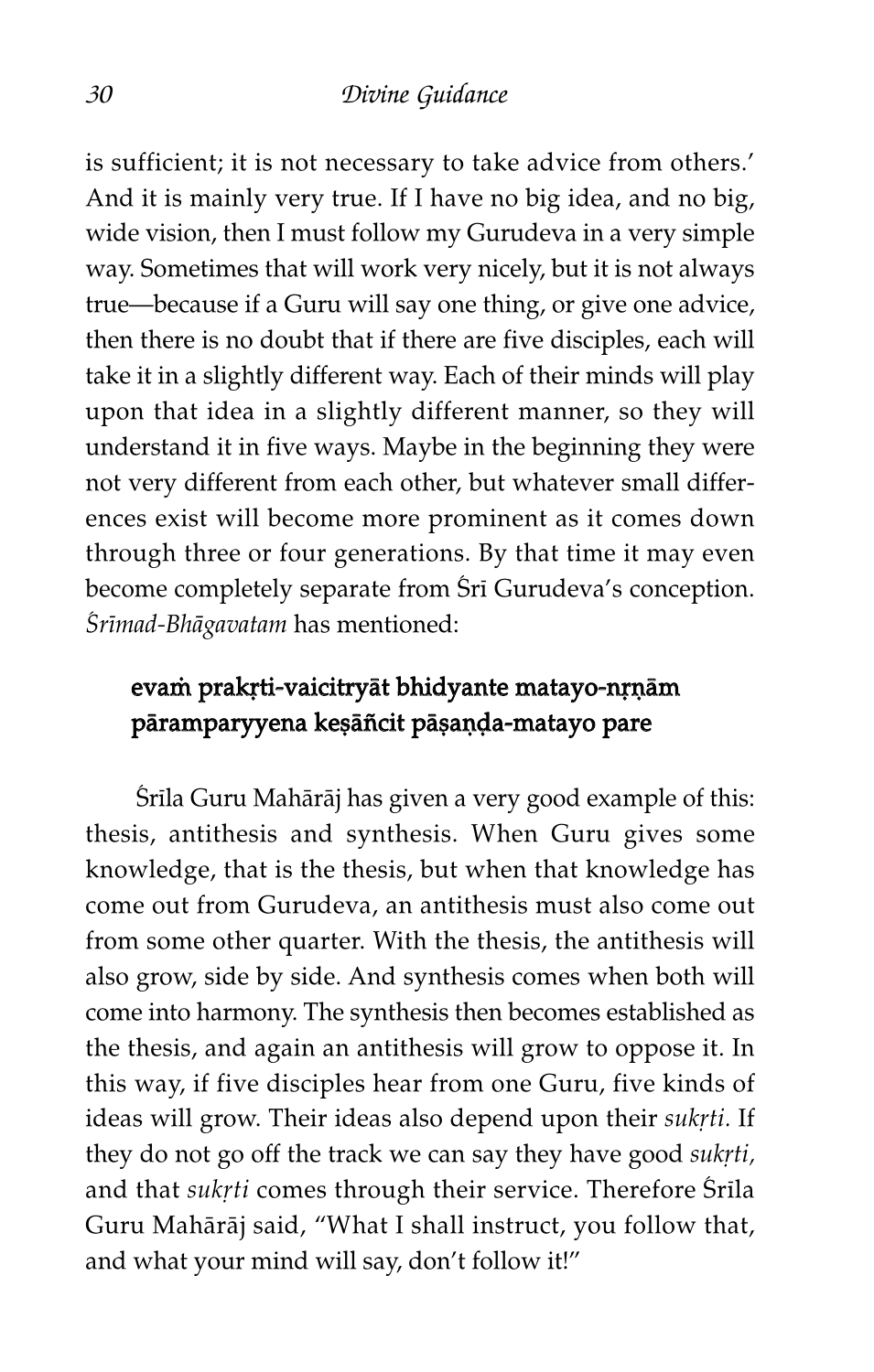It was for this reason that Srila Guru Mahārāj did not recommend us to read many things. Srila Bhaktivinoda ëhåkur also discouraged much reading. Also, especially for those in the *Math*, there is no excess time for reading. Our time is all service time. There is no excess time in our hand, so how shall we try to earn 'other knowledge' and how can we spend our time for collecting that knowledge?

Someone is studying in Sanskrit, someone in Bengali, someone else is studying in English—and spending time. They are showing a post-dated cheque, that "After getting that knowledge I shall serve!" But before that it is possible you may die, so why don't you think like that? Therefore Srila Guru Mahåråj did not give us the chance to study.

At first Srila Guru Mahārāj did give some chance to me because I was unqualified. Srila Guru Mahārāj gave me some opportunity to study, but when some proper knowledge came to me, then Srila Guru Mahārāj said it was sufficient: "It is not necessary to read more, now you do sevå."

We tried to do sevå as much as possible, heart and soul, and we have seen that gradually everything is revealing itself in our heart. We are not trying to collect knowledge from the Scriptures. I read Śrī Brahma-saṁhitā only a few years ago but I joined over forty-five years ago! It was just during the last days of Śrila Guru Mahārāj that I read Brahma-samhitā.

One day I put the question to Śrila Guru Mahārāj: "Mahārāj, in which way does the  $jiva$ -soul come out from the Tatasthā-śakti?" I heard the reply many times, but I could not catch it, so I again questioned Śrila Guru Mahārāj: "The creation of the world, and the creation of the  $ijvas$ —in which way does it happen, Mahåråj? Again please explain this to me."

Śrila Guru Mahārāj said, "Oh-oh, have you not read Brahma-samhitā?" I replied, "No, Guru Mahārāj, I have not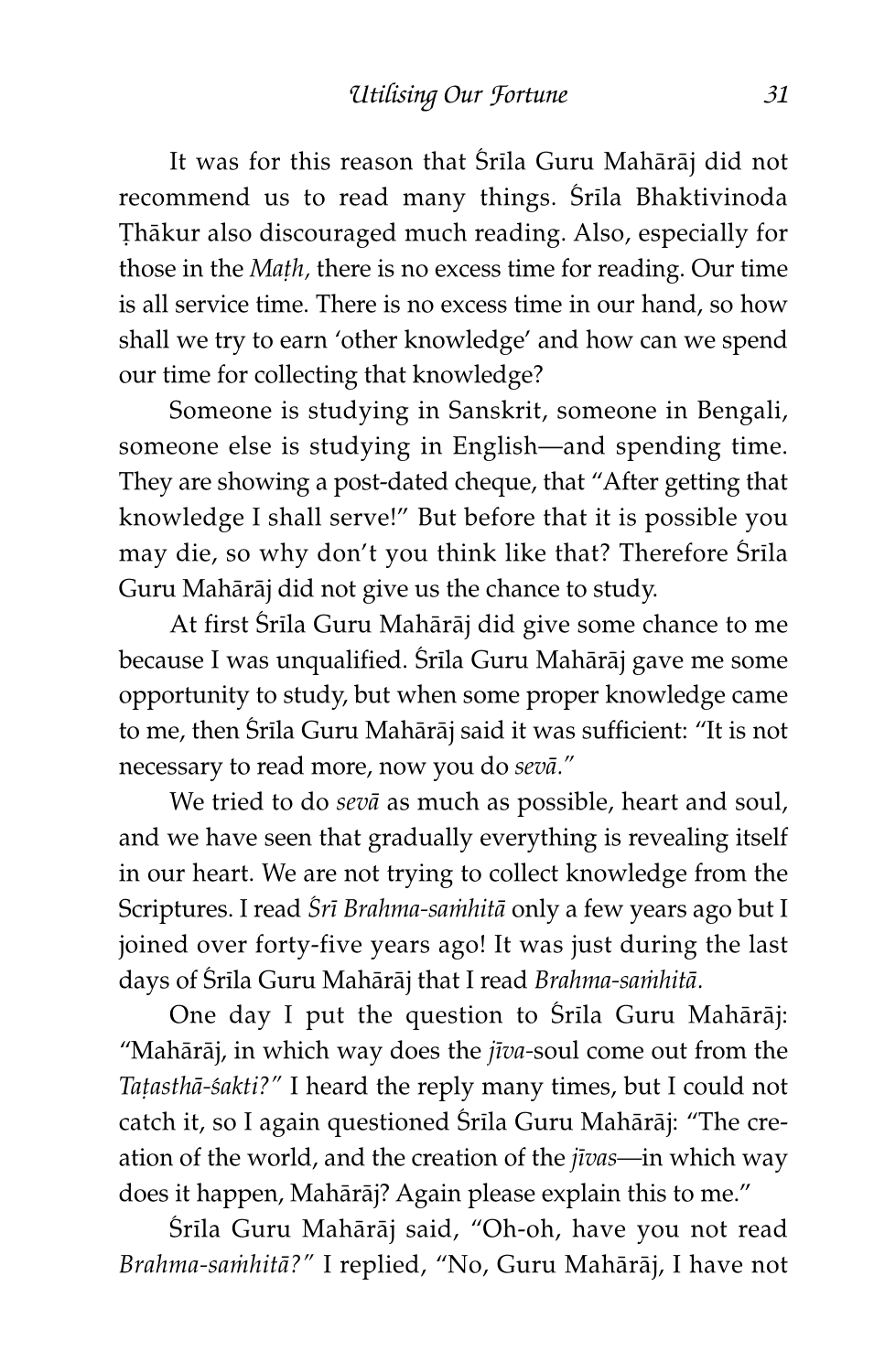read it." I knew many *ślokas* from Brahma-samhitā, having heard them from Śrila Guru Mahārāj, but I had not read the book. Then Srila Guru Mahārāj said, "Read it and you will see the answer to your question very clearly explained there in the first section." He also gave a brief explanation.

That question was very difficult. The jīva-soul is transcendental, but the Māyā-śakti produces material things. Her activity is always within the material world but the  $jiva$  is transcendental, and Krsna is transcendental. So in which way can the transcendental and material combine together to produce the creation? That was the question. But Śrila Guru Mahārāj replied with this śloka: tal-lingam bhagavān śambhuḥ. Kṛṣṇa throws the vision, and  $prakrti$  is impregnated mayādhakṣeṇa prakṛtiḥ, sūyate sa-carācaram (Bg. 9.10). And in the middle position, that 'throwing' is done by Sambhu. That is his position.

Śrila Guru Mahārāj instructed, "Read Brahma-samhitā, you will be able to see everything explained there." And when I read Brahma-sa $\dot{m}$ hitā I was surprised to see: "Oh, all knowledge is inside this book, but I did not read it before. The whole of the knowledge that Srila Guru Mahārāj is giving us—everything is contained here." Then the idea came to me that we must try to publish this Śrī Brahma-saṁhitā and we shall distribute it to everyone.

Actually, Srila Guru Mahārāj emphasised service to Guru and the Vaișņavas, and by their mercy that knowledge will reveal itself in our heart. We can say that now we know something of the news of the transcendental world. 'Know' means 'feel.' We can say we have some feeling, and by following the process you must also get those feelings.

I believe that everyone has some feelings, otherwise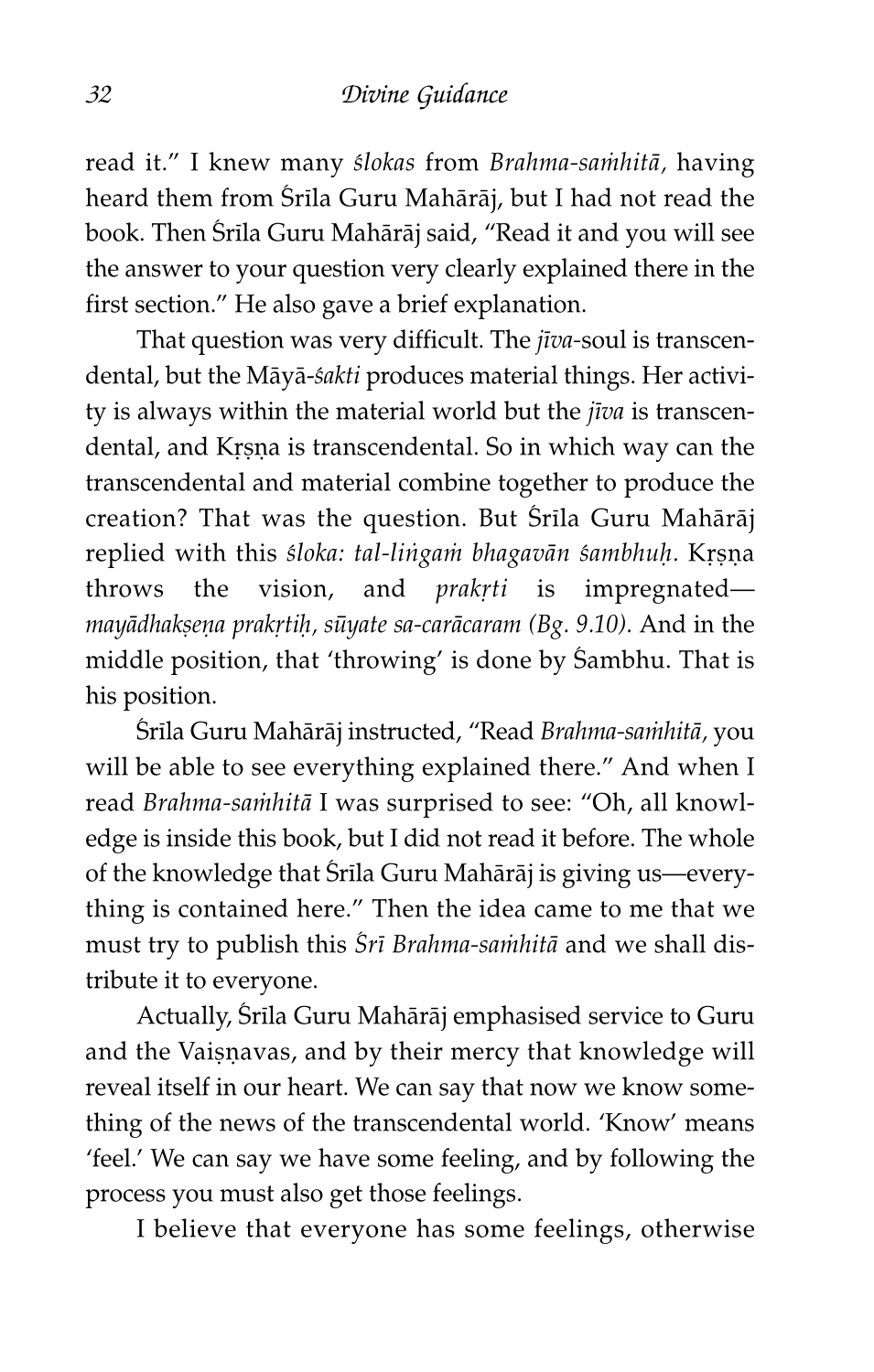they cannot come in this line, especially in the  $Math$  of  $S^r$ ila Guru Mahārāj—the line of Śrila Guru Mahārāj. The devotees have feelings, but perhaps they cannot always feel them clearly. Feelings must sometimes come to all of you, otherwise it is not possible to remain in this devotional track. But the main thing in the teachings of Srila Guru Mahārāj is to serve the Vaișņavas, and to follow your Guru; in this way you will get everything.

Many disciples of Śrīla Swāmī Mahārāj lived within his Mission. When they came in the line of Sriman Mahāprabhu they were very fortunate no doubt, but later their activities sometimes caused them much trouble. Sometimes they did not know what was what and sometimes they did not receive guidelines directly from their Guru. They had heard some things, but not others, so they lost the proper devotional temperament, and what they were doing began to go in the chamber of karmma, but not in the chamber of sevå. In that way they thought, "We are satisfied. This is transcendental knowledge!" —easily some of them were cheated by Måyå.

One who always thinks: "There exists more than this, and I need that," and who always tries to search for it and try to get it, such a person will not be cheated.

In the time of Srila Swāmi Mahārāj, everything went on under his influence, and at that time very few could understand what their actual position was. He told: "I am ISKCON; you follow me," and they tried to follow him but they did not know which part they should follow, this part or that part! As his mission became larger, the devotees' mood of service was not always steady. It was a great difficulty for many of them. Sometimes they were very sad, sometimes very enthusiastic many stages are there. The different stages a devotee goes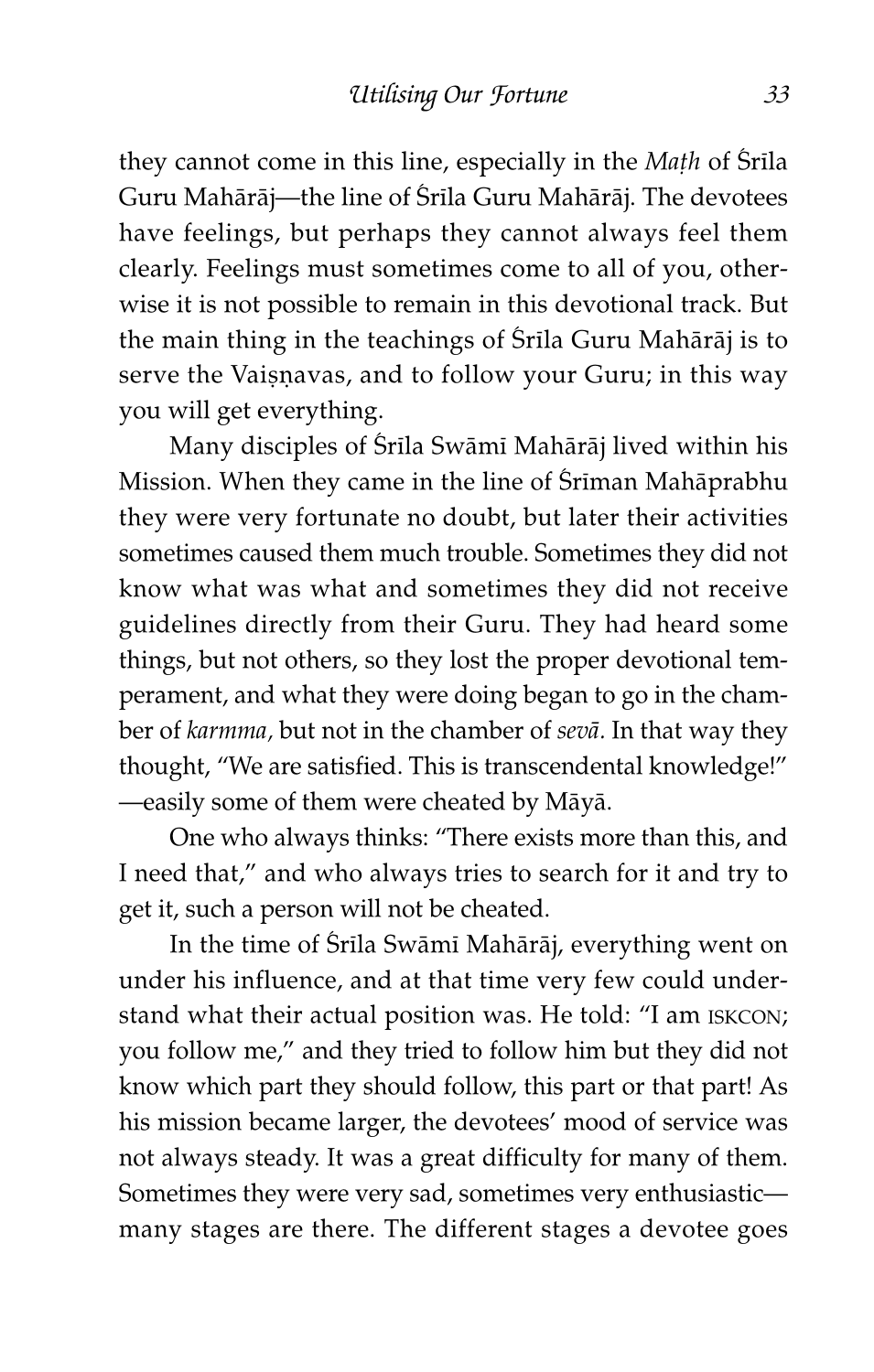through are given in the Scriptures: utsāhamayī, ghanataralā, byūrabikalpā, visayasangarā, niyamākṣamā, tarangarangiṇī,

In the beginning the practitioners feel much enthusiasm and do many types of service, but later their service mood goes flat. Then some wave may come in their mind and by that wave some mood of suspicion arises. After that comes some connection with the plane of mundane enjoyment, and, side by side with it, a connection with the transcendental world. They then become somewhat confused. Crossing that stage, first nisthā, steadiness, and then ruci, taste, comes and they gain more strength. At that stage all hindrances go behind them and they can proceed steadily. These stages of devotion are explained in the Scriptures.

So, we may feel or see outwardly that someone may be doing sevå, service, but it is not always actual service. Sevå gives more sevå, so why is more sevå not coming? Seeing the symptoms, we can say that some were not doing actual seva, therefore after the disappearance of Śrīla Swāmī Mahārāj and Śrila Guru Mahārāj they underwent some difficulty.

We must be conscious, therefore, about our position and about our service, then we will not be deviated from our position. But even if some deviation does come, if we are sincere we can emerge from that position also.

### bhūmau skhalita-pādānām, bhūmir evāvalambanam tvayi jātāparādhānām, tvam eva śaraņam prabho

When a baby tries to walk, he sometimes falls down on the ground, but by taking help from the ground, again he tries, and after a few days he can walk very easily. Not only that, but after growing up more he will be able to run very fast. He gets everything; but first he must try, otherwise he will not gain anything.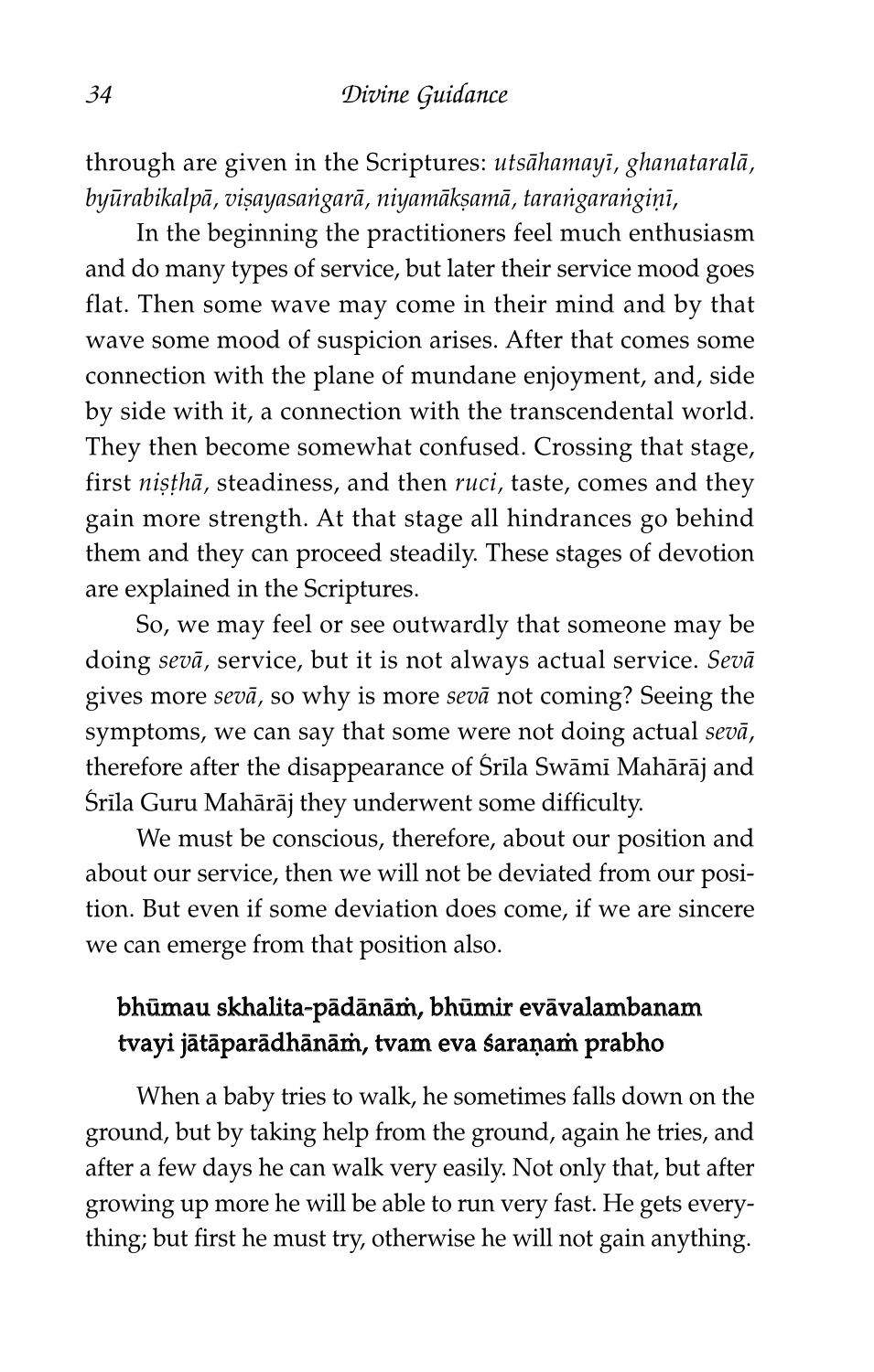When we live within this body, there is the possibility of deviation everywhere. Deviation will not come to attack us if we do not listen to the demands of our mental and physical bodies—otherwise, deviation is possible for everyone.

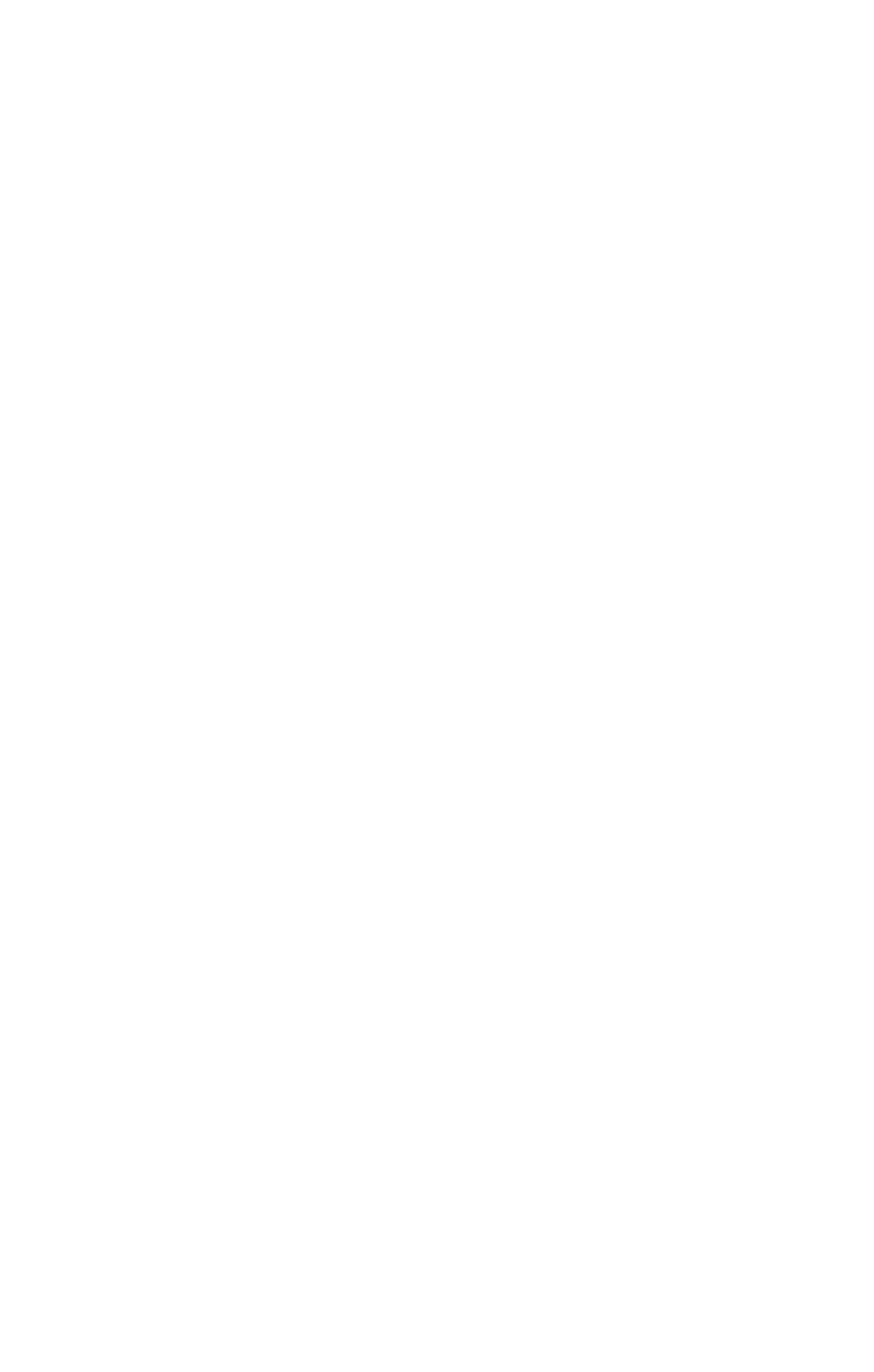# Chapter Two

# On the Way to Sri Puri-Dhām

A lecture by His Divine Grace Śrīla Bhakti Sundar Govinda Dev-Goswåm^ Mahåråj

Tomorrow you are going to a special place of pilgrimage. There you will see that the servitors of the Jagannåth temple, known as Pāṇḍās, hold a very special position. There is a saying, 'if you love me, love my dog.' It means, if you love me, you will also show your love to my dog; then I will know that you really love me. Lord Jagannāth has given the *Pāṇḍās* the position of controllers there, so whatever they do, we have no say in that.

Mahåprasåda is available all over the world, but in Jagannāth-ksetra it is different. There the Pāņdās don't let just anyone go inside the temple. They especially do not let anyone enter the temple whom they consider to be low-class or mlecchas. But when Mahåprasåda comes out of that very same temple, then they will eat it out of the hands of the most low-class people, the mlecchas. This means that they follow some customs. They follow a custom that was introduced by Lord Jagannåth.

Råmånujåchåryya wanted to break that custom, but what was the result of that? Råmånujåchåryya wanted the worship of Lord Jagannåth to be done in the vidhi-mårga. There are some rules and regulations in the Vedas, and especially in the Manu-samhitā, and he wanted the worship to be done in a bona fide way following these rules and regulations. He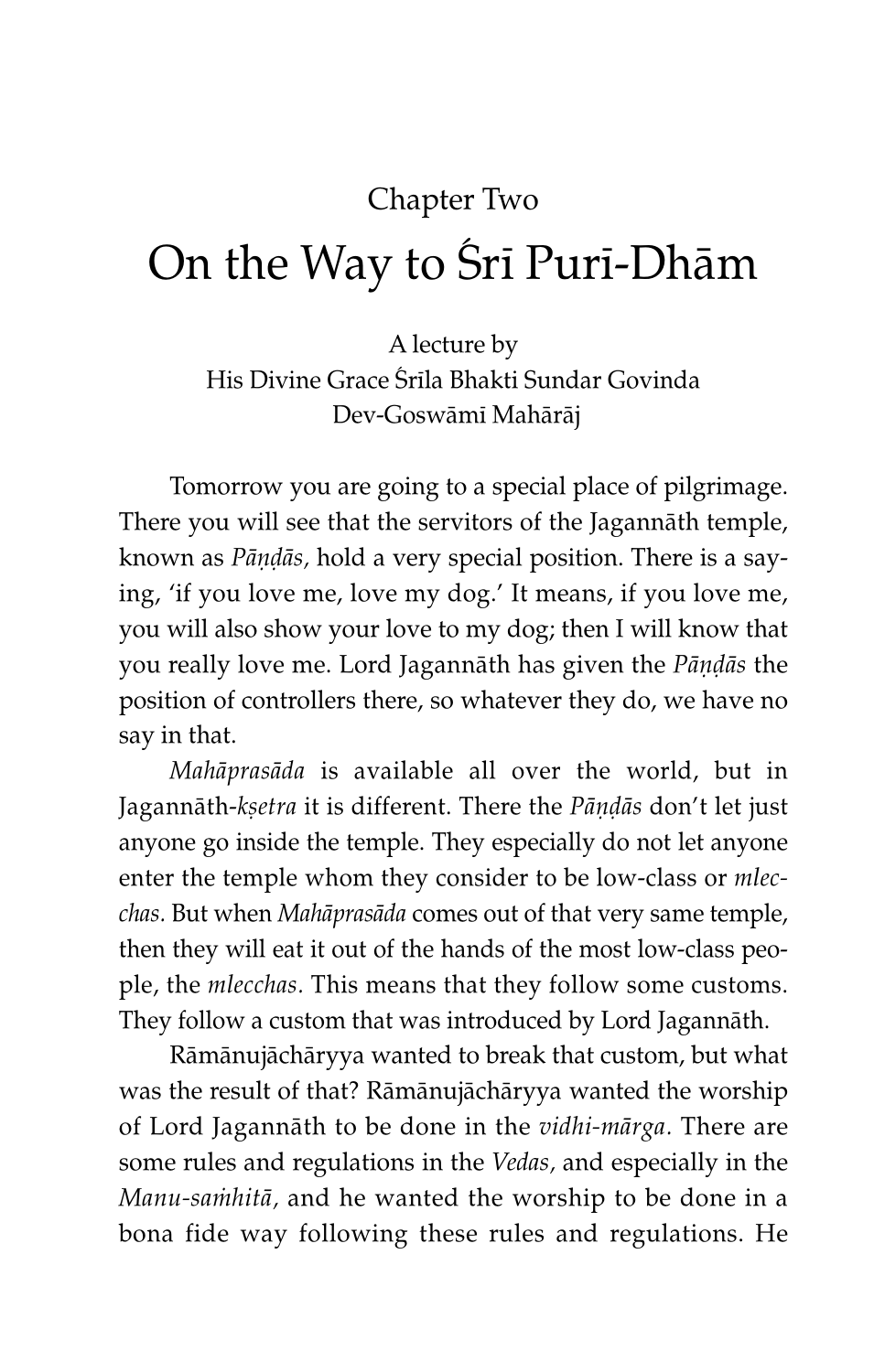thought the way the Pāṇḍās were doing the worship was not the customary way, the mantras they were using were not the right ones, and he wanted that the worship be done in the right way. All the scholars there were defeated by him. The next day, the final meeting was supposed to take place, and the King would have been forced to introduce the Vedic way of worship. While Råmånujåchåryya was sleeping that night, his bed was thrown three hundred miles away to Kūrmmakṣetra. In the morning he wondered where he was, and found that it was Kūrmmakṣetra. In those days there were no aeroplanes. It was not possible that someone chloroformed him at night and carried him away by aeroplane. But Råmånujåchåryya really saw that he was in Kūrmmakṣetra, with his whole entourage; Lord Jagannåth had transported them Himself. Lord Jagannåth also gave him a dream in which He told him, "The way I am being served here will continue. Please do not interfere. Go from here."

It is hard to find accommodation in a special place like this. But by the influence of Srila Guru Mahārāj and the mercy of Lord Jagannåth we found some accommodation there, and now we have been able to acquire a bit more space. Now Srila Guru Mahåråj's desires are fulfilled, so we can see that Lord Jagannåth has some special goodwill towards us. Before, I could not go there in spite of a lot of effort, but now Lord Jagannåth is dragging me there every now and then.

I do not know if tomorrow I will be able to go with you. I am praying to Lord Jagannåth, because I know I will only be able to go if He takes me there, not otherwise. But He has attracted all of you. That is why you have all come here, and joining with the sādhus and the devotees of this Asrama, you have found the opportunity to go there. You see, money is needed in every situation in life. To survive and go through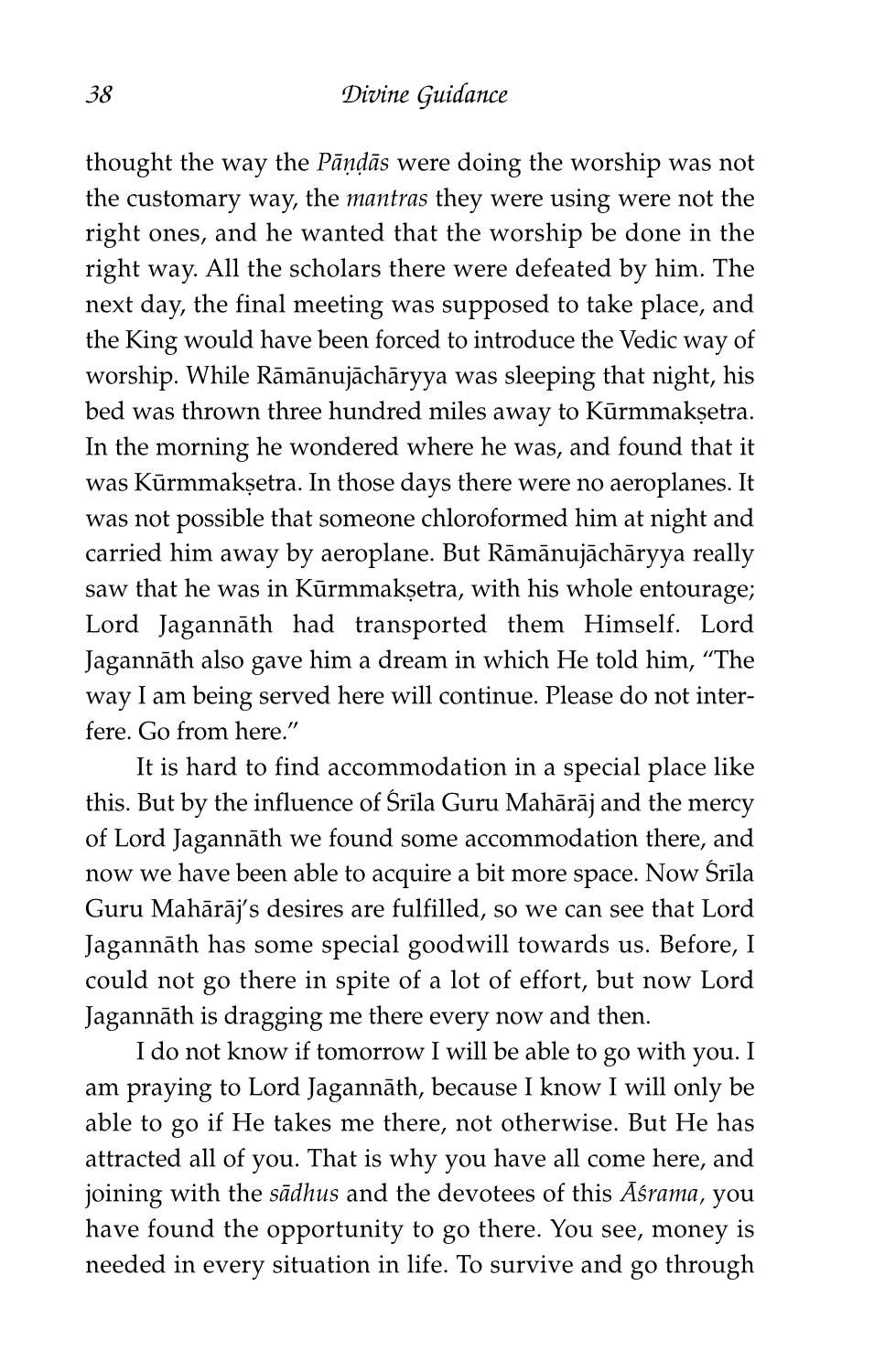our daily lives, money is always spent. Yet money is not everything. There is no guarantee that if I have money I will be able to go. This is a truth that has been proved many times in my life. You all pray to Lord Jagannåth that He will take us safely there, and then bring us all back safely to where we are doing our respective sevå. This is our only prayer today. We have nothing else for which to pray.

We are not going sightseeing but we are going to a place of pilgrimage, a holy place. Going there will purify us—body, mind, and soul. We are going to the shore of the sea. Mahåprabhu has said, "From today this ocean has become a  $mahā-tirtha."$  As it is, the ocean is a great place of pilgrimage, because the waters of all the holy rivers merge there. In addition to that, at the disappearance of Srila Haridās Țhākur, Mahåprabhu danced with his body in His arms, and when He bathed his body in the ocean, Mahåprabhu said, "From today the ocean has really become a great place of pilgrimage." Why?

It is said in the Srīmad-Bhāgavatam,

# bhavad-vidhå bhågavatås tīrthī-bhūtāh svayam vibho tīrthī-kurvvanti tīrthāni sväntah-sthena gadābhrtā

(çr^mad-Bhågavatam, 1.13.10)

Those who always carry Gadådhara, the Supreme Lord, in their heart—if they cannot purify the places of pilgrimage then who can? They are places of pilgrimage personified, and they have no need to go on pilgrimage.

Then why do they go to places of pilgrimage? The really sinful people contaminate the places of pilgrimage. Everyone and everything has a particular capacity. We also have a par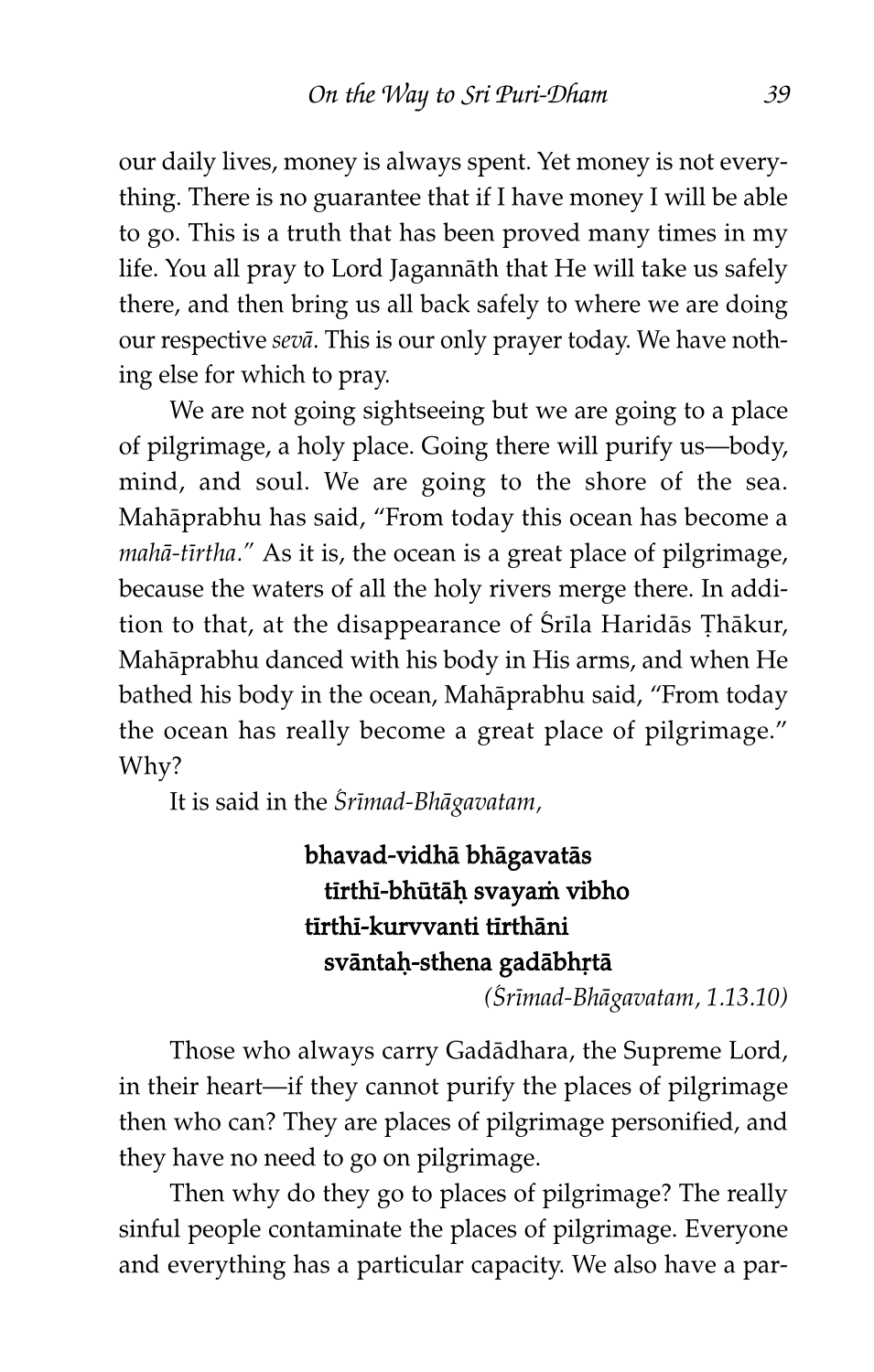ticular capacity, that is, the burden of our sin is so great that even a place of pilgrimage cannot digest it. This is how a place of pilgrimage automatically becomes contaminated. At that time the great personalities who carry the Supreme Lord in their heart, appear there. As soon as they bathe in the holy water, the water becomes clean, as if a purifying agent has cleansed it. That is their natural capacity. Mahåprabhu has demonstrated the supreme example of this. Mahåprabhu said that the ocean at Puri became the greatest place of pilgrimage when He bathed the body of Haridās Thākur there. Haridās Thākur used to chant three hundred thousand names of the Lord every day. He even purified the animate and inanimate environment around him when he chanted aloud. His purity was beyond question.

The Western devotees who have come to India will not be allowed to enter the Jagannåth Temple, but still they go there again and again, because they are attracted by Mahåprabhu's Pastimes in Jagannåth-Dhåm.

Of all the places, Mahåprabhu chose Jagannåth-Dhåm, which is non-different from Kuruksetra. Bhaktivinoda Thākur has said that Kuruk setra is the highest place of worship for us. Why? Where the hankering is greatest, that is the highest place of fulfilment. If you do not have hunger, you will not be able to enjoy even a sumptuous feast. If on the other hand you are starving, even rice with salt or spinach will taste like ambrosia. In my childhood I had malaria, and my doctor recommended something called, 'poder bhāt.' Do you know how poder bhāt is made? A little bit of rice is boiled over a fire that is fuelled with a few cow dung patties, and it takes a very long time to boil. So the rice was boiling for hours and I was looking at it, thinking when I will be able to eat it.

This demand that comes from inside is the highest thing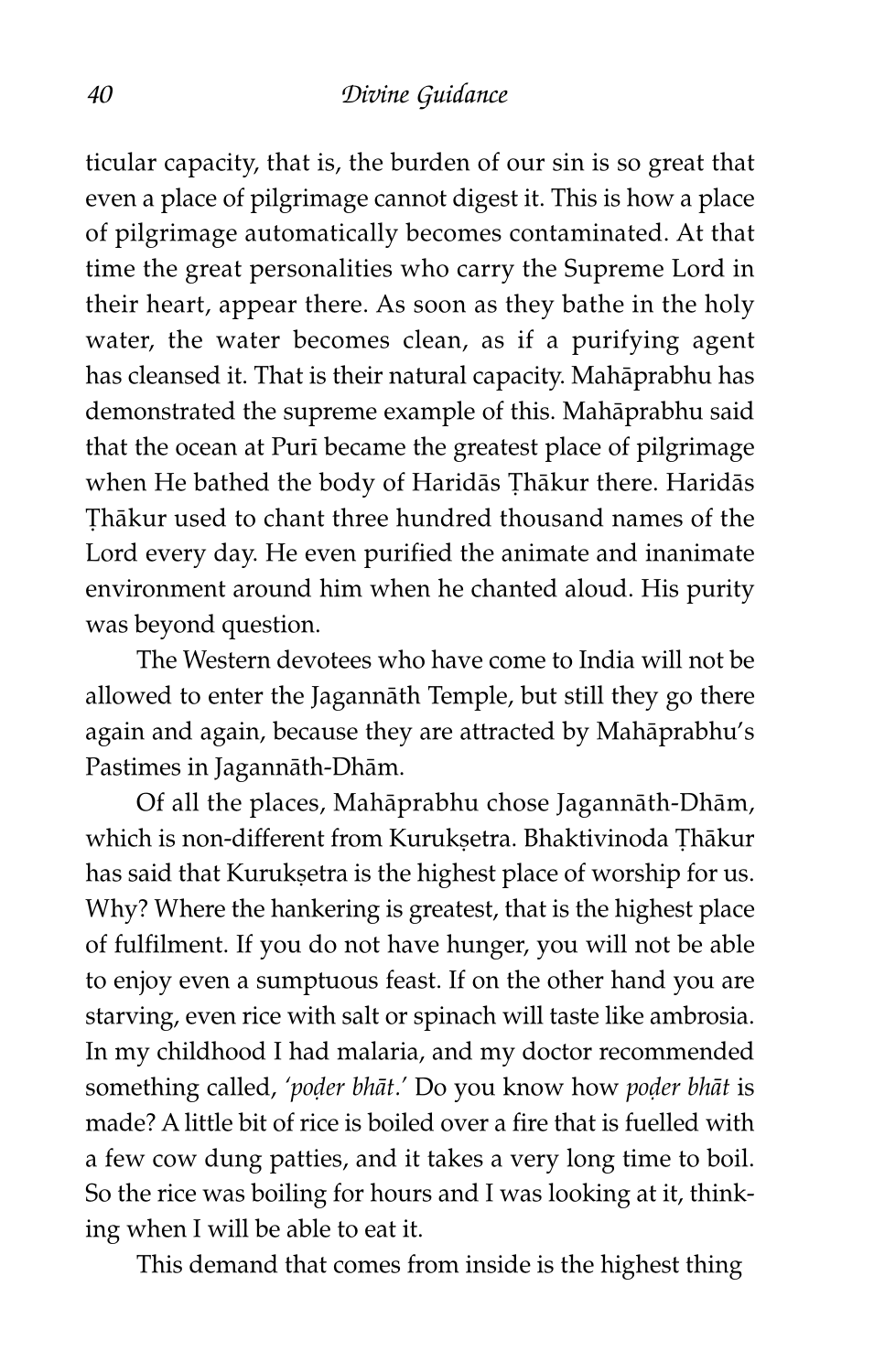for us. This is called hankering, and this is rågånugå-bhakti.

# krsna-bhakti-rasa-bhāvitā matih kriyatām yadi kuto 'pi labhyate tatra laulyam api mūlyam ekalam janma-koți-sukrtair na labhyate

The kind of devotion which is, krsna-bhakti-rasa-bhāvitā matih in which one's entire consciousness is soaked in the nectar of loving devotion for Krsna—is not ordinary devotion. The demand of such love is also not a small demand.

The Lord Himself says,

## sādhavo hrdayam mahyam sādhūnām hrdayam tv aham mad-anyat te na jånanti nāham tebhyo manāg api

(çr^mad-Bhågavatam, 9.4.68)

The Lord is telling Durvåså Muni, "There is nothing I can do. My pure devotees have bound Me with their love, and I have also bound them with My love. Thus we are indebted to each other. I cannot be impartial."

In more recent times Śrīpād Keśava Mahārāj said this: "I cannot be impartial because I have taken sannyāsa from Śrīla Śridhar Mahārāj." Śrīpād Keśava Mahārāj was a Godbrother to our most worshipable Śrila Guru Mahārāj. Before he took sannyāsa he was a very famous and influential brahmacārī called Vinoda Brahmachārī. When some brahmacārīs wanted to take over our Śrila Guru Mahārāj's Math, there was need for a mediator. So they decided to request Śrīpād Keśava Mahārāj to become a mediator. When they went to Śripād Keśava Mahåråj with that request, he told them, "You are all my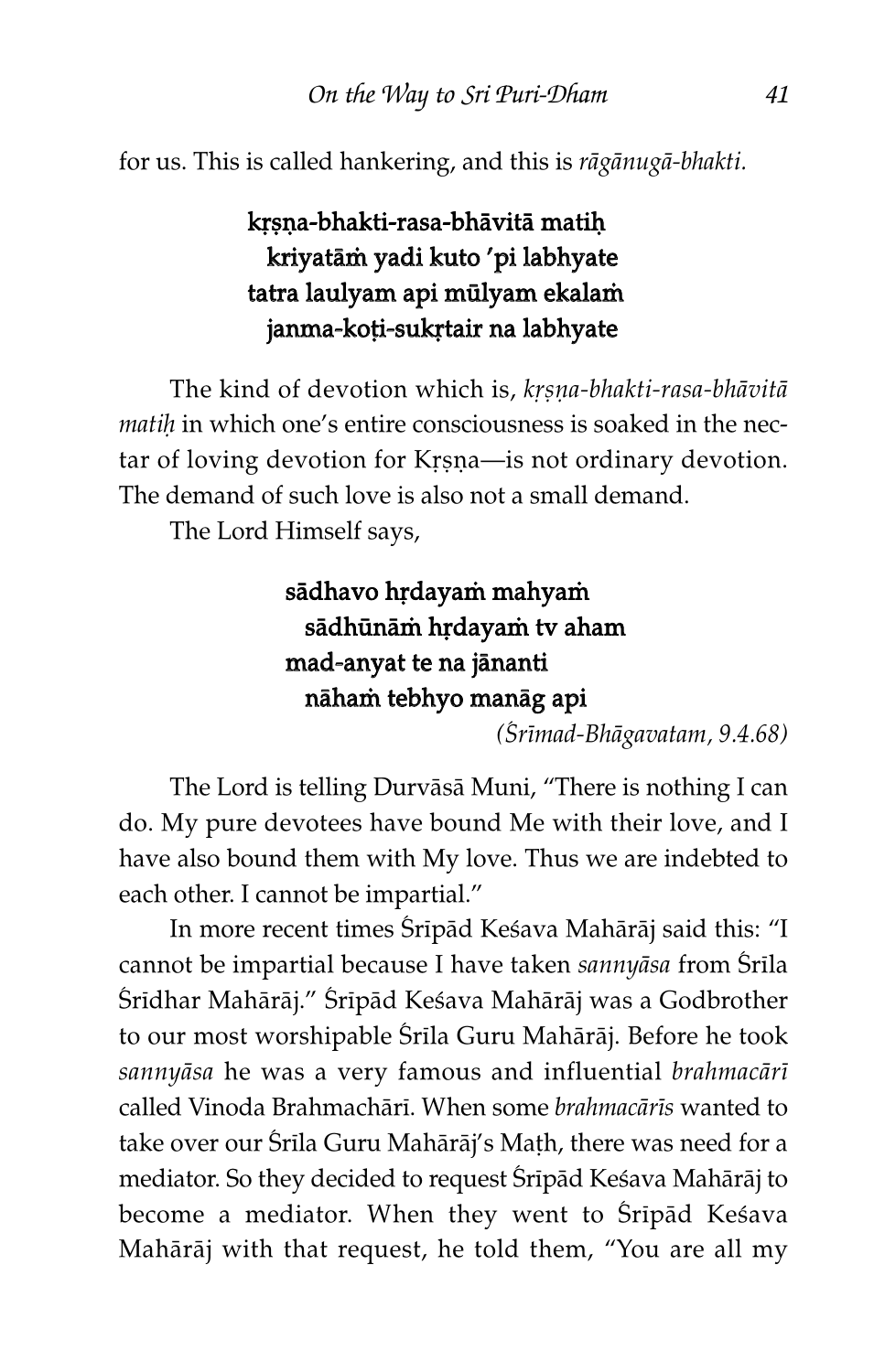Godbrothers, and so is Śrīla Śrīdhar Mahārāj. But I have done something, I have taken sannyåsa from him. I have offered my head at his lotus feet, therefore I cannot be impartial. So how can I be a mediator?"

Then they said, "Then you should know there will be bloodshed there. We are ready to give our lives."

Hearing this, Srīpād Keśava Mahārāj said, "If you are ready to give your lives, then someone there will also be ready to take your lives, because I won't be able to be impartial, as I have already sold myself to Śrīla Śrīdhar Mahārāj."

Then they went to Śrīpād Goswāmī Mahārāj, but still their purpose was not served. Sripād Goswāmi Mahārāj told them directly, "If you bring two Nepalis, I will bring fifty Sikhs. I have taken sannyāsa from Śrīla Śrīdhar Mahārāj, therefore I am indebted to him."

The Supreme Lord is indebted to His devotees in the same way. He cannot be impartial.

# mayi nirbaddha-hrdayāh sädhavah sama-darśanāh vaśe kurvanti mām bhaktyā sat-striyaḥ sat-patim yathā

(Srīmad-Bhāgavatam, 9.4.66)

Krsna says, "My devotees charm Me with their sevā. Their only demand is to serve Me. They don't want anything else." If in the process of sevå they feel some joy or happiness, then they think they have committed some offence; they feel they are probably in the mood of enjoyment. Just to see that, Krsna gives them a lot of sevå. He gives them so much sevå that they become intoxicated with it. Krsna thinks, "What is this? Rādhārāņī becomes so ecstatic by seeing Me? What is the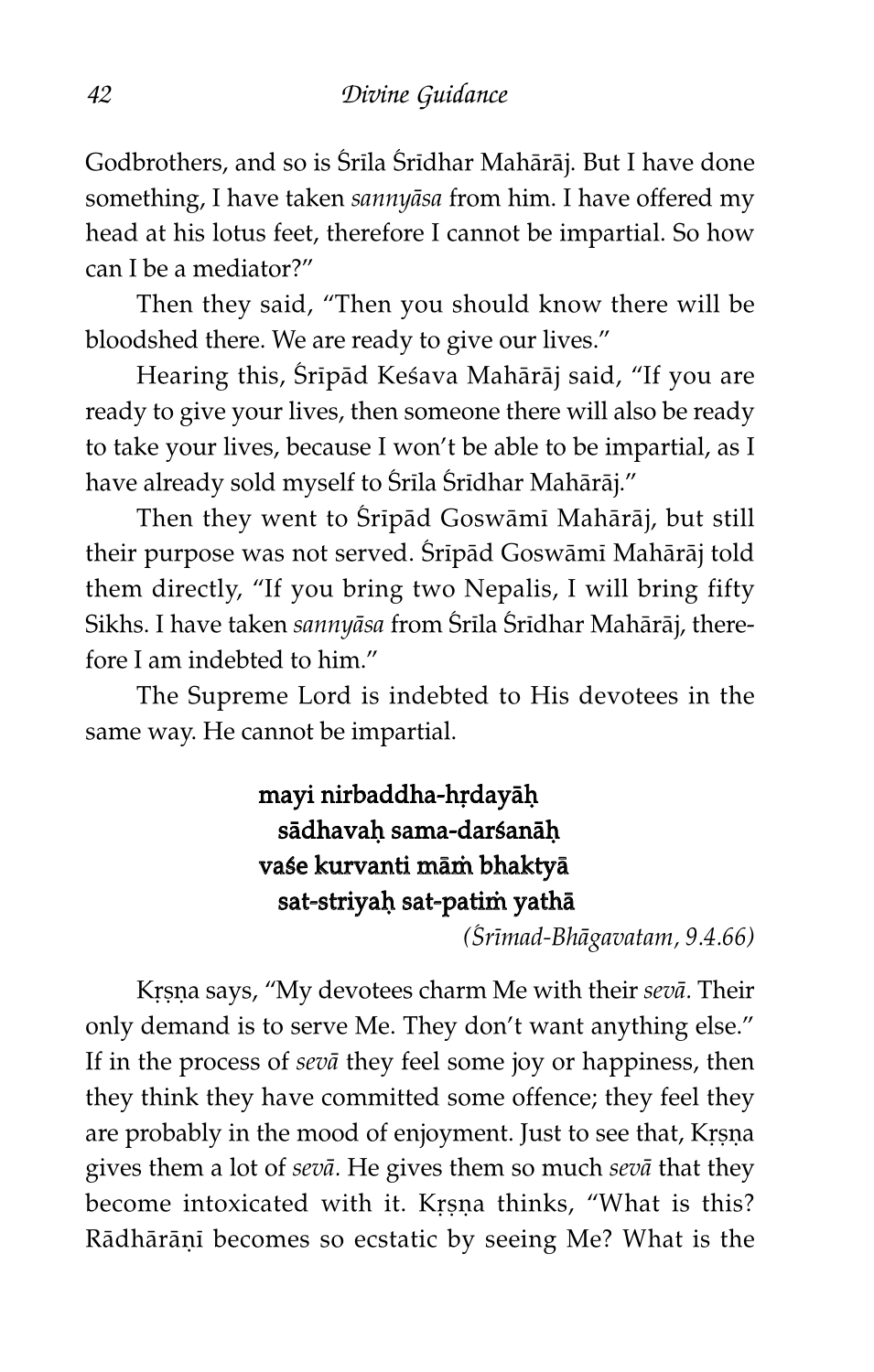depth of that ecstasy? How can I measure it? I cannot measure it, because I cannot become Rādhārāṇī." Then:

# śri-rādhāyāḥ praṇaya-mahimā kidṛśo vānayaivāsvādyo yenādbhuta-madhurimā kīdŗśo vā madīyaḥ saukhyam cāsyā mad-anubhavataḥ kīdṛśam veti lobhāt tad-bhāvāḍhyaḥ samajani śacīgarbha-sindhau harīnduḥ

(Śrī Chaitanya-caritāmrta, Ādi-līlā, 1.6)

("'What is that great glory of Sri Rādhā's Love? What is My extraordinary loving sweetness and charm that Srī Rādhā enjoys? And what is the joy Śrī Rādhā feels by experiencing My sweetness and charm?' Yearning to taste these three sentiments, the moon—Krṣṇachandra—was born from the ocean of the womb of mother  $Saci."$ )

In order to taste Srimati Rādhārāņi's highest Rasa of Vipralambha, Mahåprabhu went to Jagannåth-Dhåm, which is Kurukṣetra. Why? Because there Śrīmatī Rādhārāṇī is thinking, "My Lord is tearing My heart apart." Srimati Rādhārāṇi knows that Krsna is Her life and soul. But there She sees that He is surrounded by His children, friends, relatives, and queens, and they are all swarming over the whole place. She is just a simple milkmaid who would generally not be given any attention in such a royal gathering. But they gave Her attention, and in a very special way. They requested Her to show them the Rāsa dance, which is performed only in Vrndāvan. When they saw that, they were amazed. They said, "We have never experienced anything so wonderful." Then Rādhārāņī smiled. She said, "What have you seen? You have seen a headless body, a dead thing. You have not seen the real thing: that you can see only in Vrndāvan. Where is that Yamunā? Where are the groves of kadamba trees? Where is the chirping of the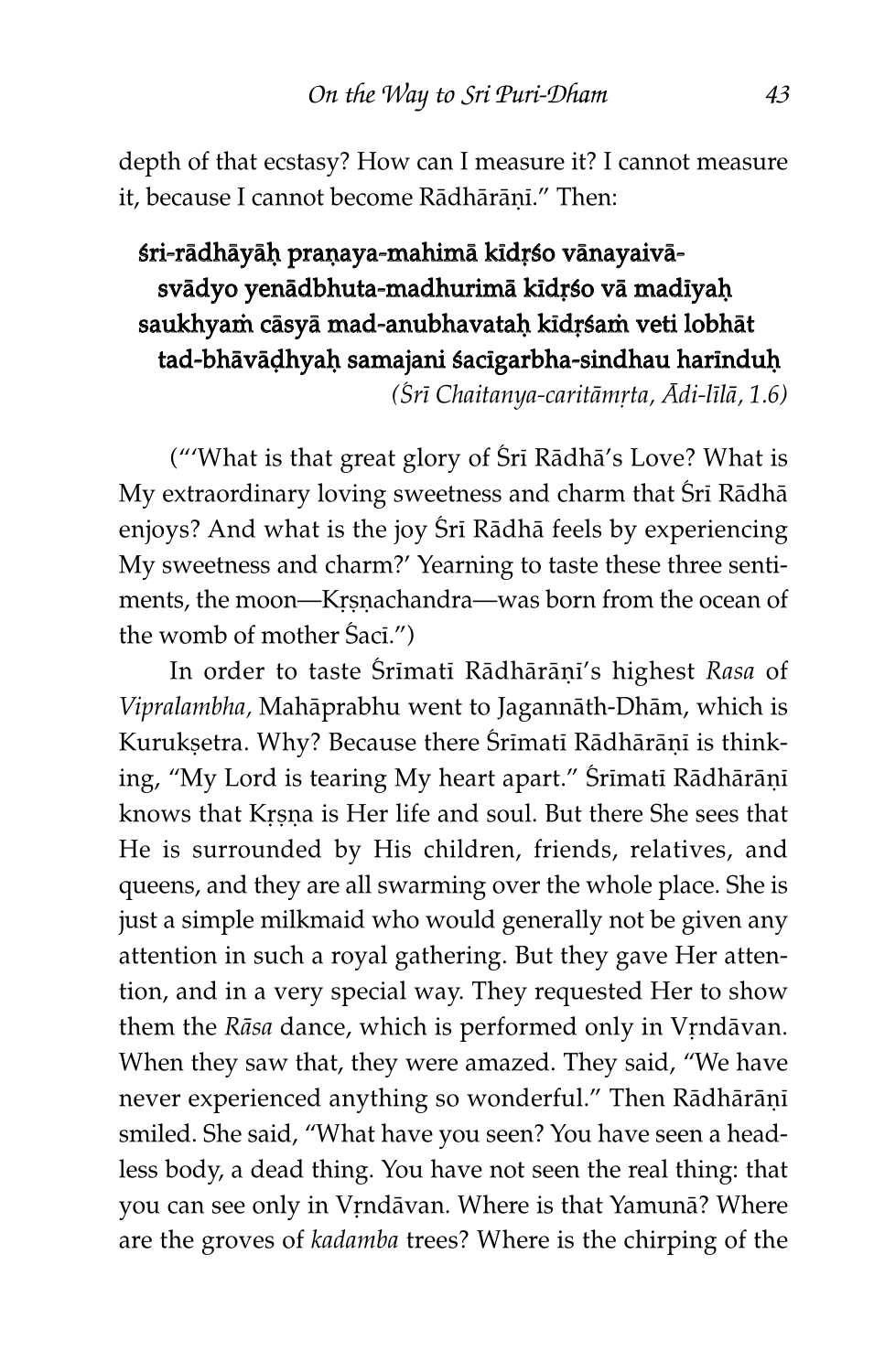peacocks and parrots? And where is the Lord of our hearts, Krsna, who plays the flute and herds the cows? None of those things are here, so how can you see the Råsa dance here? What you have seen is the shadow. If you want to see the real thing, you have to go to Vrndāvan."

On another occasion Krsna told Uddhava what the highest fulfilment of bhakti is.

#### na tathā me priyatama ātmayonir na śańkarah na ca saṅkarṣaṇo na śrīr-naivātmā ca yathā bhavān

(Srīmad-Bhāgavatam, 11.14.15)

("My dear Uddhava, even Lord Brahmā, Lord Śiva, Lord Sankarṣaṇa, the goddess of fortune Lakṣmīdevī and indeed My own self are not as dear to Me as you are.") But Uddhava himself was thinking,

# āsām aho caraņa-reņu-jușām aham syāt, vrndävane kim api gulma-lataușadhīnām yā dustyajam svajanam āryya-pathañ ca hitvābhejur mukunda-padavīm śrutibhir vimrgyām

(Śrīmad-Bhāgavatam, 10.48.61)

When Uddhava went to Vrndāvan he was so charmed by seeing the Gopīs' love, their devotion, their attraction, and their affection for Krsna, that he said, "For life after life, I only desire one thing: I want to become a speck of dust in Vrndāvan. Not only that, I want to be one of those who are worthy of receiving that dust, the plants and creepers of Vrndāvan, and live here for all eternity. Here in the land of Vrndāvan, Krsna has performed His Pastimes, and His companions, the Gopis, also roam around here. If I can be born as a small creeper so that I may get the dust of their lotus feet on my head, that will be my highest fortune."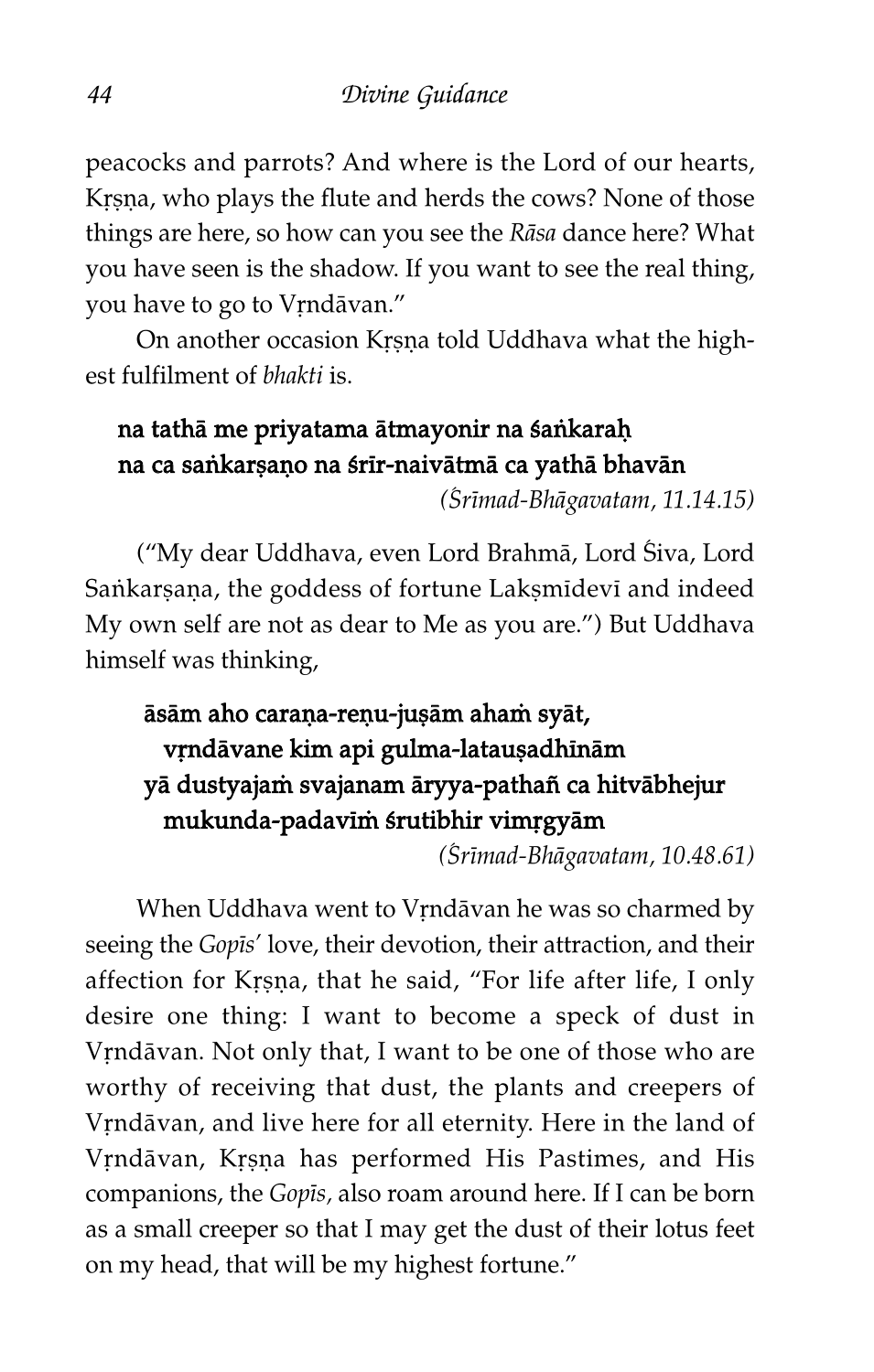Such are the glories of Krsna, and the intense feeling of separation from Him—Vipralambha. Mahåprabhu has shown us the highest limit of that Vipralambha in Sri Nīlācala-Dhām.

Śri Gadādhara Paņḍit, who kept Mahāprabhu in the depths of his heart, and performed the supreme sevå, also lived there. Mahåprabhu took sannyåsa and went to Jagannåth Puri, and by His desire Lord Gopināth became manifest. When you go to Puri you will all see Lord Gopināth there. Both the feelings of Mahåprabhu and the feelings of Gadādhara Paṇḍit were described in a beautiful śloka by our Śrila Guru Mahārāj.

# nilāmbhodhitațe sadā svavirahāk sepānvitam bāndhavam śrīmad-bhāgavatī kathā madirayā sañjīvayan bhāti yaḥ śrimad-bhāgavatam sadā svanayanāśrūpāyanaih pūjayan gosvāmi-pravaro gadādhara-vibhur bhūyād mad ekā gatih

The lotus feet of Gadādhara Pandit are our sole treasure. He resided by the ocean of Vipralambha which was manifest by his life and soul, Lord Gaurāṅga, who took everything from him. Mahāprabhu was suffering separation from Krṣṇa, and His feelings of separation were so intense, that sometimes His body became elongated, sometimes He retracted His limbs like a tortoise, and sometimes His joints became separated.

So Mahāprabhu, Śrī Krsna Himself, suffered intense separation from Krṣṇa, and He was enlivened by hearing topics about Lord Krsna from Gadādhara Pandit: When a person is in intense grief, what does he do? He becomes blinded by his grief, and he cannot decide how he will find some peace, so he drinks alcohol. Srī Gadādhara Paṇḍit provided such intoxication for Mahåprabhu by enlivening Him with the intoxicating topics of Srīmad-Bhāgavatam. This is how he served the Lord of his heart.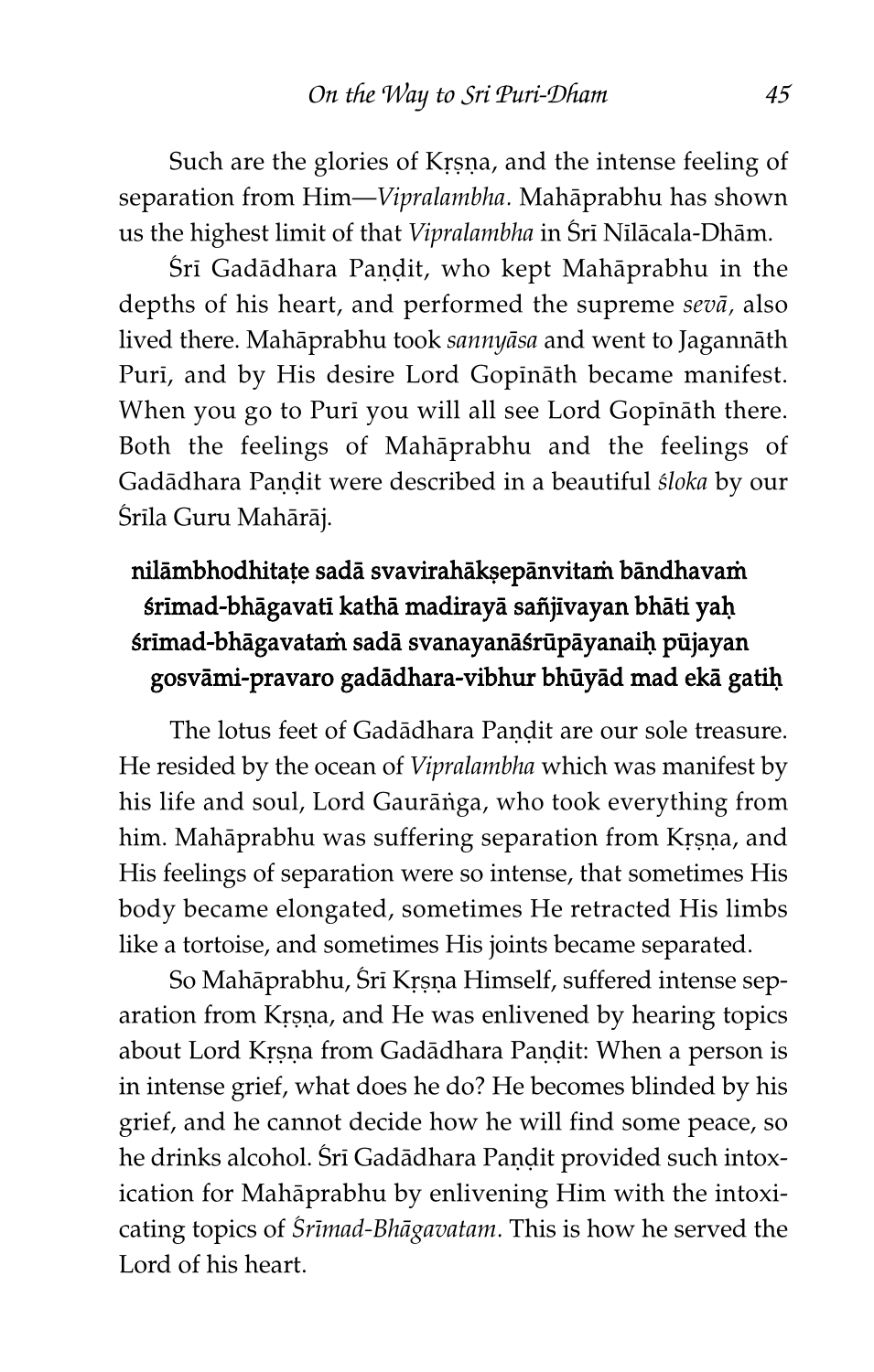And how were Gadādhara Pandit's own feelings of separation? He is seeing that his beloved Lord is in front of him, and his Lord is suffering so intensely that He is becoming unconscious now and then. All the eight symptoms of separation can be seen in His body, such as perspiring, trembling, tears, becoming stunned, changing of bodily colour, etc., but there is nothing he can do about it. Lamenting this, continuous floods of tears flowed from his eyes.

Whenever Gadādhara Paṇḍit read the Bhāgavatam, he became so mad with feelings of separation from Krsna that his tears would wash away the letters on the page. The proof of this is, when Śrīnivāsa Āchāryya came to him to study Śrīmad-Bhāgavatam, Gadādhara Paṇḍit told him, "My dear son, when I was reading Bhågavatam to Mahåprabhu, all the letters in my book were washed away, therefore I cannot now read to you from this book. Please find a book somewhere. Mahåprabhu instructed me in my dream, saying you were coming. But you need to have a book. I have memorised everything, but you need a book also." Gadådhara Paṇḍit thus worshipped the Bhāgavatam with his tears. Is it necessary to have any ingredients to worship? One's own tears are the best ingredients.

The lotus feet of this Gadādhara Paṇḍit are our ultimate destination. Our worshipable Deities are Gaura-Gadådhara, and the supreme demonstration of their Vipralambha was seen in N^låcala-Dhåm.

In *Śrī Chaitanya-caritāmrta Kr*ṣṇa Dāsa Kavirāj has given such deep meanings of the *ślokas* of *Śrīmad-Bhāgavatam*, and he has exposed such great inner wealth from them that it is beyond our imagination. When Mahåprabhu sees Lord Jagannåth in Rathayåtrå, He prays like this: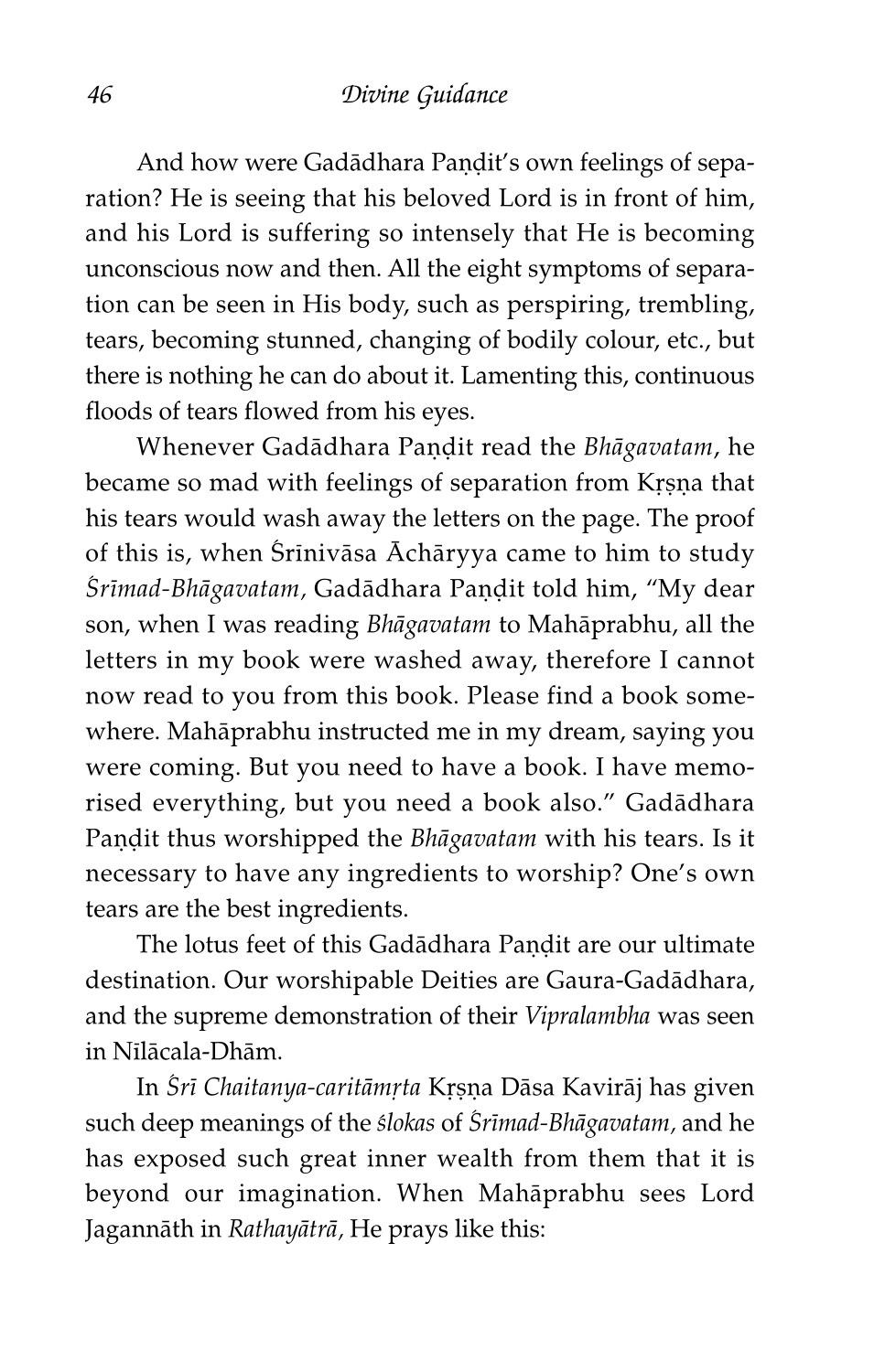# āhuś ca te nalina-nābha padāravindam yogeśvarair hrdi vicintyam agādha-bodhaiḥ samsāra-kūpa-patitottaraņāvalambam geham juşām api manasy udiyāt sadā nah

(Srīmad-Bhāgavatam, 10.82.49

("O lotus-navelled one, Your lotus feet, eternally held as the object of meditation within the hearts of the greatest  $y_{0}q\bar{s}$ of profound intellect, are the only resort for delivering those souls fallen into the well of material life. May those holy lotus feet graciously appear within the hearts of we ordinary household ladies.")

And in Chaitanya-caritāmrta we find these ślokas:

# anyera hṛdaya—mana, mora mana-vṛndāvana, 'mane' 'vane' eka kari' jåni tāhāṅ tomāra pada-dvaya, karāha yadi udaya, tabe tomāra pūrņa krpā māni

(Śrī Chaitanya-caritāmrta, Madhya-līlā, 13.137)

("Speaking in the mood of Srimati Rādhārāṇi, Chaitanya Mahåprabhu said, 'For most people, the mind and heart are one, but because My mind is never separated from Vrndāvan, I consider My mind and Vrndāvan to be one. My mind is already Vrndāvan, and since You like Vrndāvan, will You please place Your lotus feet there? I would deem that Your full mercy."")

#### prāņa-nātha, śuna mora satya nivedana vraja—åmåra sadana, tåhåí tomåra saígama, nā pāile nā rahe jīvana

(Srī Chaitanya-caritāmrta, Madhya-līlā, 13.138)

("My dear Lord, kindly hear My true submission. My home is Vrndāvan, and I wish Your association there. But if I do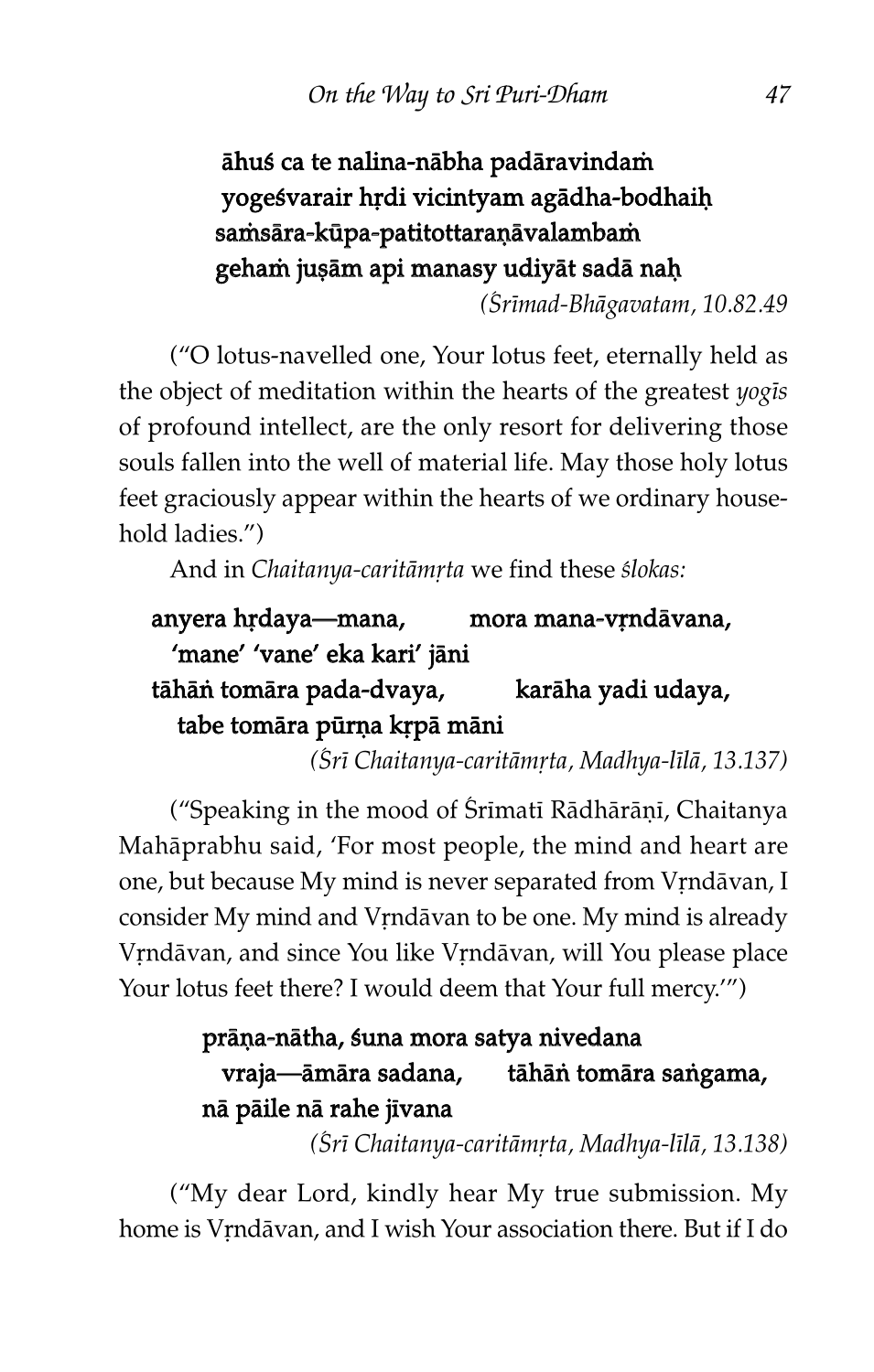not get it, then it will be very difficult for Me to keep My life.")

# pūrve uddhava-dvāre, ebe sākṣāt āmāre, yoga-jñåne kahilå upåya tumi—vidagdha, krpāmaya, jānaha āmāra hṛdaya, more aiche kahite nå yuyåya

(Śrī Chaitanya-caritāmrta, Madhya-līlā, 13.139)

("My dear Krsna, formerly, when You were staying in Mathurå, You sent Uddhava to teach Me knowledge and meditation. Now You Yourself are speaking the same thing, but my mind doesn't accept it. There is no place in My mind for all these superficial things. You are artful and gracious, and You know well my heart—it does not befit You to speak to me in this way.")

# nahe gopi yogeśvara, pada-kamala tomāra, dhyāna kari' pāibe santoṣa tomāra vākya-paripāṭī, tāra madhye kuṭināṭī, śuni' gopira āro bāḍhe roṣa

(Śrī Chaitanya-caritāmrta, Madhya-līlā, 13.141)

("The Gopis are not like the mystic  $yogis$ . They will never be satisfied simply by meditating on Your lotus feet and imitating the so-called yogis. Teaching the Gopis about so called meditation is another kind of duplicity. When they are instructed to undergo mystic yoga practices, they are not at all satisfied. On the contrary, they become more angry with You.'") What intense feelings of separation the Gopis had! "What are You saying to whom?"

# deha-smṛti nāhi yāra, samsāra-kūpa kāhān tāra, tåhå haite nå cåhe uddhåra

(Śrī Chaitanya-caritāmrta, Madhya-līlā, 13.142)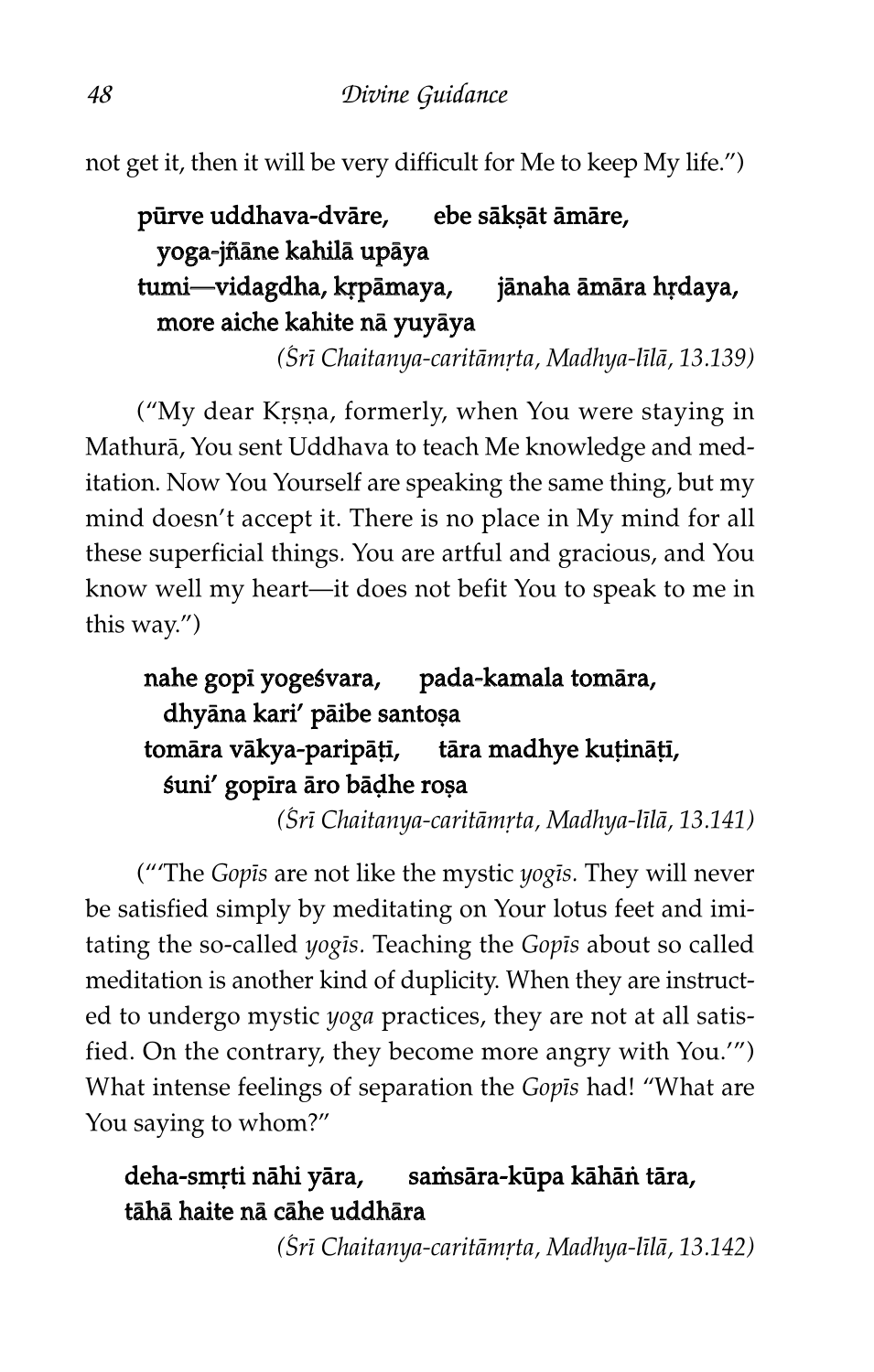The Gopis are saying, "People worship You to be delivered from material existence, but that is not our kind of worship. We do not want to be delivered. We do not even remember our bodies. What do we care about material existence? And You are saying we will be delivered from material existence!"

Ähus ca te nalina-nābha padāravindam yogesvarair hrdi vicintyam agādha-bodhaih: "Those processes are only for people who want to be delivered. Your lotus feet are our only goal." Tāhān tomāra pada-dvaya, karāha yadi udaya, tabe tomāra pūrņa krpā māni.

In N^låcala-Dhåm, there has been the utmost cultivation of such intense feelings of Vipralambha.

# caņdīdāsa, vidyāpati, rāyera nāțaka-gīti, karņāmŗta, śrī gīta-govinda svarūpa-rāmānanda-sane, mahāprabhu rātri-dine, gåya, ßune—parama ånanda

(Srī Chaitanya-caritāmrta, Madhya-līlā, 2.77)

("He also passed His time reading the books and singing the songs of Chaṇḍidās and Vidyāpati, and listening to quotations from the Jagannāth-vallabha-nātaka, Krsna-karnāmrta and Gīta-govinda. Thus in the association of Svarūpa Dāmodara and Rāya Rāmānanda, Srī Chaitanya Mahāprabhu passed His days and nights chanting and hearing with supreme ecstasy.")

So tomorrow you are going to that place. Lord Jagannåth has attracted you by His mercy. We will all feel our goals fulfilled there, and if we can humbly offer ourselves, then we will become complete.

# om pūrņam adaļ pūrņam idam pūrņāt pūrņam udacyate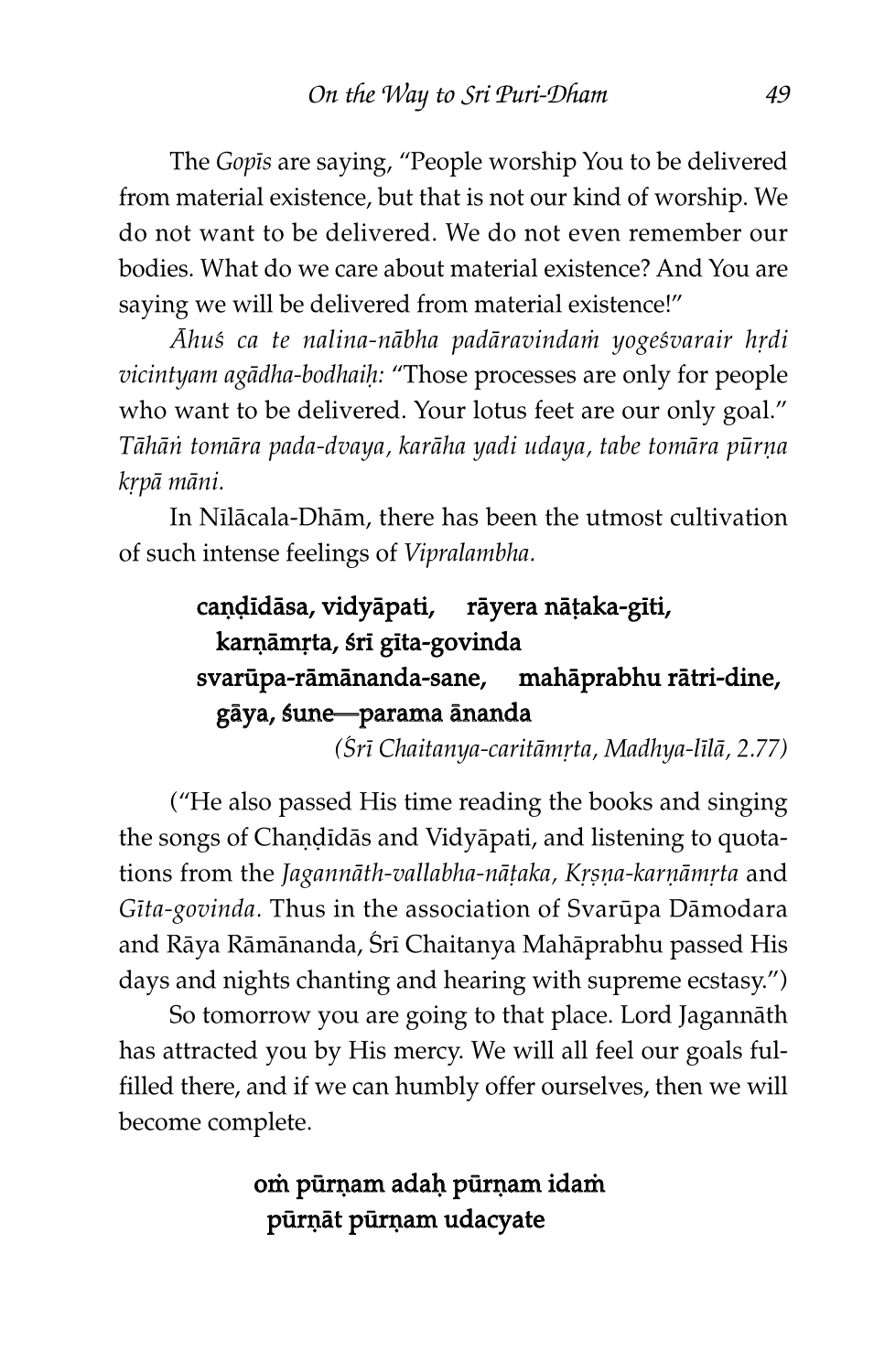# pūrņasya pūrņam ādāya pūrņam evāvaśișyate

 $(Sr\overline{i}$  *Îsopanisad*, Invocation)

We may be very small, but He is infinite. If we can establish a relationship with the infinite, then just as when you subtract zero from zero, zero remains, similarly when you subtract infinity from infinity, infinity will remain. So we can become complete. So please go to Jagannåth-Dhåm with such feelings in your heart.

There is happiness and misery everywhere—at home and outside. I definitely know that you do not care too much about such things. But still, at times such feelings come to us because we have material bodies. This body is like a spoiled brat that does not like to tolerate any inconvenience. The more comfort it gets, the more comfort it wants. But comfort is our enemy. There is no need for such comforts in our life.

As elephants, we have eaten so many jungles, and our hunger was not satisfied. As pigs, we have eaten mountains of stool, and our hunger was not satisfied. For life after life we have searched for comfort, but we have not found it. So now we must separate ourselves from such comforts and search for Lord Krsna, the Ocean of Pleasure, the Personification of all Mellows. We can have Him in our vision by initiating ourselves in bhakti-yoga. This will fulfil our highest mission, and this should be the object of our greatest desire.

Please, you all go there with such desires in your heart. I am sure there will be some inconveniences. Our *brahmacārī* Prabhus are all very respectable and affectionate, and they will try their best to give you all facility, but still you may face some austerity.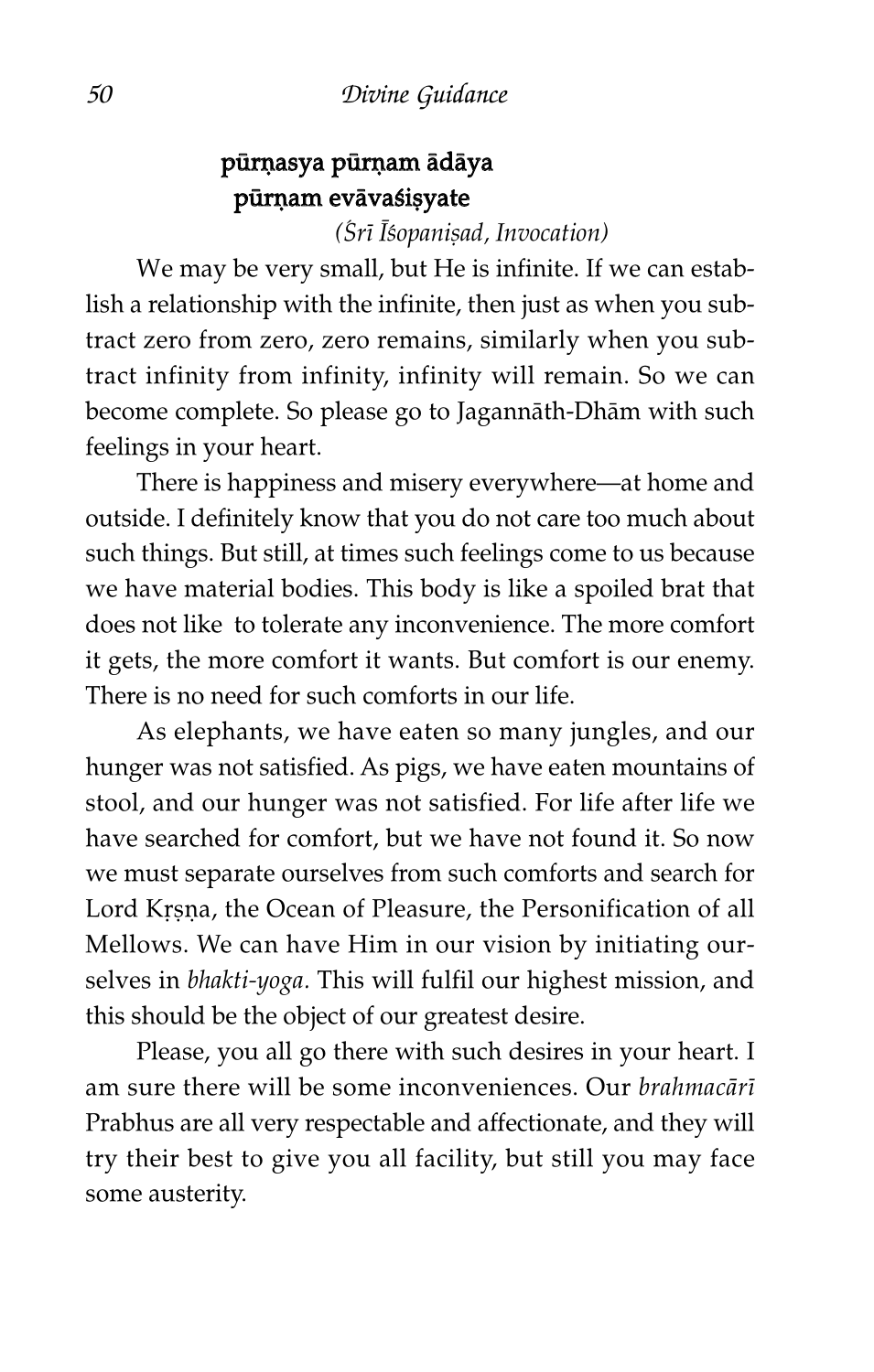Please go with such desires to Lord Jagannåth, that by His mercy He will appear in our vision, and He will give us the dust of His Holy Dhåm, so that we can travel there. This is our only desire and prayer.

## vāñchā-kalpatarubhyaś ca kṛpā-sindhubhya eva ca patitānām pāvanebhyo vaișņavebhyo namo namaķ

**發 兼 發**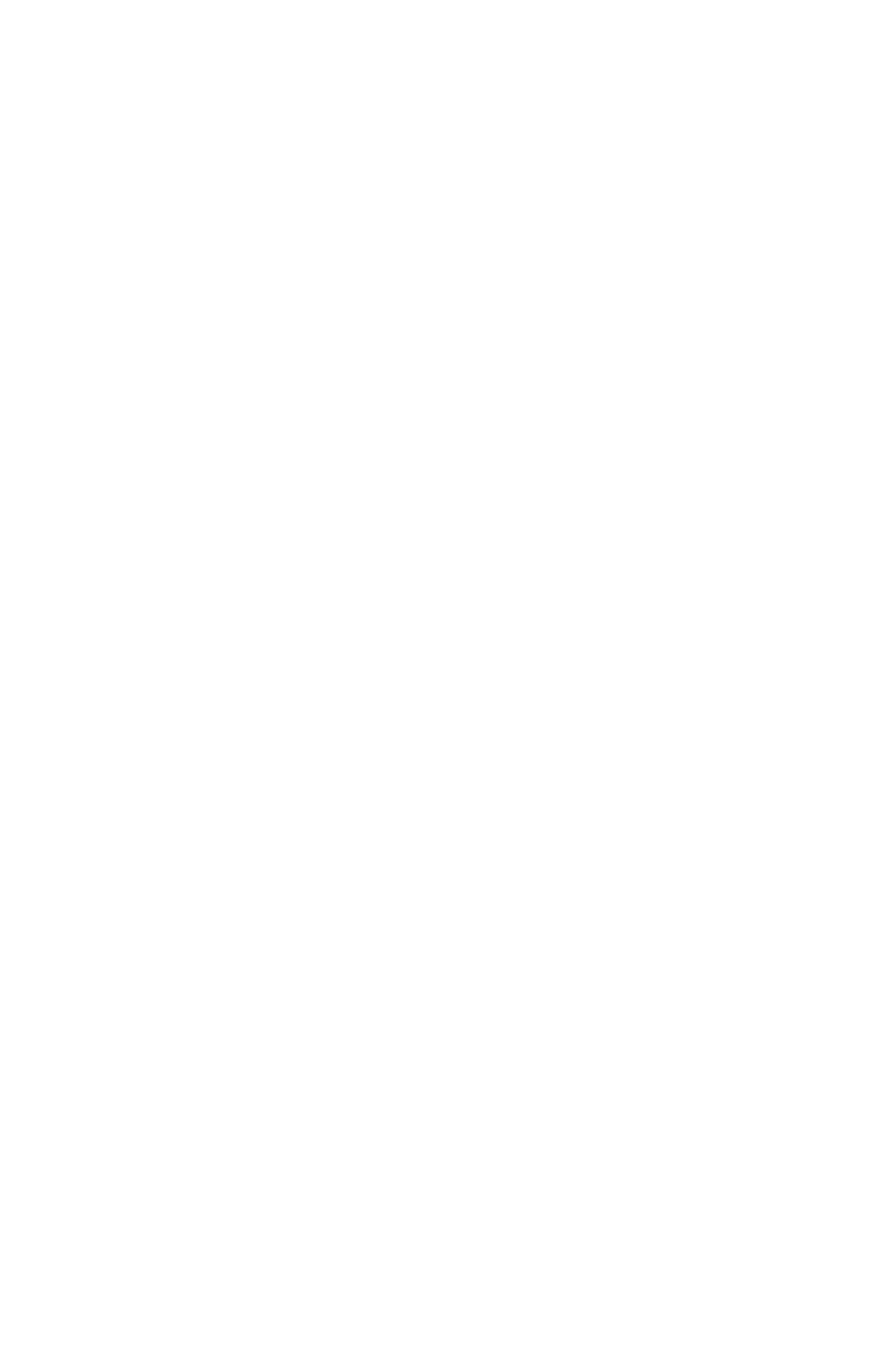Chapter Three

# On the Way to Śrī Vrndāvan-Dhām

A lecture by His Divine Grace Śrīla Bhakti Sundar Govinda Dev-Goswåm^ Mahåråj

When Mahāprabhu would hear the name of 'Vrndāvan,' He would become ecstatic in Bhåva, in Prema, and would lose His senses in Divine Love. While describing His travels in Vrndāvan, Šrīla Krsņa Dāsa Kavirāj Goswāmī said, "I cannot even express His mood."

When Mahāprabhu was in Puri-Dhām during the time of Lord Jagannāth's Rathayātrā, Svarūpa Dāmodara would sing and the Lord would dance in ecstasy. Mahåprabhu Himself would not sing so much, but Svarūpa Dāmodara would sing, and He would dance.

In one way Vrndāvan is a very difficult place—whether going, leaving, moving around or living there, everyone must be very careful. When Jagadånanda Prabhu wanted to go to Vrndāvan, Mahāprabhu gave him four instructions:

#### ßighra åsiha, tåhåí nå rahiha cira-kåla govarddhane nå caàiha dekhite 'gopåla'

(Srī Chaitanya-caritāmṛta, Antya-līlā 13.38)

"If you want to go to Vrndāvan, you can go, but don't stay too long. Don't climb upon Govarddhan Hill even to see the Gopāla Deity there, and always stay with Rūpa and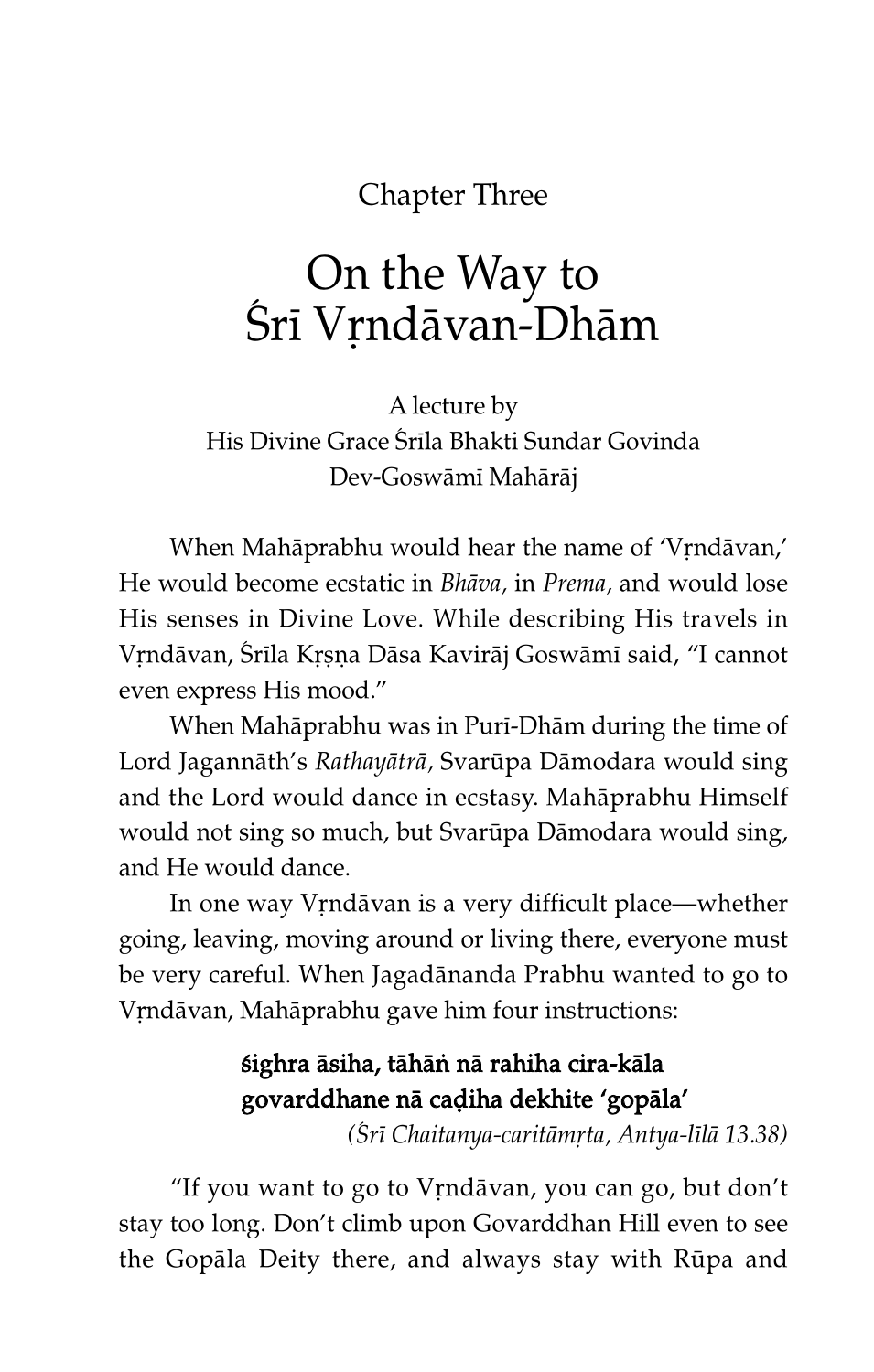Sanåtana. Take their guidance and don't leave their association." These were three of His directives and the fourth was, "Don't imitate the Vrajabāsīs."

Jagadånanda Prabhu was Mahåprabhu's good friend and is considered an incarnation of Satyabhåmå. He was extremely attached to Mahåprabhu and sometimes would show his affection in unusual ways. Mahåprabhu instructed him: "Don't imitate or intimately associate with the Vrajabāsīs."

Jagadånanda Prabhu knew everything about the rules and regulations for living in the Holy Dhåm but Mahåprabhu showed Himself as thinking he was not so qualified. He therefore gave some instruction, "Jagadånanda wants to go to Vrndāvan alone but I do not feel that it is good." In this way He checked him many times.

Lastly Jagadånanda was very sad to see Mahåprabhu's renounced mood. He could not tolerate it, so he did not want to always stay with Mahåprabhu. Instead he wanted to go to Vrndāvan. At that time Mahāprabhu gave these four directives to him and gave him permission to go: "You can go, but do not stay for long because everywhere there is some work of illusion, Måyå. Måyå covers everything in this mundane world. It may be Vrndāvan, Nabadwip, or Puri, but everywhere there is some covering of Måyå, and if you stay too long in such places you may be attracted by Måyå's work and so make some offences to the Dhåm."

Śrīla Bhaktivinoda Thākur says in his book Śrī Nabadwīpbhāvataranga: jadamaya bhūmi jala dravya yata āra. What we see in Nabadwip-Dhām, that is all jada, mundane. But actually inside of that mundane form, when Måyå will mercifully remove the cover, we will see the real form of the Dhåm.

Even to see the outside of the Dhåm is beneficial, but if we make aparådha, offence, it is detrimental to our spiritual life.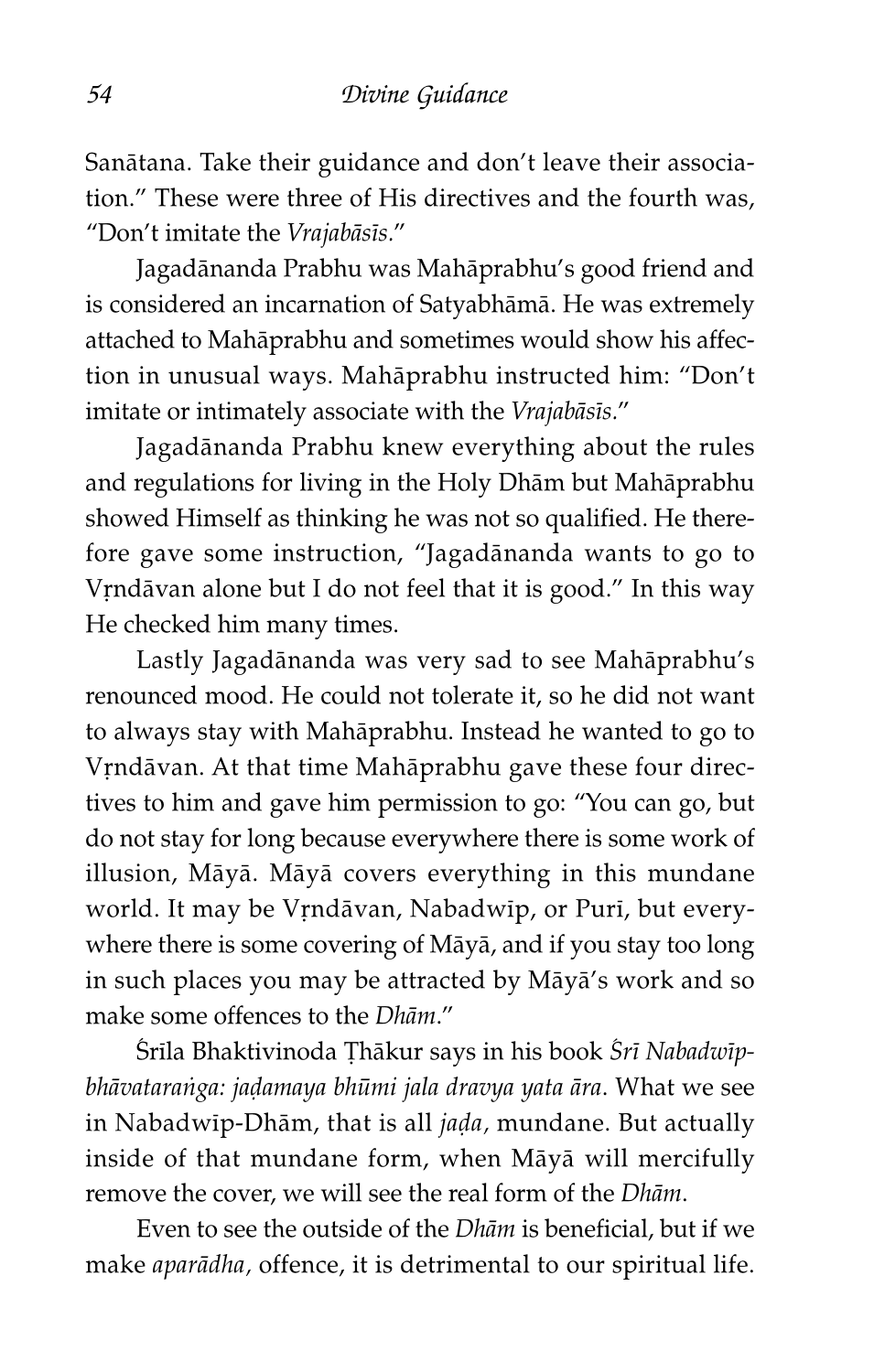And if we cannot see properly the real transcendental Dhām, at least we should try not to see the opposite thing—to see it as only mundane.

When Mahåprabhu experienced Mahåbhåva for seven days in Śrīvāsa Paṇḍit's house, the different devotees saw Him in different Forms. Devotees of Råmachandra saw Mahāprabhu as Rāmachandra, devotees of Vișņu saw Him as Vișņu; others saw Him in the Form of Nrsimhadeva, and yet others saw Him as different incarnations of Visnu.

In that gathering Mahåprabhu restricted Mukunda Prabhu: "I shall not give you darśan."

Mukunda remained outside the house, weeping. Seeing him crying, the devotees reported to Mahåprabhu, "Mukunda is very sad and he wants to end his life by drowning in the River Ganges. He does not want to maintain his body if he cannot see Your Form. He is continually crying outside."

Mukunda sent a message with the devotees asking Mahåprabhu, "When shall I see Your Form?"

Mahåprabhu answered, "After crores of births he will be able to see Me."

Hearing this, Mukunda became very happy and began dancing outside the entrance, "Oh, after only crores of births I will again see Mahåprabhu! Therefore I have no problem. Crores of births I can tolerate to again have His darsan."

Hearing that, Mahåprabhu was happy and said, "Now he has already crossed those crores of births and he can see Me he can come immediately."

So the devotees called Mukunda: "Oh Mukunda, come, Mahåprabhu is calling you."

But Mukunda said, "Mahåprabhu said 'after crores of births,' then how can I go there now? If I go now I will not be able to see the real Form of Mahåprabhu. Only after crores of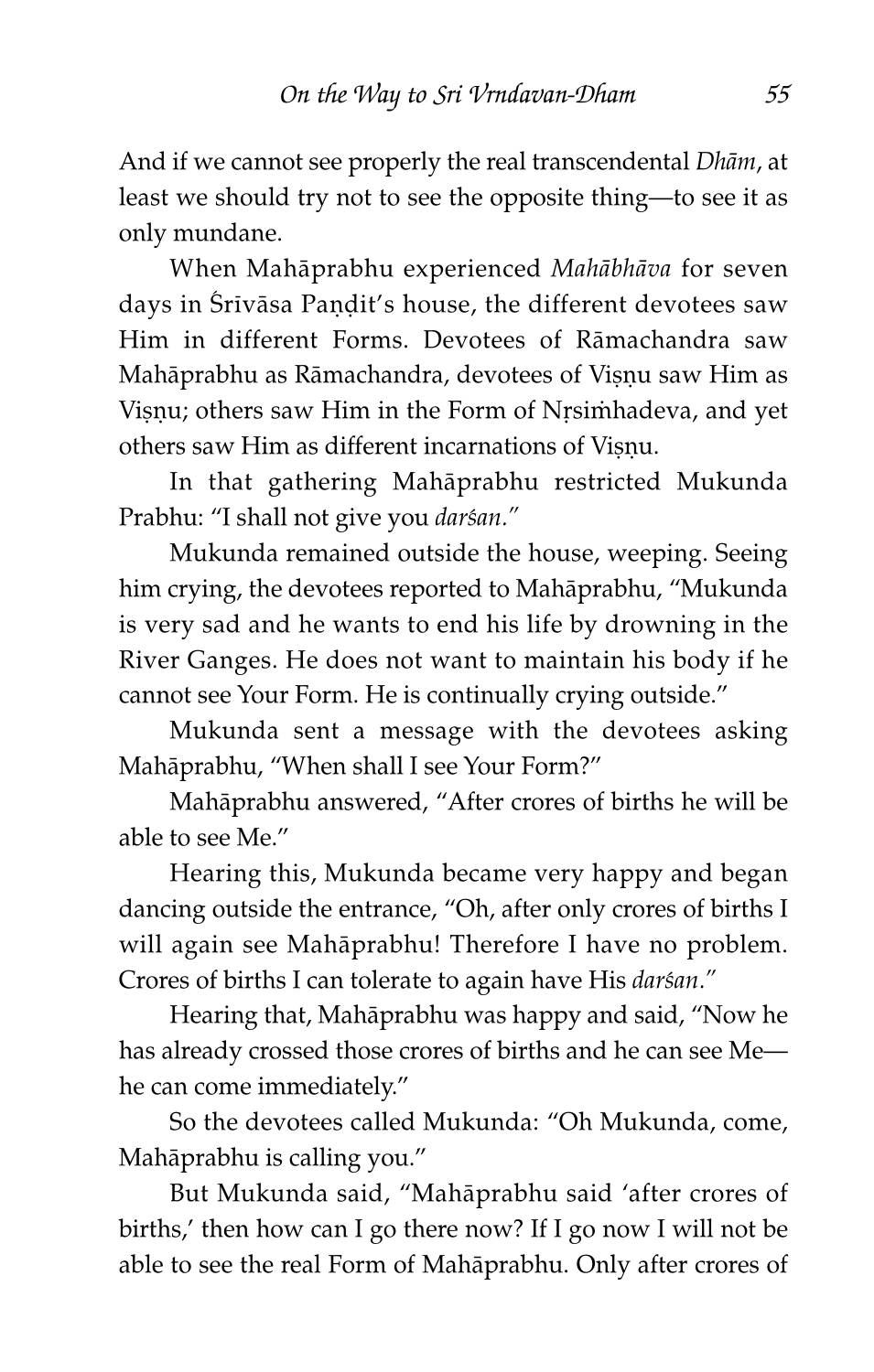births shall I be able to see, but not now—if I 'see' Him now, that will not be really seeing Him, it will be illusion. So why shall I go there? I do not want to go there now."

Real vision is necessary, and that is the main thing. Otherwise, seeing the Deity, the Dhåm or anything else is only an exercise of the eye; it is not actual vision and we shall not gain real benefit from that. But Mahåprabhu said, "Now his crores of births have gone, and he can come and see Me."

Mukunda very much chastised himself that he had done wrong, and so had caused Mahåprabhu to at first refuse him entrance. Mahåprabhu then showed His real Form to him.

The main thing is that without devotion and transcendental knowledge we can neither see the real Vrndāvan-Dhām nor the real Nāma, Rūpa, Guņa and Līlā (Name, Form, Qualities and Pastimes) of the Lord. All these are transcendental, therefore we cannot see them with our mundane eyes—that is the main thing.

If we go to Vrndāvan or stay in Nabadwip the same is true, but still these places are Holy Dhåms and they emanate auspiciousness. We can touch a drop of that if we stay there without offence. In that way we can touch the glow of that jyoti, that effulgence. The Dhām is covered by illusion, but even so, there is some brilliance, and that glow or brilliance of the Dhåm may touch us if we stay there without offence. But if we stay there too long we may become overly familiar and then that glow may leave us. That glow is something like light, but it is more than that, it is the transcendental world and it is fully conscious.

It was for our instruction that Mahåprabhu advised Jagadānanda, "Do not stay in Vrndāvan for a long time as there is more possibility of making offence, and do not go upon Govarddhan Hill because this Hill is a form of Krsna."

In the Scriptures it is mentioned that Govarddhan has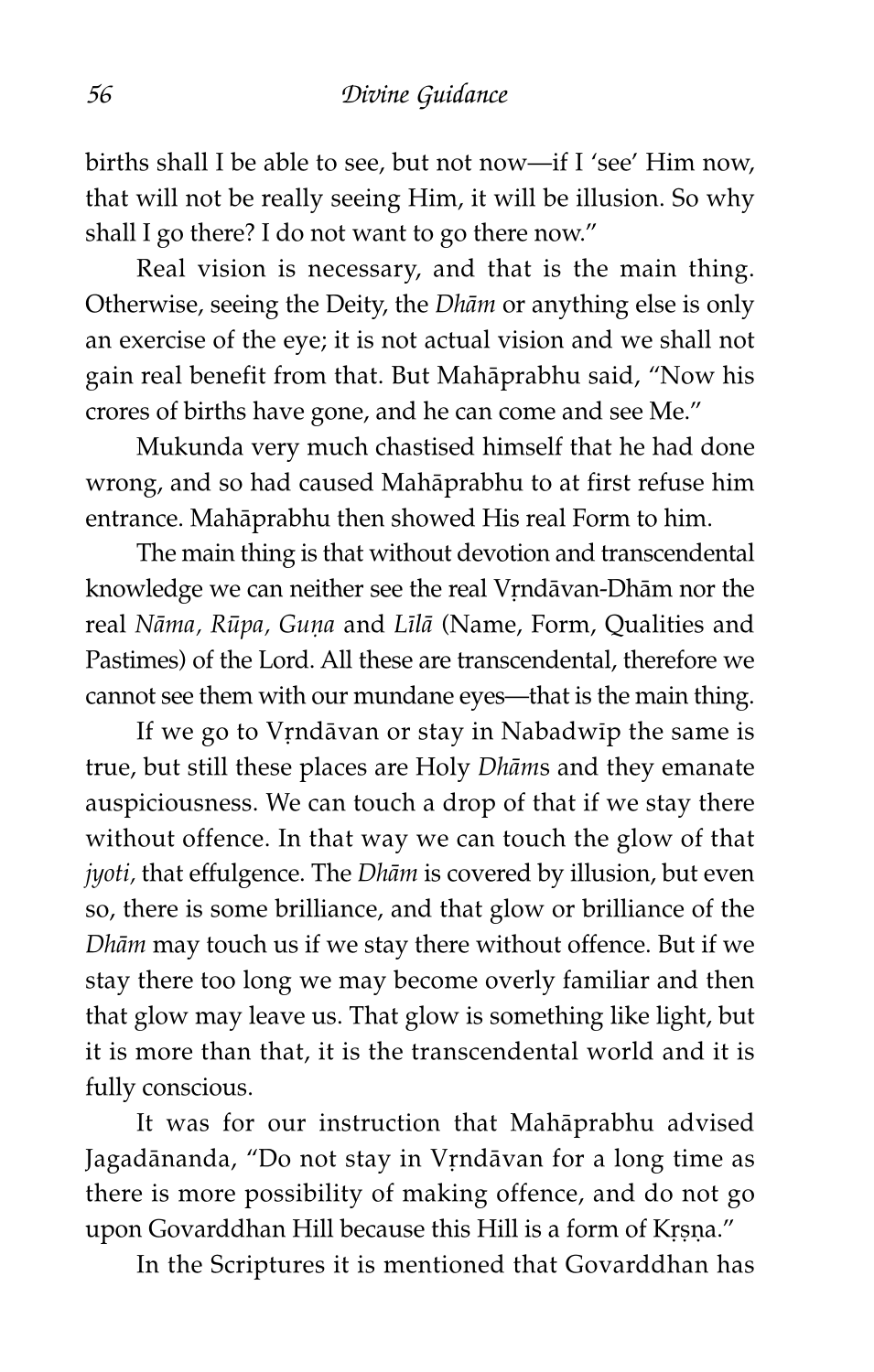two forms: one is as a servitor, and the other form is as Krsna Himself who accepts service from the devotees. So Mahåprabhu instructed Jagadånanda, "Don't go upon Govarddhan Hill, and when you stay in Vrndāvan you must stay with Rūpa Goswāmī and Sanātana Goswāmī. Under their guidance no problem will arise and there will be less chance to make offence. If you stay with them, you will not make any offence there. Staying with Rūpa-Sanātana is also a great responsibility, but by My order you can stay there securely and follow their guidance."

Later there was a Pastime where Jagadånanda became very angry with Sanātana—but that is their Līlā. Actually, Jagadānanda Prabhu is a pārșada (eternal associate) of Mahåprabhu, but Mahåprabhu is always teaching us through His devotees.

The main principle is that when we go to Vrndāvan, we must follow a devotee. To keep ourselves within the proper conception we must take the shelter,  $\bar{a}$ *sraya*, of a real devotee, otherwise if we think, "I will do bhajan alone in Vrndāvan," it may be most unbeneficial.

Many of Śrila Prabhupāda Bhaktisiddhānta Saraswati Thākur's disciples wanted to do bhajan there, but Śrīla Prabhupāda Saraswatī Ţhākur did not agree with that. Not only that, but after he himself went to Vrndāvan, he expressed: "I am very unfortunate, I did not see there even one proper, perfect devotee."

There were many bābājīs in Vṛndāvan at that time, many of whom were famous and widely acclaimed to be siddhamahāpuruṣas (perfected souls). But, with his hands held to his forehead, Srila Prabhupāda Saraswatī Ţhākur said, "I did not see any perfect Vaișņava in Vŗndāvan. This is my misfortune."

So we must be cautious with our knowledge. Knowledge is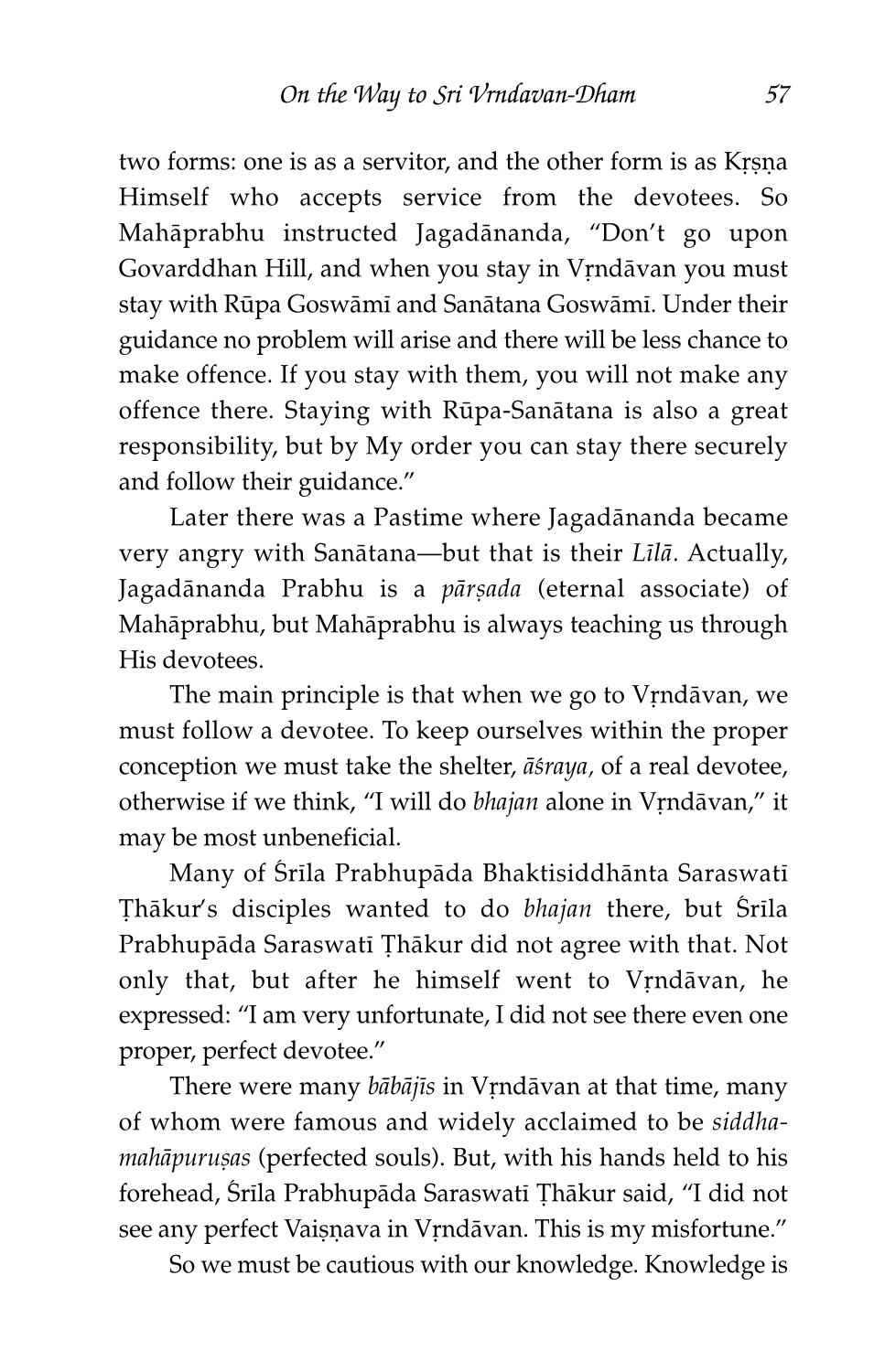a type of power and should be used wisely. This caution has been given to us in the books. But transcendental knowledge is another thing; still, if we can use even mundane knowledge wisely we must gain some benefit. It was for this reason that Mahåprabhu told Jagadånanda Prabhu: "When you are in Vrndāvan use your knowledge wisely and you will be benefitted. Follow Rūpa and Sanātana Goswāmī; not by imitating their practising life, their sådhana, but by following their directives."

The Scriptures advise us, "You must follow what Krṣṇa says, but you are not to try to imitate what He does."

The advice of Srīmad-Bhāgavatam is, "Do not even think to imitate Krsna or His powerful devotees. Lord Siva digested an ocean of poison, but you have no capacity to do that. If you try, you will die."

We have much news of the transcendental world such as through the Scriptures, but only when we can use that wisely and properly will we be benefitted, otherwise we will be the losers. Everywhere there is some danger, so we should always exercise caution.

Vrndāvan-Dhām is transcendental, though the word 'transcendental' does not seem sufficient to properly describe it. We can say 'spiritual world' but that is also insufficient. Vrndāvan-Dhām is Cinmaya-dhāma, it is transcendental, it is conscious, but it is also more than that.

Rūpa Goswāmī gave a very nice śloka about that world and that type of ecstasy:

#### vyatītya bhāvanāvartma yaś camatkāra-bhārabhūḥ hrdi sattvojjvale bāḍaṁ svadate saraso mataḥ

He says vyatītya bhāvanā, that plane is over and above whatever we can reach with the fullest extent of our knowledge. It is far beyond our understanding; it is inconceivable to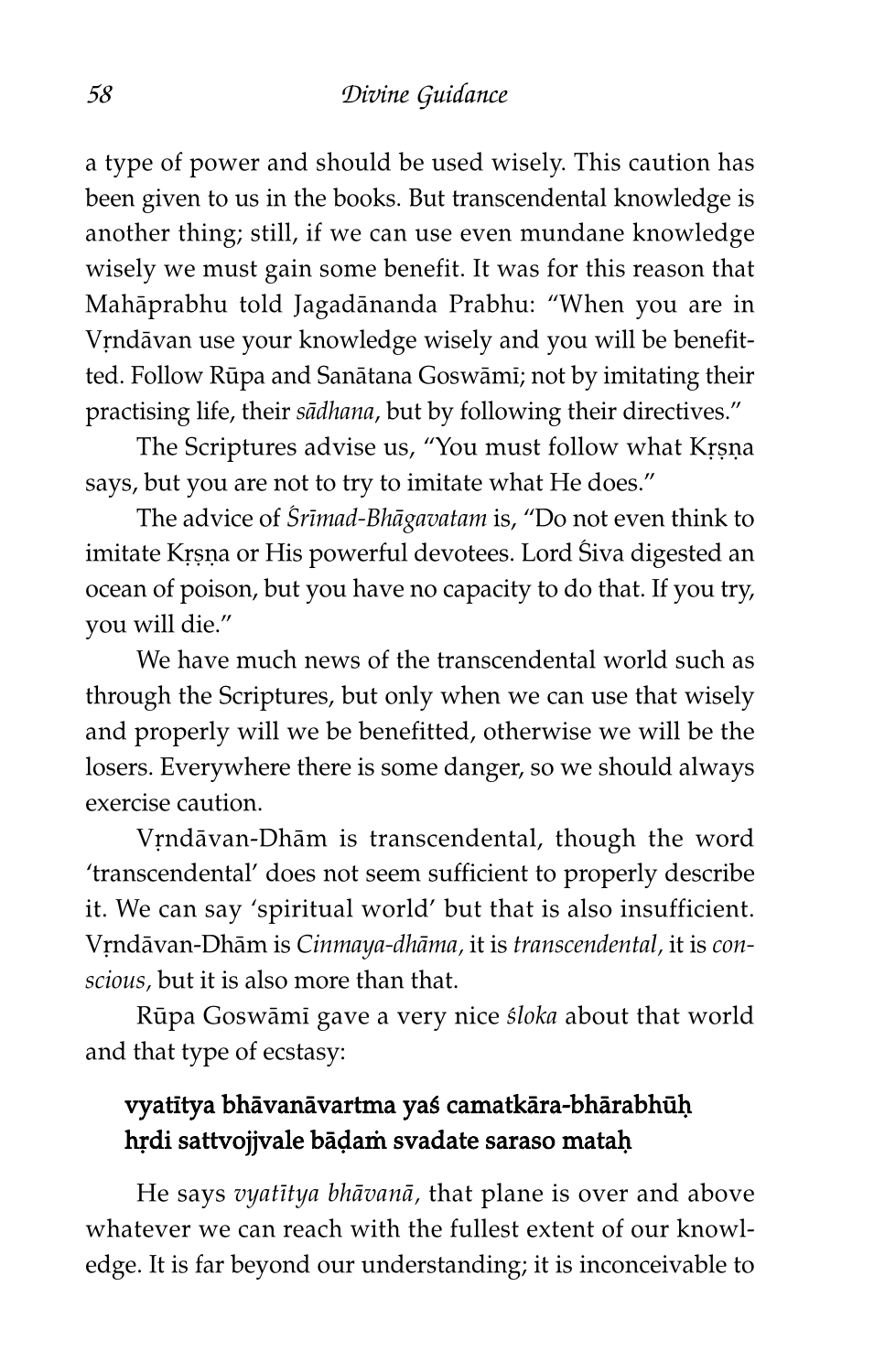us, but at the same time it is so nice that we cannot even imagine it. But it is our own property and we can get it. Not only can we get it but we must get it one day, otherwise we have no hope. Today or tomorrow, or maybe after millions of births, but we must get that. There is no other way for us.

Śrīmad-Bhāgavatam says:

# nr-deham ādyam sulabham sudurllabham plavam sukalpam guru-karṇadhāram mayānukūlyena nabhasvateritam pumān bhavābdhim na taret sa ātmahā

(çr^mad-Bhågavatam 11.20.17)

We must utilise this chance of our human birth immediately. We now have this human body and it is very suitable for practising Krsna consciousness. With other bodies like those of cows, horses or trees, consciousness is insufficient. We are fortunate because now we have a human body—not only a human body, but a civilised human body with developed consciousness having taken birth in a suitable place. We are not as jungle-men. Therefore having this human form with developed consciousness, one who does not take the opportunity to practise Krsna consciousness is a suicidal person. There is no certainty whether we will get another chance, so we must immediately take advantage of this opportunity.

Devotee: Śrīla Mahārāj, in the English civilisation we never heard before about Goloka, or Cinmaya-dhåma. In English there are no words to properly describe these things. So, how are we to suitably express them?

Śrila Govinda Mahārāj: In some way we shall try to give a description. We shall try to give some general direction. Srila Rūpa Goswāmī did that also in his verse: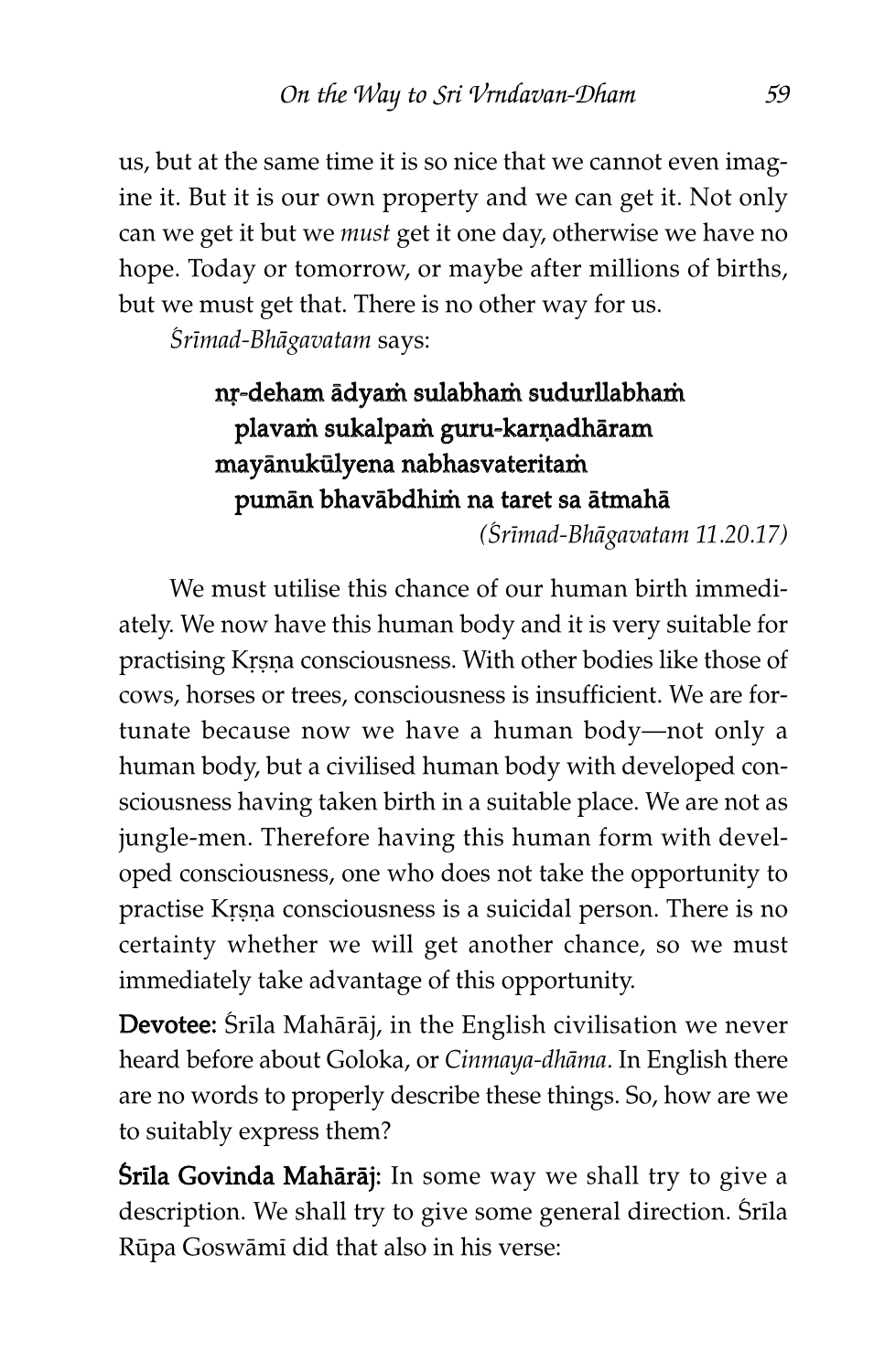#### vyatītya bhāvanāvartma yaś camatkāra-bhārabhūḥ hṛdi sattvojjvale bāḍaṁ svadate saraso mataḥ

It is beyond your intelligence, beyond your whole civilisation, everything. Perhaps we can know up to the fullest extent of our civilisation, but it is beyond that.

Devotee: Rūpa Goswāmī can express this using Sanskrit and Bengali words, and Your Divine Grace can also. But how shall we translate the word divya? If we say divine, that indicates only heaven; and if we say consciousness, that is only general consciousness. There is no word for Goloka, and no word for cinmaya. We need to translate into English, but we don't have the appropriate words, then what shall we do?

**Śrila Govinda Mahārāj:** We will always try our best to express everything properly according to our capacity.

Even our own understanding may not be real, actually, although our feelings tell us it is. In my own childhood when I used to hear songs about Rādhā-Krṣṇa Līlā, sometimes I would sit as if unconscious while imagining those Pastimes. I would visualise what is happening there, what Krṣṇa is doing, what His associates are doing, and many things. Now I think differently, but at that time I thought what I saw was real. And when I would hear or sometimes sing the Gosthya-lilā songs (songs about Krṣṇa's cowherding Pastimes), I became fully attracted—not only attracted but completely charmed. Captured by that illusion I considered myself as also going with that party for herding cows. That is an auspicious thing, no doubt, but now I can understand it was one kind of illusion, and by the grace of Śrila Guru Mahārāj I was protected from being too much involved with it. In this way no bad reaction came to me.

Now I am worshipping from a distance the whole of that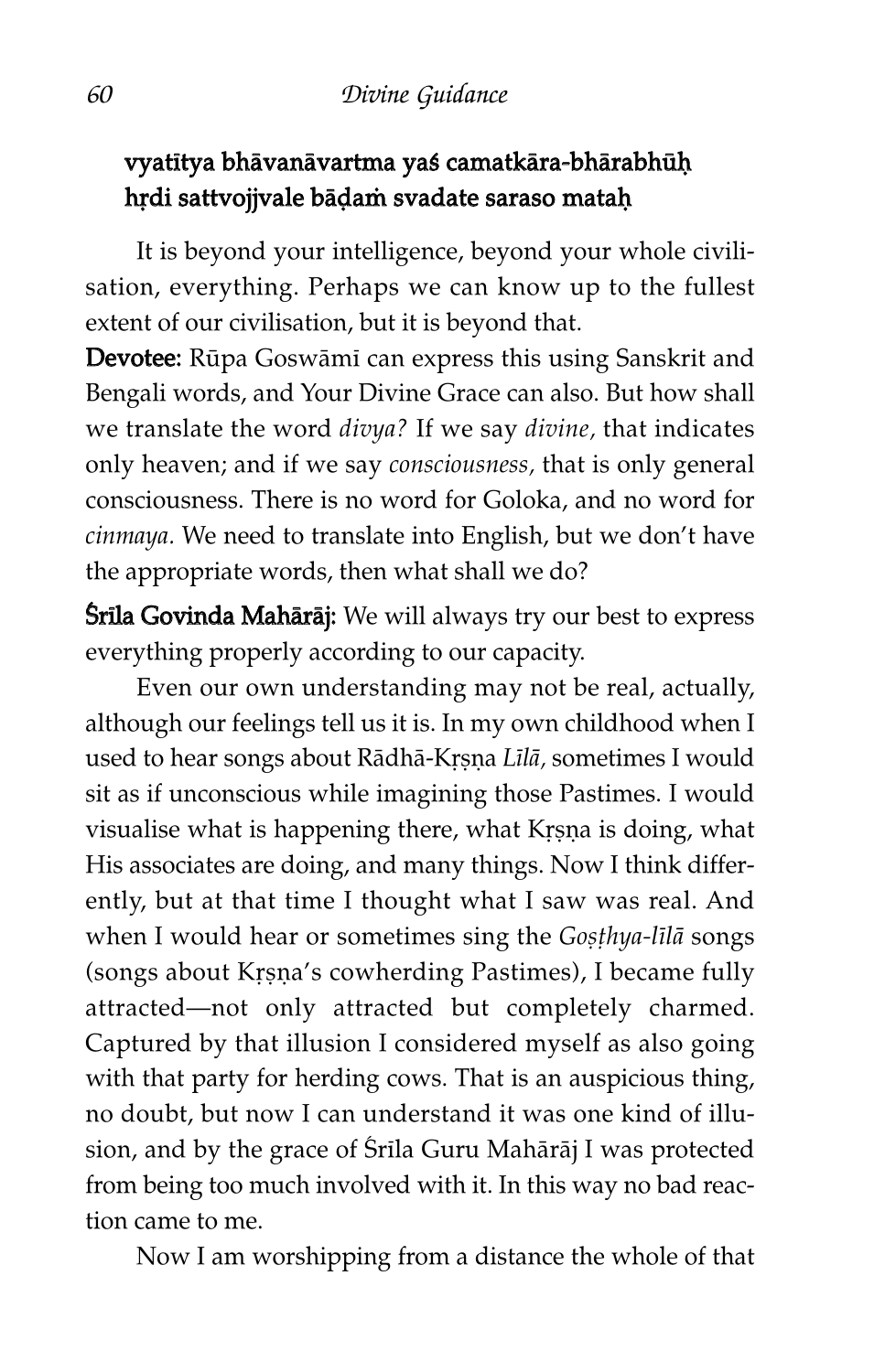realm, but at that time I was thinking, and very heavily feeling also, that I was actually part of that Līlā. Now I can understand it was something, but not the real thing. So there may be many things, but everything is mixed with the mundane conception.

Śrila Guru Mahārāj and Śripād Jājāvar Mahārāj used to talk together, and sometimes those talks were very heavy. Srila Guru Mahåråj always supported the consciousness line whereas Śrīpād Jājāvar Mahārāj always analysed and categorised everything—he would see things from an analytical viewpoint. Analysing may not always be bad; but when you want to stand in the plane of consciousness, and if you can stand there, then you can see everything, otherwise not. Srila Bhaktivinoda Thākur says:

#### vicakṣaṇa kari', dekhite cāhile haya ānkhi agocara

If you want to analyse everything, it will disappear from your view. When you go to put your eye to that subject to look, scrutinise and analyse, it will then disappear. If you take that approach, it will be very difficult for you. But if you stay in the real conscious plane everything will appear before you.

There are two kinds of appearance—real appearance and illusory appearance. Where there is mundane consciousness, something is appearing, but we can say that is illusion. That illusory appearance may sometimes be achieved by the application of the power of the *yogis*, or by the use of drugs, but it is all illusory. By controlling the senses the  $yogis$  can stay in some plane of consciousness but that is not the real Krsna conscious plane.

## yamādibhir yoga-pathaiḥ, kāma-lobha-hato muhuḥ mukunda-sevayå yadvat, tathåtmåddhå na ßåmyati

(çr^mad-Bhågavatam 1.6.35)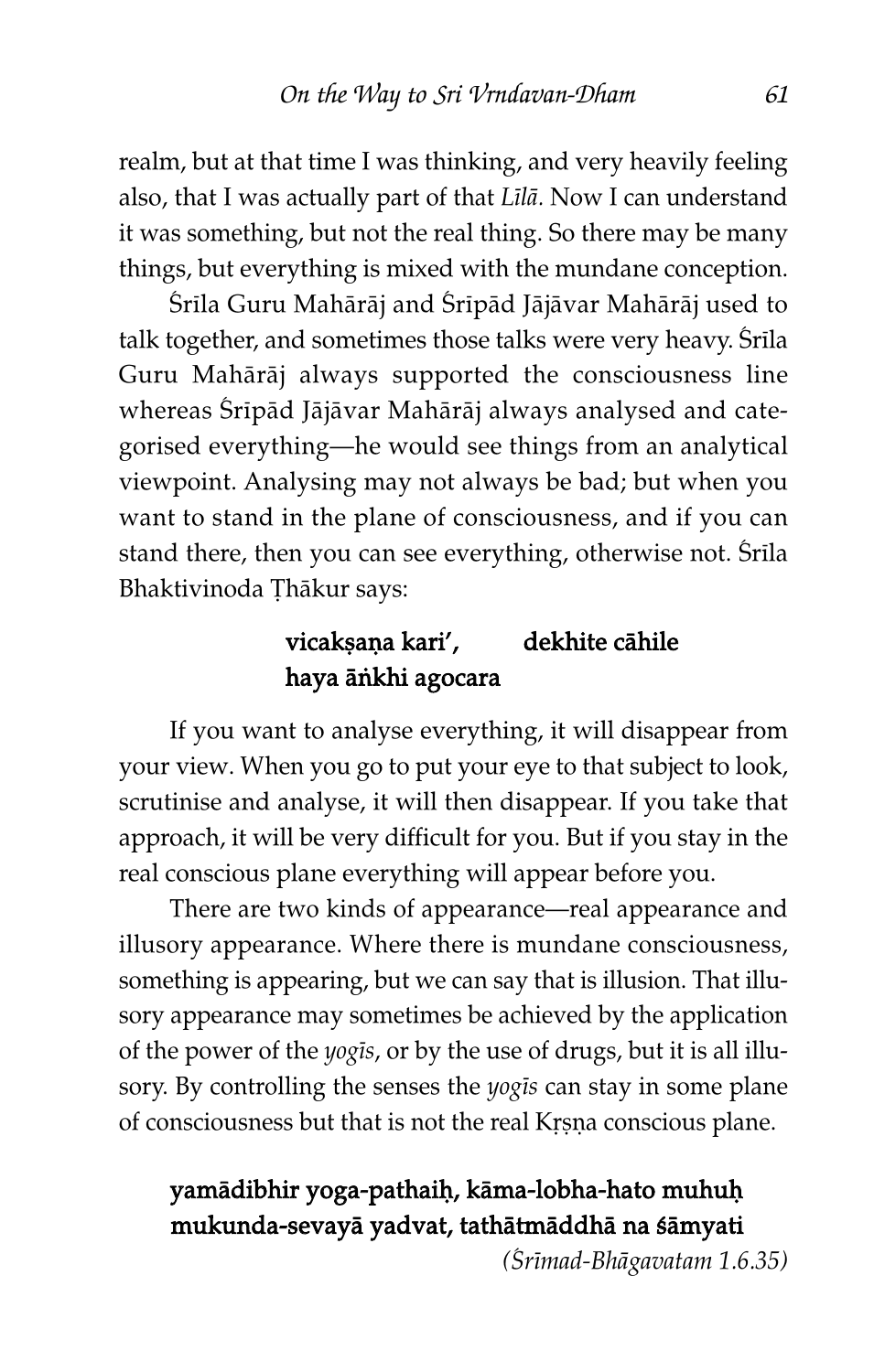What we may see through the practice of yoga—yama, niyama, āsana, prāņāyāma, dhāraṇā, dhyāna, etc.—is also the shadow, not the real thing. Through yoga, at best we can see only the light of Paramåtmå and have some connection with Him. But we cannot attain to the Pastimes of Krṣṇa and the world of Krsna through that method.

In Srī Brahma-samhitā, it is said:

# premåñjana-cchurita-bhakti-vilocanena santah sadaiva hrdayeşu vilokayanti yam śyāmasundaram acintya-guņa-svarūpam govindam ādi purușam tam aham bhajāmi

"When my heart is full with  $Kr$ *ṣṇa-prema* and my eyes are decorated with the love of dedication and they get that transcendental vision, then I shall be able to see in my heart and everywhere those Pastimes of Vrndāvan."

Devotion is the necessity. Srila Rūpa Goswāmi clearly says that only by devotion is one able to feel and see everything.

Sometimes devotees would ask Srila Guru Mahārāj, "What should I think about when I chant the Hare Krsna Mahåmantra? Should I think of the Deity, or the devotees, or their paraphernalia?"

Śrila Guru Mahārāj would reply, "No, nothing—you only pray to Śrī Nāma, 'Please show Your Form,' and chant without offence. When that transcendental Nåma-prabhu will appear in your heart, your body will also become transcendental, cinmaya-deha."

The Scriptures give us many directions about how to practise devotional life. They are something like instructions from an expert who can make a particular thing. An expert in electronics can build several tape-recorders or radios every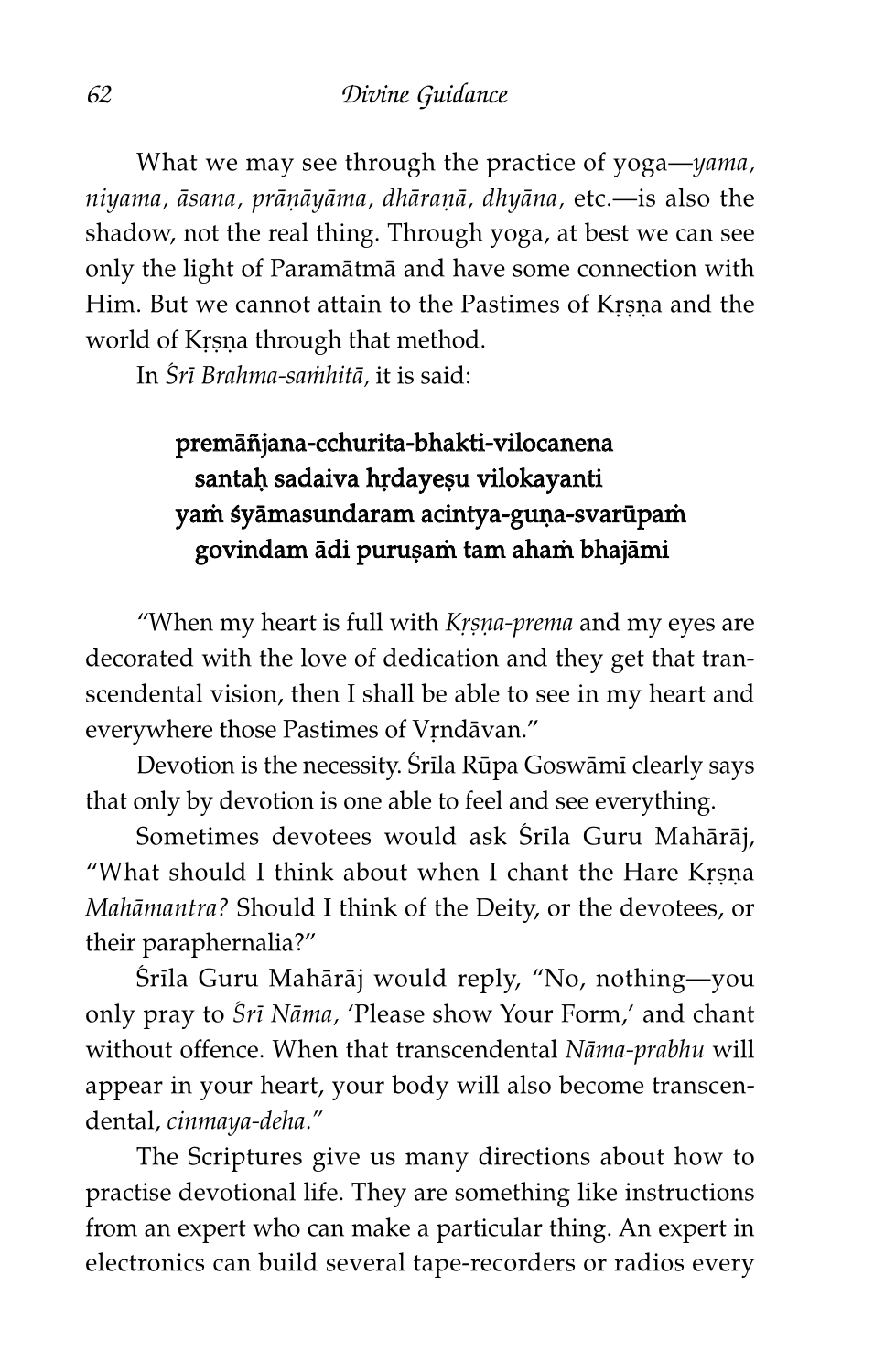day. It is very easy for him. He is qualified so he can give instructions to others about how to do it: "If you do like this, and this, you will also be qualified and you will find it to be a very easy thing."

The Scriptures come to us in a similar way. Vyåsadeva and other rsis and munis are very expert and they express, "If you try to practise in this way, it is very easy." But actually to go to that plane is very hard. We see that there are many disturbances, many offences, and other obstacles.

When one tries to start a generator, it is first necessary to do some cranking. A lot of power is required and it is troublesome and difficult, but once the generator is running, it can produce full power—maybe a thousand kilowatts or more. At first though, when one tries by hand to start it up for generating power, it is difficult. Similarly, our present stage is hard for us, no doubt, but once we get going it will be easier. In the practising stage one feels something: some happiness, cleanness, enthusiasm, and many things.

The first class stage, the highest stage, is when we can firmly stay in the plane of Krsna consciousness, and that is the paramahamsa stage. In many places it is recorded that everything comes from Krsna and everything belongs to Krsna. To be fully in that consciousness is the *paramahamsa* stage. When that consciousness will come we shall easily harmonise with everything. In the midst of the whole environment, we shall be able to tolerate everything.

When Krsna established the Pañca-Pāndavas in their kingdom, He said to Kuntidevi, "Now everything is settled here. Stay here happily. I am going to see My Dvårakå, My kingdom, and see how things are going on there." Krṣṇa was ready to leave by chariot, and while standing in front of everyone, Kuntidevi approached Him and prayed: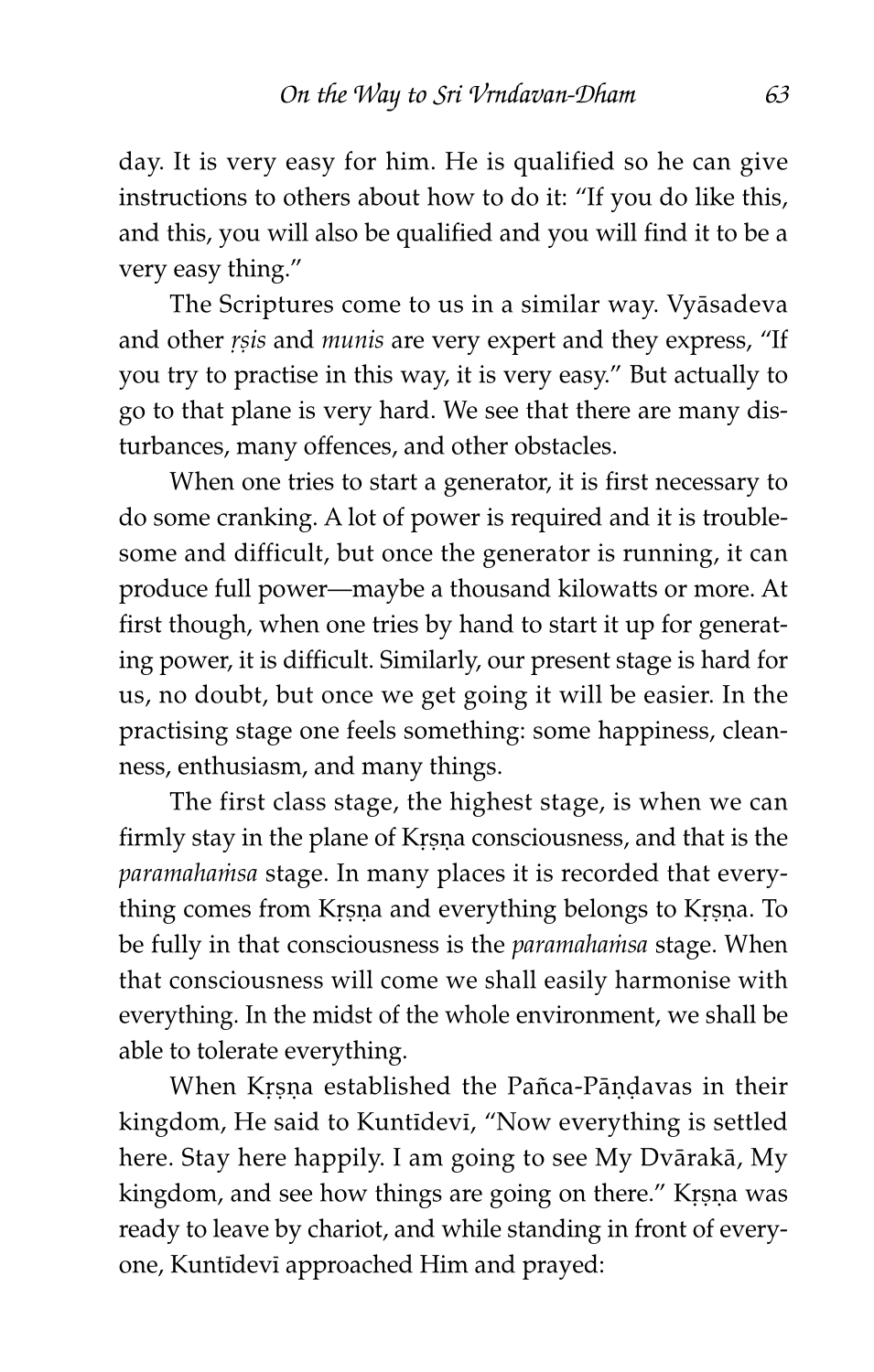# vipadah santu tāh śaśvat tatra tatra jagad-guro bhavato darśanam yat syād apunar bhava-darßanam

(çr^mad-Bhågavatam 1.8.25)

"My dear Krsna, You are thinking we are very happy now, but actually it is not so. We are very sad because You are going back to Dvårakå. I do not want this kingdom. I can leave everything if only You will stay here; but now You won't stay, so rather I am praying that those earlier days of danger will again come to us, and that these present 'happy' days will leave! I want those dangerous times because during danger we get Your presence, and with Your presence comes all auspiciousness. Whoever sees Your face will not take birth in this mundane world again."

The main point is that at first when we start in our devotional life some trouble must come, but once we are running we will go very easily. We shall feel it to be a very easy thing to practise Krsna consciousness. When we are established in the faithful plane we will have no problem. Only it is necessary to stay in the faithful plane and then our chariot will run. However, the beginning part is difficult because our soul is covered by ahankāra thus we cannot differentiate between the ahankāra and our soul. It is therefore necessary to engage in the initial cleansing practices in order to differentiate properly.

## ahankāranivrttanām, keśavo nahī dūragah ahankāra-yutānām hi, madhye parvvata-rāśayah

(Brahma-vaivartta Purāņa)

The obstruction is our ego, ahankāra. Ahankāra means false ego, but that definition is not very accurate. Ahankāra means a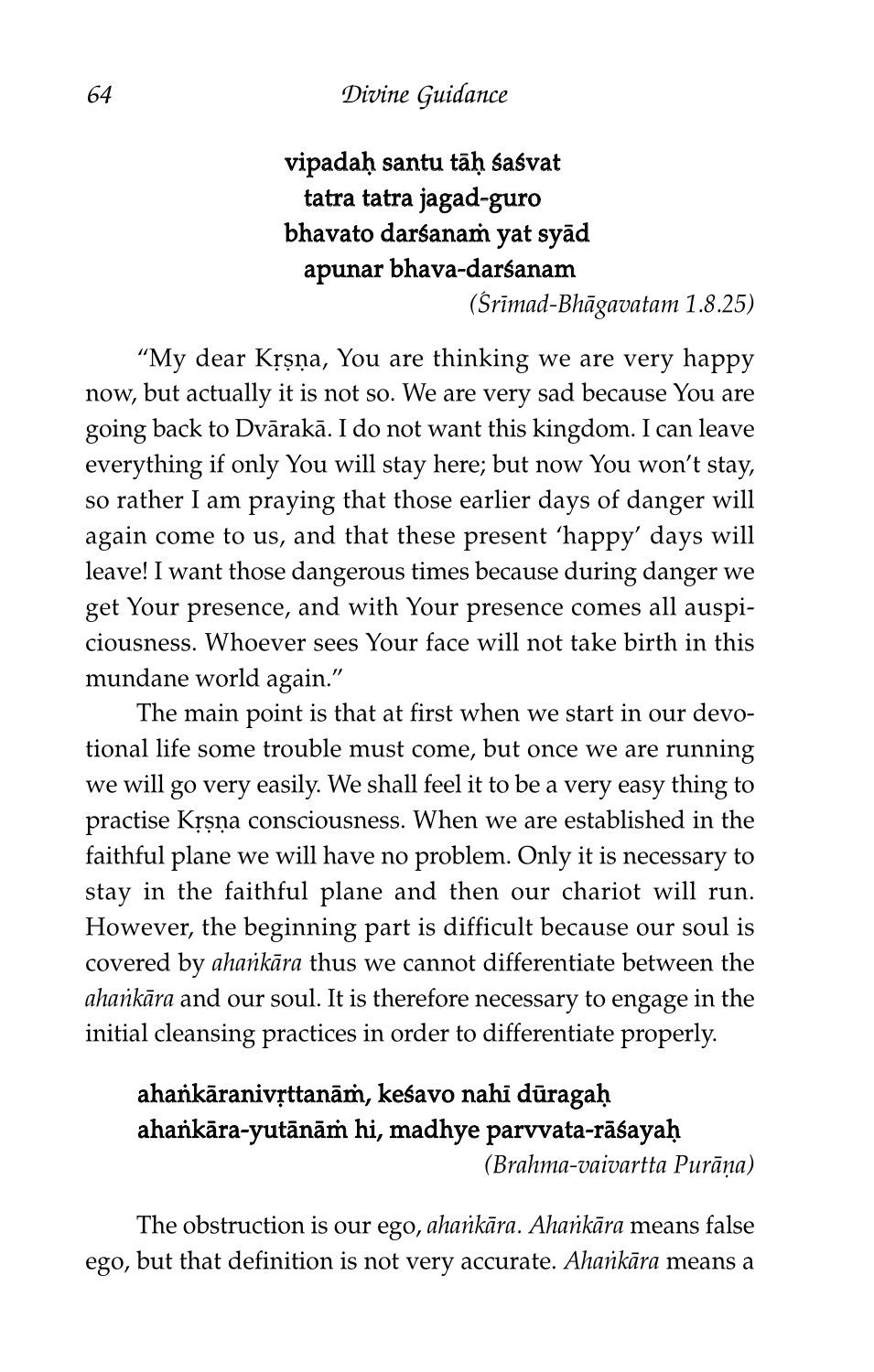particular kind of world—a whole world with so many things within it. "My mother, my father, my brother, my wife, my house, my garden, my everything…. And: I can do this, I can do that, I have done it; and before me, my father did this and that...." The ahankara world is a very big world! It is not only ego; to say only 'ego' is not sufficient, but it is an expanding world. If we can detach ourselves from that egoistic world then immediately we can establish ourselves in the faithful plane, and after that we will have no problem. Therefore I described the paramahamsa level as the plane from which, in our earlier analogy, the 'generator' is already running. Srila Prabhupāda Bhaktisiddhānta Saraswatī Thākur came into this world to teach us the practical paramahamsa class by his conduct, writings and speech.

Many things may be wrong according to the mundane law, but everything belongs to Krsna. In Śrīmad Bhagavad-gītā  $(18.17)$  Śrī Krṣṇa says to Arjjuna:

#### yasya nāhankrto bhāvo, buddhir yasya na lipyate hatvåpi sa imåíl lokån, na hanti na nibadhyate

("He who is free from egotism (arising from aversion to the Absolute), and whose intelligence is not implicated (in worldly activities)—even if he kills every living being in the whole world, he does not kill at all, neither does he suffer a murderer's consequences.")

The point Krsna is making is that no sin will touch you if you stay in that faithful plain of the transcendental world.

Many symptoms come in a practitioner's life. The first symptom is enthusiasm—and by the inspiration of Srila Swāmi Mahārāj many newcomers were very eager in their peaching: "My Guru said I must preach and he said everything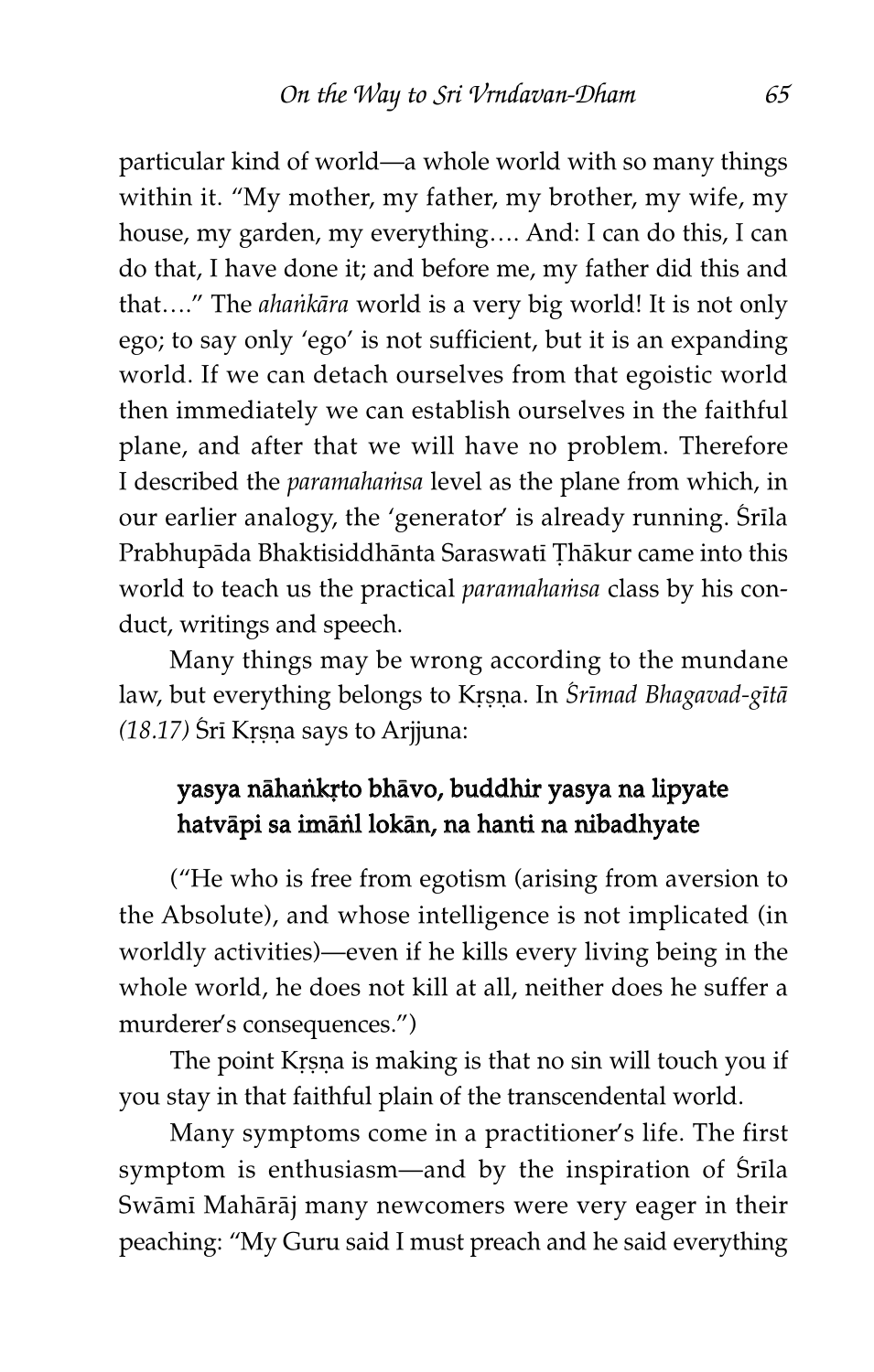belongs to Krsna, everything is Krsna's property and we are the servitors of Krṣṇa so we must use everything." In this way they very enthusiastically preached in the West. Within our mundane law it is offensive to take property from a hotel, for instance, but some of them did not care for that. They thought, "They are making offence because they have the mentality, 'It is my property, it is my hotel.' But actually they are all thieves, we are not thieves."

Śrila Swāmi Mahārāj gave the real conception of Krșņa consciousness no doubt, and if we are one hundred percent pure then we shall have no problem. But if we are not centpercent pure and if there is any tendency to imitate, some problems must come. Imitation is hard to recognise—and if we cannot recognise what is imitation and what is pure, we will be faced with problems. So it is necessary to differentiate between what is imitation and what is pure.

Śrīla Swāmī Mahārāj spread the wave of Krsņa consciousness all over the world, and now the time has come for preaching the conception of Srila Guru Mahārāj. My hope is a very deep hope—I am always hoping in a very big way—and I am always surprised to see in which way Krṣṇa consciousness is spreading all over the world.

Mahåprabhu said:

#### prthivite äche yata nagarädi-gräma sarvvatra pracåra haibe mora nåma

(Śrī Chaitanya-caritāmrta, Ādi-līlā 17.203)

"My Holy Name will be preached in every town and village of the world." It is a miracle that it has happened in only a few years. If we think about it we cannot believe how it is possible. Srila Swāmi Mahārāj tried very hard for his first year in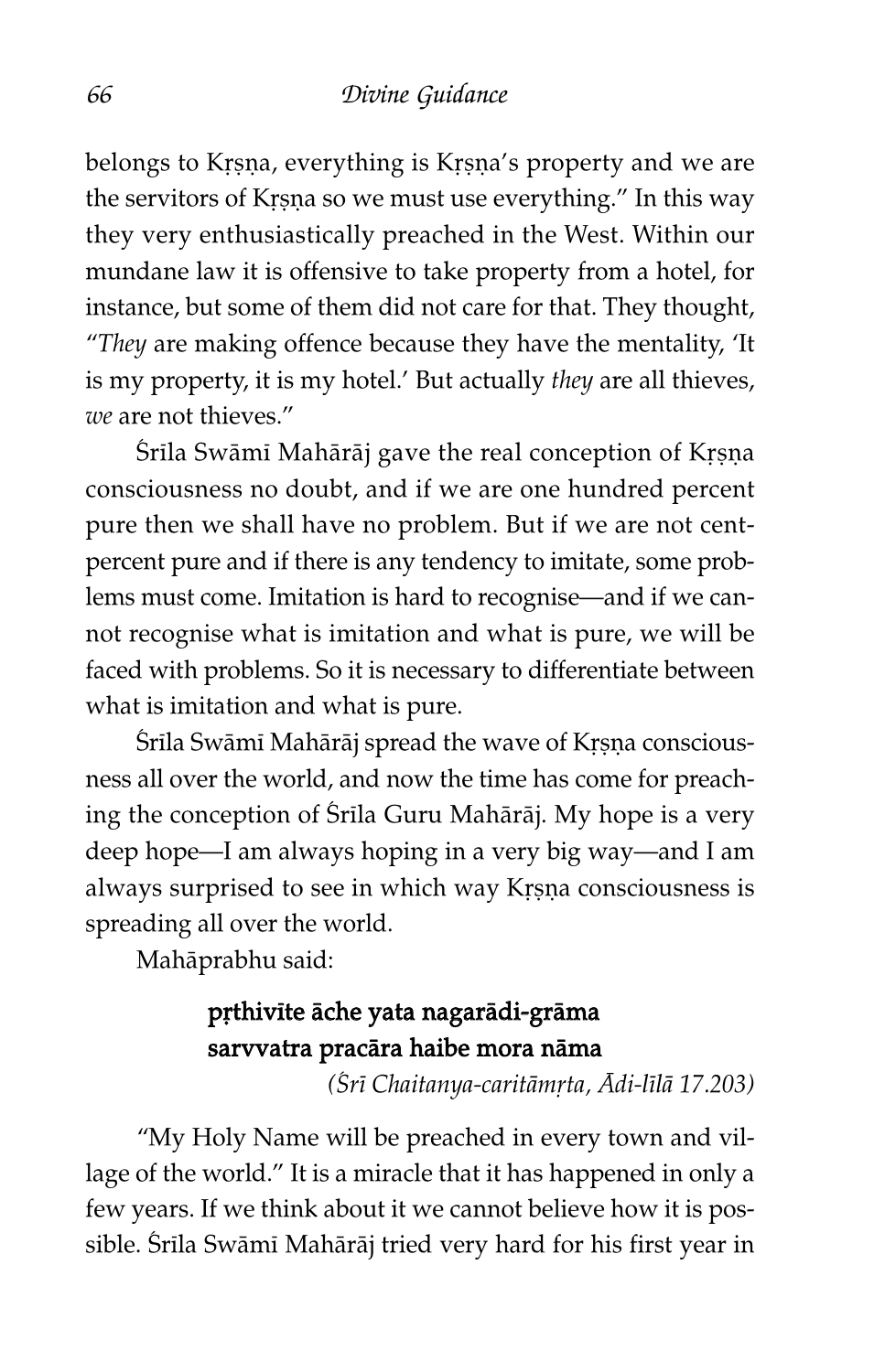America, but he could not successfully achieve anything. For one year he tried so hard to get that generator going; but when it started, then immediately the whole world lit up through Krsna consciousness.

Maybe sometimes we make some offences, perhaps even forty percent of the time we are making some offence. It is our birthright! Because we have taken birth in this mundane world, we can't help but do some imperfect work. But with so much offence in the world we are astonished and cannot guess in which way Krsna consciousness has spread all over the world. Seeing the result of Śrīla Swāmī Mahārāj's preaching we are very much enlivened.

Śrila Prabhupāda Bhaktisiddhānta Saraswati Țhākur also tried very hard to spread Krsna consciousness. When the Gaudiya Math first started, all the imitation sampradāyas became very fearful and they wanted to kill Srila Bhaktisiddhānta Saraswatī Thākur's mission, and wanted to kill him also, but they were not successful. He tried very hard and established sixty-four centres in India and also sent his devotees outside India to Germany, England and America. He tried in that way but he was not so successful with the overseas preaching. After his disappearance some disturbance came to his mission, but still some of his disciples, like Śrīpād Ban Mahārāj and Śrīpād Goswāmī Mahārāj tried very hard to preach.

Śripād Goswāmi Mahārāj was sent by Śrila Prabhupāda Saraswati Thākur to London. At one stage he had no money at all, not a farthing. He had a stove in which it was necessary to put four pennies in order to cook, but even that money he didn't have. He thought, "What shall I do now?" Soon afterwards the cleaner gave him an envelope and explained he had found it under the table, or perhaps in the door, "Please see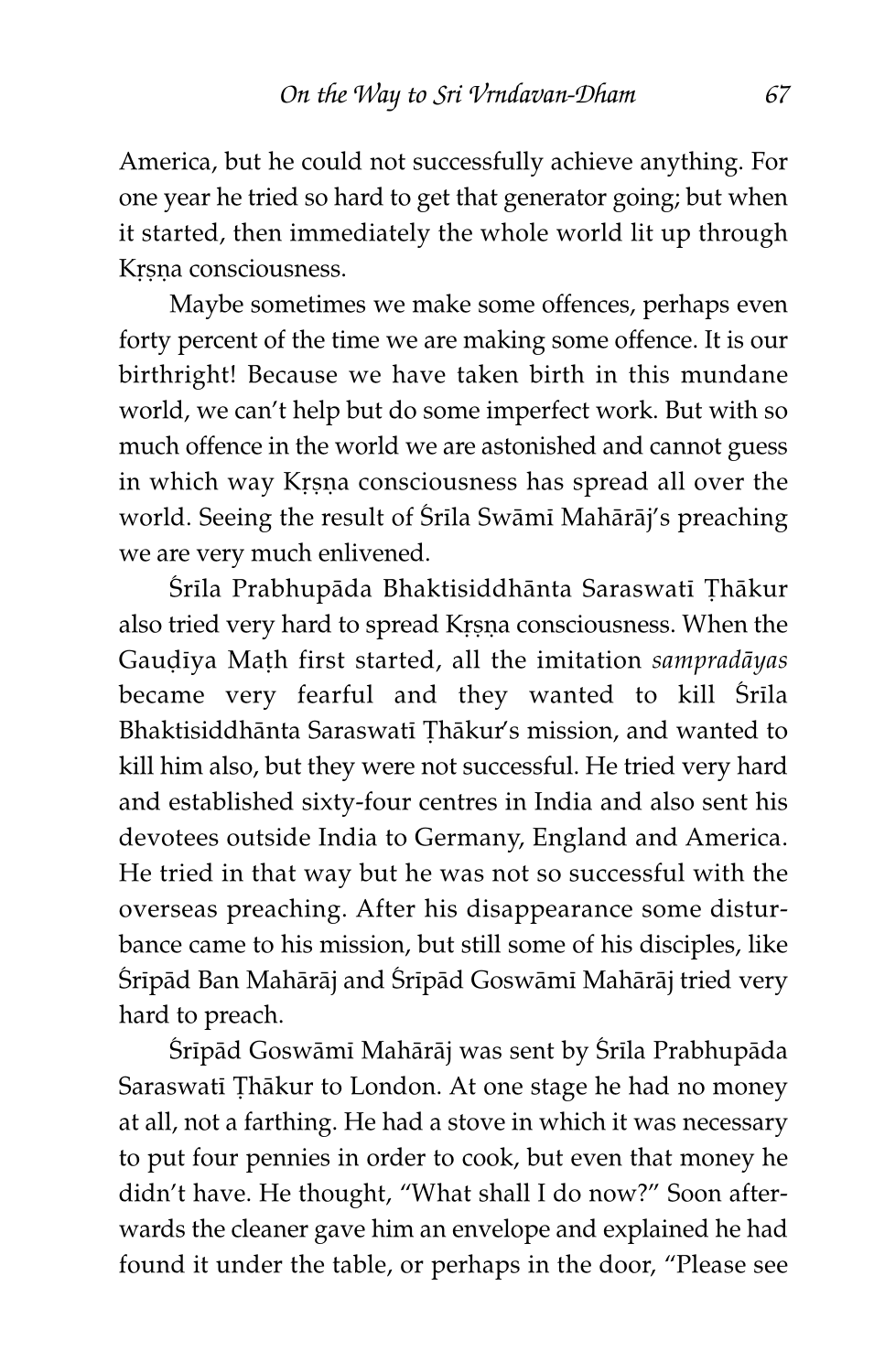what it is." Sripād Goswāmī Mahārāj opened it and saw a cheque for 1300 pounds. He was surprised!

Previously he had written to the Mahåråj of Baroda: "I am in much trouble for lack of money, please send me something as a donation"—and now that money had come. His immediate concern was for some breakfast, otherwise with no food he would get sick, but how to realise the money? That morning, as soon as the bank opened, he went to cash the cheque, but as he had no account, the bank clerk asked him for some identification: "You are Mr. Goswåm^? Can you show that?" He had no proof of identity and also being Indian he was perhaps not very conscious about that. However, the previous day he had attended a meeting and his photo was published in that day's newspaper. Suddenly he saw the newspaper lying on the counter and he pointed it out to a bank official, "I attended that meeting, look there is my photo." Then that man immediately gave him the money!

Anyhow, Śripād Goswāmi Mahārāj tried very hard in London but was not so successful. Maybe he planted some seeds in the soil of England, but it is very true that he was not successful in achieving anything substantial. Also Sripād Bon Mahåråj tried in Germany, France and America but he also wasn't so successful.

Many years later, Śrila Swāmi Mahārāj tried and he was successful. He had also tried to preach in India but without much success, but his intention had always been to go to the West to preach and he eventually did so. That history you know: for one year he tried to generate something there. Then it took off by the mercy of Krsna and Nityānanda Prabhu and its light spread all over the world in such a short time. I am very surprised, and also full of joy in my heart. I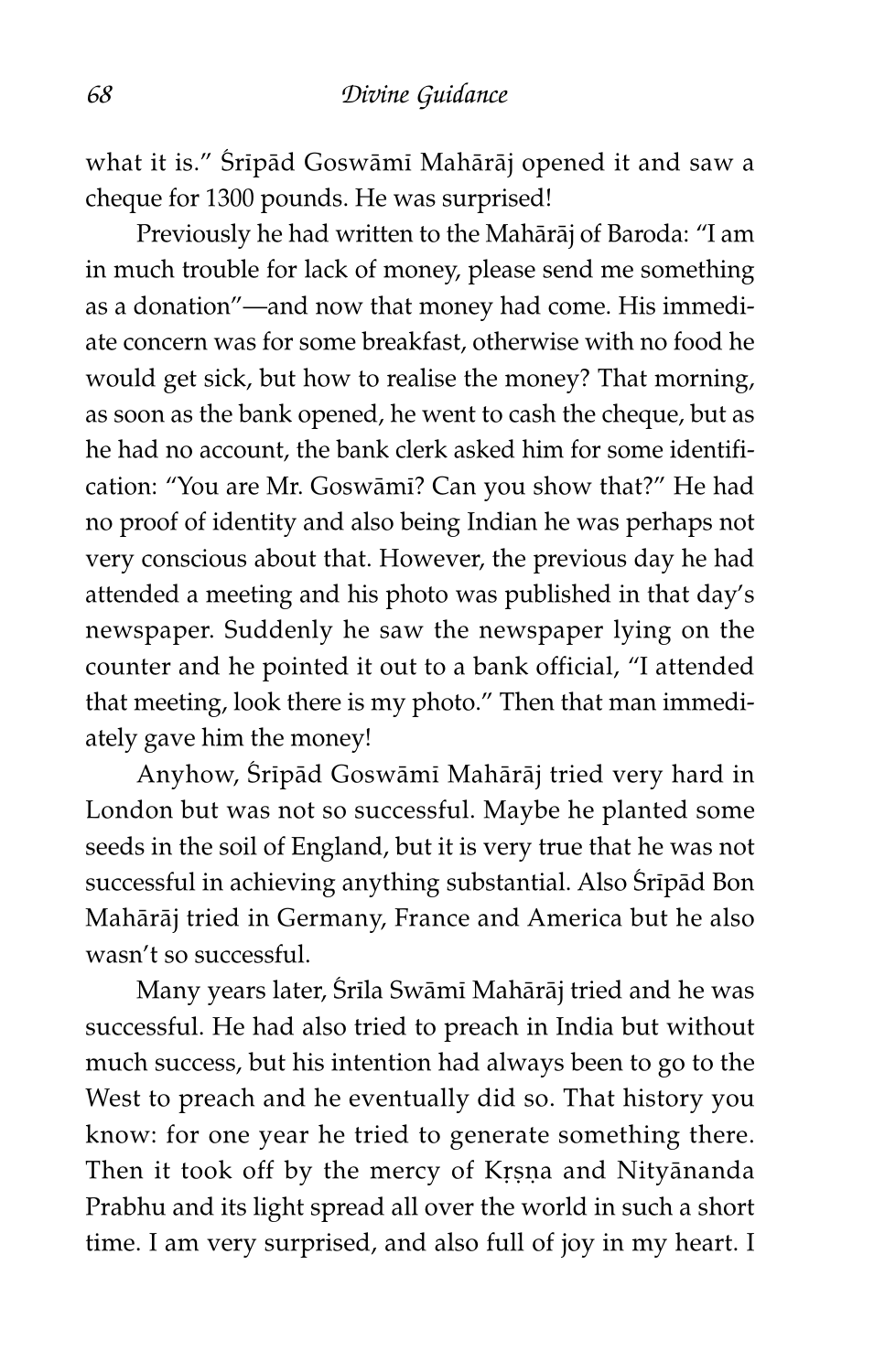am thinking, "How is it possible?"

When Buddhism, 'Sankarism' or whatever other 'ism' appeared, it took such a long time before they were accepted by the people. Or it would sometimes take the influence of a king or some special event to help a particular conception to spread and be preached widely. In whatever way, it generally took a very long time. But within five to ten years Srila Swāmi Mahārāj was able to spread Krsņa consciousness all over the world. And Mahåprabhu foretold it:

### prthivite äche yata nagarädi-gräma sarvvatra pracåra haibe mora nåma

When we see this we feel very happy in our heart and think, "Here a transcendental thing must be present!" We may be able to see or not see, that is another thing, but we can feel it is present there.

So, I am not immediately looking at any fault of the devotees. What the devotees either in the West or East are doing I am thinking they are doing very nicely. I immediately remember Śrila Swāmi Mahārāj and Śrila Guru Mahārāj, and feel, "Maybe they are doing a little wrong, but that is no problem."

I do not know what is the will of Krsna and Mahāprabhu now, but real Krsna consciousness has spread, no doubt, so there is a substantial serving chance for the conditioned souls. And I think that in some way or other it must spread more, and everyone will be benefitted in that way.

We see many *Āchāryyas* in this world. Perhaps they are not all perfect but somehow they are trying and at least they are doing some raw, first cultivation. When cultivating crops there must first be ploughing, then planting the seed, then watering, etc. In that way we can say the work is going on very nicely.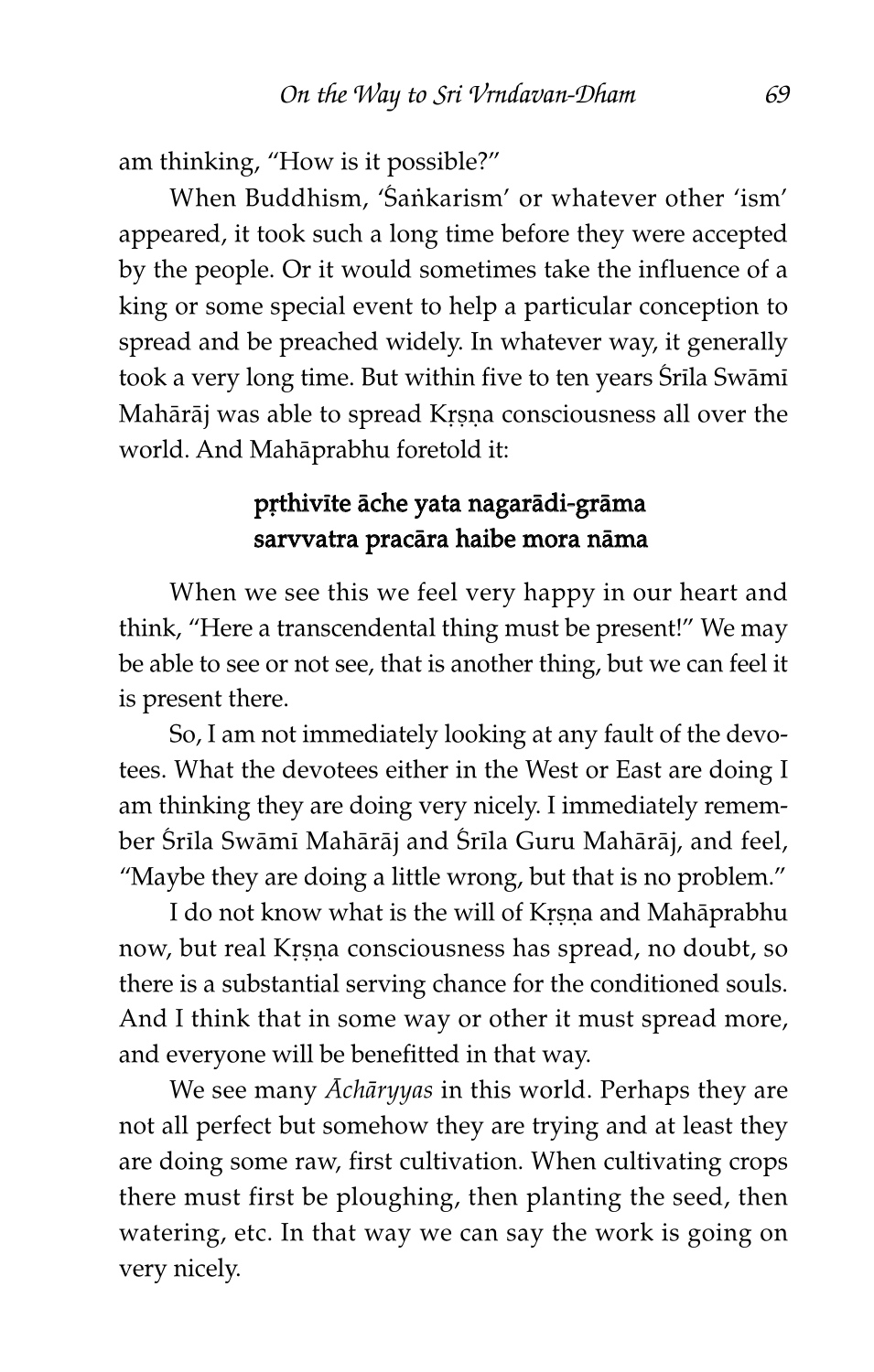When there is a war, many soldiers die. Also many women, children, property and other things are lost. In a war it is inevitable, it must be so. So this is also one kind of war with Måyå, Durgå. It is a revolt. Some revolutionary environment has been created by Śrila Swāmi Mahārāj, Śrila Guru Mahåråj and others. So some will die or be injured but the gates of Durgå's prison-house have been broken. Otherwise, how is it that people all over the world are chanting 'Hare Krṣṇa'? The revolution has already erupted and in the fighting some may be injured and some may die, but the gate has been broken and the prisoners are running to Vaikuntha.

Śrila Bhaktivinoda Thākur described the Pastimes of Krṣṇa and Rādhārāṇī in a very respectful way. From his writings we can understand what is our highest destination. At the present time there may be some difficulty in different ways for many people, but this special type of knowledge, this Krṣṇa consciousness, will come to the prisoners sleeping under Måyå.

The prisoners were sleeping but now with this consciousness they have woken up, a revolt has broken out in the prison and they are escaping. We are so fortunate that in our time it has happened and we are seeing it. It could have come in the past or it could have come in the future but we are so fortunate to see the revolution happening now. We have seen many things and we have had the association of the Generals and soldiers—that also is our fortune. Now if we can proceed to our destination in a harmonised way that will be ultimately fruitful for us all. Hare Krsna.

✾ ✹ ✾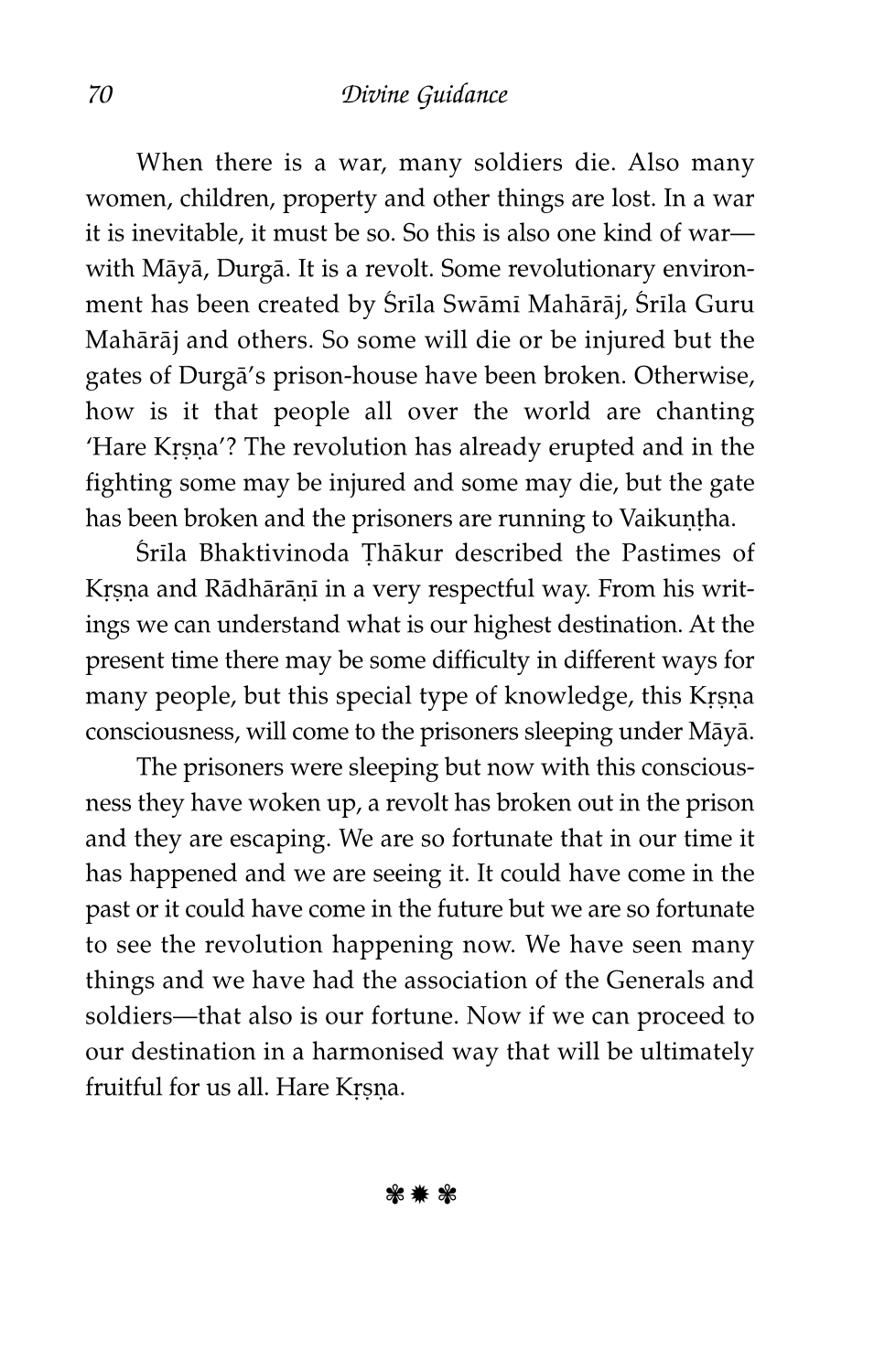# Chapter Four Within the Holy Dhåma

Introduction and welcome lecture in Govarddhan,

Śrīla Ragunātha Dāsa Goswāmī always prayed to Girirāja Govarddhan: nija-nikata-nivāsah dehi govarddhana tvam. And Rūpa Goswāmī Prabhu also said:

# vaikuņțhāj janito varā madhu-purī tatrāpi rāsotsavādvrndäranyam udära-päṇi-ramaṇāt tatrāpi govarddhanaḥ rādhā-kuņḍam ihāpi gokula-pateḥ premāmṛtāplāvanāt kuryyād asya virājato giri-tate sevām vivekī na kaḥ

At first we can see Vaikuṇṭha-Dhām as being a very high place, but above that, the more important place is Mathurå janito varā madhu-purī. Why? Because Krṣṇa Himself is born there, that is His Līlā there. Nārāyaṇa, though, does not take birth. He has no birth, He has no father and no mother, but Krsna has His father and mother—that is within His Līlā. And, vaikunthāj janito varā madhu-purī tatrāpi rāsotsavād... better than Mathurā is Vrndāvan, where Krsna has His Pastimes with the Gopis. And over that place, is the highest place,  $\overline{S}$ ri Govarddhan— Srila Prabhupāda Bhaktisiddhānta Saraswati Thākur says; giridhārī-gāndharvvikā yathā krīdā kaila.

The most worshipful place, at the foot of Govarddhan, is Rādhā-kuṇḍa; there Kṛṣṇa and Rādhārāṇī have Their highest Prema-līlā. One who has a little intelligence, he must try to stay in Govarddhan; and if possible, he can stay at Rādhā-kuṇḍa. Everyone, though, cannot stay at Rādhā-kuṇḍa, but they can stay at the lotus feet of Govarddhan.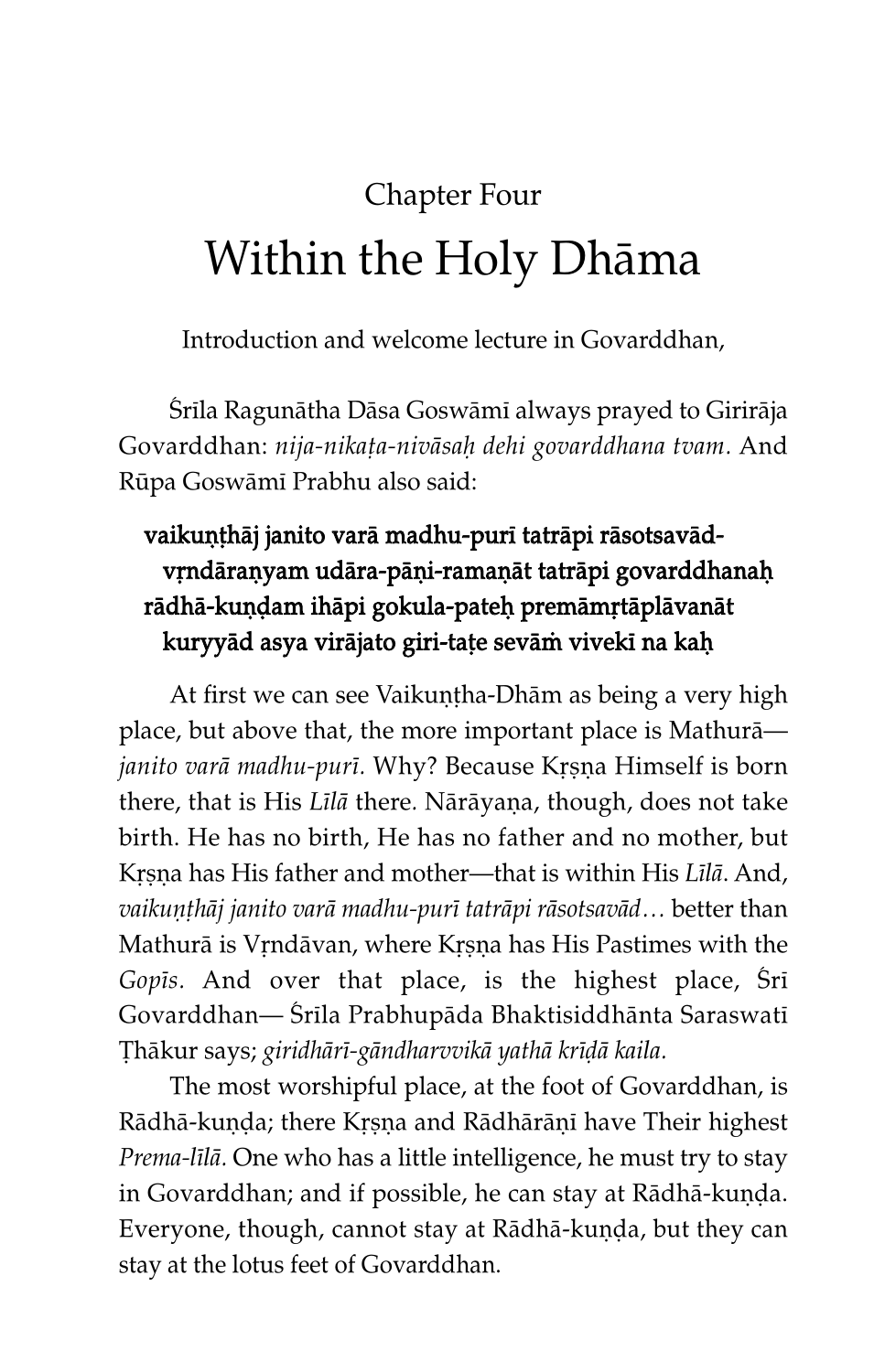Śrila Prabhupāda Saraswati Thākur said that we can stay at the lotus feet of Govarddhan and every day go to Rådhåkunda and serve Rādhā-kunda, Syāma-kuṇḍa, etc. The devotees will stay at Govarddhan and render service in their Gopibhāva, their transcendental service mood form of a Gopī.

The Gopis also stay in Govarddhan. The Sakhis and Mañjarīs stay in Govarddhan, and everyday for their service to Rādhā-Krṣṇa they go to Rādhā-kuṇḍa. In the night they do not all stay with Rādhā-Kṛṣṇa; only a few stay, and the others return to Govarddhan and spend the night there up to three o'clock in the morning. Then at four o'clock they start their sevā again at Rādhā-kuṇḍa, and spend the whole day there. When Rādhā and Krsņa go to sleep, they again return to Govarddhan. At that time only a few, like Rūpa Mañjarī, stay for the service of Rādhā-Krṣṇa, in order to massage Their lotus feet and give Them some nourishment.

At night They are engaged in Their  $Li\bar{l}\bar{a}$ , and the Mañjarīs also help that, but the Sakhīs cannot enter that place. Only the Mañjarīs can go there at that time. Sometimes Krṣṇa is tired and very much in need of a glass of water, but nobody can go inside at that time—only the Mañjarīs can go. That is a very high thing, and it is not a matter discussable by us, but it is happening.

Ourselves, we will stay at the lotus feet of Govarddhan and pray to Krsna, or rather, Srimati Rādhārāṇi. All the group at Govarddhan are serving Rādhārāṇī—they actually have no connection with Krsna. From Govarddhan they go to Rādhākunda and Syāma-kuṇḍa and arrange many things. The Astakālīya-līlā happens there, not elsewhere, and one who exclusively wants to serve Rādhā-Krṣṇa will think about these Pastimes. But we shall not think of such things now—with our mundane body and mind we cannot think about that.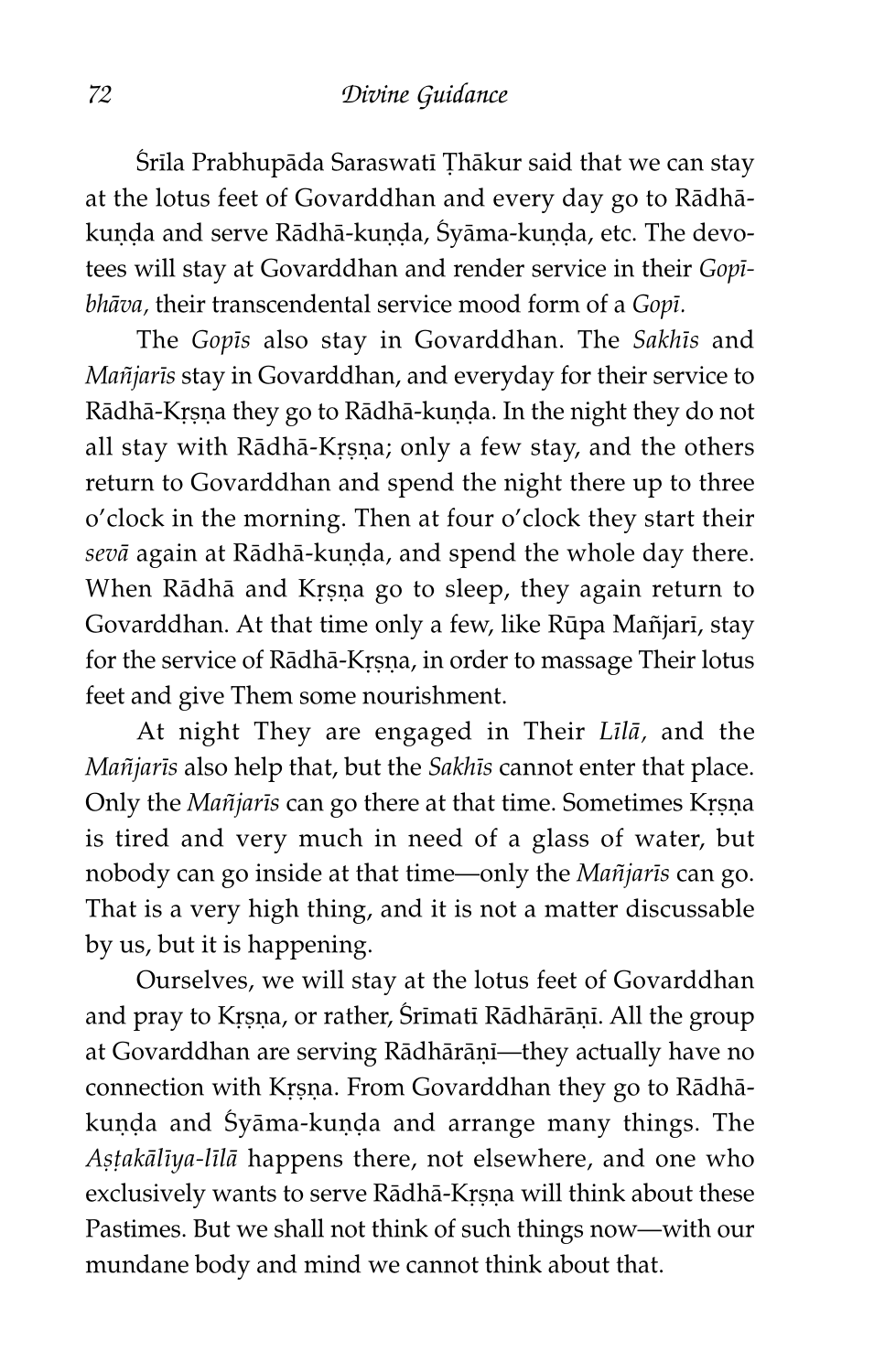#### dhämera svarūpa sphuribe nayane haiba rådhåra dås^

Śrīla Bhaktivinoda Thākur said that while chanting, chanting, chanting we will forget our body consciousness, and at that time our main form as a servitor to Śrīmatī Rādhārāṇī will manifest. That is a very high thing; but immediately we will not consider such things because we are sure to make offence to Rådhå-Krsna and the devotees. We say 'Vrndāvan,' but Vrndāvan means all associated places combined—that is Vrndāvan.

# jaya rādhe, jaya krsņa, jaya vrndāvan... śyāma-kuņḍa, rādhā-kuņḍa, giri-govarddhan kālindī jamunā jaya, jaya mahāvan...

All these places and more are included in Vrndāvan. And in this village of Vrndāvan, Krsņa is engaged in many different types of Līlā. In this place Krṣṇa's Līlā is going on in many areas. We are here in Vrndāvan and praying that we may find somewhere for our 'Srila Sridhar Swāmi Sevāśram.' I do not know where Rādhārāṇī will give us a place, but it is approachable only by prayer. We can only pray: "Please, give some entrance."

Actually, Rādhārāņī does not give entrance. Admission is granted by the Sakhīs, the girlfriends of Rādhārāṇī. Especially, we are in the group of Lalitādevi and in that group, Rūpa Mañjarī is the head of the Mañjarī section, and Lalitādevī is our Mistress. Our prayer is that she will take us and engage us in service. We are very hopeful because Lalitådev^'s mood is very open, something like that of Nityånanda Prabhu. She is very affectionate with all, and she is the head of all the Sakhīs.

The Asta-Sakhīs, the eight principal Gopīs are: Lalitā, Viśākhā, Citrā, Campakalatā, Tuṅgavidyā, Indurekhā, Sudevī and Rangadevi. Lalitādevi is the leader of that group. She has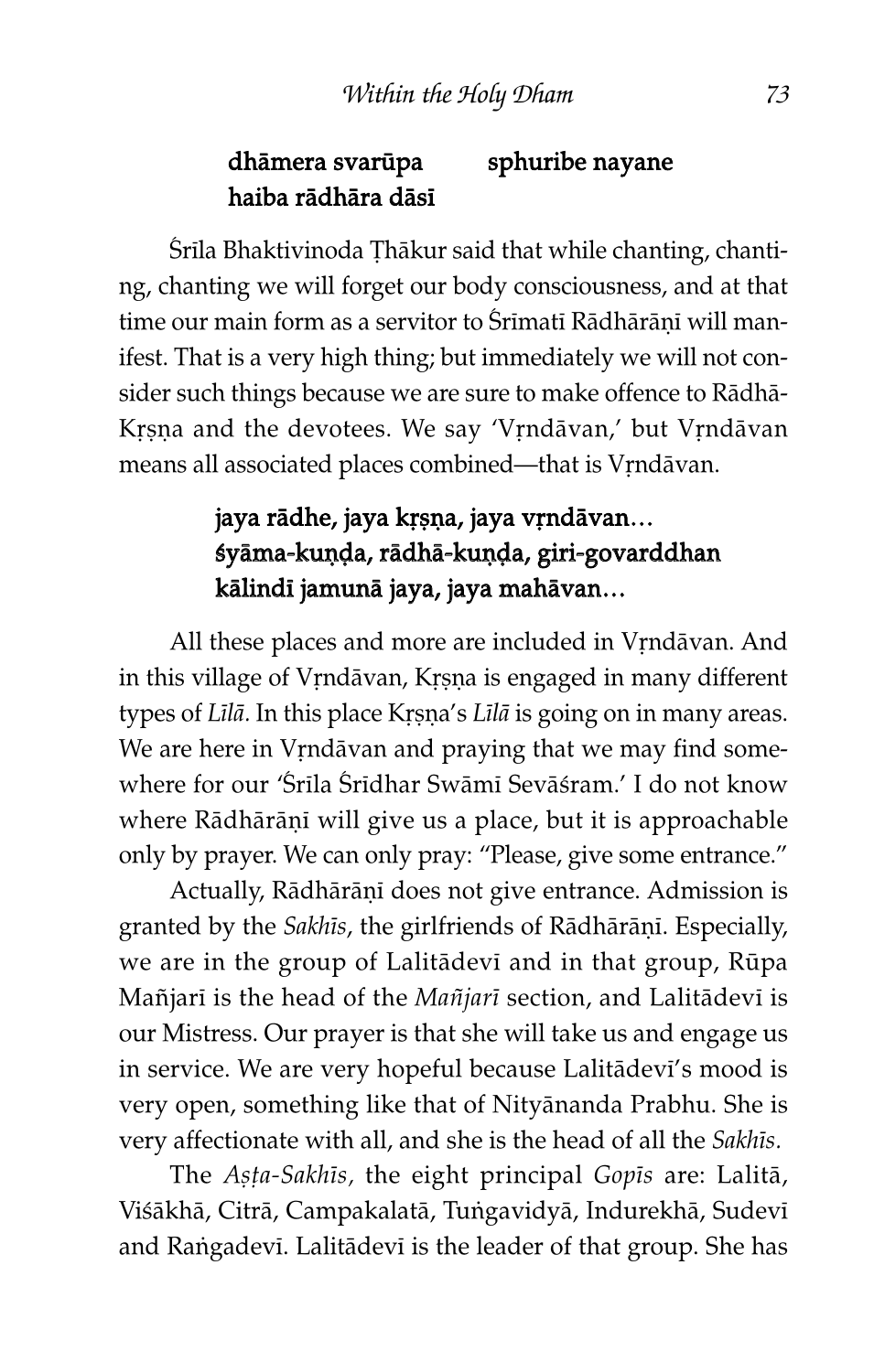a special group and through them she arranges for maintaining the service to Rādhārāṇī. She is the head Mistress of our spiritual form. We are now in mundane bodies so we will not think of that, still that is our goal of life. Therefore we must worship that with our full regard, and we must not make any offence in the Dhåm.

It is very difficult to stay in Vrndāvan-Dhām. We must have an exclusive service mood to Rādhā-Krṣṇa, and that can give us some place here. By the mercy of Lalitādevi, through our Śrila Guru Mahārāj and Rūpa Goswāmī, it is possible to get that. And if in that way we try to see everything, then no problem will come to us.

We are so fortunate that we have reached, by the grace of Śrila Guru Mahārāj, Vṛndāvan-Dhām. Actually Vṛndāvan is in the transcendental world and we cannot reach that transcendental plane with our mundane body. But here we have some special facility by the mercy of Mahāprabhu as well as Śrīmatī Rādhārāņī. We are like bees who try to take honey from a tightly sealed honey pot; but they may give us some chance to attach with that transcendental world. The pot is solid and the bees cannot remove the seal and take the honey. This is an example only, but still, from it we can understand what our position is like. The bees are on the outside of the bottle, and our position is similar—but we are also near the honey!

We can enter Vrndāvan-Dhām by the mercy of Rādhārāṇī. But She is engaged with the service of Srī Krṣṇa, and She has no time to see to us, but by the mercy of Her finest, closest and topmost associate, Lalitādevī, we may gain a chance to enter. Lalitādevi is the leader of the group of Sakhīs, the friends of Rādhārāṇī; she is very merciful and can give us admission to Vraja-Dhām, Vrndāvan-Dhām.

But here is one question. Do we want that or not? We hear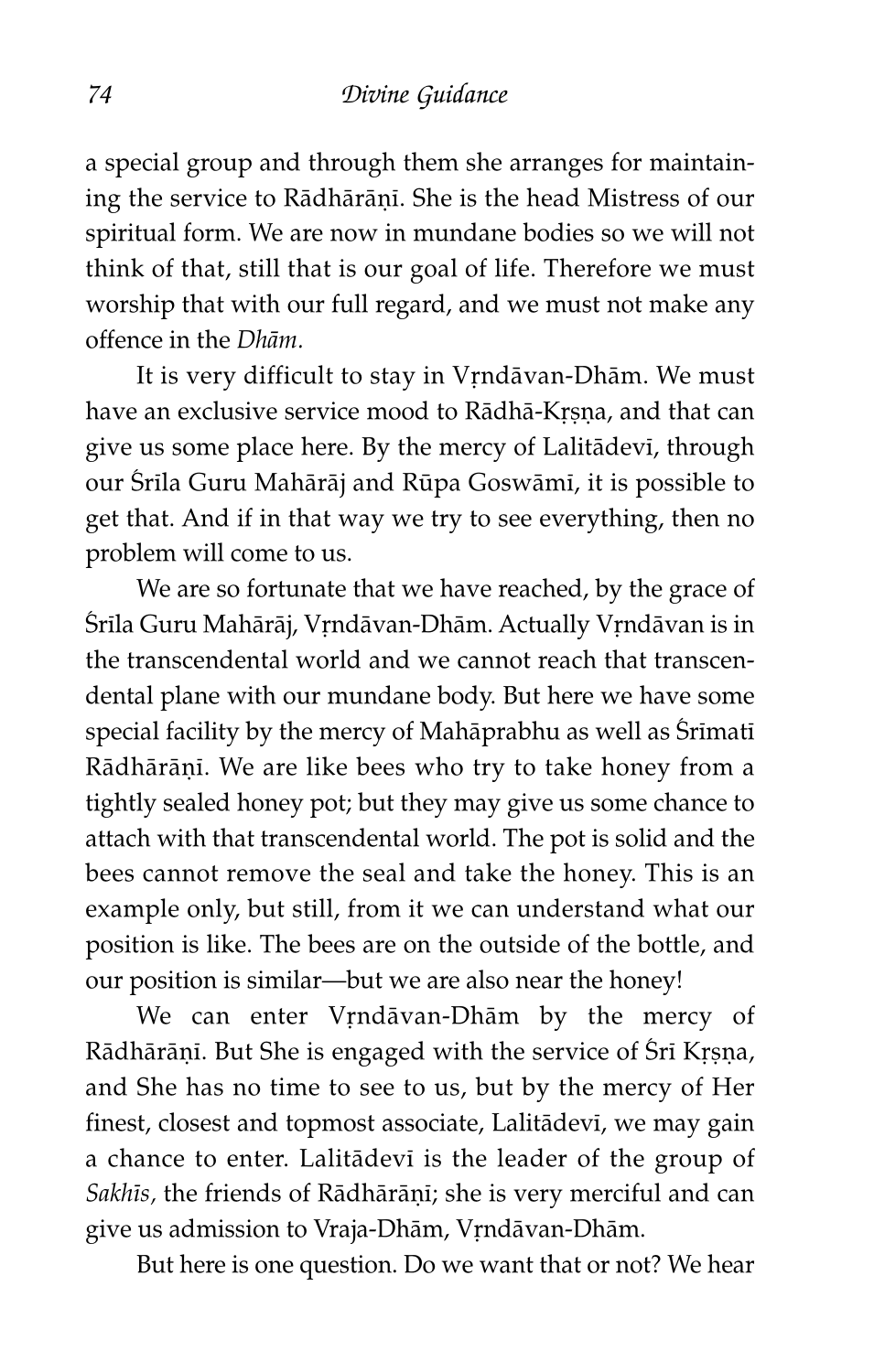about Vrndāvan-Dhām, but we hear through our mundane senses and with our mundane feelings. Some essence, however, is coming through that and we express, "We like Vrndāvan-Dhām." But, like Śrī Harināma Mahāmantra, Vṛndāvan-Dhām is also transcendental. If we want to enter there, we need some special mercy of Śrīmatī Rādhārāṇī through Her associates, and we can only get that with our super-hankering mood.

Śrīla Rūpa Goswāmī said;

#### krsna-bhakti-rasa-bhāvitā matih kriyatām yadi kuto 'pi labhyate tatra laulyam api mūlyam ekalam janma-koți-sukrtair na labhyate

(Śrī Chaitanya-caritāmrta, Madhya-līlā 8.70)

We can do many auspicious services to the Lord but that is not the cause of the real hankering necessary for service to Vrndāvan-Dhām. We need to have the association of the associates of Vraja-Dhām, hear the Lilā of Krsna, and engage in śravaņam, kīrttanam, vișņoh-smaraņam, pāda-sevanam, etc. With that kind of activity in our devotional path, inspiration can come to us, and by the causeless mercy of Śrimati Rādhārāni, that kind of devotional hankering can enter our heart; krsnabhakti-rasa-bhāvitā matiḥ. It is very rare in this mundane world, but that is our super goal of life. We need it. We cannot touch that ecstatic Lilā through our mundane body, but we may understand it a little through our preceptorial Masters' line, the Guru-paramparå.

> iśvarah paramah krșņah sac-cid-ānanda-vigrahah anādir ādir govindah sarvva-kārana-kāranam

 $(Sri$  Brahma-sa $\dot{m}$ hitā 5.1)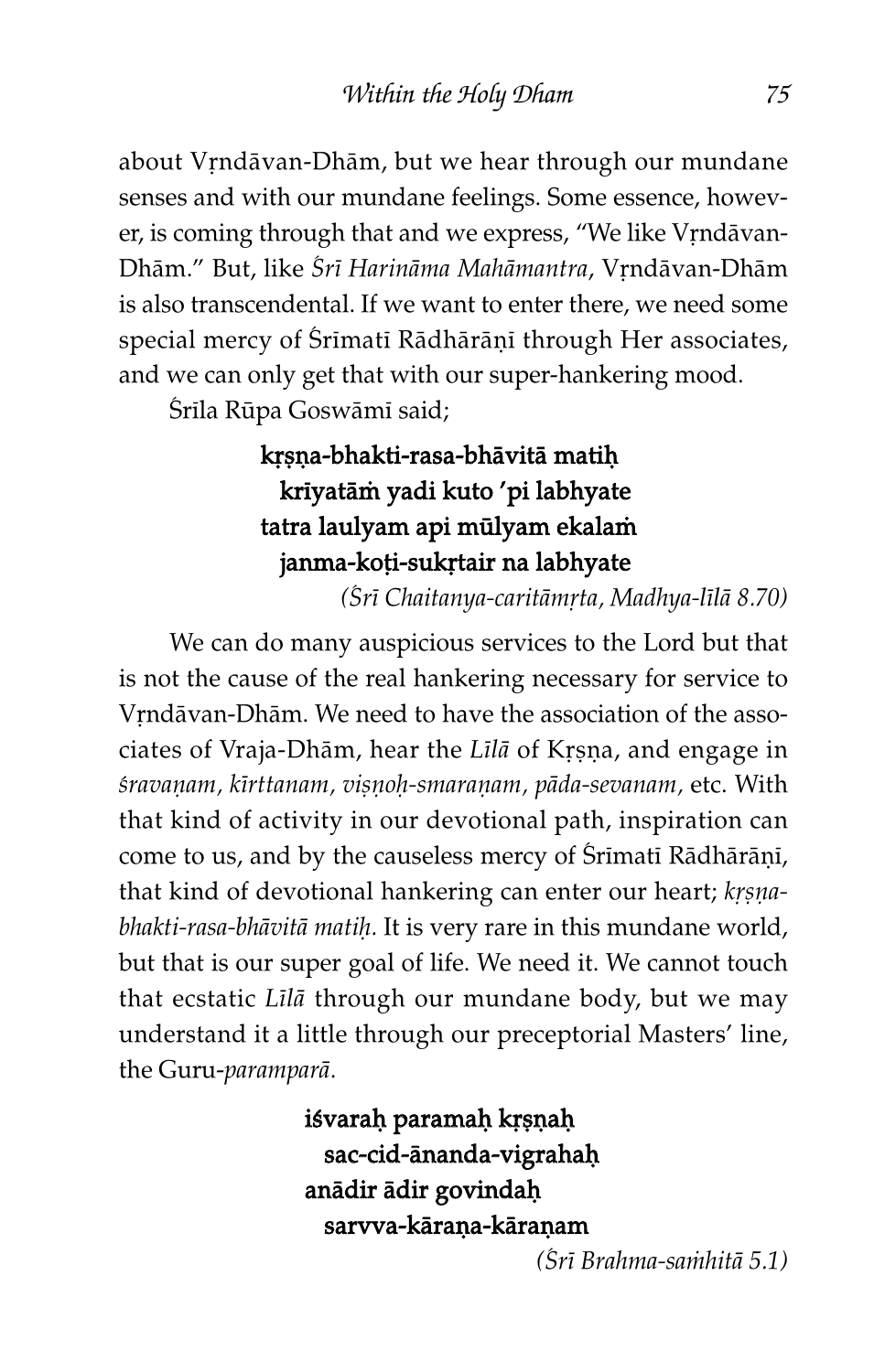"The Supreme Lord, the embodiment of truth, consciousness and joy, is Govinda, Krsna. He is beginningless, the origin of all that be, and the cause of all causes."

That is His position.

#### nāma cintāmaņiņ krsņaś caitanya-rasa-vigraha pūrņa śuddho nitya-mukto 'bhinnatvān nāma nāmiņoḥ

The Holy Name and Krsna are non-different. Both are transcendental, therefore through our mundane knowledge and mundane activity we cannot touch that ecstasy. In the Upanisads it is said:

#### nåyam åtmå pravacanena labhyo na medhayå na bahunå ßrutena yam evaișa vrņute tena labhyas tasyaiṣa ātmā vivŗņute tanūm svām

("The Supreme Lord is not attained by preaching, by vast intelligence, nor by knowing very expertly the Vedas. He is attained only by one who He Himself chooses. To such a person He manifests His own Form.")

When from the upper level causeless mercy comes and touches a fallen soul, he can understand: "Something is touching me, and that thing is very exalted and auspicious." An example is that if an ant is running past me and I touch it, the ant can understand it is being touched. All is under my control, not his. When I lift my finger he then thinks, "Oh, whatever came and touched me has now gone away." In this situation he has no possibility to exert his personality, he has no free-will to control the situation.

Krsna is like that. When that Transcendental Knowledge Himself comes down and touches us, at that time, we can understand it, otherwise there is no possibility for us to under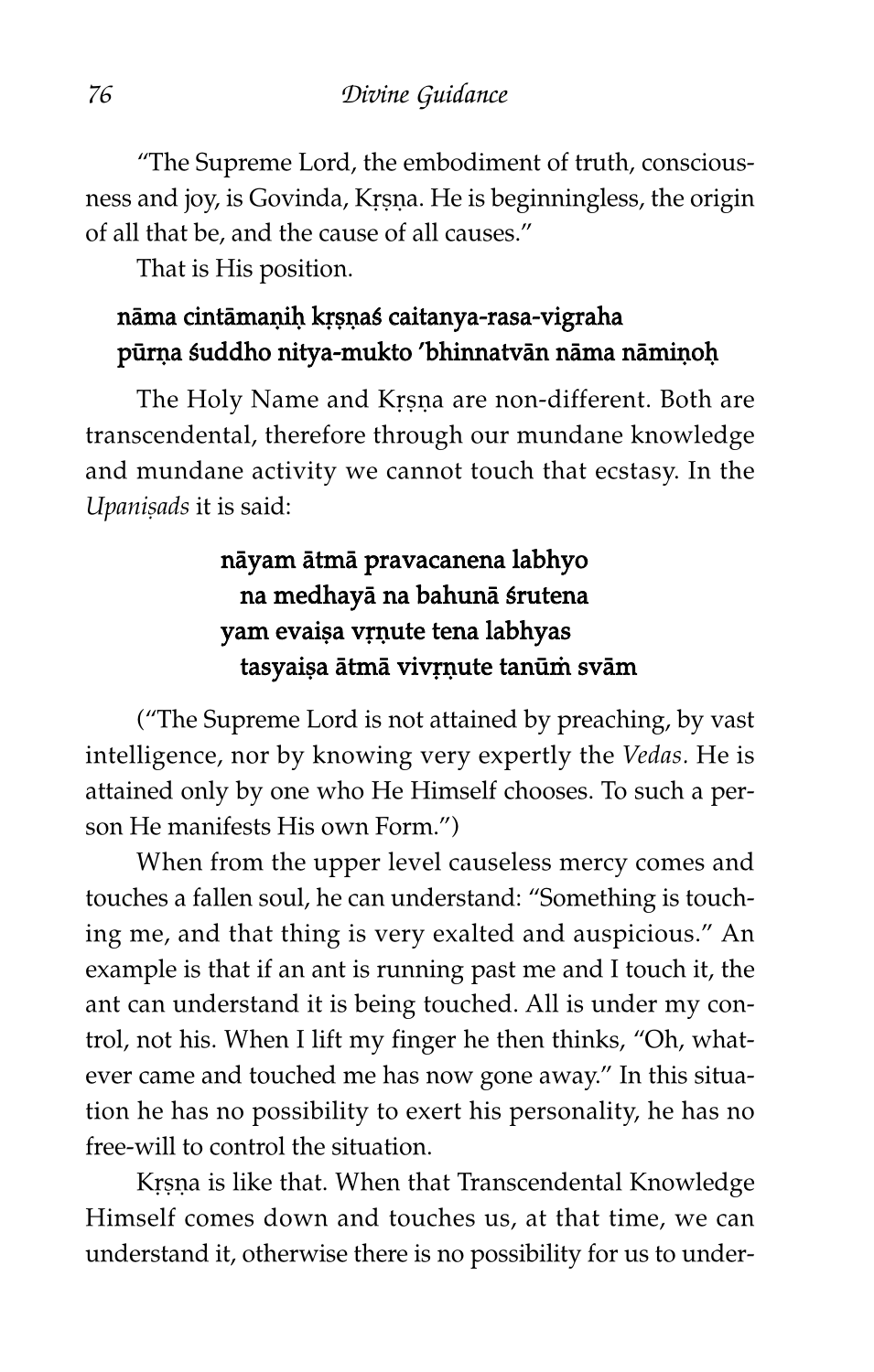stand. It is not mechanical. One possibility is there—yam evaișa vrnute tena labhyas if we take shelter with our full unalloyed devotion to the lotus feet of Sri Krsna, then Krsna must be merciful to us; and that gives us some hope. It is up to the sweet will of Krsna, but in this way we can gain some position and enter into the transcendental world.

Why are we doing other types of activities such as worshipping, etc.? It is our practice for devoting everything, including ourselves, unto the lotus feet of Krsna. In this way we are trying to practise.

But Krṣṇa said in Bhagavad-gītā:

#### sarvva-dharmmān parrityajya, mām ekam śaraņam vraja aham tvām sarvva-pāpebhyo, mokṣayiṣyāmi mā śucaḥ

(Bhagavad-g^tå 18.66)

"Totally rejecting all kinds of religion, take shelter of Me exclusively. I will liberate you from all kinds of sins. Do not despair."

#### yat karosi yad aśnāsi, yaj juhoși dadāsi yat yat tapasyasi kaunteya, tat kuruşva mad-arpaṇam

("Oh Arjjuna, son of Kunti, whichever action you perform, whether general or scriptural; whatever you eat; whatever you offer in sacrifice; whatever you give in charity; and whichever austerity you perform or vow you keep, all that you perform should be as an offering unto Me.")

There are many *ślokas* like this. Another one is:

daivī hy eşā guņamayī mama måyå duratyayå måm eva ye prapadyante mäyäm etäm taranti te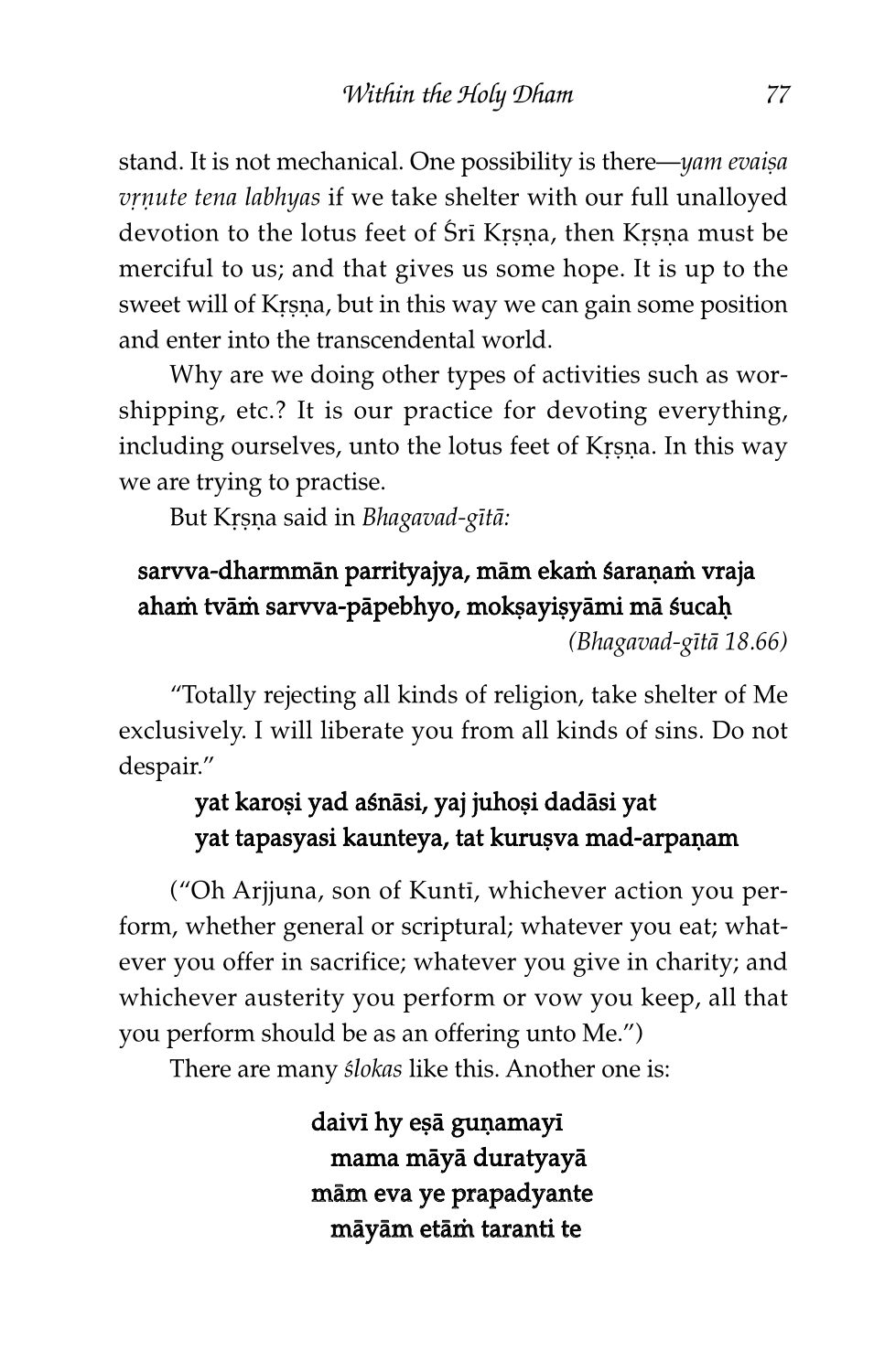"This other-worldly, supernatural, external potency of Mine composed of three modes of nature most certainly is difficult to cross. However, those who take shelter exclusively in Me alone, and who completely surrender unto Me, they certainly are able to surpass this almost insurmountable illusion."

Krsna wants full surrender unto His lotus feet, and if we do this He will take our full responsibility, and when He takes us our bodies will become transcendental.

#### dikşā-kāle bhakta kare ātma-samarpaṇa sei-kāle krsna tāre kare ātma-sama

#### sei deha kare tåra cid-ånanda-maya aprākŗta-dehe tāṅra caraṇa bhajaya

( $\overline{Sri}$  Chaitanya-caritāmṛta, Antya-līlā 4.192 & 193)

When the conditioned soul takes shelter unto the lotus feet of Srī Krsna, Krsna takes him and provides for him whatever he may lack. He gives to him whatever is necessary, making him complete in that transcendental position. The main thing is devotion. A fully surrendered soul has no responsibility for himself.

> mānasa, deho, geho, yo kichū mor arpiluń tuwā pade, nanda-kiśor sampade bipade, jivane-marane dāy mama gelā, tuwā o-pada baraņe... (Saranāgati)

Śrila Bhaktivinoda Țhākur says, "Whatever I have, everything I am offering unto the lotus feet of Krsna. I do not know what I have, but whatever it may be please take that for Your service, from this day on I have no responsibility for myself. You may maintain this body or not, this is Your matter not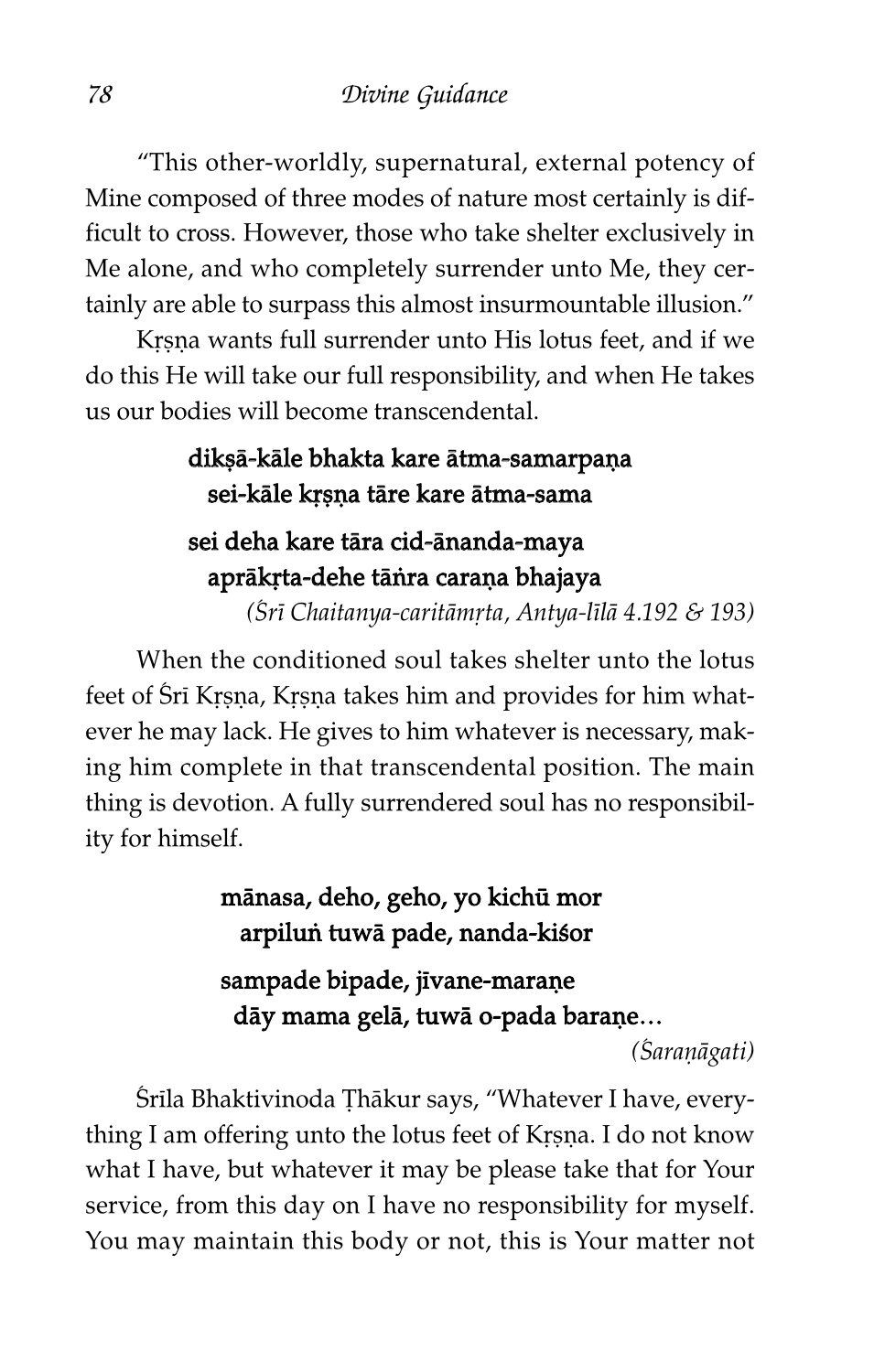mine. I shall only try to serve Your holy lotus feet."

When the conditioned soul takes shelter under the lotus feet of Krsna, Krsna takes that conditioned soul as His own property.

#### rakşa karabi tuhun niścaya jāni påna karabuí håm yåmuna-påni

Bhaktivinoda Thākur said in Saraṇāgati, "You must save us. It is your duty, I know, so what fear can I have? I can jump into the polluted waters of the Kåliya Lake without fear—I can do anything."

Here we can see the main thing: faith in Krsna. The faithful world, that is the real transcendental world. In that world, faith is the very ground—the very foundation. When we live there with our full faith, we will attain the highest result of highest benefit in life.

One example you may have heard. If a police officer chases some thieves but mistakenly kills someone, all liability for his actions, even his mistakes, goes to the government and not to the police officer. His responsibility is only towards capturing the thieves—that is his duty. This is the main point.

After self-surrender, the result of what we do goes to Krsna and does not come to us, but that surrender must be perfect. This is the first quality of the conditioned soul. After that, everything depends on Krṣṇa; and only He knows in which way He will take the charge of the conditioned soul.

Through the Pastimes of Krsna and His devotees you can understand what is the will of Krsna, and what is not. If you try to gain that knowledge and maintain your devotion within that environment, you will have no fear from anywhere.

This advice comes within the category of our primary and secondary education. But the super-position comes by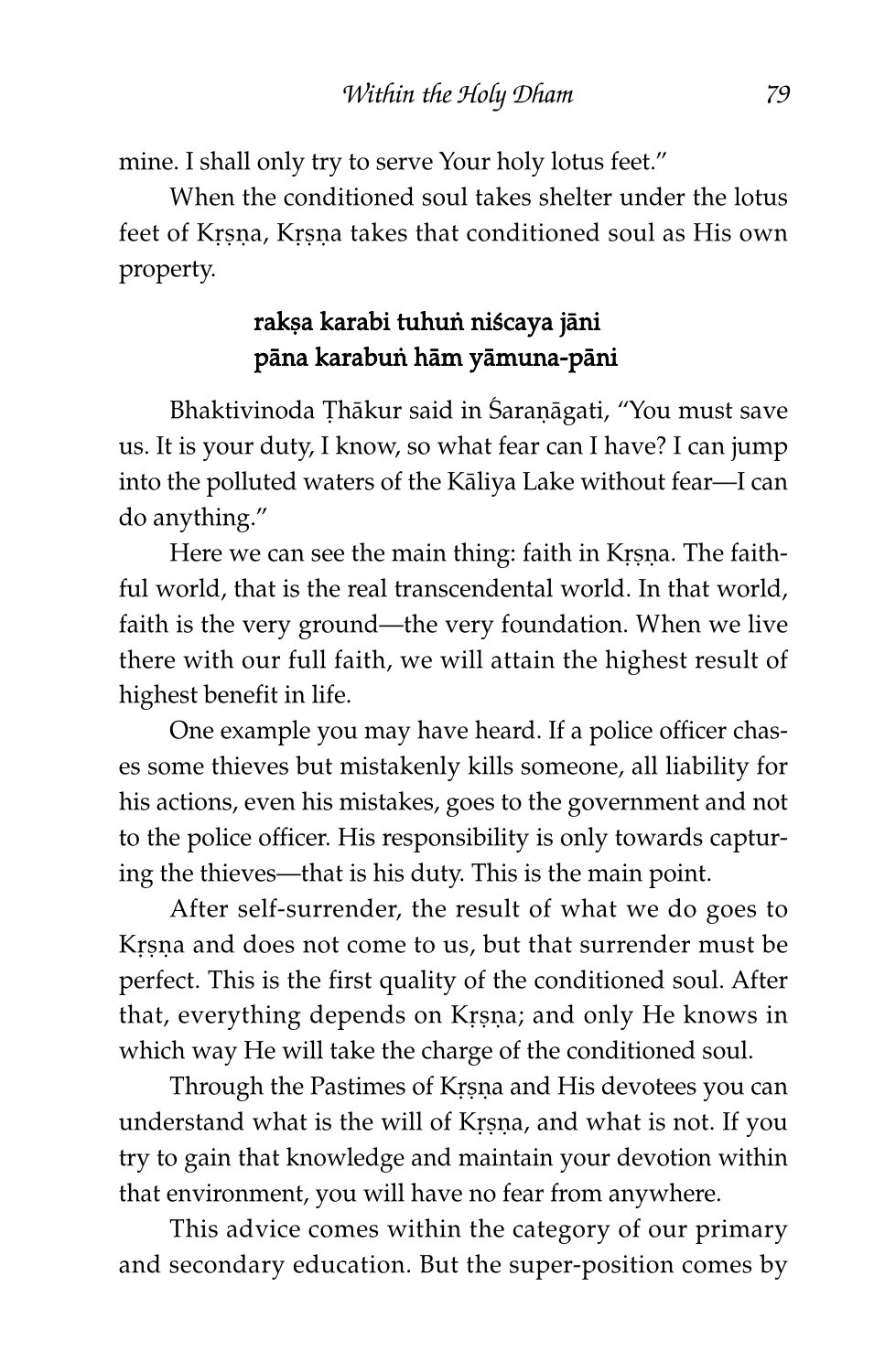the mercy of the associates of Srimati Rādhārāni. If we have super-hankering, then it will come to us. Who has some special quality of hankering—hankering for Madhura-rasa—he will get it. It is true. Only hankering after that Lilā can give us a little chance.

In the pastimes of Śrila Dāsa Goswāmi we can see:

### āśābharair-amrta-sindhu-mayaih kathañcit kālo mayātigamitah kila sāmpratam hi tvam cet krpam mayi vidhāsyasi naiva kim me prånair vraje ma ca baroru bakårinåpi

Śrila Raghunāth Dāsa Goswāmi passed his life, some eighty years, in Vrndāvan-Dhām with this special type of hankering. He showed by his position and through his lilā how this mood of hankering can come to the  $j\bar{v}a$ -soul—and in what a super way it can come.

Śriman Mahāprabhu showed all kinds of Bhāvas, including Mahābhāva, in this mundane world. He tasted it, Krsna Himself tasted it, and the auspicious souls can see it as well as His paraphernalia and His associates. For the auspicious soul, everything shows him in which way he will proceed to his destination.

Dāsa Goswāmī said, "I am only waiting for Your mercy. Oh, Rādhārāṇī, if You do not give that, I think my life is spoiled in Vrndāvan-Dhām. Even, I do not want the mercy of Krșņa. What shall I do with Krsna if Your mercy is not present there? You are the Supreme Servitor of Krsna and only under Your guidance do I want that service. Without Your connection I will not get it, I know that, and it is one hundred percent sure.

"Krsņa has many forms, but: "Rādhā-sange yadā bhāti, tadā 'madana-mohitah'" When You are with Krsna, we can see that Krsna is in His fully ecstatic form. Therefore, I need Your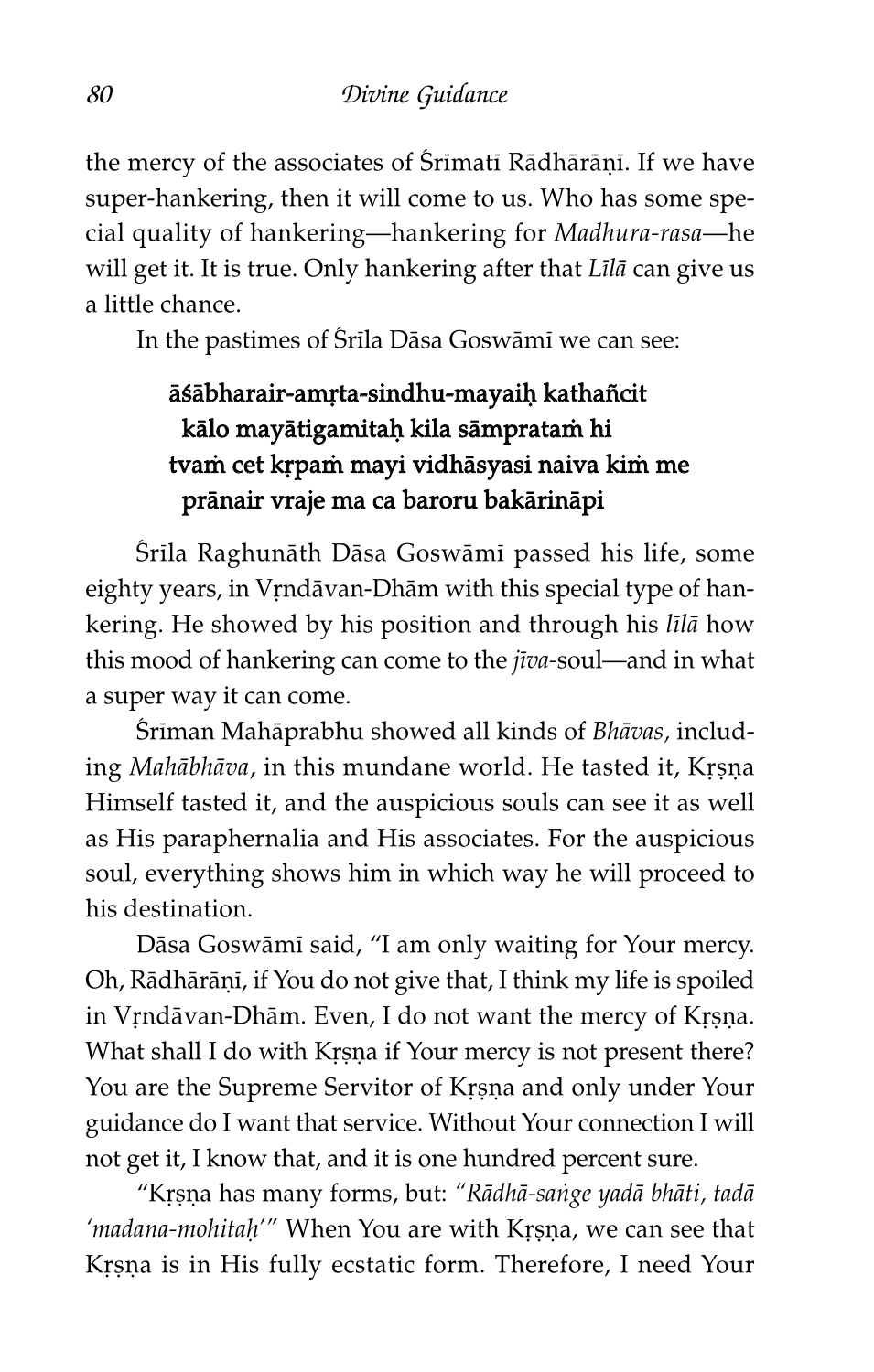mercy. My whole time I have spent for Your mercy. My only prayer is, 'Please give Your mercy on my head.' I need to serve Your lotus feet. I do not want the association of Krsna without You; such service to Krsna has no value. Krsna will not be happy without Your service, and I want to do Your service."

Krṣṇa says in the śāstra:

#### …mad bhaktānām ca ye bhaktās, te me bhaktatamāḥ matāḥ

("My dear Partha, one who claims to be My devotee is not really so. Only a person who is the devotee of My devotee is actually My devotee.")

We can see many ślokas in Śrīmad-Bhāgavatam, Śrīmad Bhagavad-gītā and other places expressing this point.

So Śrila Dāsa Goswāmi says: "Krṣṇa Himself is very pleased with the association of His devotees; therefore I need Your mercy, only this is my hope. One day I must get it. But I have passed my whole life here in Rādhā-kuṇḍa, and still I do not have it!" In this way, Śrīla Dāsa Goswāmī is praying. His ambition is only to serve Srimati Rādhārāṇi. And it is by the special mercy of the associates of Śrīmatī Rādhārāņī that we may get that kind of hankering.

Śrila Narottama Tkākura wrote in one song: nitāiyer korunā habe, braje rādhā-krṣṇa pābe. Nityānanda Prabhu can give us admission there, He can give us the passport. But only the associates of Śrīmatī Rādhārāņī can give us the visa to enter into that world, that faithful service world. So we pray to our Śrila Guru Mahārāj. He is the non-different representation of Śrīmatī Rādhārānī.

#### ācāryyam mām vijānīyān, nāvamanyeta karhicit na marttya buddhyāsūyeta, sarvva deva-mayo guruḥ

(çr^mad-Bhågavatam 11.17.27)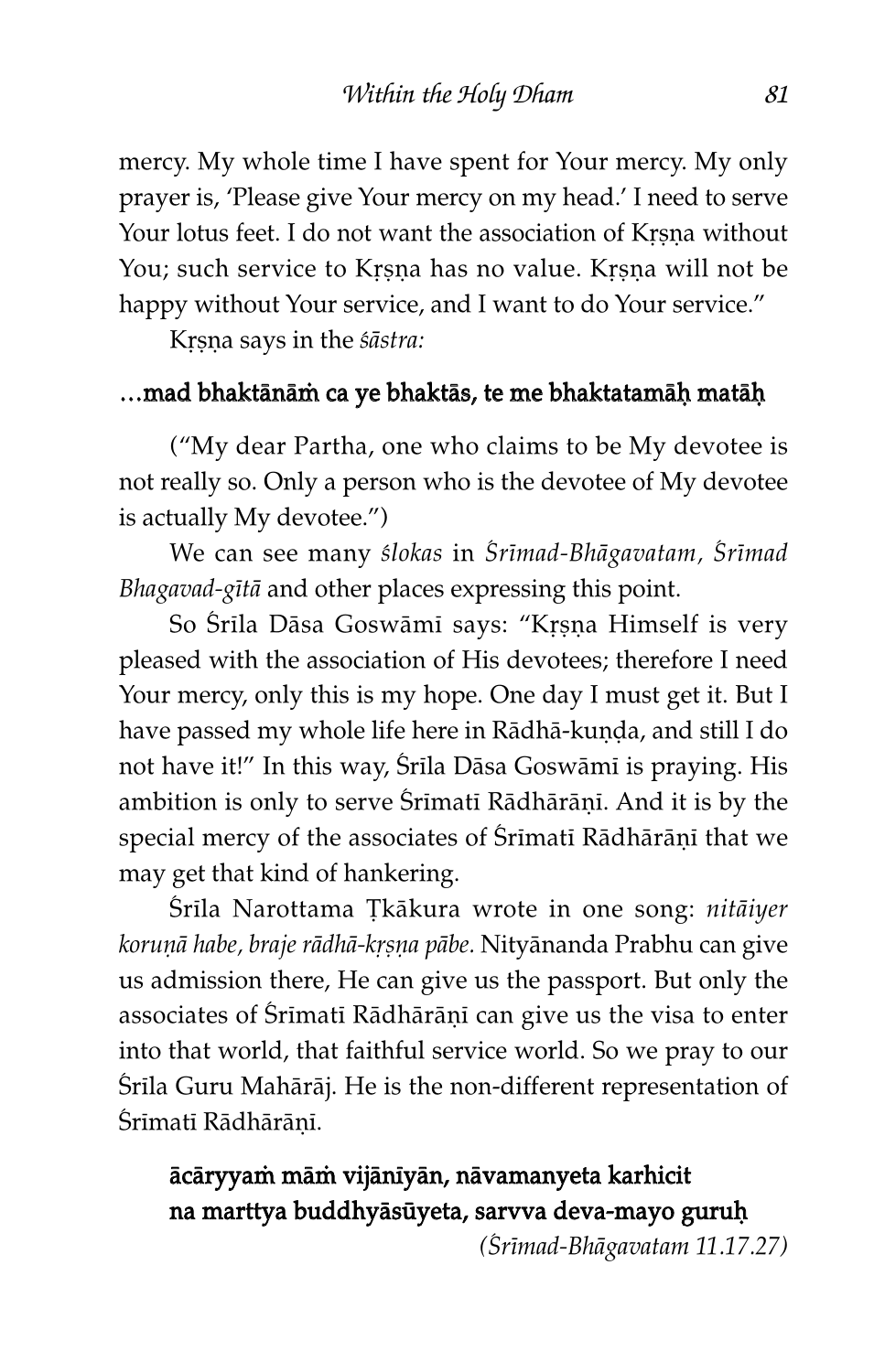Krsna Himself appears in the form of Guru, but when we will see the real form of Guru, then we will understand that he is the Supreme Servitor of Sri Krsna.

Śrīla Viśvanāth Chakravartī Thākur in his Gurvvāșțaka says:

> yasya prasådåd bhagavat-prasådo yasyāprasādān na gatiņ kuto 'pi dhyāyan stuvams tasya yaśas tri-sandhyam vande guroḥ śrī-caraṇāravindam

nikuñja-yūno rati-keli-siddhyai yā yālibhir yuktir apekṣaṇīyā tatråti-dåk£yåd ati-vallabhasya vande guroh śri-caraṇāravindam

From these *slokas* we can see the position of Sri Gurudeva. Śrila Prabhupāda Saraswati Țhākur said that if we realise in a higher way, we can see Gurudeva as Srimati Rādhārāņi; that means, the Supreme Servitor of Śrī Krsna. To gain that vision we need the mercy of our Srila Guru Mahārāj. Without such mercy we cannot enter the garden of Reality the Beautiful that transcendental world.

By the mercy of Srila Guru Mahārāj we are gathered together here and asking for the mercy of the lotus feet of Gurudeva. If Srila Guru Mahārāj with his full wave of mercy will break into our hearts, then we must gain admission within that transcendental world.

Many times Śrīla Guru Mahārāj explained and praised Krsna-līlā, and every time he would give us some clue: we must follow the service mood of Lalitådev^.

Lalitådev^'s mood is twenty-four hours a day continuous service, and such mood spreads throughout her group. Not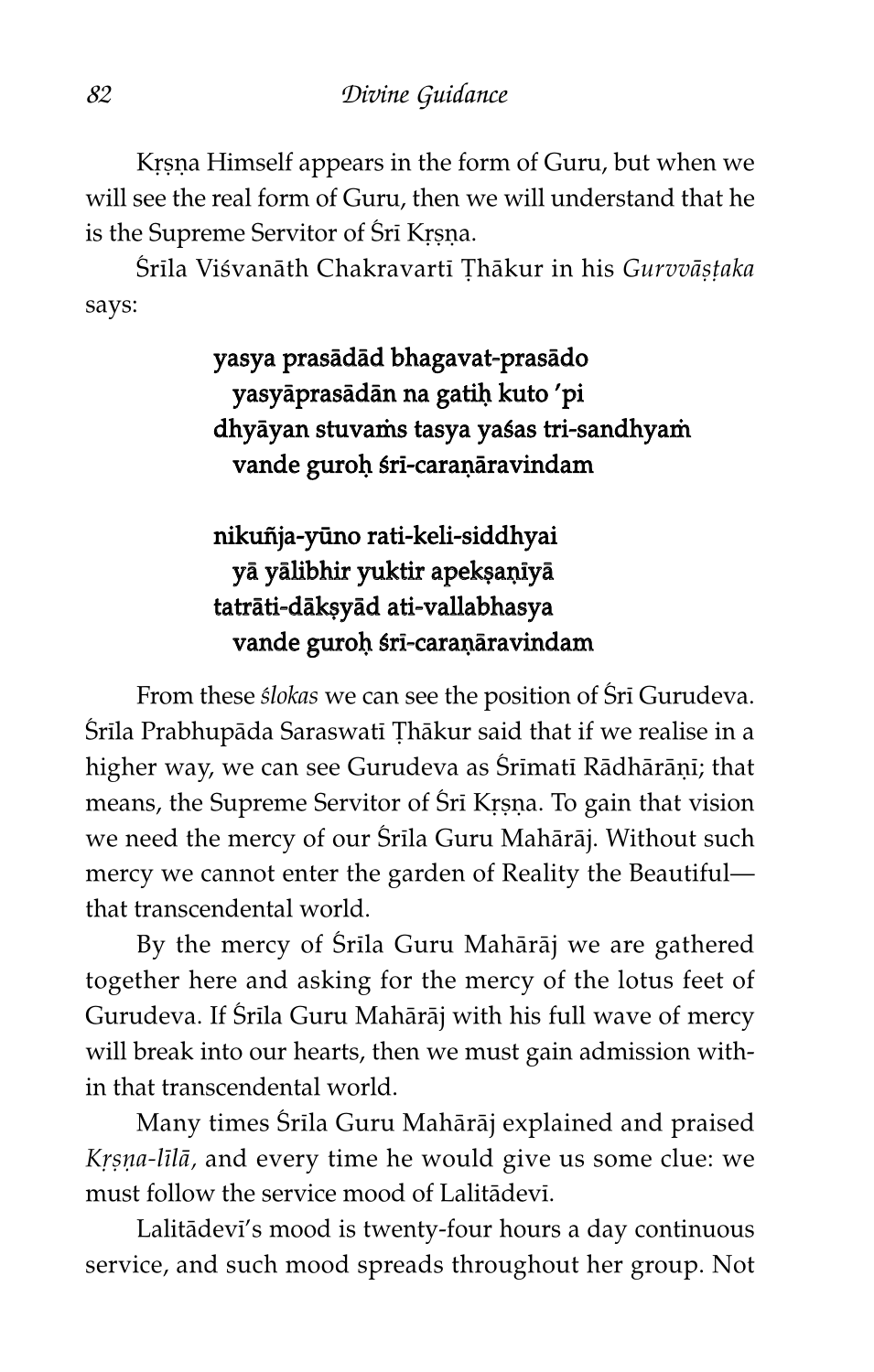only that, but all groups are enlightened by the service of Lalitādevī. So, it is necessary to get their mercy and it is possible only by the grace of our Śrila Guru Mahārāj—and not by any other way. This is because he commands the position of the Holder of the Rūpānuga Sampradāya. He is the super servitor of Lalitādevī, and that servitor is Śrīmatī Rūpa Mañjarī.

Śriman Mahāprabhu gave charge of His Sampradāya to Śrila Rūpa Goswāmi. In this way we are connected, and we must one day fulfil our divine aspiration for their service. This is our only hope.

#### ✾ ✹ ✾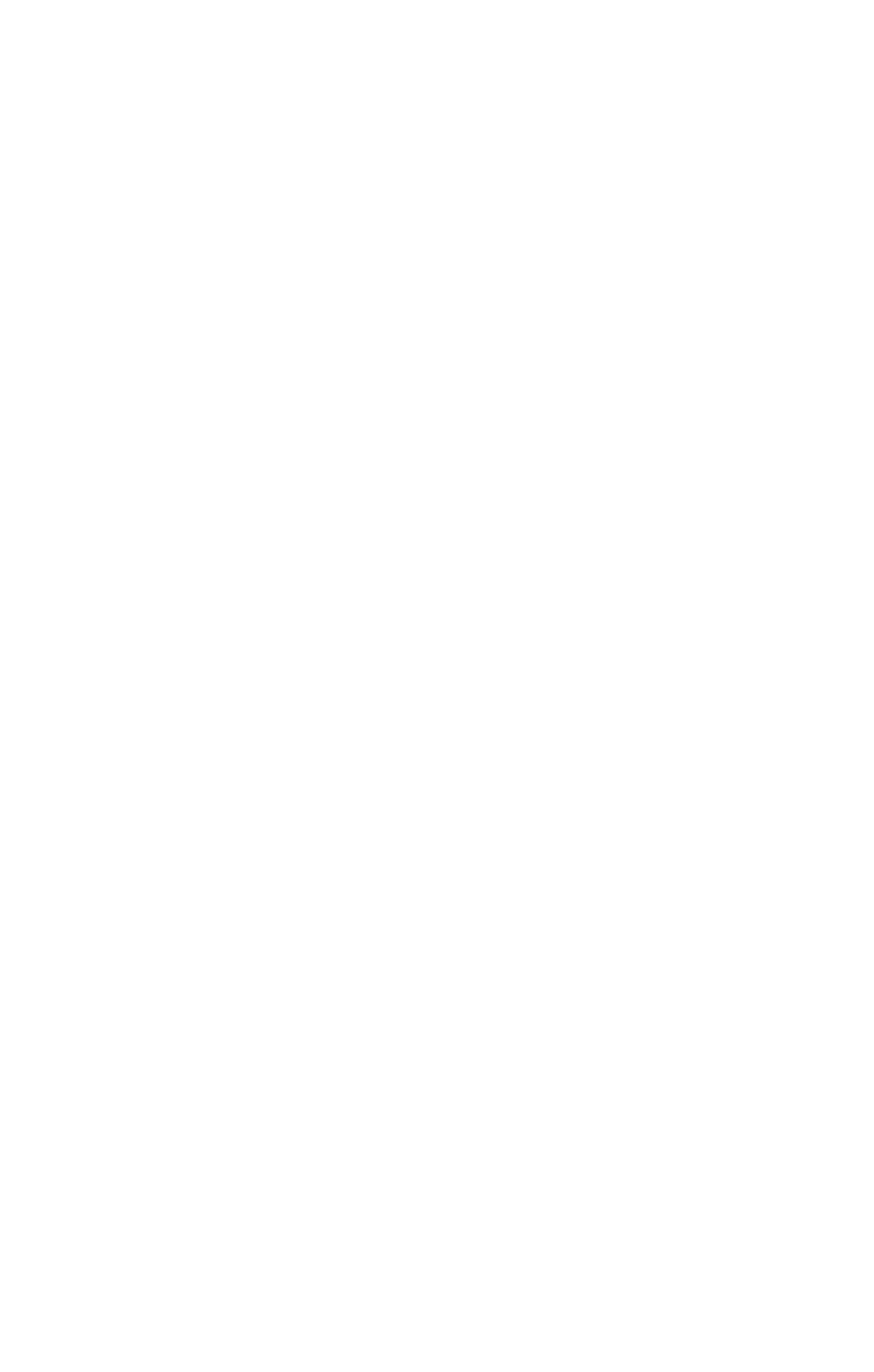# Chapter Five The Land of Spiritual Gems

More from within Śrī Vrndāvan-Dhām

Many devotees are coming to our Math from every corner of the world and we are living together. Everyone who comes does not know Bengali, English or Hindi, but they are always very submissive and trying to serve, and they are serving. In which way is this possible? It can only happen by the causeless mercy of Sri Guru.

Srila Guru Mahārāj spread his consciousness, the conception which is coming through the line of Srila Rūpa Goswāmi, and you are getting the chance to engage in that line of service. All of you cannot speak even English, but you are doing service. It is sometimes a miracle for me to see. Only the mood of affection and the mood of service can help us, and you have that. It is your property, and to serve you—that is my property. In this way, no problem comes between us.

We are always trying to serve the will and mood of Srila Guru Mahārāj, that is why we have come here. Srīla Guru Mahåråj lastly told me, "In the future, do not try to make many maths. Managing a math is very difficult and all of your time will be taken for that management. So only make a *math* in Puri-Dhām, and if possible, you can try to organise a devotees' bhajan āśrama in Vrndāvan-Dhām." That was his desire. And now it is established—Puri, Vrndāvan, and Nabadwip-Dhām. With all the devotees I am trying to satisfy Srila Guru Mahåråj's will and desire.

I know, believe, and have faith in Srila Guru Mahārāj, and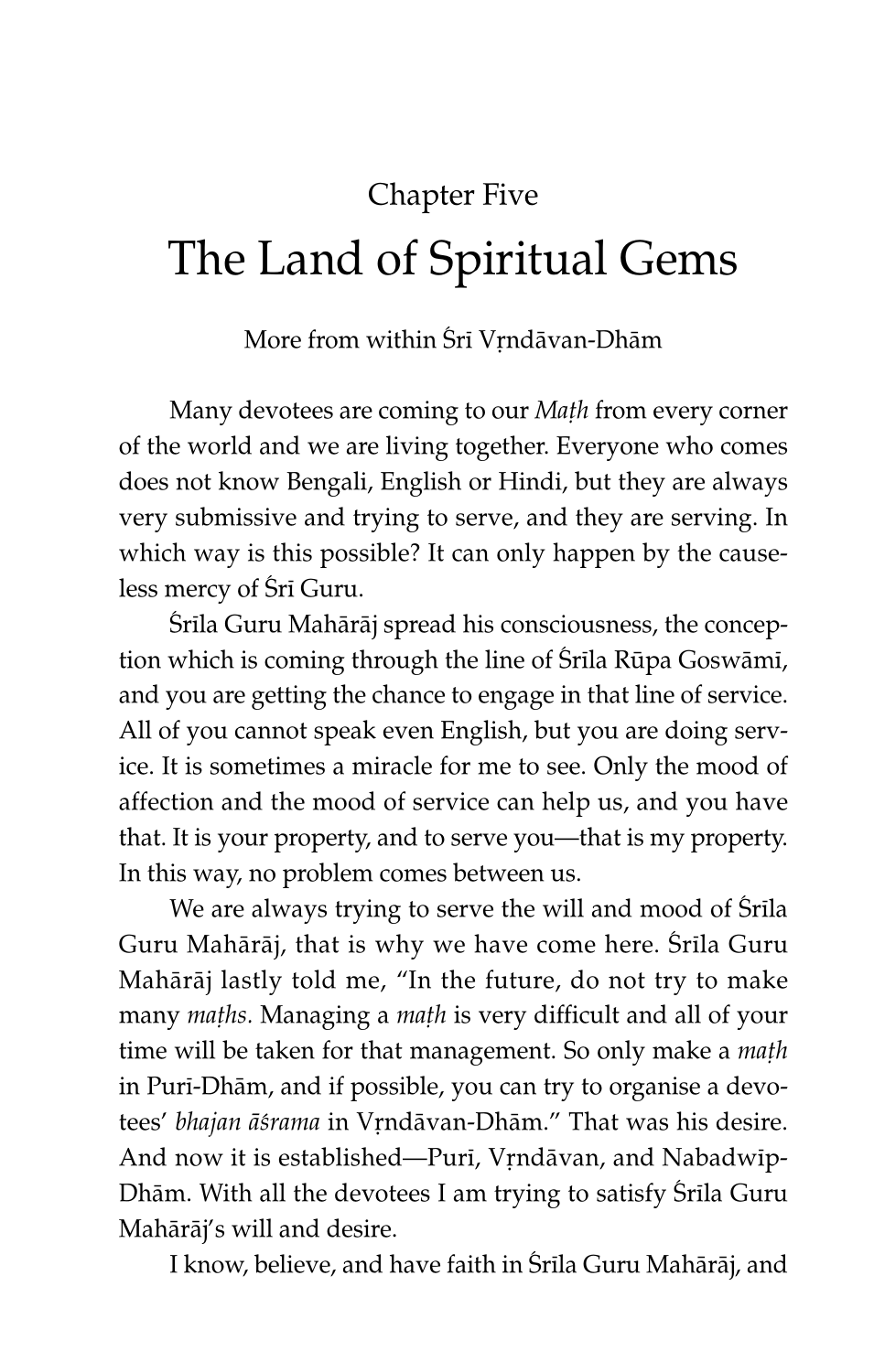that by his causeless mercy we can and must establish here a devotees' bhajan āśrama. Śrīla Guru Mahārāj did not say a mațh, but he said, "Bhajan āśrama."

Whoever comes to Vrndāvan must try to do some sevā. Bhajan, means sevå, service. Here we are not doing business. When the mood of service to Vrndāvan, to Guru and Vaișnava comes, and when the mood of service to Rādhā-Krṣṇa comes to us, then we shall try to stay in Vrndāvan. Who has this mood, he can stay in Vrndāvan, and for that type of devotee we must make a bhajan āśram here.

Sometimes a few devotees have some intention to stay in Vrndāvan, but they are staying in Vrndāvan like a bee on the outside of a bottle of honey. What are they doing? One devotee came to see me recently, he now lives here in Vrndāvan, but what is he doing? He purchased a cow and he maintains his family—he is doing the same as he was in Bengal. His mood is good because he considers Vrndāvan to be a very auspicious place, but his conception of Vrndāvan is very small.

Vrndāvan is infinitely great and it is inconceivable by our intelligence. We only see the mundane cover and we are not getting admission within the transcendental world of Sri Vrndāvan-Dhām. We need admission, and it is our hope that one day we shall get that real vision.

#### mātala harijana kīrttana-rańge pūjala rāga-patha gaurava-bhange

Taking this *śloka* as our example we shall worship Vrndāvan from afar. One who reads Śrī Brahma-samhitā can know something about Vrndāvan-Dhām. Actually, Vrndāvan-Dhåm is:

#### goloka-nåmni nija-dhåmni tale ca tasya devi maheśa-hari-dhāmasu tesu tesu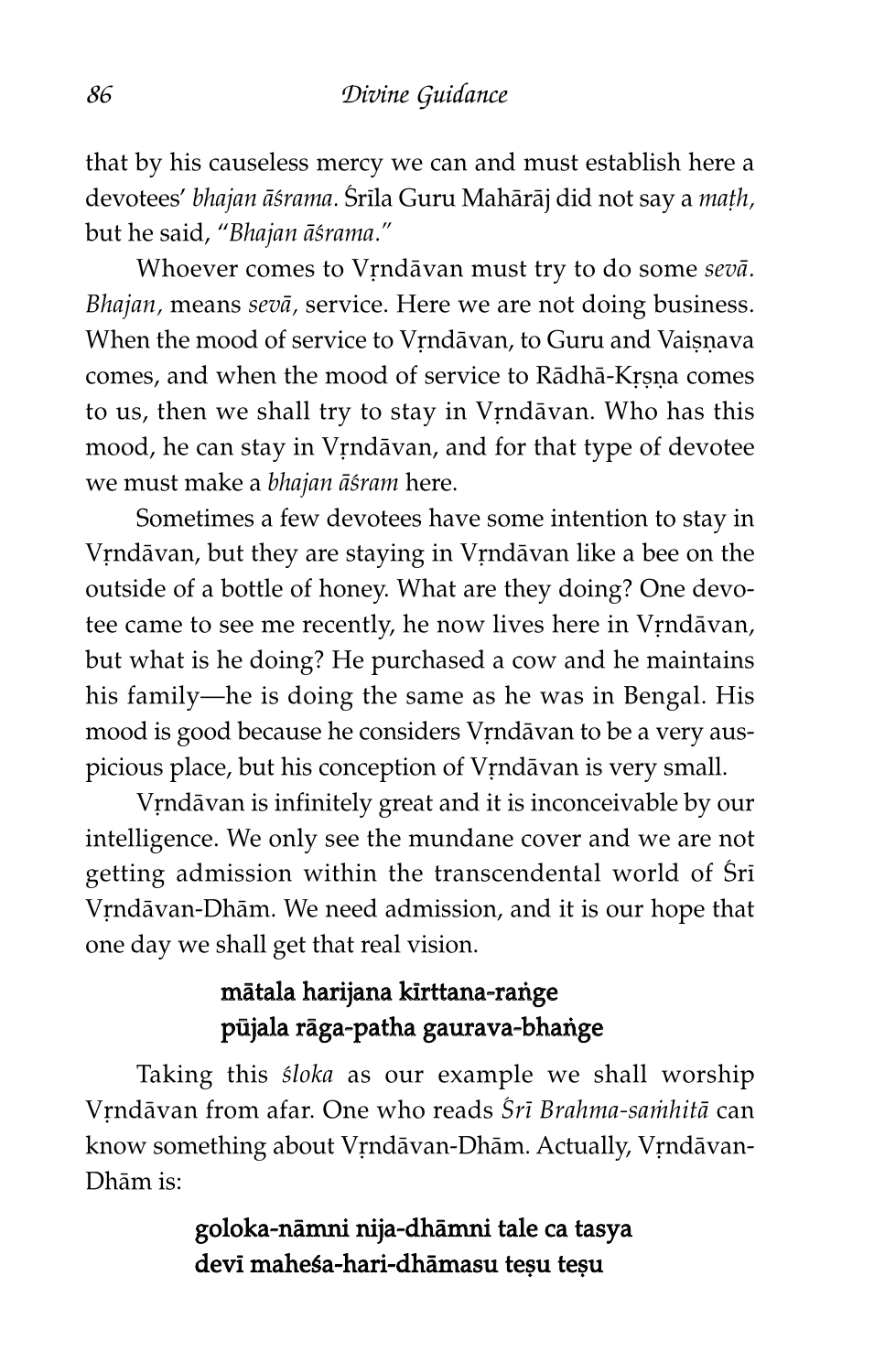("First there is Dev^-dhåma, then Maheßa-dhåma, and above Maheßa-dhåma is Hari-dhåma; and above all is His own home, Goloka.")

And:

śriyah kāntāḥ kāntaḥ parama-puruṣaḥ kalpataravo drumā bhūmiś cintāmaṇigaṇamayī toyam amṛtam kathā gānam nāṭyam gamanam api vamśī priyasakhī cid änandam jyotih param api tad äsvädyam api ca sa yatra kṣīrābdhiḥ sravati surabhīyaś ca sumahān nimesärddhäkhyo vä vrajati na hi yaträpi samayah bhaje śvetadvipam tam aham iha golokam iti yam vidantas te santah kṣiti-virala-cārāḥ katipaye

(Šrī Brahma-saṁhitā, 5.56)

("That place where the Divine Goddesses of Fortune are the Beloved, and Krsna, the Supreme Male, is the only Lover; all the trees are Divine wish-fulfilling trees, the soil is made of Transcendental Gems and the water is nectar; where every word is a song, every movement is dancing, the flute is the dearmost companion, sunlight and moonlight are Divine Ecstasy, and all that be is Divine, and enjoyable; where a great ocean of milk eternally flows from the udders of billions of Surabhi cows and the Divine time is eternally present, never suffering the estrangement of past and future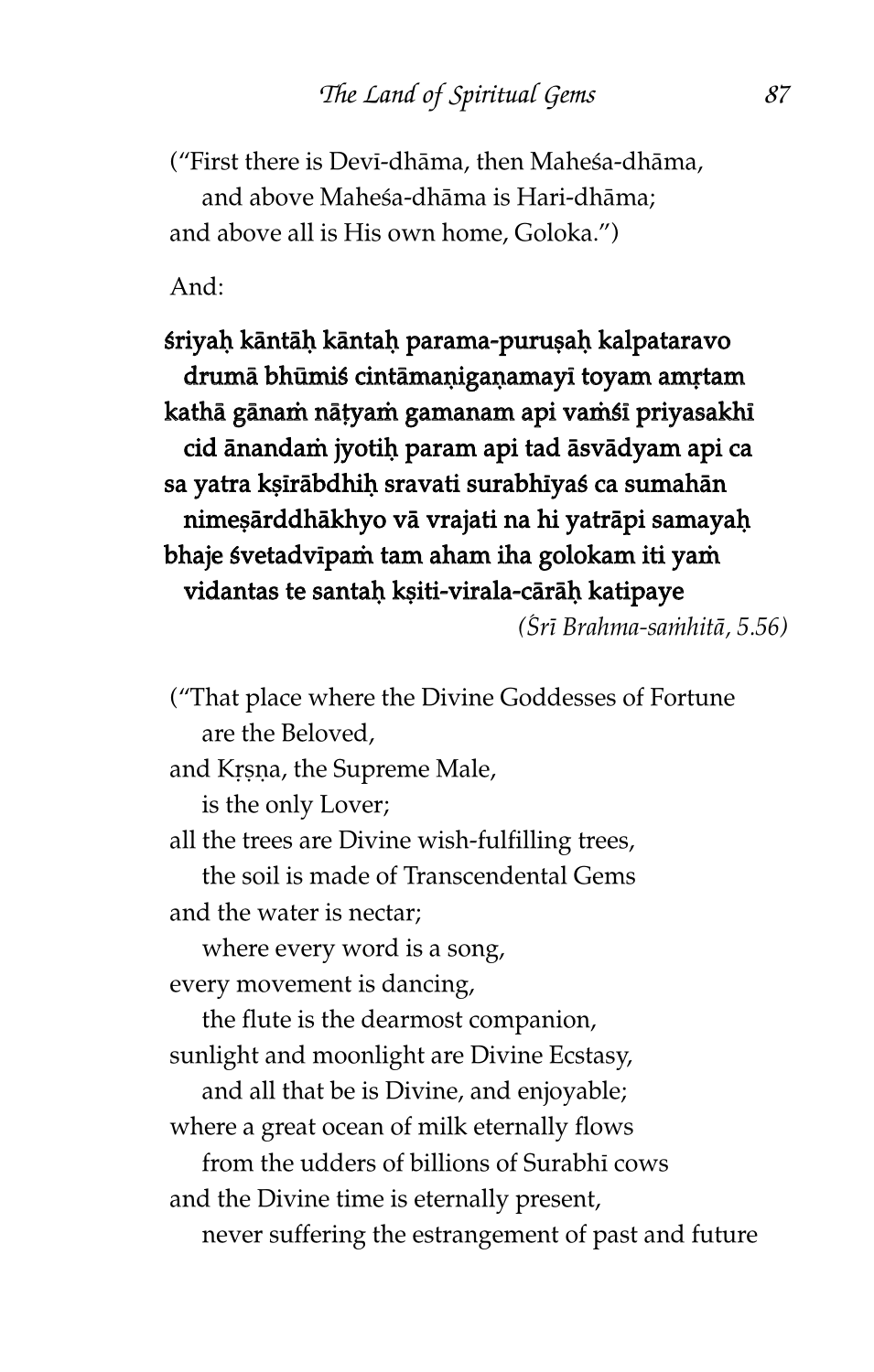for even a split second…

that Supreme Transcendental Abode of Svetadwip do I adore.

Practically no one in this world knows that place but for only a few pure devotees—

and they know it as Goloka.")

That is the explanation of Vrndāvan, actual Vrndāvan. Also in the Brahma-sa $\dot{m}$ hitā (5.29), Lord Brahmā says:

#### cintāmaṇi-prakarasadmasu kalpavṛkṣalakşāvrteşu surabhīr abhipālayantam lakṣmī-sahasra-śata-saṁbhrama-sevyamānaṁ govindam ādi purușam tam aham bhajāmi

("Surrounded by millions of wish-fulfilling trees, in Abodes made of multitudes of wish-yielding gems, He who tends the ever-yielding cows and who is perpetually served with great Affection by hundreds of thousands of Laksmis the Primeval Lord, Govinda, do I worship.")

In Srī Brahma-samhitā is given a very nice explanation about Vrndāvan-Dhām, Goloka-Dhām. Cintāmaņi-prakarasadmasu kalpavrkṣa. If we look at the houses in Vrndāvan we cannot at present see that they are made of cintāmaṇi, but actually they are transcendental and actual Vrndāvan is all made of cintāmaņi. Prakarasadmasu kalpavrksa. Sadmasu means all the houses, and kalpavrkṣa means wish-fulfilling trees. If you want a fruit such as a mango, from a neem tree, the neem tree will give you a mango, that is kalpavrksa. But what we see with our present vision is not that!

We think it is a very auspicious place, no doubt, and that it exists above this mundane world, but with our mundane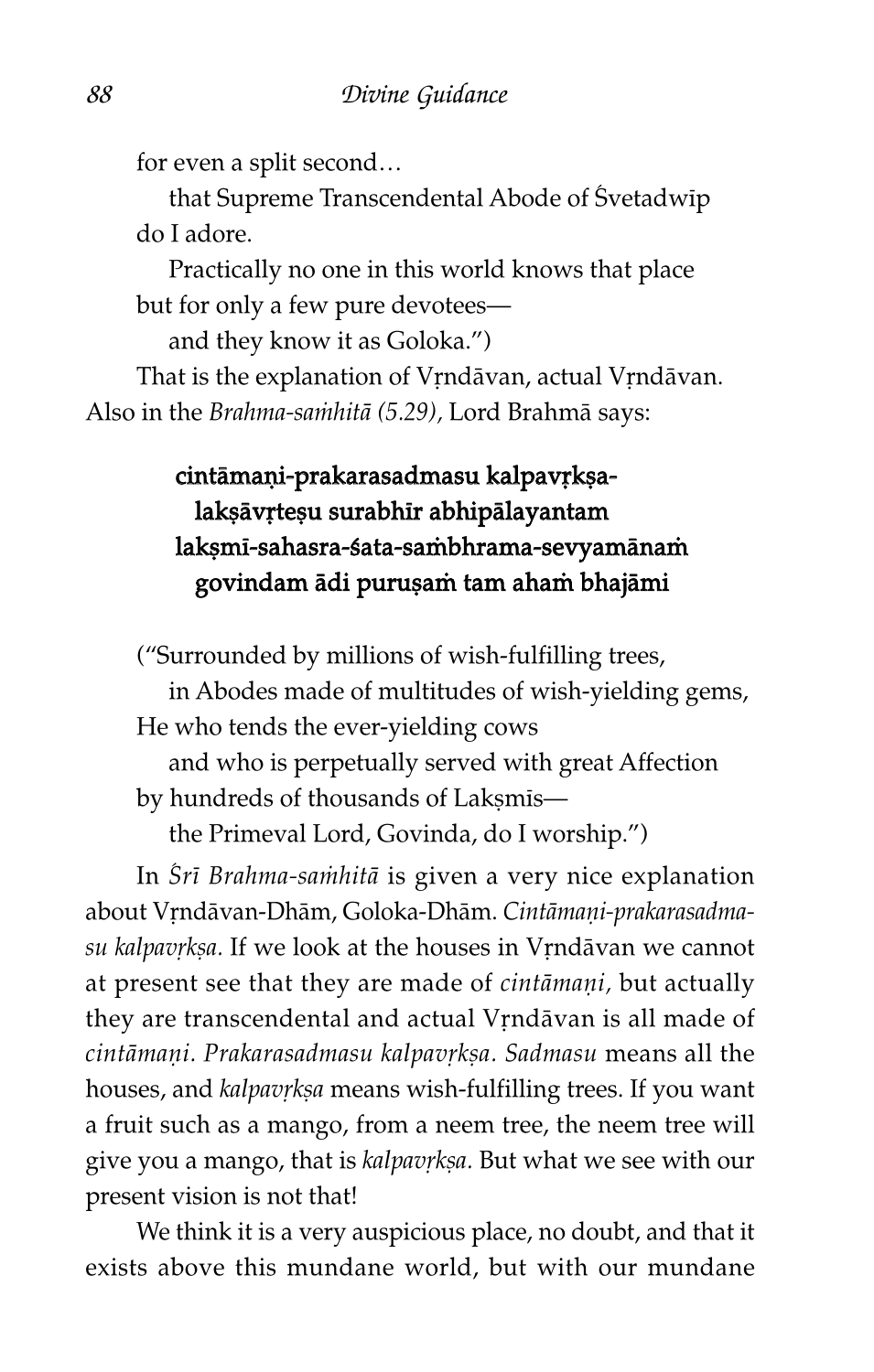knowledge we cannot feel it. We glorify that auspicious place, and therefore sometimes some light may come to us. We think it to be better than other places, no doubt; but we do not see the real Vrndāvan. But we need that real Vrndāvan, and we need to have admission there.

### cintāmaṇi-prakarasadmasu kalpavṛkṣalakṣāvṛteṣu surabhīr abhipālayantam lakṣmī-sahasra-śata-saṁbhrama-sevyamānaṁ govindam ādi purușam tam aham bhajāmi

(Šrī Brahma-sa $\dot{m}$ hitā, 5.29)

In this connection, I can remember an answer given by Pishima, Śrila Swāmī Mahārāj's sister. Pishima had much regard and affection for Srila Guru Mahārāj, and he also liked her like his disciple. She was a very strict lady and a great devotee of Lord Krsna, so everyone respected her, and her opinion was held in very high regard.

One day some curious sannyāsīs asked her, "In which way is Śrī Chaitanya Sāraswat Maṭh, Nabadwīp, running? Are they eating nicely or are they not getting food?"

Pishima gave her reply, "Oh that Math is very glorious, you cannot guess it. Laksmidevi herself looks after the grounds and verandah of Rådhå-Govindasundar! This is the actual position of Śrī Chaitanya Sāraswat Math there."

When Śrila Guru Mahārāj heard this he said; "Oh, in a very protective way Pishima has expressed it! If she would have said, 'Laksmidevi herself looks after the grounds of Sridhar Mahārāj's Math,' I must fall into the ocean of offence, but she said, 'She is looking after Rådhå-Govinda's grounds,' and that is good. We can honour that, we can honour her opinion."

Lakșmī-sahasra-śata-saṁbhrama-sevyamānam. This is the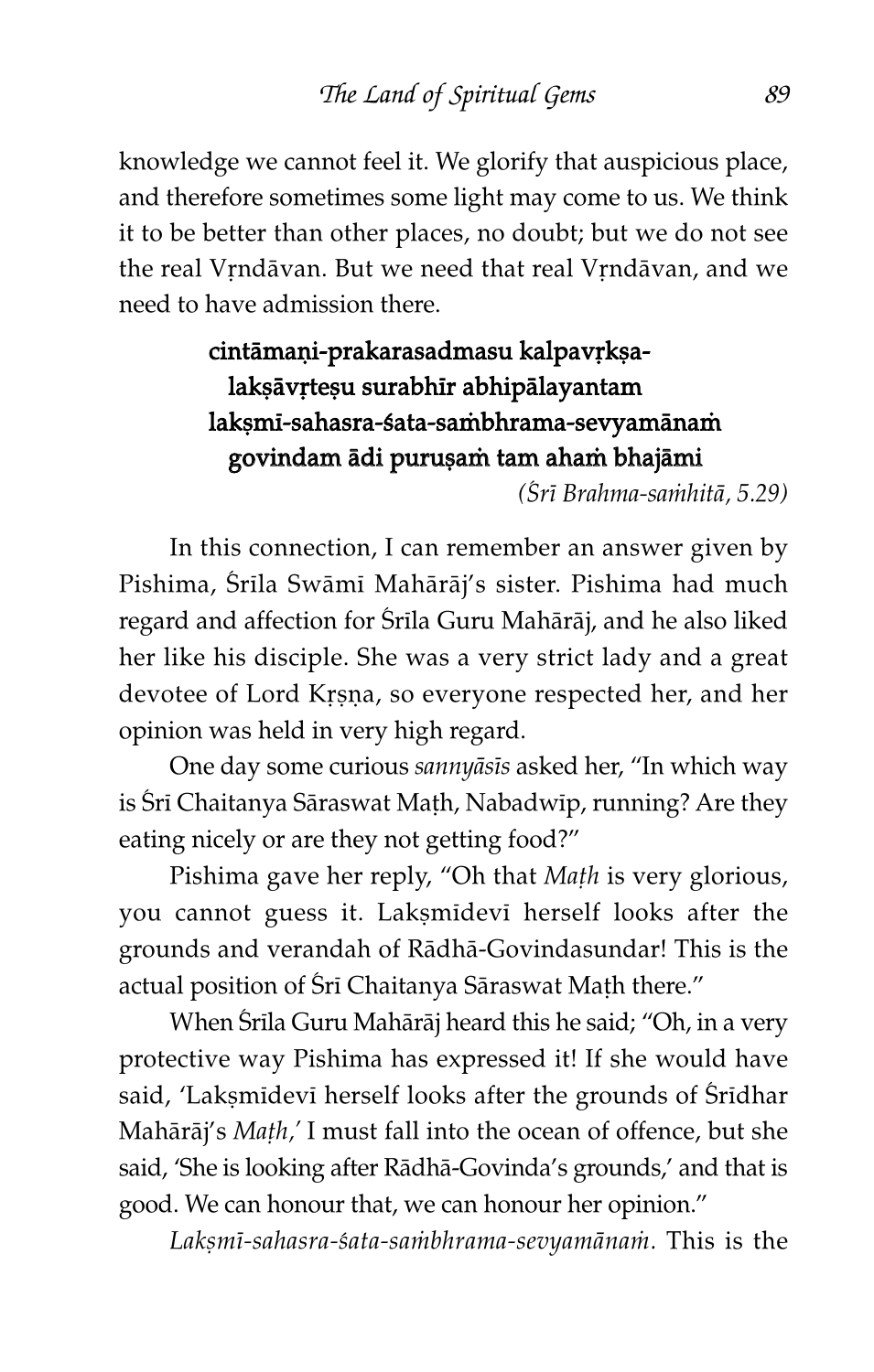mood of our transcendental body: we are always ready, ever ready for service to Krsna, and waiting for the order of our Divine Master.

Our transcendental body is very nicely decorated with marks of tilak as twelve temples of Krsna, and good Tulasimālā on our neck. The Hare Krsna Mahāmantra is on our chest. With that body we are to serve Krṣṇa under the guidance of our Divine Master. This is our dhyåna, our meditation, and we want that. We are practising in a mundane way, but by the mercy of our Gurudeva, and through our devotion, we must get it. That only, is our hope, and this has been shown by Srila Raghunāth Dāsa Goswāmī and Śrīla Rūpa Goswāmī.

Already I told you Śrila Dāsa Goswāmi's super-śloka, āśābharair-amrta-sindhu-mayaih kathañcit.... Śrīla Rūpa Goswāmī gave another śloka that is also very high. He said,

#### viracaya mayi daṇḍaṁ dīnabandho dayāṁ vā gatir iha na bhavattaḥ kācid anyā mamāsti nipatatu śata-koțir nirbharam vā navāmbhas tad api kila payodah stūyate cātakena

"He Dīnabandho, He Krṣṇa, I am fully surrendered unto Your lotus feet. I do not want anything without Your mercy that is my life's position. I shall not praise others and I do not desire anything from any other channel. Only I desire the mercy of Your Divine Grace." In this way, Srila Rūpa Goswāmī also explained the heart of a devotee.

Śrila Rūpa Goswāmi composed many books. For us, the conditioned souls, he gave many things. Anyhow, our activity must go for the service to Guru, Vaisnava, and Bhagavān, and one day we must attain that transcendental vision. Through such vision we will be able to see everything—Krṣṇa-Dhām,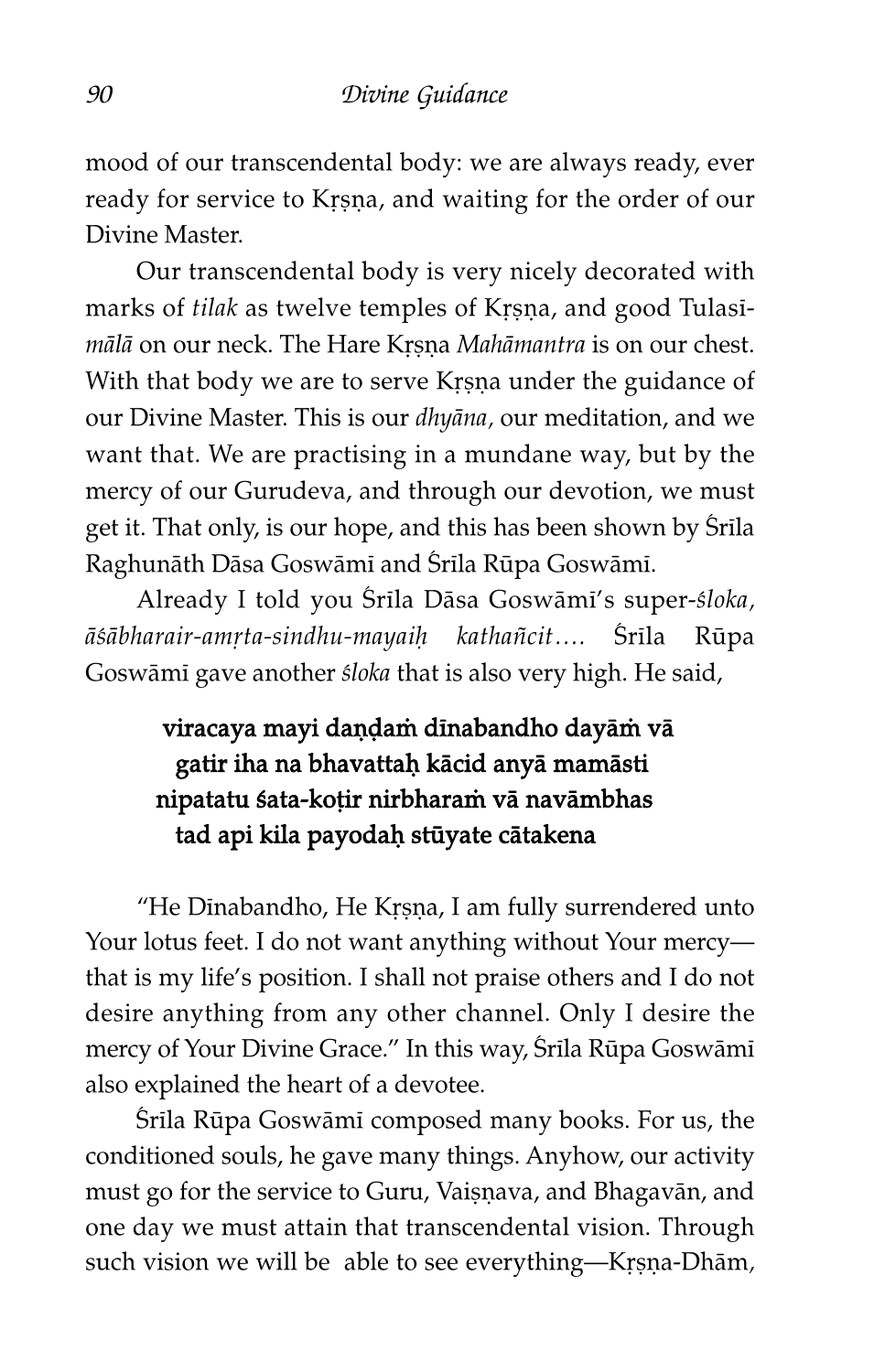Vraja-Dhām, Vrndāvan-Dhām. We will get the mercy of the Vrajabāsīs there, and of Śrī Rūpa, Śrī Sanātana, Śrī Raghunātha, and the other Goswāmis. Through their mercy we must get service to Their Lordships Śrī Śrī Krṣṇachandra and Śrīmatī Rādhārāṇī. This is our only hope, and the only goal of our life.

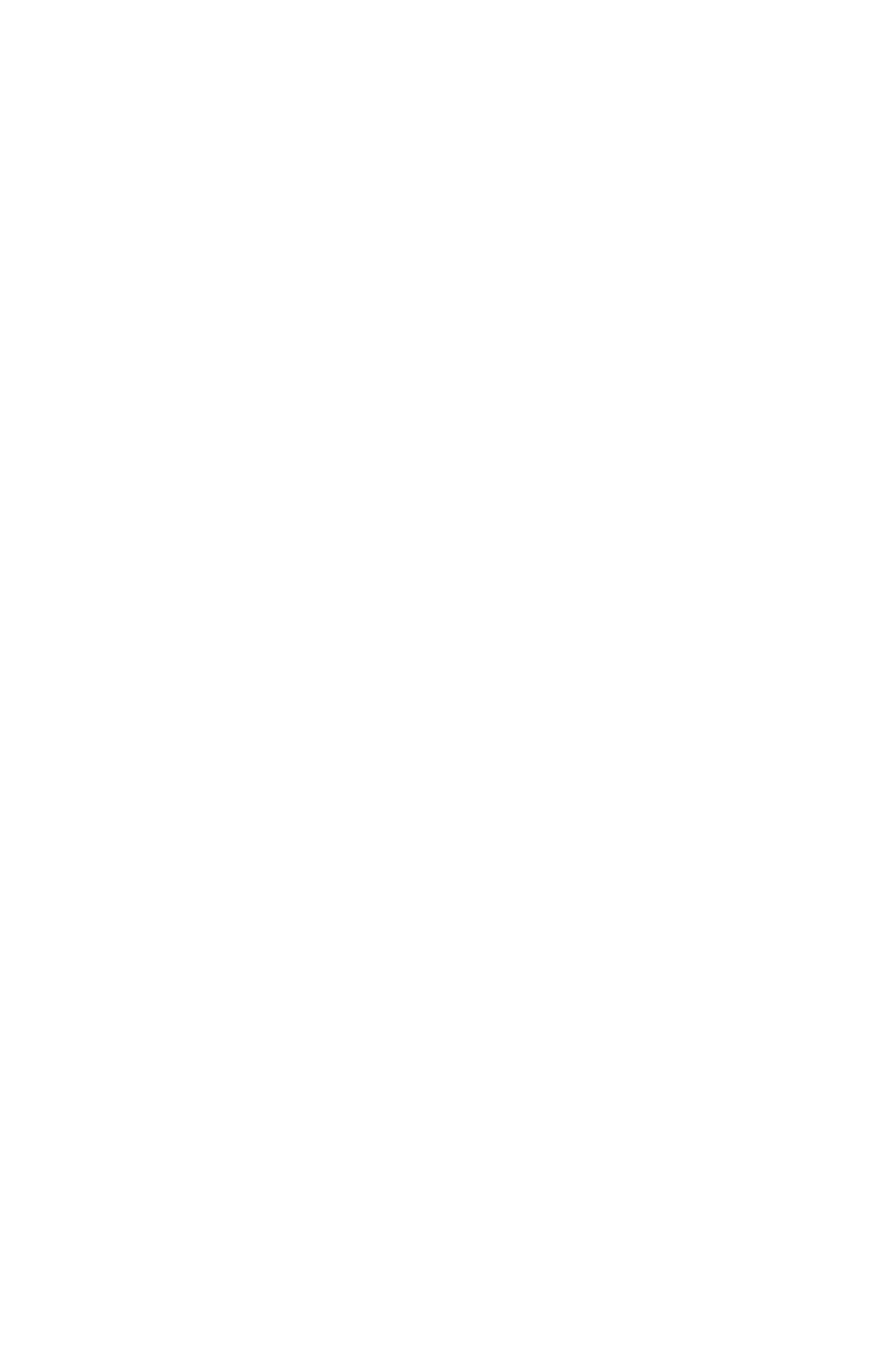### Chapter Six

## Sweet Service, Service, Service

Devotee: I notice that Srila Bhaktivinoda Thākur and Srila Bhaktisiddhånta Saraswat^ Prabhupåda were engaged in defeating the *brāhmaṇas* by showing that Vaiṣṇavas are above brāhmanas. In the meetings the stalwart brāhmaņas accepted defeat, but afterwards they all forgot. Is this because it is a hidden treasure and can only be received from the self-realised soul? If it is not the case then after being defeated they would surely remember that Vaiṣṇavas are above mere 'brāhmaṇism' and they would follow that.

**Śrila Govinda Mahārāj:** Yes. Also it is true that so many saw the Viśvarūpa of Krsna. Karņa, Duryodhana, Duḥśāsana, they all saw the Visvarūpa of Krsna and they were stunned. They were surprised at what they saw, but they thought it to be magic: the magic of Krsna. Dhrtarāstra also very eagerly wanted to see that. In Mahābhārata he said, "O Krsna, everyone is seeing Your Viśvarūpa, but I cannot see because I have no eyes. Please give me eyes for five or ten seconds because I want to see that."

Krsna replied, "It is not necessary for Me to give you eyes. If I say, you shall see." Then Dhrtarāṣṭra saw the wonderful Universal Form of Krsna. He then bowed down to Krsna. But afterwards he forgot everything.

A devotee recently wrote to me with an important question. He asked, "What is the position of Gurudeva?"

We see in the Scripture: sākṣād-dharitvena samasta-śāstrair-Gurudeva is non-different from Krsna. But elsewhere the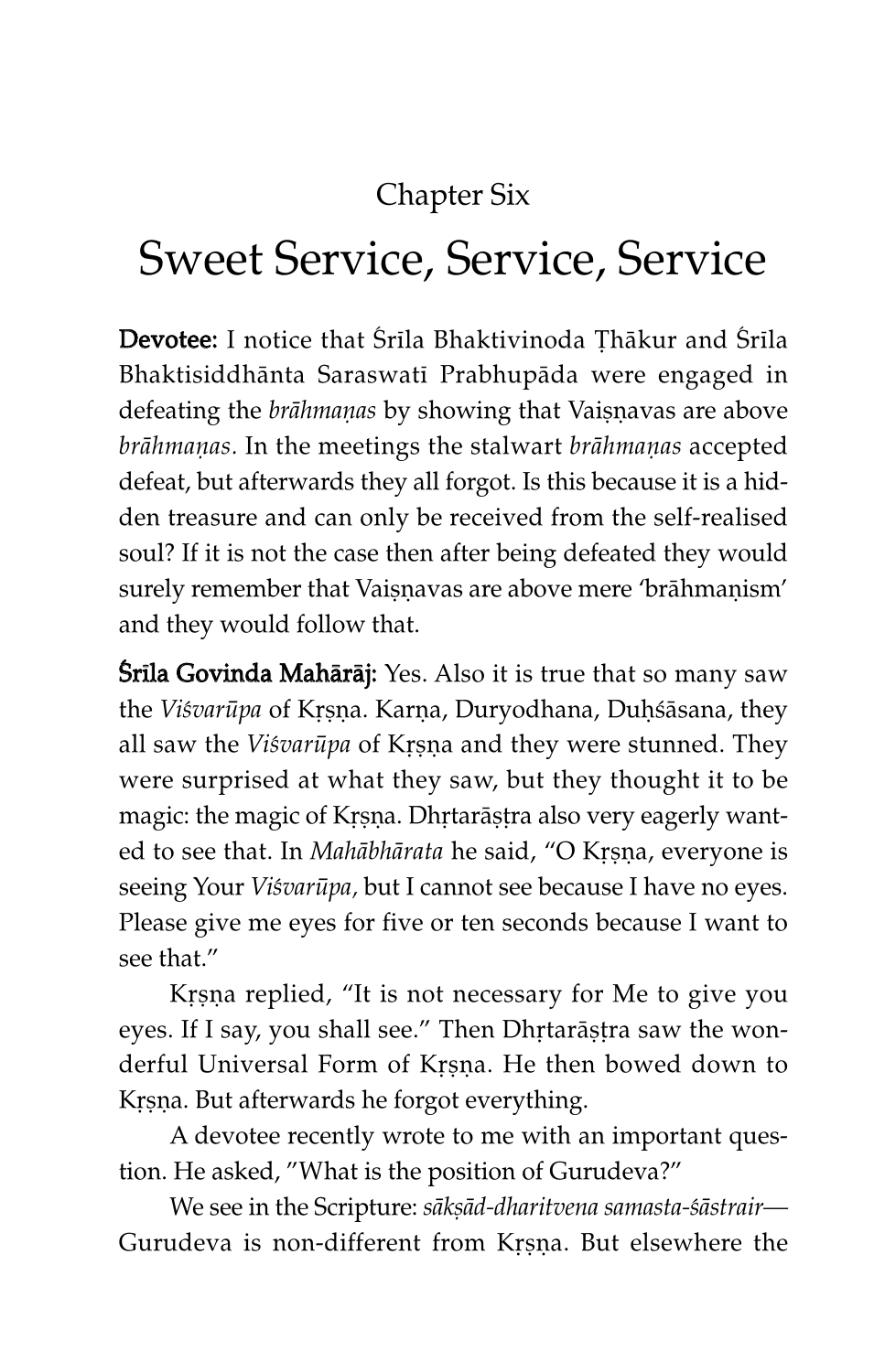Scriptures give: ācāryyam mām vijānīyān, nāvamanyeta karhicit. Krsna says, "I am Guru. I reveal Myself in the form of Guru."

And in another place we see that the position of Gurudeva is given as Sākṣād-Baladeva—non-different from Baladeva. Gurudeva is non-different from Nityånanda Prabhu; and Nityånanda Prabhu is non-different from Baladeva. The devotee worships his Gurudeva as Baladeva as Nityånanda Prabhu.

In yet another place the Scriptures say that Gurudeva is Śrimati Rādhārāņi. We can note too, that Baladeva has a form as a Mañjarī: Anańga Mañjarī.

So what is truth, and how to harmonise it? This was the question posed by that devotee.

It is necessary to harmonise everything, then we can understand what is what. First it is necessary to see what is the position of Krsna. He is the Supreme Personality of Godhead. This is the first position.

When we try to realise the position of Gurudeva, at first we shall see the main glow—that everything emanates from him. And He from whom everything emanates is Krsna. But Krsna is not alone. He is svasakti saktimāna—Krsna is with His Power. When Krsna and His Power come to play, His form is Rādhā-Krṣṇa. It is not that this is happening just for some time, but it is eternal. It is not that yesterday this happened but the previous day Krsna was alone. No. Everything is eternal and transcendental, so everything is living within consciousness, and that consciousness is Krsna consciousness, and Krsna is the Supreme Personality of Godhead. This is the first thing we are to consider.

Also in another place we see:

#### yadyapi asriya nitya cic-chakti-vilāsa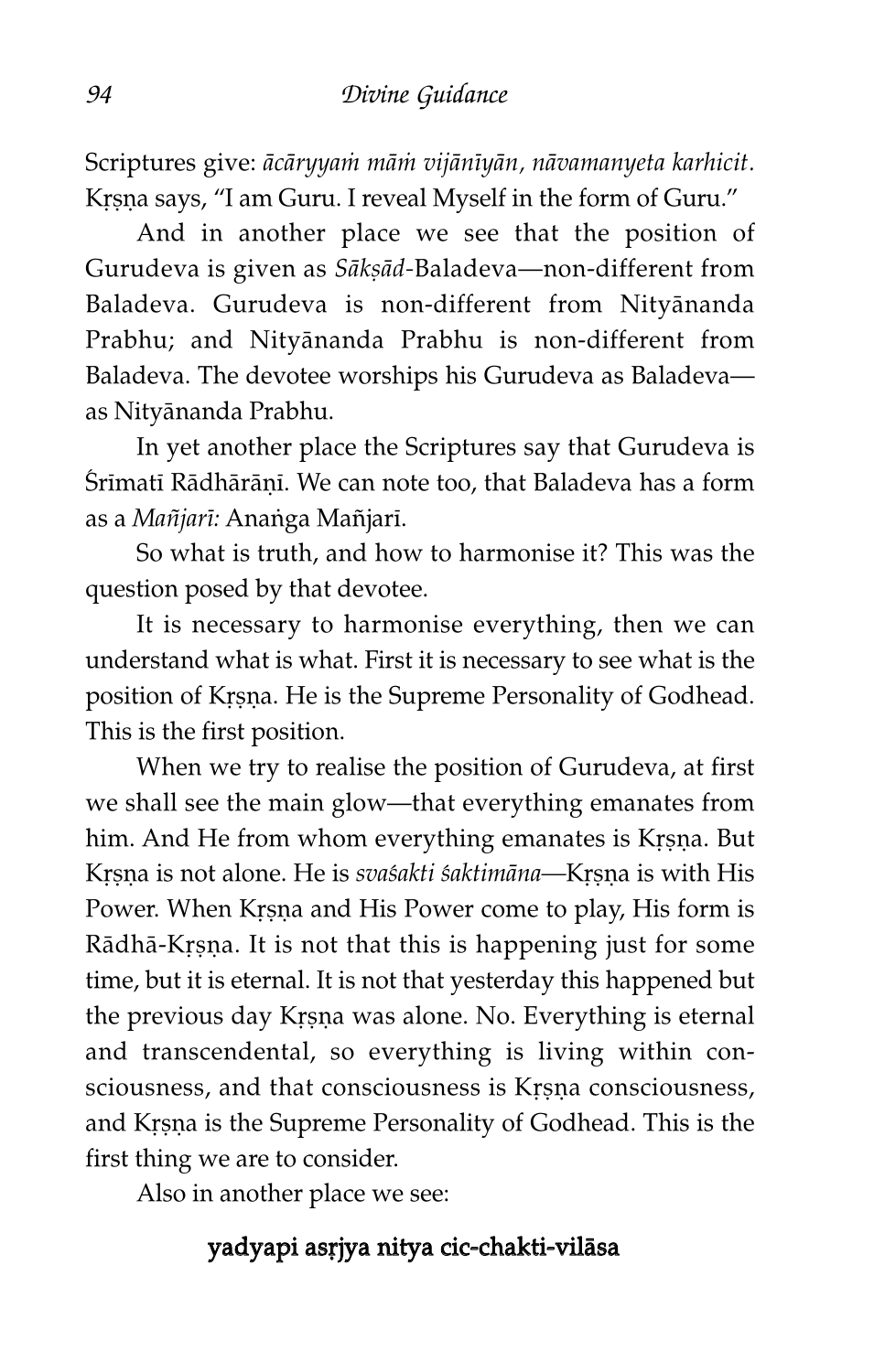Nobody can create His Pastimes, and Krsna also does not create them. His Pastimes are eternal, therefore nobody created them. The Supreme Personality with His Power is eternal, and that Power is sometimes attached with Krsna and sometimes detached. When detached, still there is full power with Krsna.

Devotee: That last sentence is very difficult to understand.

Śrila Govinda Mahārāj: There is power, and there is the powerful. If you detach power from the powerful is there still power with the powerful?

#### Devotee: Yes.

Śrila Govinda Mahārāj: With the powerful there is full power even though power may be detached from the powerful, and that is called acintya, incomprehensible.

Devotee: Do amsa expansions such as vaibhava-vilāsa also follow this principle in that He expands into other forms but without Himself becoming diminished?

**Śrila Govinda Mahārāj:** Yes. An example is given by Śrila Krsņa Dāsa Kavirāja Goswāmī: if from one candle another candle is lit, that second candle is full with its power but without any loss from the original candle.

#### rādhā-krsna eka ātmā, dui deha dhari' anyonye vilase rasa åsvådana kari'

### sei dui eka ebe caitanya gosåñi rasa äsvädite donhe hailä eka thäni

 $(Sri$  Chaitanya-caritāmrta, Ādi-līlā 4.56 & 57)

Rādhā and Krsna, the Power and the Powerful, are inseparable, but when They want to play They can exert themselves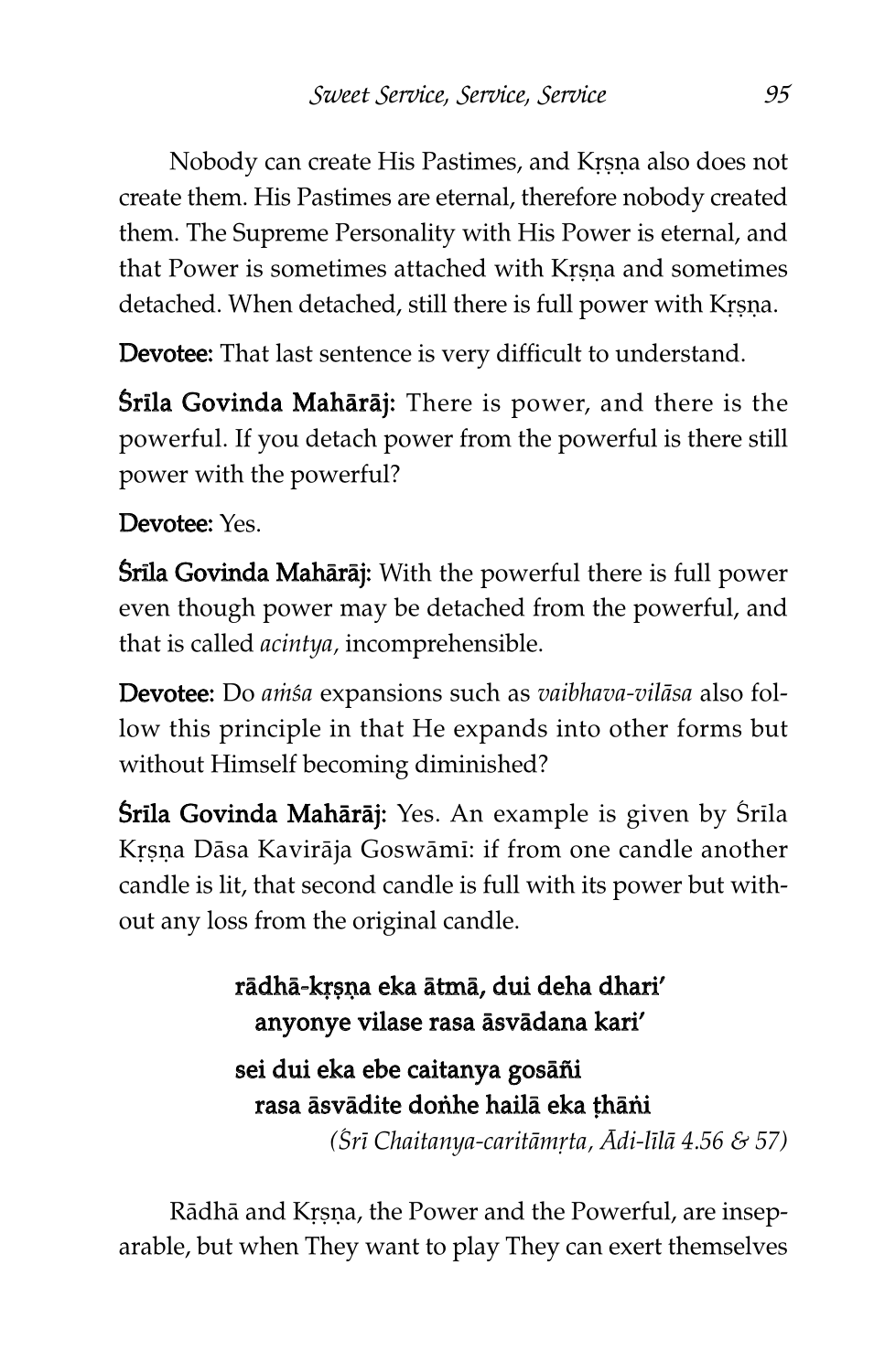separately. He is full with power and She, His Power, is also full with power! This is the point.

When Krsna wants to have Pastimes, the first manifestation of His energy is Baladeva, Mūl-Saṅkarṣaṇa. He comes out from Krsna—prābhava-vilāsa. From Rādhārāņī automatically comes Yogamāyā. Yogamāyā and Mūl-Saṅkarṣaṇa come out at the same time.

Yogamåyå takes charge of the playing ground, like the referee. She makes the rules and regulations, etc. in a way which will please Krsna, and by her will everything immediately manifests accordingly.

When Krsna wishes to play, immediately everything is manifest and managed by Yogamåyå. Baladeva takes the charge of all administration and He delegates charge to Yogamāyā. From the Powerful comes Sankarṣaṇa, and from Rādhārāņī comes Yogamāyā.

Devotee: Sankarsana is one of the names of Balarāma?

**Śrila Govinda Mahārāj:** Yes: Mūl-Sankarṣaṇa—the original Sankarsana.

Devotee: And afterwards so many other Sankarṣaṇas are manifested?

**Śrila Govinda Mahārāj:** Yes: the Catur-vyūha. There are many expansions of Krṣṇa and many expansions of Rādhārāṇi pråbhava-vilåsa, vaibhava-vilåsa, etc., but in the higher plane are playing Rādhā-Krsņa, Sankarşaņa and Yogamāyā. These four participate there.

Devotee: The Catur-vyūha are not in Goloka Vrndāvan?

**Śrila Govinda Mahārāj:** No, they are in Vaikuntha. When Goloka Vrndāvan comes down to this mundane world and shows its flame, those Pastimes can be revealed in Vaikuntha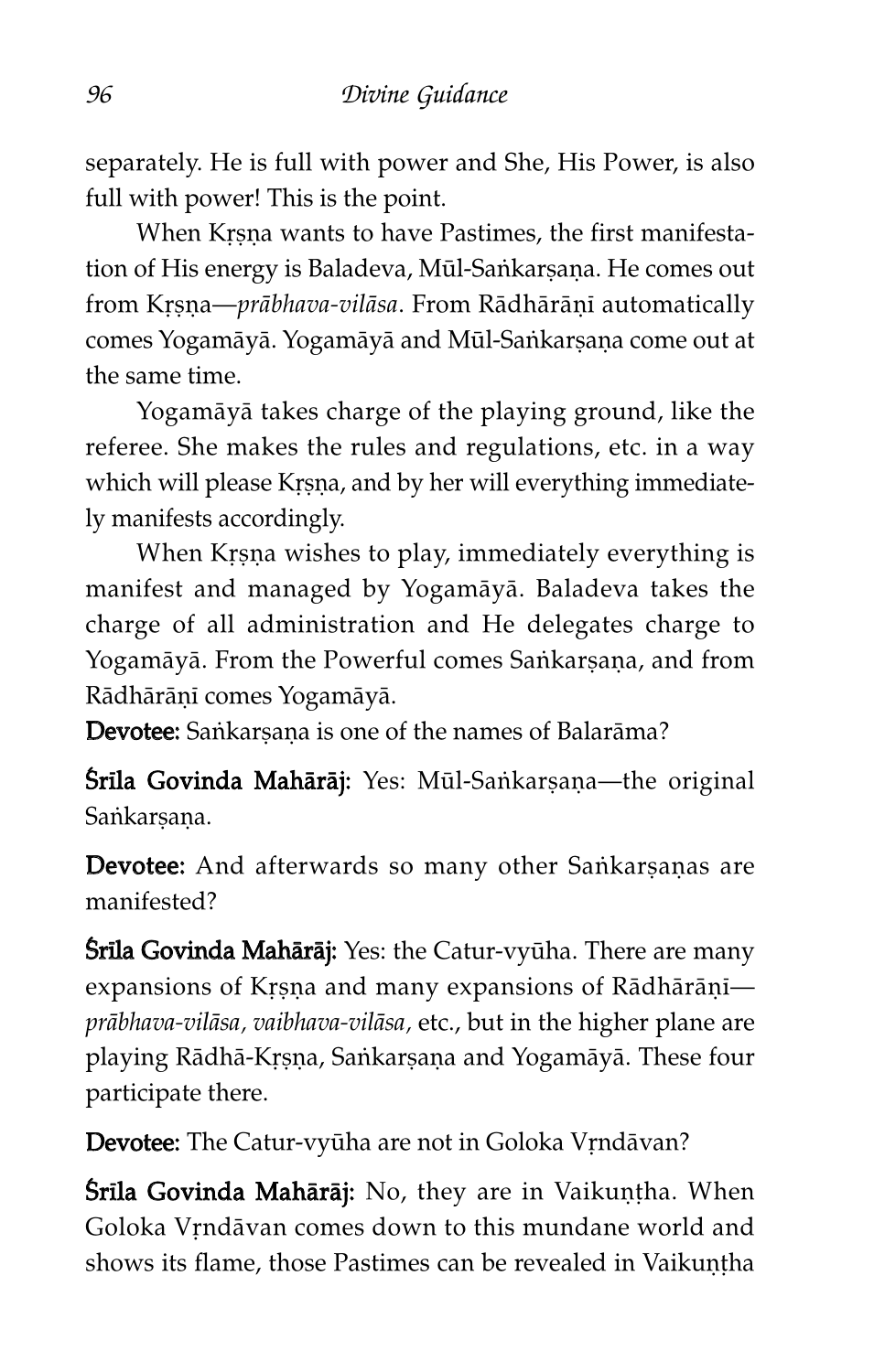or anywhere. They have such power; and everything is full, pūrņa. In the Vedas it is written,

#### om pūrņam adaḥ pūrņam idam, pūrņāt pūrņam udacyate pūrņasya pūrņam ādāya, pūrņam evāvaśișyate

Krsna is full, and Rādhārānī is full. When the Power comes out from the Powerful, that Power is also full. The play of that plane progresses with the continual cycle of thesis, antithesis and synthesis.

Devotee: Even there? Srila Guru Mahārāj said that all problems start from above.

**Śrila Govinda Mahārāj:** But nothing there is bad or wrong. All, whether they are possessors of power or power itself, they worship for the satisfaction of the Supreme Power and Powerful, Rādhā-Krsna.

We are trying to satisfy the Powerful, and in the extreme position we can see that Rādhārāṇī holds the highest position of power in trying to satisfy Krsna.

Devotee: Is this why even Nityånanda Prabhu wants to expand Himself as a Mañjarī, Ananga Mañjarī: He comes from the Power, but He wants to give service to the Powerful?

Śrila Govinda Mahārāj: Yes. Nityānanda Prabhu Himself enjoys Madhura-rasa as Mūl-Saṅkarṣaṇa, Balarāma. But He enjoys for the satisfaction of Krsna.

Devotee: Is Balaråma's Råsa-dance of a different mood than Krsna's Rāsa-dance?

**Śrila Govinda Mahārāj:** Yes. Krsņa is living in Balarāma's heart. When Balārama engages in Rāsa-līlā, Kṛṣṇa's Rāsa-līlā is playing within.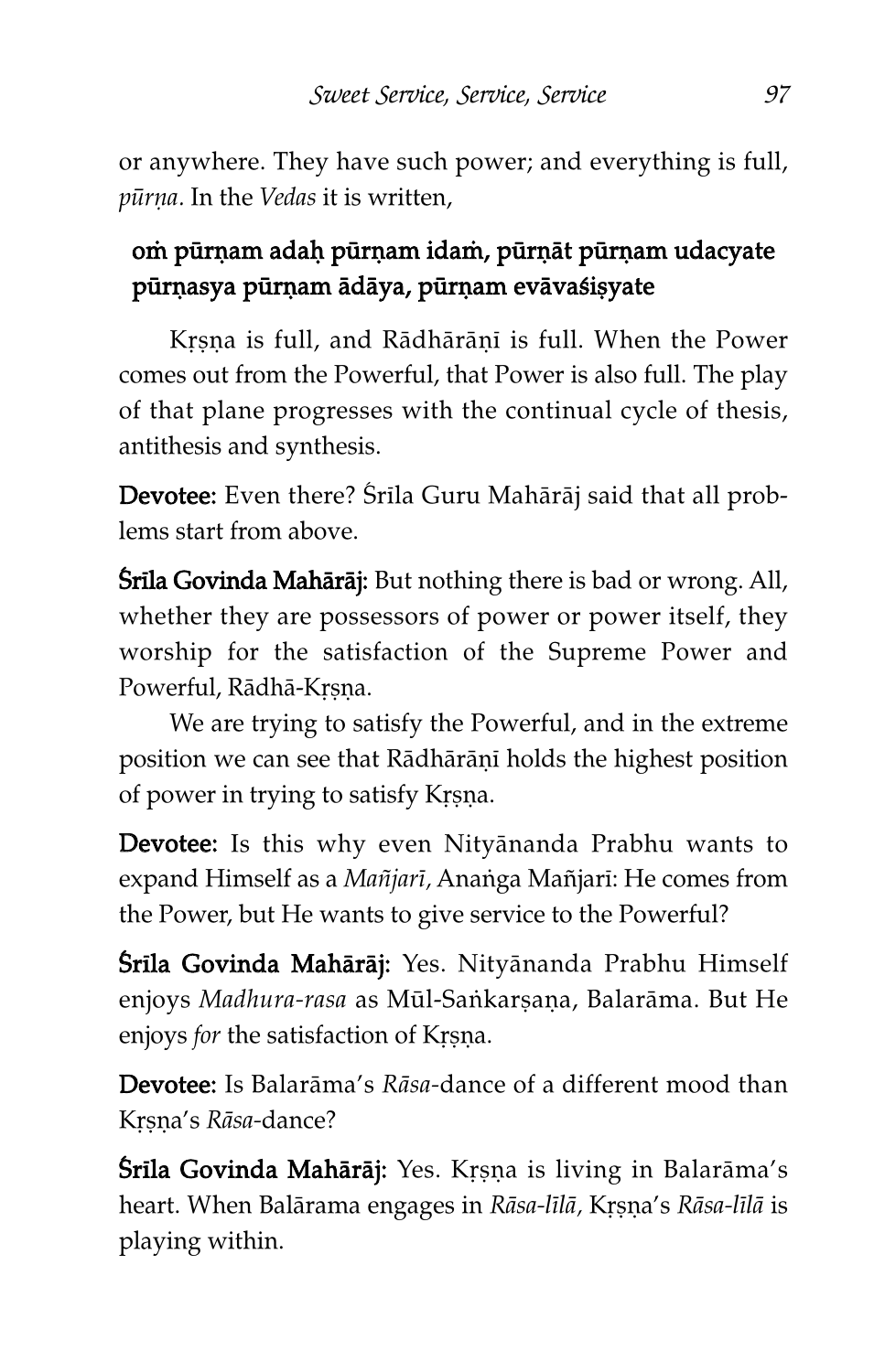Another example is that a person may become aged by body but the mind may remain young in mood. An aged man may not have the physical capacity to act like a young man, but his mentality remains as a young man's—sometimes he may hold even more of a youthful mentality than a young man!

That power of willing has a position in the Play of Krsna, and that is in the form of a Gopi. When Sankarṣaṇa wants to satisfy Krsna in Madhura-rasa, he cannot do that in the form of a male body. He must therefore transform and go under the guidance of Srimati Rādhārāņi.

We will also find there the form of Gurudeva. What is Gurudeva doing? He is giving service to Krsna. For the satisfaction of Krsna he gives us a rope to rescue us, and he takes us as a flower-offering to the lotus feet of Krsna.

Baladeva is the first Guru. If we can see Baladeva we shall see that He is the first Guru and he wants to take us and offer us to the lotus feet of Krsna. We shall see that Baladeva is Gurudeva.

When we see the Power of Krsna, we will see that She is the highest and She gives the highest satisfaction to the mind of Krsna. She satisfies Him to the extreme. Seeing that, the devotees very much hanker to receive such a chance of service. Immediately they search out the possibility, and they follow the Sakhīs and Mañjarīs, and in this way their service goes to Rādhārāņī.

Śrīmatī Rādhārāņī gives the highest satisfaction to Krsņa. She is the master of the ocean of Madhura-rasa. She is the proprietor of that property, therefore everyone, even Baladeva, if they want to satisfy Krsna supremely, they must go under Her guidance. But Rādhārāṇī does not give anything directly to anyone because She does not have the time. She is always busy for the satisfaction of Krsna and She always wants ingre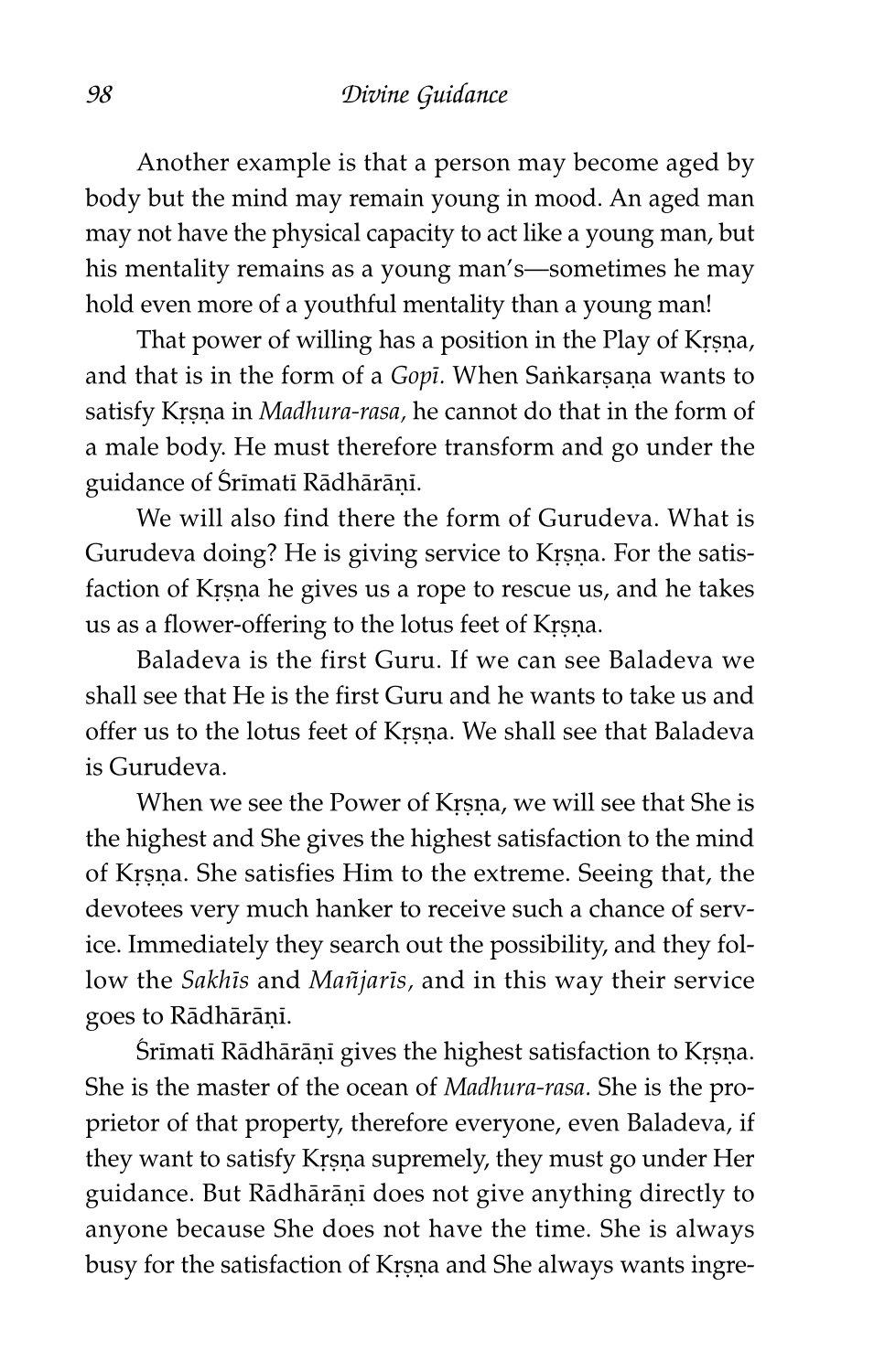dients for the service of Krsna. Her suppliers are the Asta-Sakhīs. The Sakhīs not only supply various items for service, but they make many things also. They make many very nice preparations. From potatoes they make thousands and thousands of varieties of preparations for offering. In this way they make many things for the satisfaction of Rādhārāṇi, and Rādhārāṇī worships Krsna with these.

Sometimes Krsna is very naughty and Krsna wants to meet with the Sakhīs, but they do not want direct union with Krsna. The Sakhīs do not have that type of mentality; their only concern is with the satisfaction of Krsna. They know that Krsna is fully satisfied with Rādhārāṇī, and they supply everything. But Rādhārāṇī, Herself, for the happy, varied play, offers the Sakhīs to Krsna. She pushes them to have His direct association. And the Sakhīs participate with Krṣṇa for the satisfaction of Rādhārāṇī, not for the satisfaction of Kṛṣṇa. The Vṛndāvanlīlā of Krṣṇa goes on in this way.

One who wants the full satisfaction of his transcendental service-life must take the position of a female. Actually all jīvasouls are female by intrinsic nature because they are saktijīva-śakti. Obtaining a female form they aspire to join the Līlā of Rādhā-Krsna. They always pray for the mercy of the Sakhīs and Mañjarīs. Krsņa is not their master, but He is a player, a participant. The Sakhis take the position of master. They know in which way Krsna will be satisfied, and they make arrangements accordingly. The Sakhīs take the guidance of Rādhārāṇī and try to satisfy Krsna accordingly. They are exclusive servants of Rādhārāṇī; they are happy, and Kṛṣṇa is also happy with them in that way.

Devotee: Is there competition?

Śrila Govinda Mahārāj: No competition for themselves, but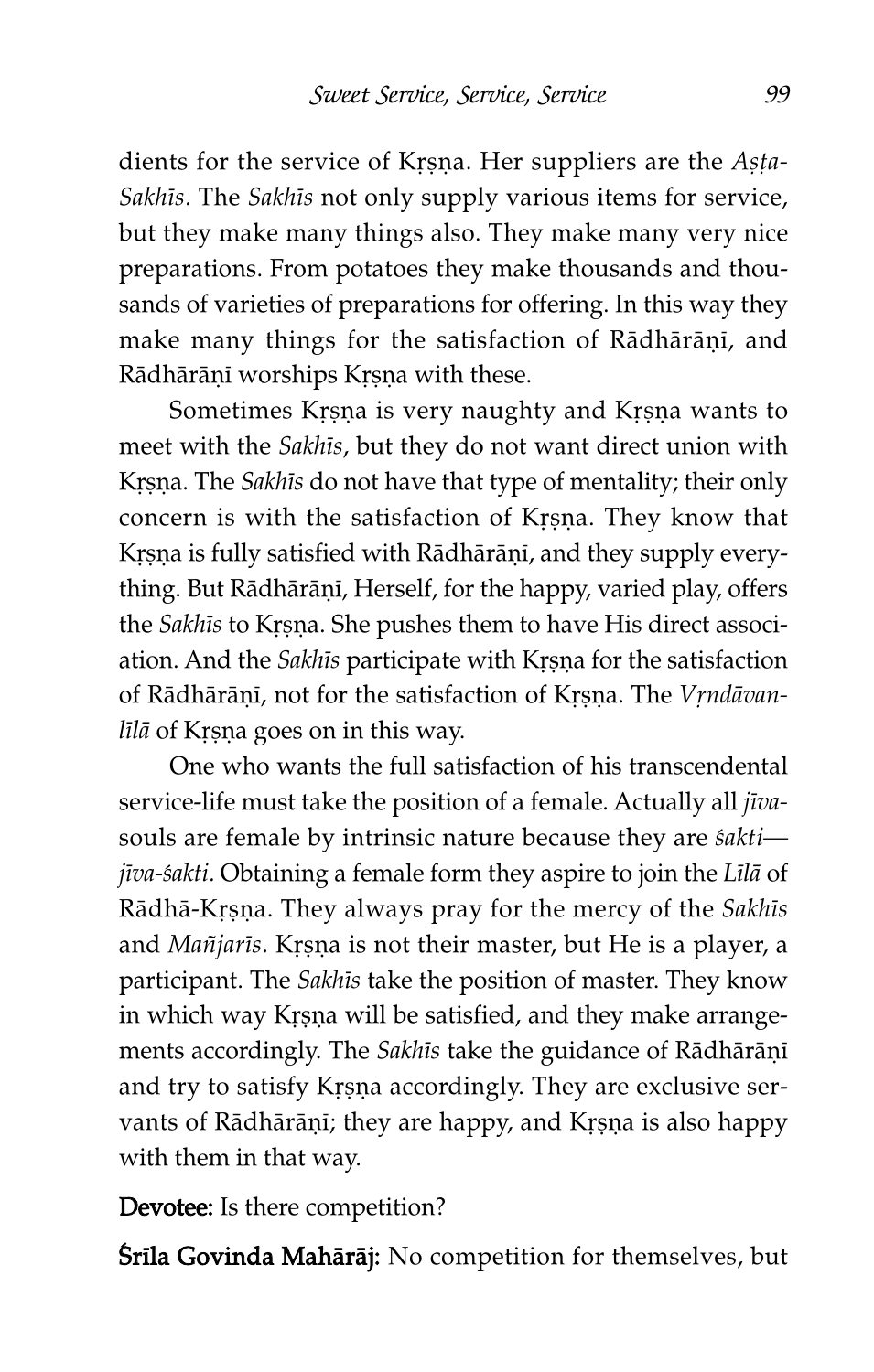service competition is there. Sometimes there may be antithesis within the auspicious emotions, the Bhāva. When Krsna left Vrndāvan, Rādhārāņī fainted.

Within the mood of fulfilment of the Ecstatic Play as a whole, sometimes antithesis appears, and that gives even more satisfaction to Krsna and Rādhārāṇī. When Rādhārāṇī sees Krsna before Her, She sees one Krsna, and She tries to satisfy one Krsna. But when Krsna hides from Her, She sees Krsna everywhere and tries to satisfy Him everywhere. That mood is called Viraha.

We can see the Guru's position in many ways, but it is all within the play of Krsna. Krsna means the Conjugal Power, and the Powerful, and that is full Krsna. It is from that plane that Krsna comes down and says, ācāryyam mām vijānīyān, "I am Guru."

When Krsna says, "I am your Guru," that is not the full conception of Krsna. He has many incarnations: He comes as Yuga-avatåras, He also shows Himself as a teacher, such as when He became the teacher of the Kauravas and Pāndavas. Krsna has many moods and varieties, and one variety of Krsna is that He is the Guru, therefore He says, "Acāryyam mām vijån^yån, nåvamanyeta karhicit"

Which means, "When you take shelter unto the lotus feet of your Guru, you will think that it is I, Myself, who has appeared in front of you in the form of your Guru in order to rescue you from the illusory environment and to take you to the transcendental world." Such is the form of Krsna that we see manifest there: the Ächåryya form.

All aspects of Krsna are truth. One truth is that Krsna appears as the Ächåryya in order to rescue the conditioned souls. When He appears in this way He is very merciful to the conditioned souls. Krsna cannot tolerate their painful position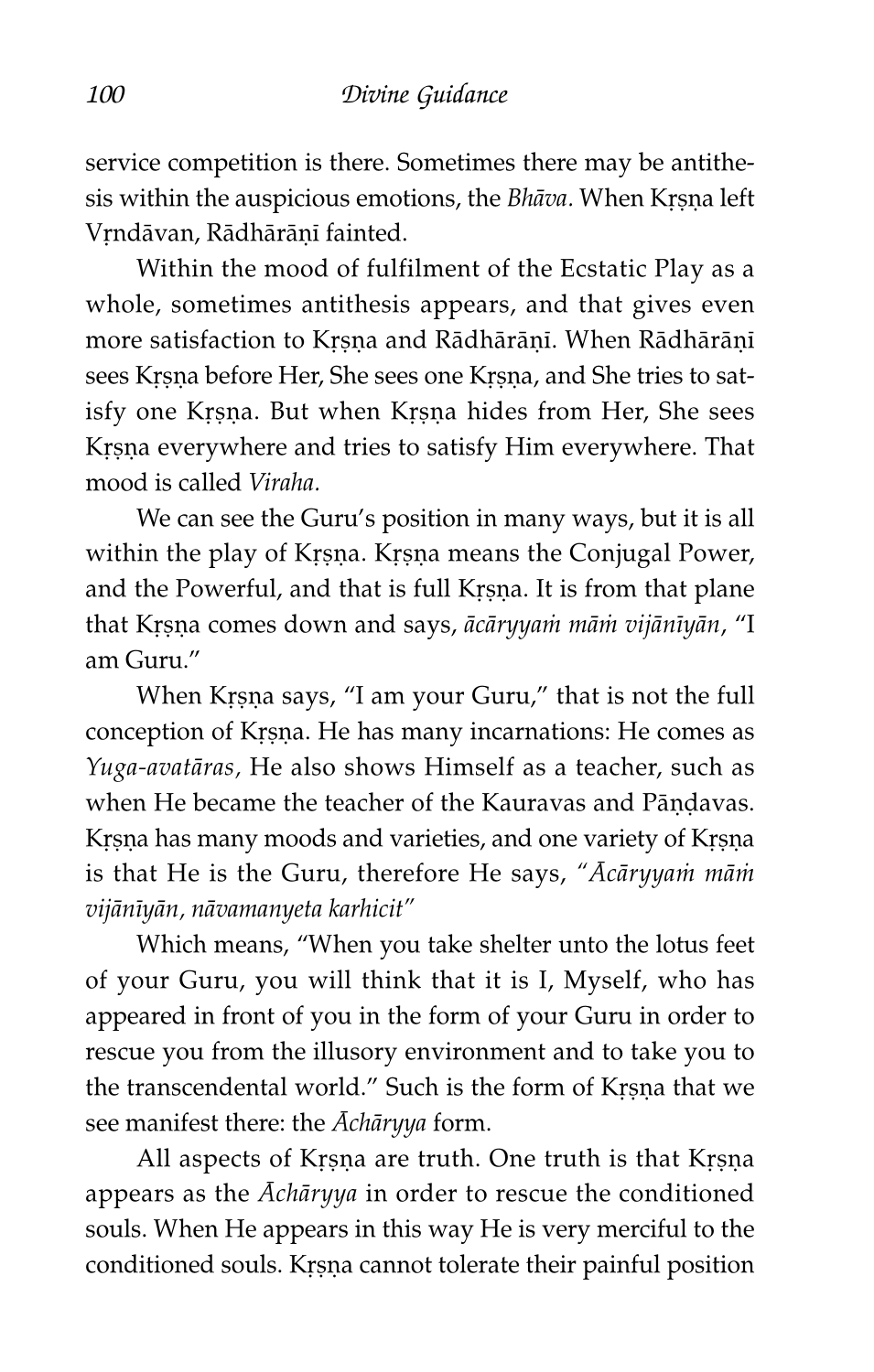so He appears as the Ächåryya in order to rescue them from their unfortunate position: ācāryyam mām vijānīyān.

But when the liberated souls in the transcendental service world try to serve, they also have a master of their own, and in the line of the Powerful they shall see him as Balaråma, Nityānanda. If they will follow that line, they will go to Krṣṇa within that conception. Nityånanda Prabhu and Baladeva will be there as their Guru. The conception comes from that supremely extreme plane where Krsna is present with His Power. One step down from this is the form of Mūl-Sankarsana, and this is manifest for the Play of the Lord. In that realm there are many forms of Guru. His play is enacted with His Cicchakti as well as with His Jīva-śakti, and, in a negative way, with Māyā-śakti.

At one level is Yogamāyā. By the will of Mūl-Sankarṣaṇa, all the transcendental world is acquired by Yogamåyå. She has full consciousness about Krsna, therefore for the play of Krsna she makes everything needed for His satisfaction. The trees, the peacocks, the deer, flowers, and everything; all are expansions of Yogamåyå's power.

Devotee: Does Yogamāyā have a form there as a Gopī?

Śrila Govinda Mahārāj: Yes. Vrndādevi is an expansion and representative of Yogamåyå. This is said in the first verse of the song of Astakālīya-līlā composed by Śrila Viśvanāth Chakravartī.

When the  $jiva$ -soul obtains the form of a Gopi, under the guidance of the Mañjarīs she tries to satisfy her masters, and they see that Rādhārāṇī is the Supreme Satisfier of Krṣṇa. Under the guidance of Rādhārāṇī they try to satisfy Kṛṣṇa. For the service of Krsna, Rādhārāṇī is the supreme Guru.

We are of the Rūpānuga Sampradāya: we are followers of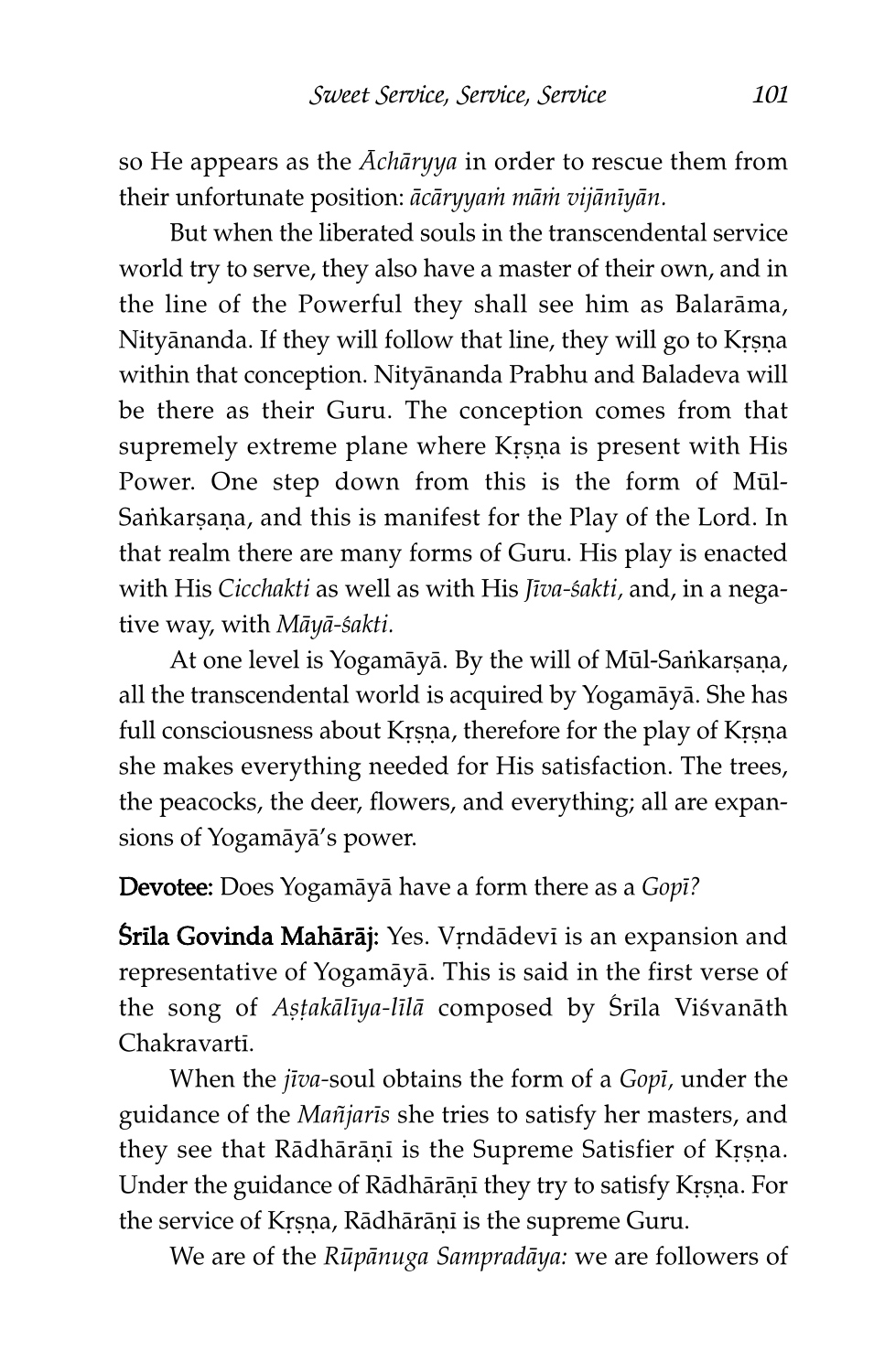Rūpa Goswāmī. Actually we do not consider ourselves to be following properly, but we are trying to be followers. The only destination we can see is in the direction of the lotus feet of Rādhārānī. Rādhārānī is so merciful and She can manifest Herself in many ways, so She can also come in front of me—in the form of Gurudeva. What She wants to see is our mood of service.

There is a history I heard from Srila Guru Mahārāj at Kusum Sarovar in 1947. When I saw that place, Srila Guru Mahārāj told me that one day Rādhārāṇī came there to collect flowers along with Her Sakhis and Mañjaris. They came in a big group and collected flowers. Suddenly Rādhārāṇī noticed a girl of eleven years of age or so and mentioned, "Oh, she is such a beautiful girl. When did she join?"

Lalitādevī replied, "Rūpa Mañjarī brought her from her village and I gave her to the group of Rūpa Mañjarī. She is serving Your Highness through Rūpa Mañjari."

Śrīmatī Rādhārāṇī said, "She is such a beautiful girl and she can do much sevā." And Rādhārānī continued with her service activities.

I heard this story from Srila Guru Mahārāj and I cannot forget this example. Immediately such kind of fortune may come to anyone, and Rūpa Goswāmī can take us in that way. Lalitādevī is also very merciful and she can immediately bestow her mercy upon us.

Rādhārāņī has many Sakhīs but eight are principle. There are thousands of Sakhīs, and they have groups. There are thousands of groups of Mañjarīs. First we must remember that this matter is to do with the transcendental universe. Within a second it can expand by one thousand yojanas\* and more.

I previously had a query within my mind and I asked Śrila Guru Mahārāj, "Here is Rādhā-kuņḍa, but Varṣānā is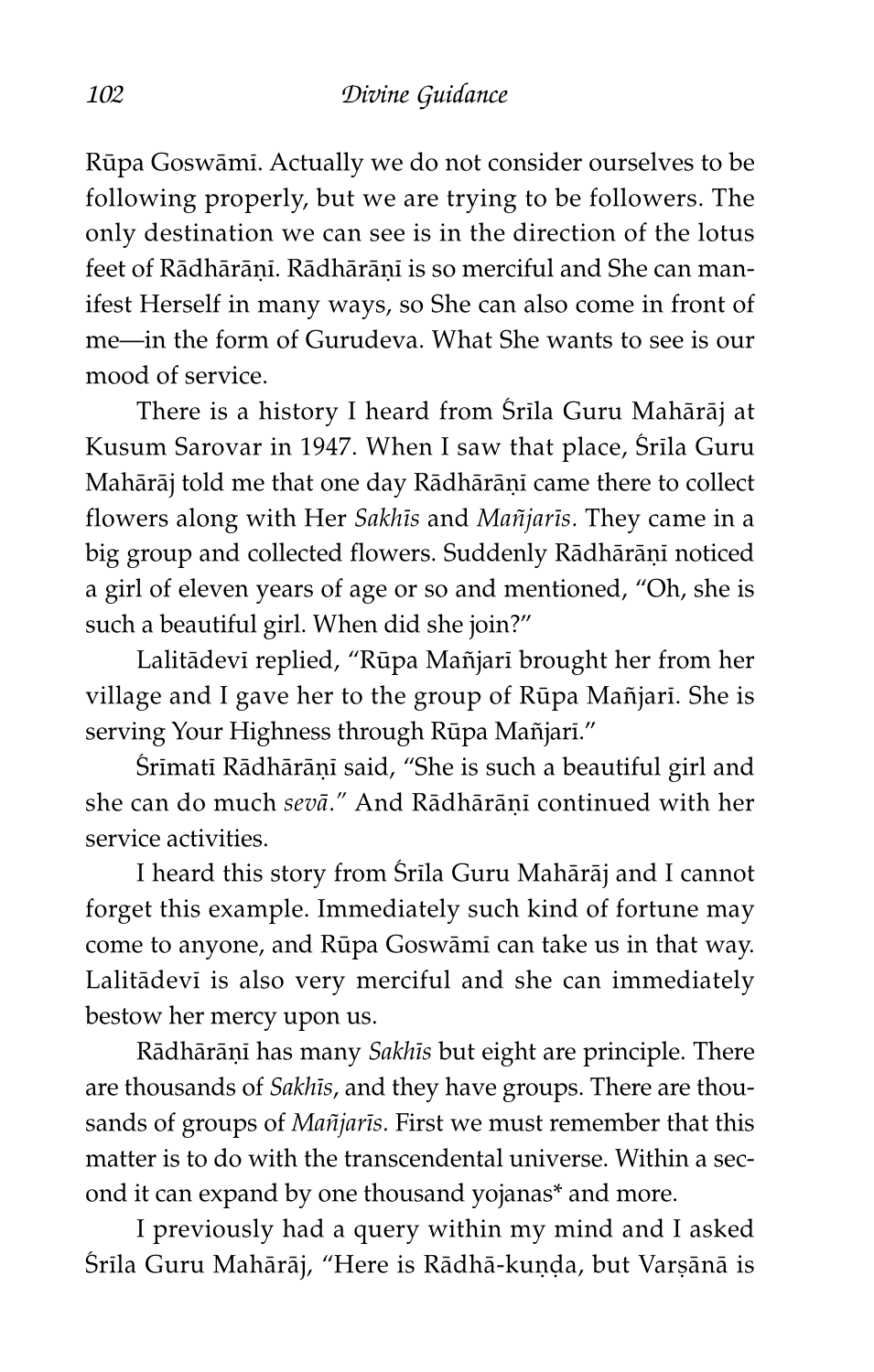many kilometres away, so how did Rādhārāņī come here every day, and how did she go from Varșānā to Kusum Sarovar to collect flowers?"

Śrila Guru Mahārāj explained, "This is the transcendental world where, for the Pastimes of Krsna, for His satisfaction there is always expansion and contraction. This happens by the will of Rādhārāṇī, and Yogamāyā arranges everything. When the necessity comes, distance becomes very short. And when there is necessity, distance becomes very long such as when the banks of the Yamunå expand. For the service of Krsna, everything immediately takes the suitable form to satisfy Him."

In one way, the supreme Guru is in the form of Baladeva. In a general way Krsna shows His own path of service and He becomes Guru. In the form of Guru He reveals Himself within the mundane world. His position as Guru is also in the heart of the devotees. Supremely, where there is a variety of extreme services to Krsna, that is Madhura-rasa. In that plane the highest Supreme Satisfier of Krsna is Rādhārāṇī. And that is our line and life's goal.

We only expect that some day it may come by the mercy of Gurudeva. Whether or not we will gain admission there is by the will of my group leader, my Gurudeva.

✾ ✹ ✾

\*A Vedic measurement. 1 yojanas = approx 8 miles.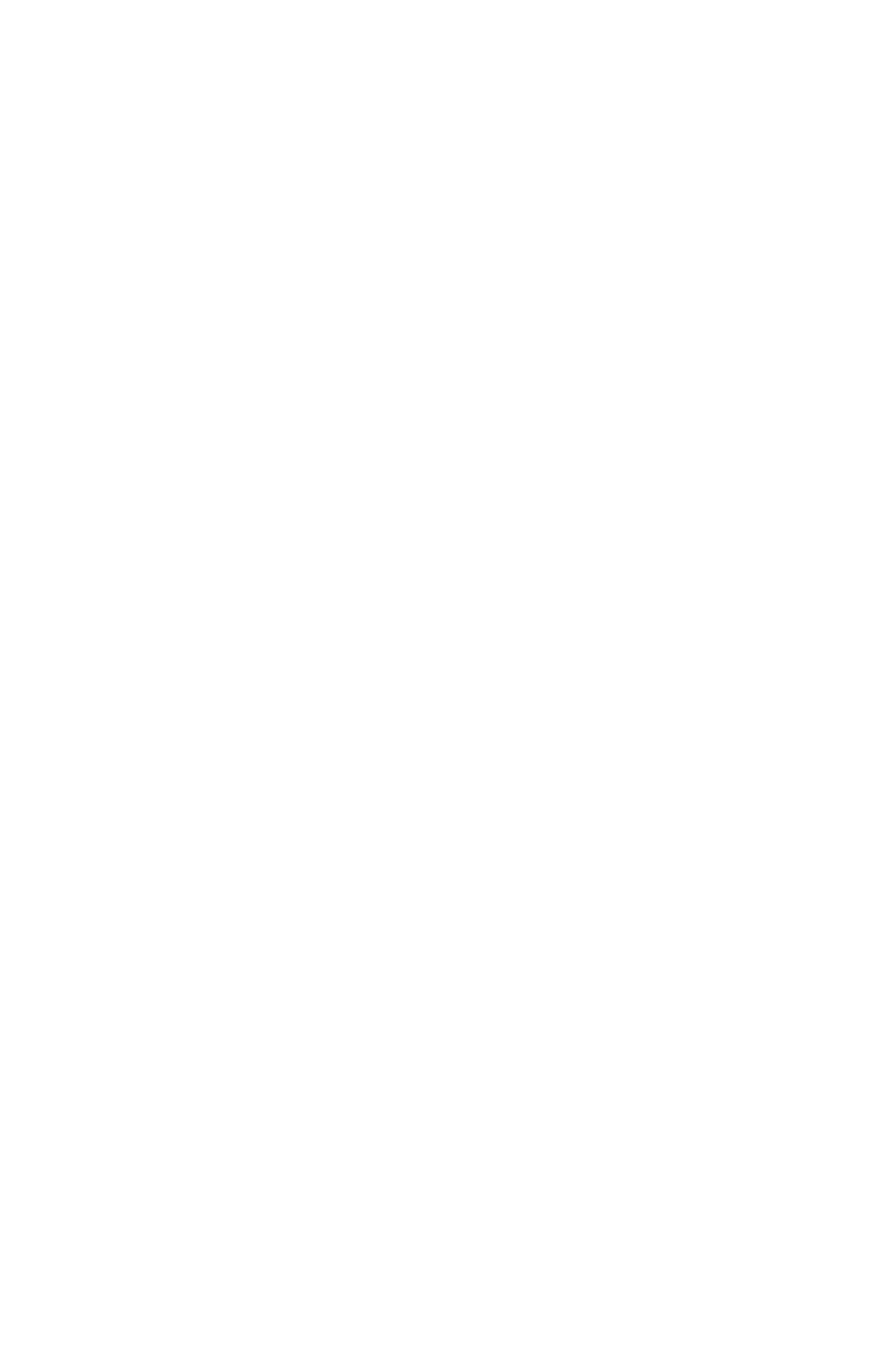*Divine Guidance*

*Second Section*

Excerpts from Letters by His Divine Grace çr^la Bhakti Sundar Govinda Dev-Goswåm^ Mahåråj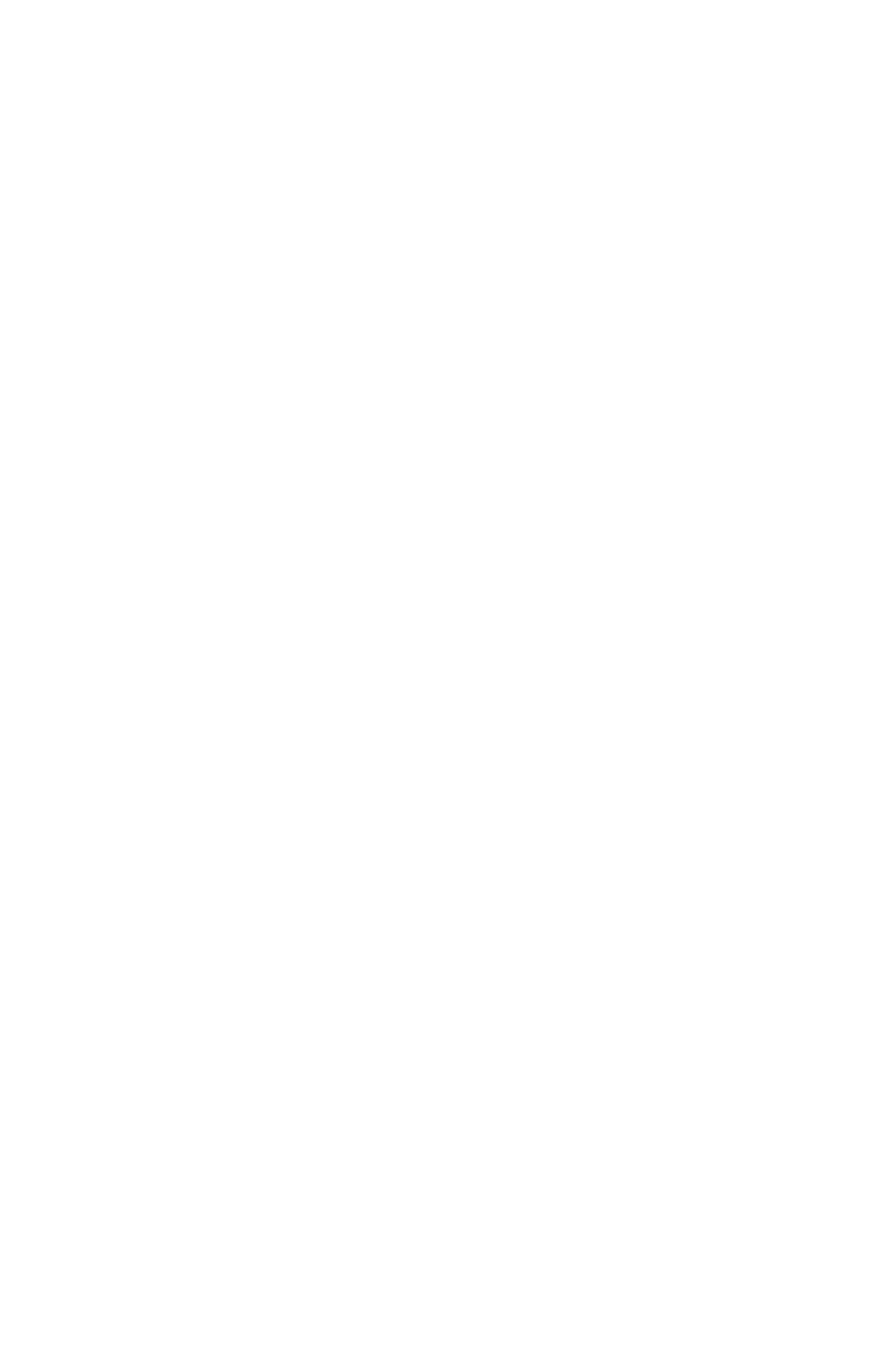### Hand-carved Gems

Excerpts from letters by His Divine Grace Śrila Bhakti Sundar Govinda Mahārāj

Question: In summary I have the following questions:

1) What are your thoughts about maintaining the standard of behaviour acceptable to an initiated disciple, and about requesting disciples to chant a minimum of sixteen rounds as had been established by Śrila A.C. Bhaktivedānta Swāmī Prabhupāda in the recent past?

2) What is the proper conception of the Gurudeva's order to serve with devotion in a family of devotees, ISKCON, designed by the Gurudeva, Srila Prabhupāda, for the perpetuation of the disciples' service to the Lord?

3) If an institution, such as ISKCON, has discrepancies, should it not be maintained and given time to mature?

4) Should the devotees working now on your behalf try to lure settled but neophyte devotees away from ISKCON to your service, rather than be encouraged to serve Srila Prabhupāda and his servants in spreading the glories of the Holy Name and in making spiritual advancement through the vehicle of ISKCON? And should such activities be encouraged by your workers or not?

5) Should the books presented by Srila Prabhupāda be distributed by those in your service, even including those who would become your newly first initiated disciples? How else can we avoid minimising Srila Prabhupāda's importance to the strength of the *sankirttana* movement than to read and dis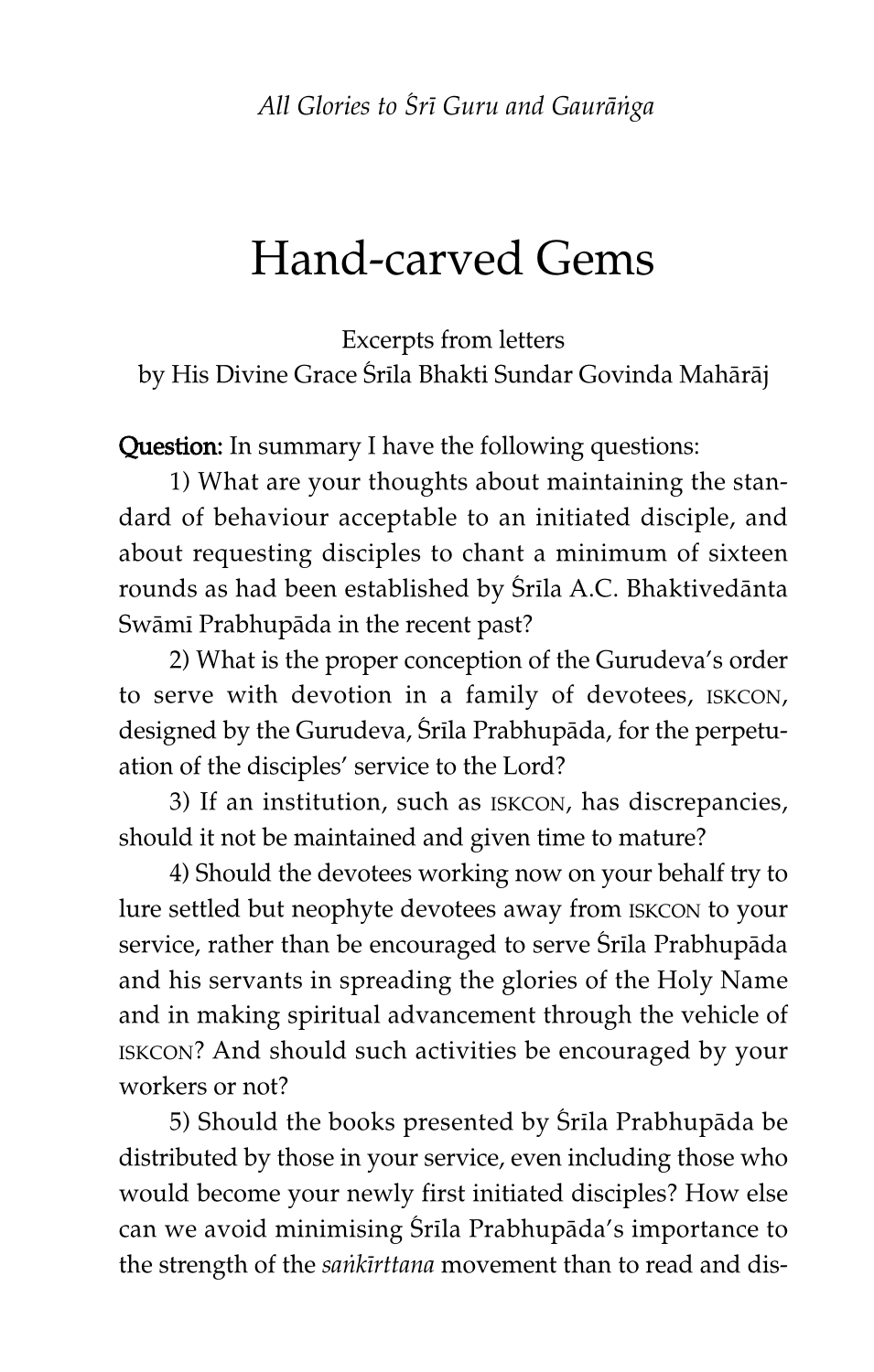tribute these books, even side by side with those published by the Śrī Chaitanya Sāraswat Math?

Śrila Mahārāj replied: Please accept my humble dandavat pranāms in remembrance of our Divine Masters Śrīla Guru Mahārāj and Śrīla Swāmī Mahārāj Prabhupāda….

Your questions are very clear and relevant, and now I am happy to answer them, but first it is necessary to make ourselves in a little neutral position in order to see the facts (even though some of the facts you have not directly asked for in your questions).

Actually, in Śrīla Bhaktisiddhānta Saraswatī Ţhākur's time there were many qualified disciples full with independent preaching capacity. I heard this from many sources, also that at any one time they were not unified. Srila Prabhupāda Saraswatī Thākur knew it very well, therefore he did not name one particular person as his successor. However, in a special gathering of his disciples one day before his disappearance he showed the hint of his desire through the hearing of the kīrttan "Srī Rūpa Mañjarī Pada" from Śrīla Guru Mahārāj, and he instructed the devotees: "For the management of the missionary work you are to make a Governing Body with twelve persons, and the secretary of that Governing Body must be the present secretary Kuñja Babu for as long as Kuñja Babu will live."

He also gave some other instructions, but he did not directly appoint anyone as an  $A$ chāryya of the Gau $\vec{q}$ iya Mission.

At that time Śrila Guru Mahārāj was no doubt very exalted and an undefeatable preacher of Krsna consciousness, but his nature was to always keep himself in the background. Also he wanted to serve the Vaiṣṇavas very enthusiastically but he himself did not want to take any position of Guru or member of the Governing Body. Also through that nature and mood he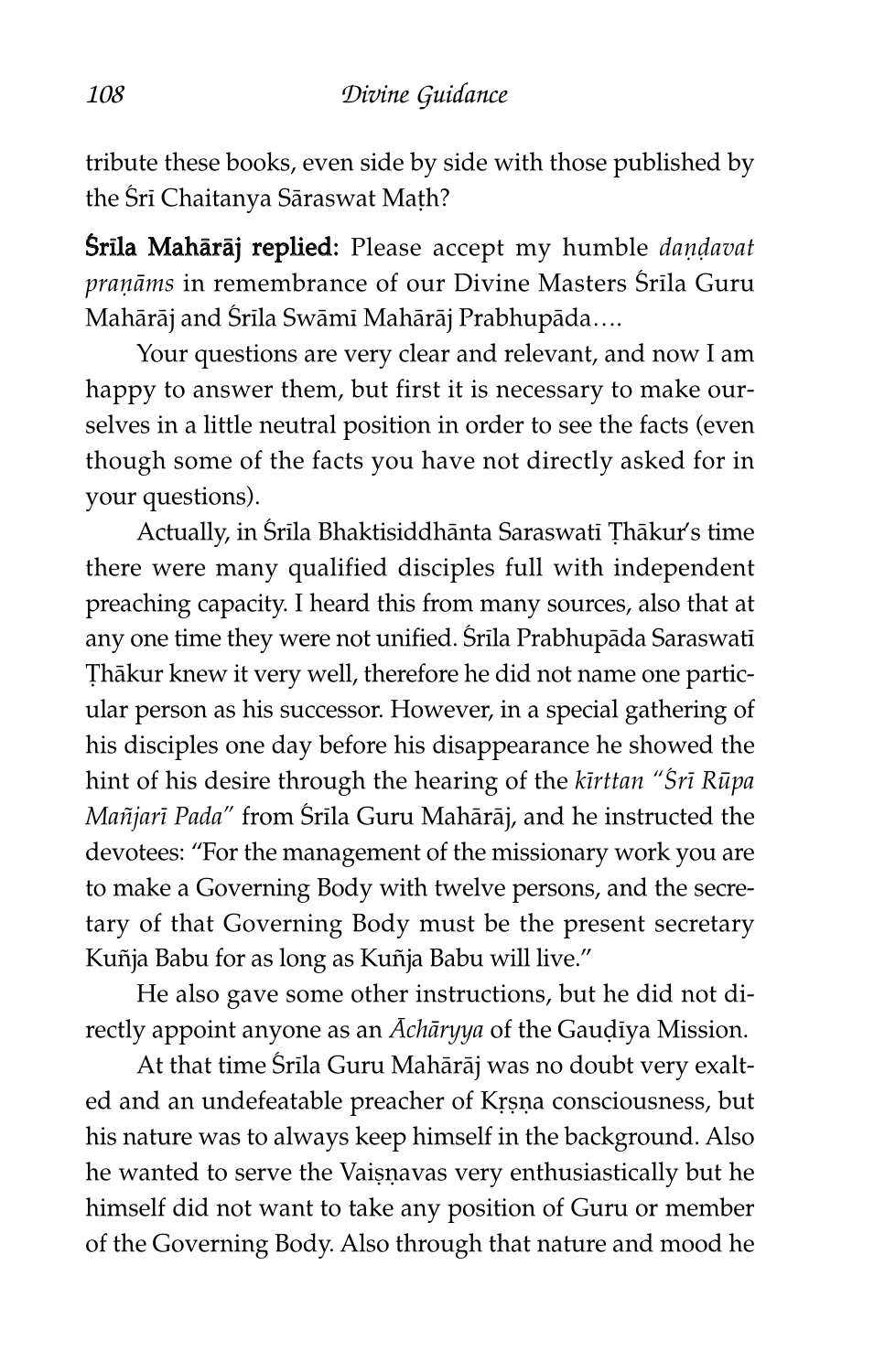never tried to come in the foreground of the Governing Body. He felt himself to be indebted to his few special Godbrothers who helped him from the first time in his divine practising life: Śrīpād Vāsudeva Prabhu, Śrīpād Bhakti Sudhākar Prabhu (Professor N.K. Sānnyāl), Śrīpād A.V. Bhakti Sāranga Goswāmī, Śrīpād Keśava Mahārāj, Śrīpād Mādhava Mahārāj, etc.

Actually Srila Guru Mahārāj himself did not make Våsudeva Prabhu an Ächåryya, also he was not in a position to have any right to do so, but when it was declared by that special group of Śrila Saraswati Ţhākur's disciples that Vāsudeva Prabhu be the Achāryya of the Gaudiya Math, Srila Guru Mahåråj agreed and immediately felt relief that the responsibility of being Ächåryya did not come to him. Furthermore when Śrīpād Keśava Mahārāj heavily proposed his name in the Governing Body, that also he cleverly avoided because actually Śrīla Guru Mahārāj did not want to be involved in the management, only he wanted to stay as a humble preacher and friend to all the Vaișņavas. Earlier also, seeing the situation of his Mission, Srila Saraswati Thākur fully depended upon Krṣṇa to select the future Āchāryya of his Mission. Actually this was the fact at that time.

I read a letter of Śrila Swāmi Mahārāj where he apparently blamed Śrila Guru Mahārāj for appointing Śrīpād Vāsudeva Prabhu, but that was his own idea—and some of the devotees of the Gaudiya Math's idea—and there is some truth also. But if Śrila Guru Mahārāj had wanted to take a strong managerial decision, then Śrīpād Vāsudeva Prabhu would not have been able to come out in the forefront easily. But Śrila Guru Mahārāj was of disinterested nature and he did not want to get involved with the management. But later it came out in front of all the devotees that Srila Guru Mahārāj was the fittest person for the Ächåryyaship, but by that time that thinking of the devotees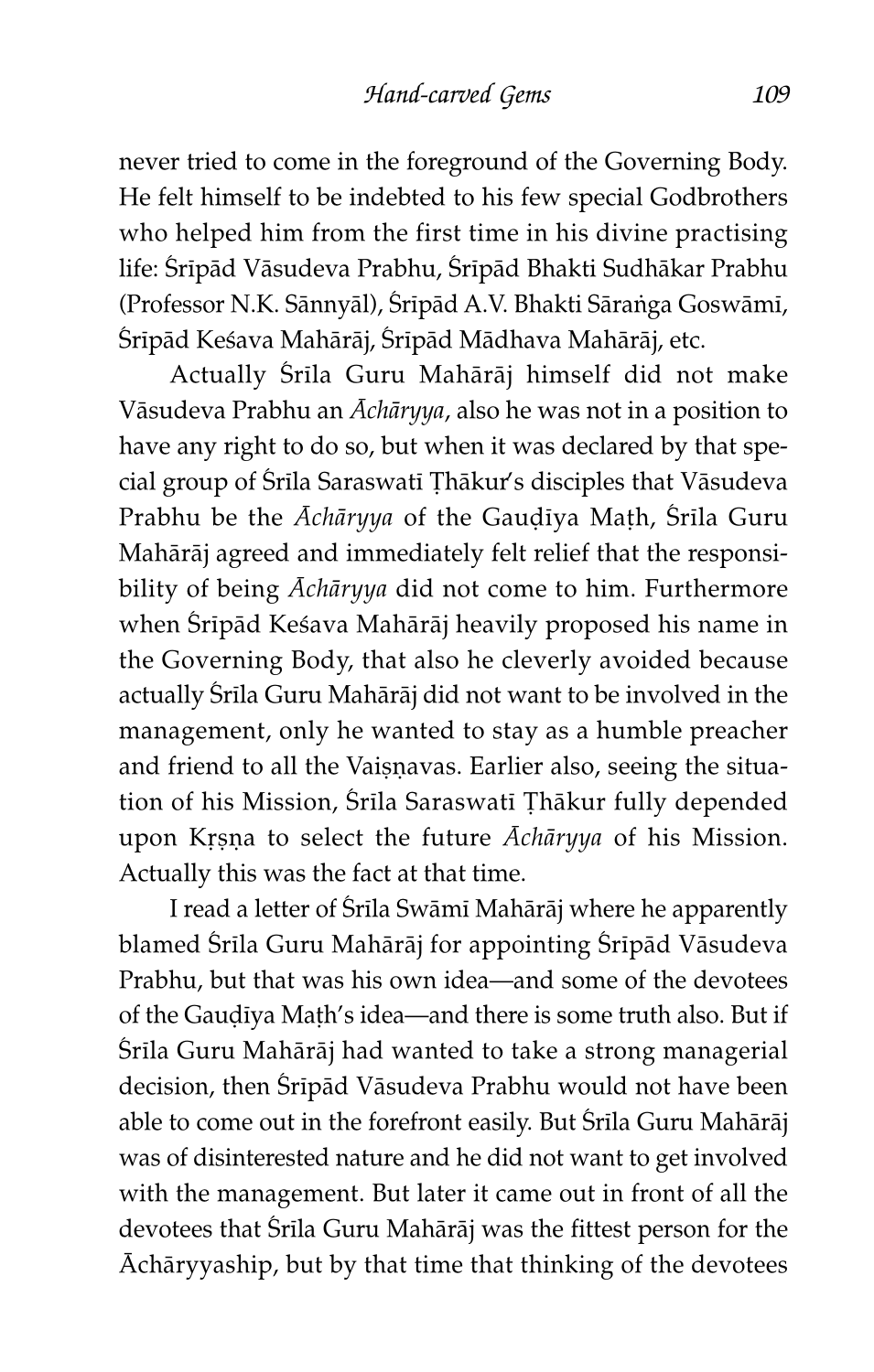was too late. When Våsudeva Prabhu and Sundarånanda Prabhu, Bhakti Sudhåkar Prabhu and others tried to keep Våsudeva Prabhu's ownership from the anti-group—and heavily tried to do so with violence—then Śrila Guru Mahārāj wanted to keep aloof, and he unhappily left that Mission. After that he wanted to stay alone with his bhajan life. This is the fact, but when Śrila Guru Mahārāj came out from the Gaudiya Mission, at that time more than 50% of the prominent devotees also came out from that Mission. We heard this from his divine Godbrothers as well as Śrīpād B.S. Siddhāntī Mahārāj.

It was the idea of Srila Swāmi Mahārāj and others, and thinking in this way about Srila Guru Mahārāj's position, Srila Swāmī Mahārāj mentioned in his letter that if Śrīla Śrīdhar Mahåråj had not stayed in favour of Våsudeva Prabhu, Våsudeva Prabhu would not have got that position. It was indirect support to Våsudeva Prabhu's Ächåryyaship.

Śrila Swāmi Mahārāj was a very respectfully intimate Godbrother of Śrila Guru Mahārāj and I consider he has the right to say as he did, but we will see it as only his expression of clarification for his disciples in order to make his mission perfect.

I have no doubt that Śrila Swāmi Mahārāj wanted to give the position of Āchāryyaship to Śrīla Guru Mahārāj. And when Śrila Guru Mahārāj came out from that Gaudiya Mission he received his first preaching invitation from Srila Swāmī Mahārāj in Calcutta as a measure of Śrīla Swāmī Mahārāj's respect and friendship.

Śrila Swāmi Mahārāj wanted to start another mission headed by Srila Guru Mahārāj—many times we have seen it. We can mention that his last proposal was that he wanted to take Srila Sridhar Mahārāj as the President of the "League of Devotees" in Jhansi.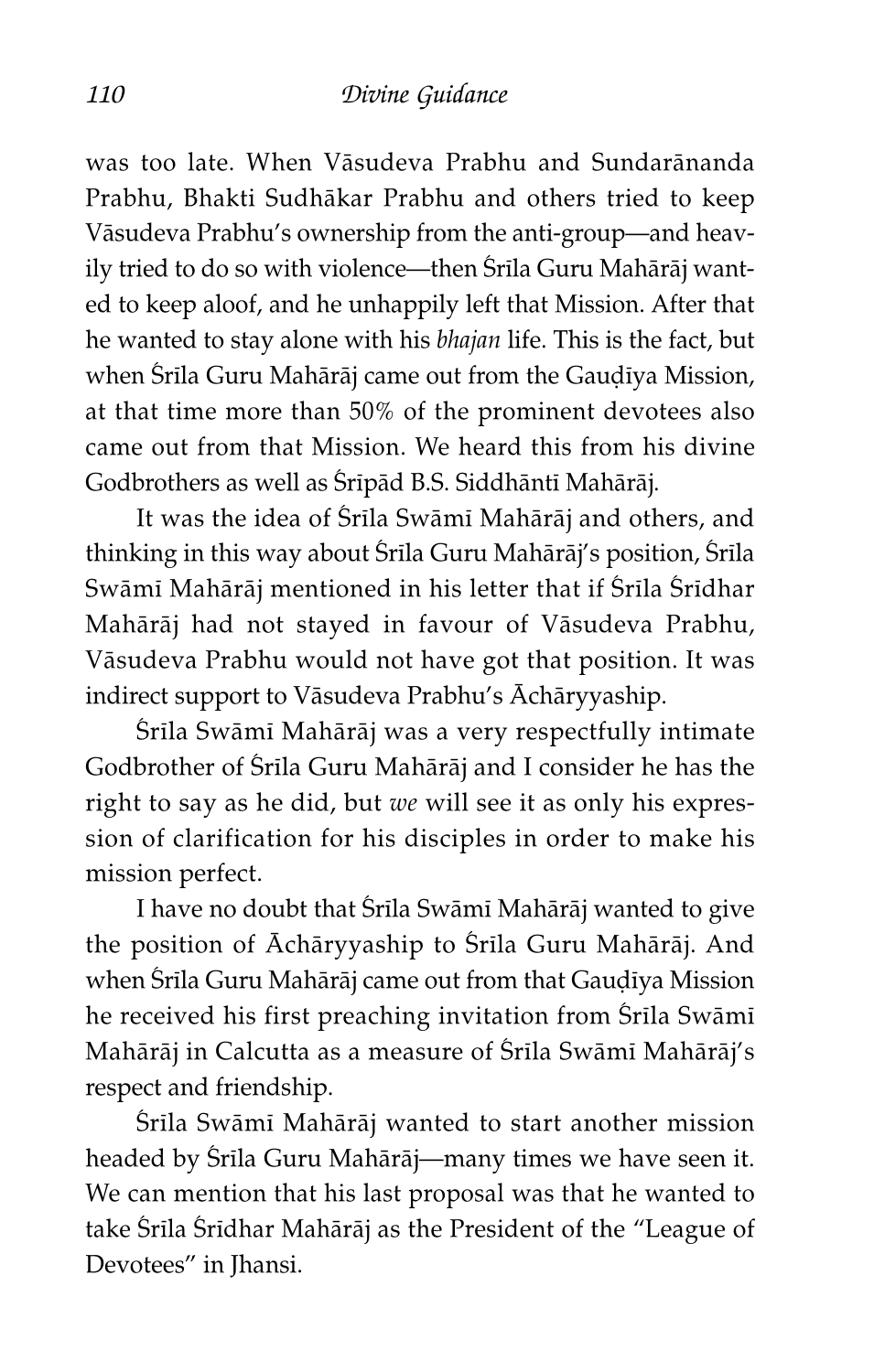*Hand-carved Gems 111*

Actually neither of them were very much eager to take missionary Ächåryyaship, but it later automatically came to them and they served that chair whole-heartedly, and they endeavoured to give full protection to that chair for the future preceptorial line.

I know that his letter was not criticism of Srila Guru Mahārāj, but Śrīla Swāmī Mahārāj expressed in that letter in the name of Śrila Guru Mahārāj for only cautioning the devotees. We can consider this as a past picture of the Gaudiya Mission, and Śrila Swāmī Mahārāj did not want a repetition of that picture.

My commentary is not as a disciple of them, it is simply impartial history. Actually we have no right to involve in that historical matter. What you say in your letter is one hundred percent true: "We cannot fully know the arrangement of the Supreme Lord Śrī Krṣṇa, but we do see practically that insincerity will be rewarded with fall-down. But, it is not the fault of the Gurudeva, but rather the insincerity of the disciples that may lead to such discrepancies and problems."

In the time of Śrī Chaitanya Mahāprabhu it was His desire that everyone will chant a minimum of one lakh (one hundred thousand) Harinåma. Some devotees chanted in that way, but mostly they could not do so. Srila Saraswati Thākur also instructed that to chant one lakh Harinåma every day is very good, but that a minimum of sixteen rounds must be chanted. But when the Gaudiya Mission expanded all over India and disciples also came from all parts of the country, it was his consideration that an absolute minimum of four rounds must be daily chanted by everybody.

Śrila Swāmi Mahārāj realised everything about the Western World and scrutinisingly seeing their nature of devotion he gave the direction, "Everybody must chant sixteen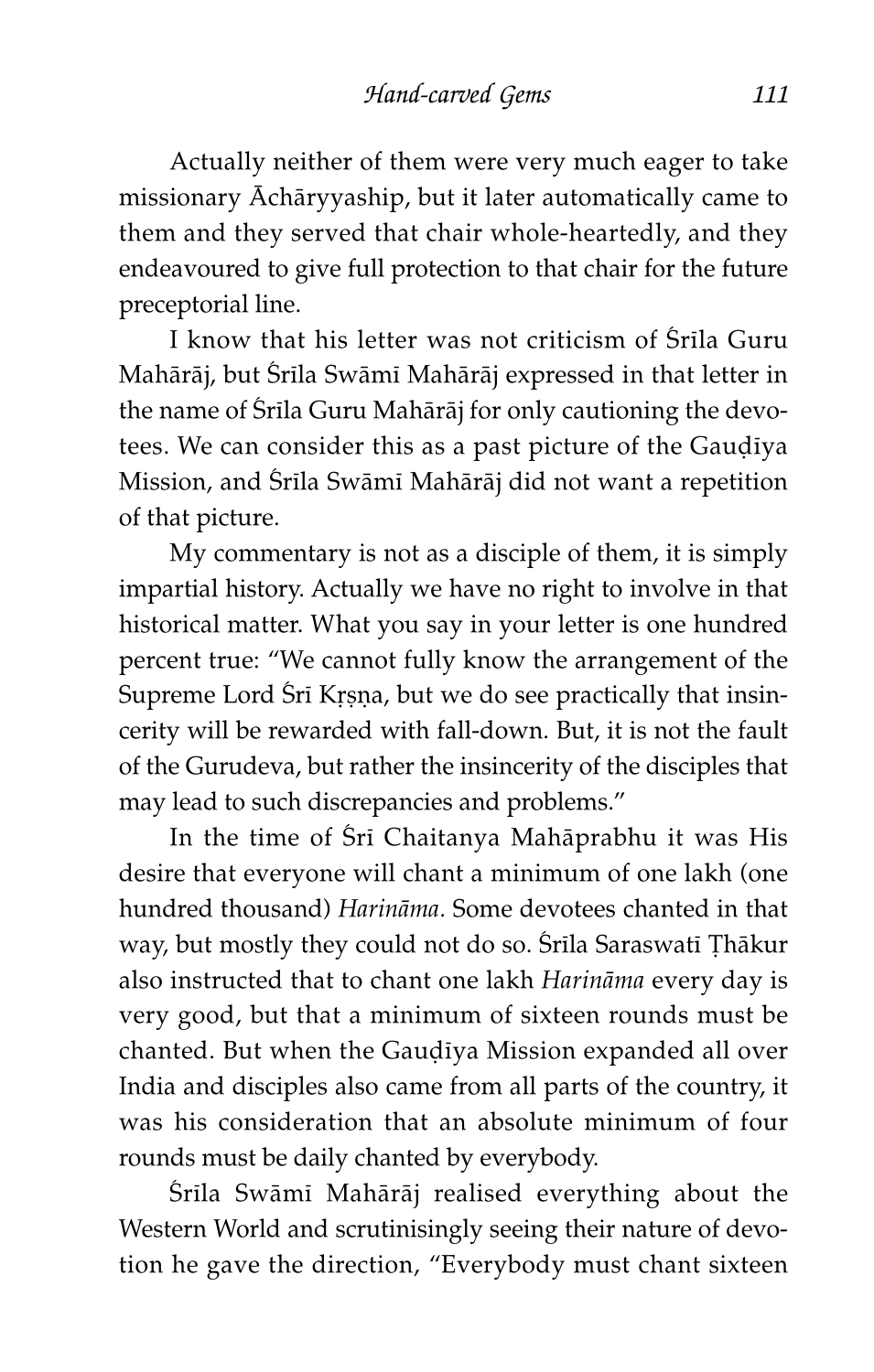rounds every day." However, everybody cannot follow that, therefore they are breaking their promise to Gurudeva.

Śrila Guru Mahārāj duly considered, and he expressed, "We must chant the Hare Krsna Mahāmantra with full concentration for a minimum of four rounds if it is not possible to chant sixteen rounds or more," following his Gurudeva's minimum guide-line, and he gave much more importance to sevå—that means serving the Lord through the satisfaction of Śrī Guru and the Vaisnavas.

Nāma-sankīrttan is direct service to Harināma if it is perfectly done without offence. You know the śloka:

# ataḥ śrī-kṛṣṇa-nāmādi na bhaved grāhyam indriyaiḥ sevonmukhe hi jihvādau, svayam eva sphuraty adaḥ

Śrī Harināma will reveal Himself through service to the Vaișņavas, and Śrīla Prabhupāda Saraswatī Thākur gave more importance to such service to Guru-Vaișnava. By his instruction to chant a minimum of four rounds it is indicated that as much as possible by the servitors they are to chant unlimitedly. And everywhere Śrila Guru Mahārāj said, "We need quality, not quantity." Also in Śrila Saraswati Thākur's Patrāvalī (Letters of Śrila Saraswati Thākur) we can see in his letter to Śrila Guru Mahārāj that he gave more importance to the service of Sri Guru-Vaișņava, and that through such service they achieve the qualification of quality in their chanting. But if anyone can increase the quantity while keeping the quality, that is very, very good.

We can also see from another angle. When Gurudeva gives Harinåma initiation, at that time the disciple promises, "Yes I shall chant such a specified number of rounds (whether four, sixteen, sixty-four, etc.)," but to fail to keep their vow will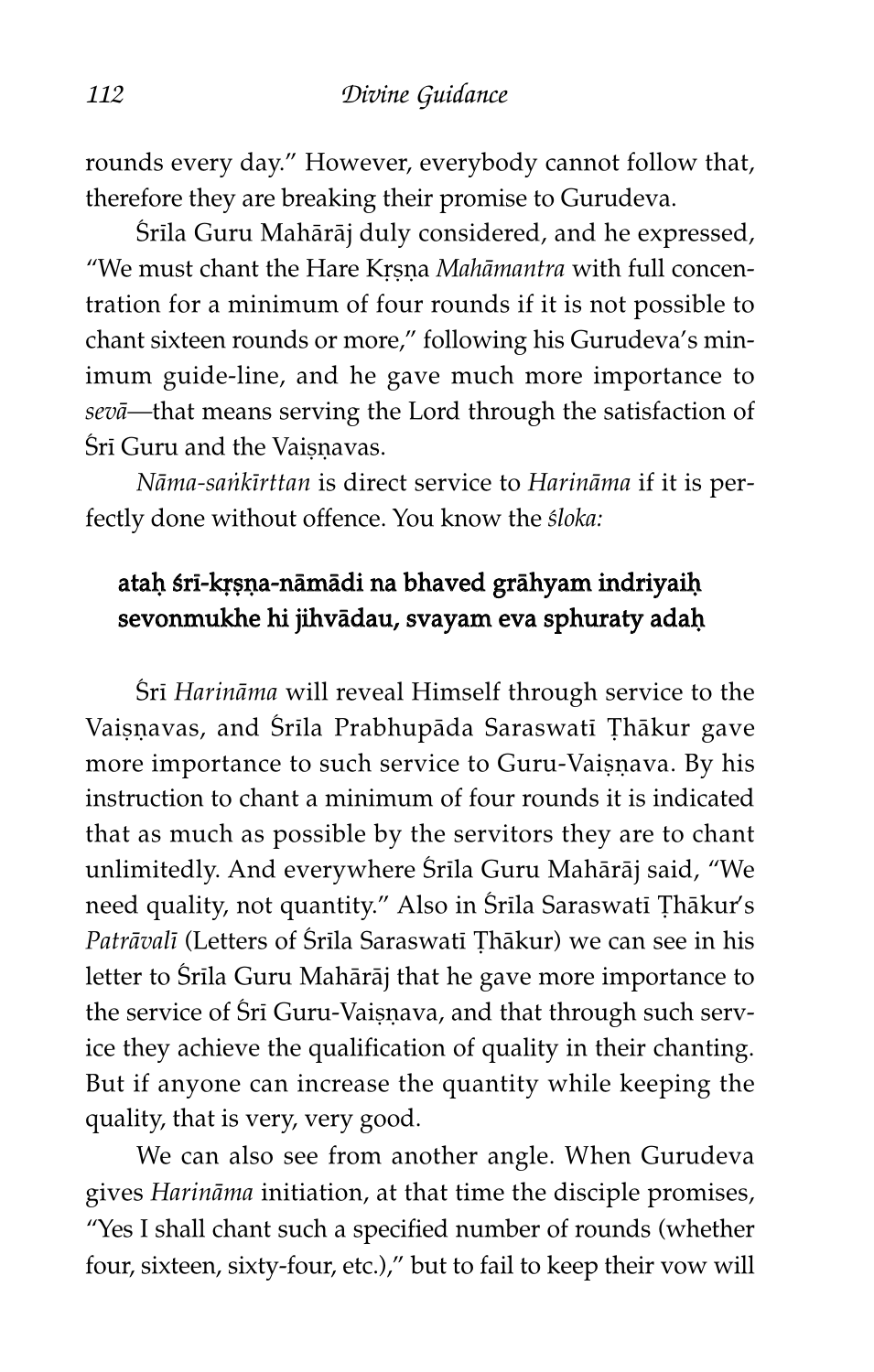go in the category of offence against Guru. In that way it is some relief to the devotees to have a minimum of just four rounds daily. On the whole all Their Divine Graces have the right to adjust their instruction according to the environment, the situation and the capacity of the devotees. Anyhow, the vital point is that we are to chant Hare Krsna as much as possible—without offence, with sincerity and with love, and to serve Guru-Vaiṣṇava and their Mahāprasādam whole-heartedly.

About the four directives, we are always mentioning them here in India, but on my recent world tour I sometimes did not mention them—I am thinking that everyone in the West is conscious about the four directives. Also, those who are coming to me, they are not coming to me directly, but they are coming through some Vaișnavas. Those Vaișnavas are recommending them, that is I do not know anything about them but I am giving my service initiation to the recommended sincere seekers. (Actually the directives are not four, but five, and those four directives are living automatically within the fifth. However for the innocent newcomers we must advise that they follow the four directives no doubt.)

But here is also some vital point that we must not forget (even though it may not be for public mass-distribution) that is that the position of the real and exclusive devotee of Krṣṇa is above the rules, and such devotees can come from anywhere and everywhere. And from another angle, we can say that the mercy of the great Vaiṣṇavas can make anyone immediately into a good devotee. In this connection we can discuss the ślokas of Śrīmad-Bhāgavatam and Śrīmad Bhagavad-gītā, jāta-śraddho mat-kathåsu… and: api cet suduråcåro…. Therefore we must try to consider everything in a harmonising way otherwise we may be offenders.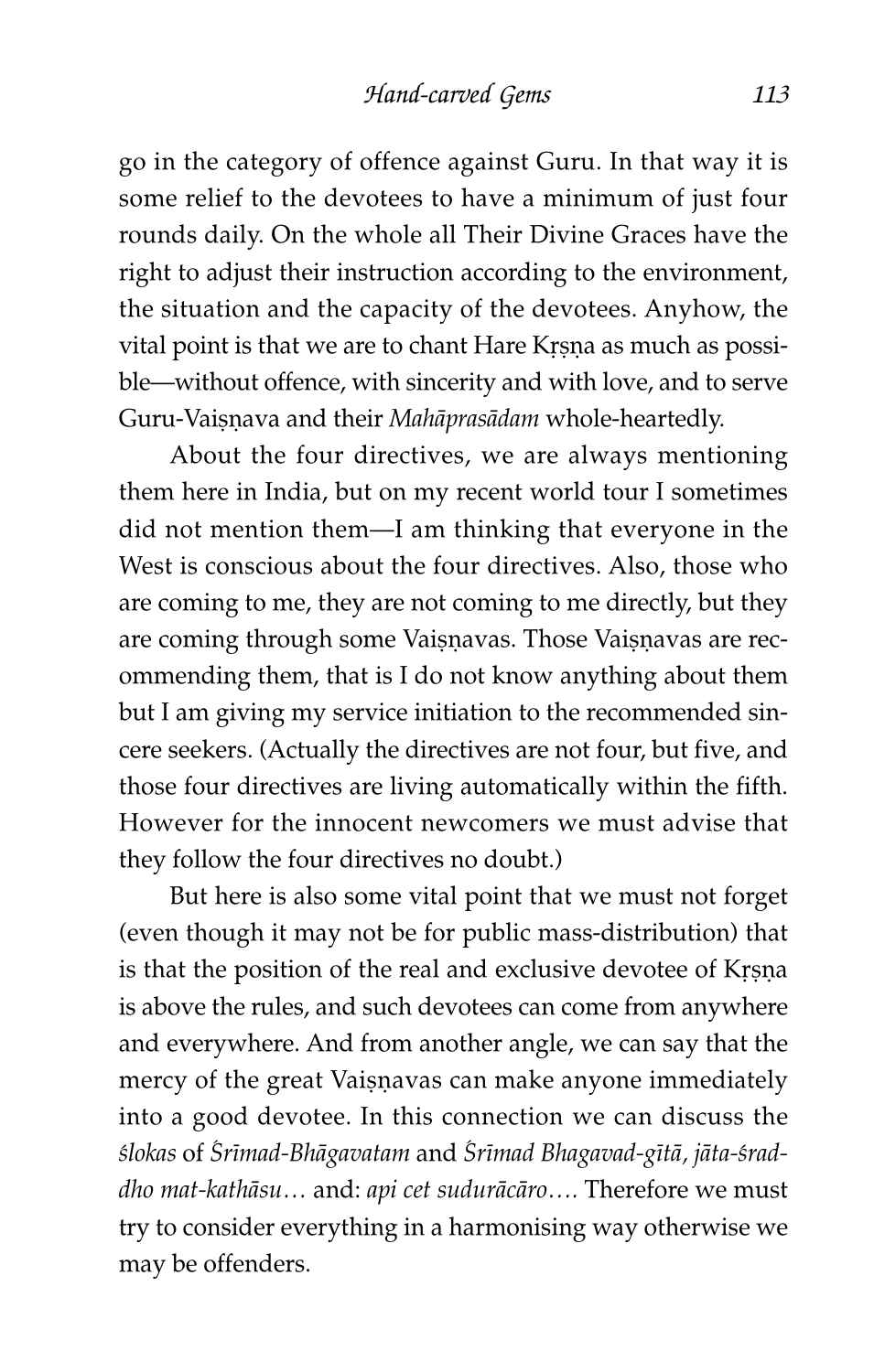# yasmin śāstre-purāņe va haribhaktirna drśyate śrotabyam naivatat śāstram yadi brahmā svayam vadet

"Do not hear any scripture which does not glorify Krsna-bhakti and Krsna's Bhaktas. Even if Lord Brahmā will sit in front of you and recite any other type of scripture, don't listen!" It was for this purpose that Srila Swāmi Mahåråj formed ISKCON. He wanted ISKCON to be a pure place of devotional association. Especially we are to avoid Vaisnava-aparādha.

Always there must be some imperfection in this world but if ISKCON remains at least 60% pure, then carefully the devotees can serve there. 'Carefully' means that devotees will be careful to keep good association and to avoid those who have any tendency to be offensive or disrespectful to the Vaisnavas and Krsna-bhakti.

About myself, I can say clearly that I have made a promise to my Śrila Guru Mahārāj and at least I can say I am trying one hundred percent to practise and preach according to his wish.

When travelling to our destination if we come across someone who is sick or injured and they beg assistance, naturally we will also try to give some assistance by way of relief-work.

When an ISKCON Acharyya does some activities that even the material people will not do, then how can we agree? And in which way can the sincere seeker be faithful to that Ächåryya? Such seekers want no mundane things from ISKCON. They need the seeds of Krsna consciousness and the association of good Vaisnavas.

They need to have the seeds planted happily in the heart, and to get more and more inspiration to practise Krsna consciousness, and they can inspire others also by their example as good ISKCON devotees. But we cannot ignore the fact that inside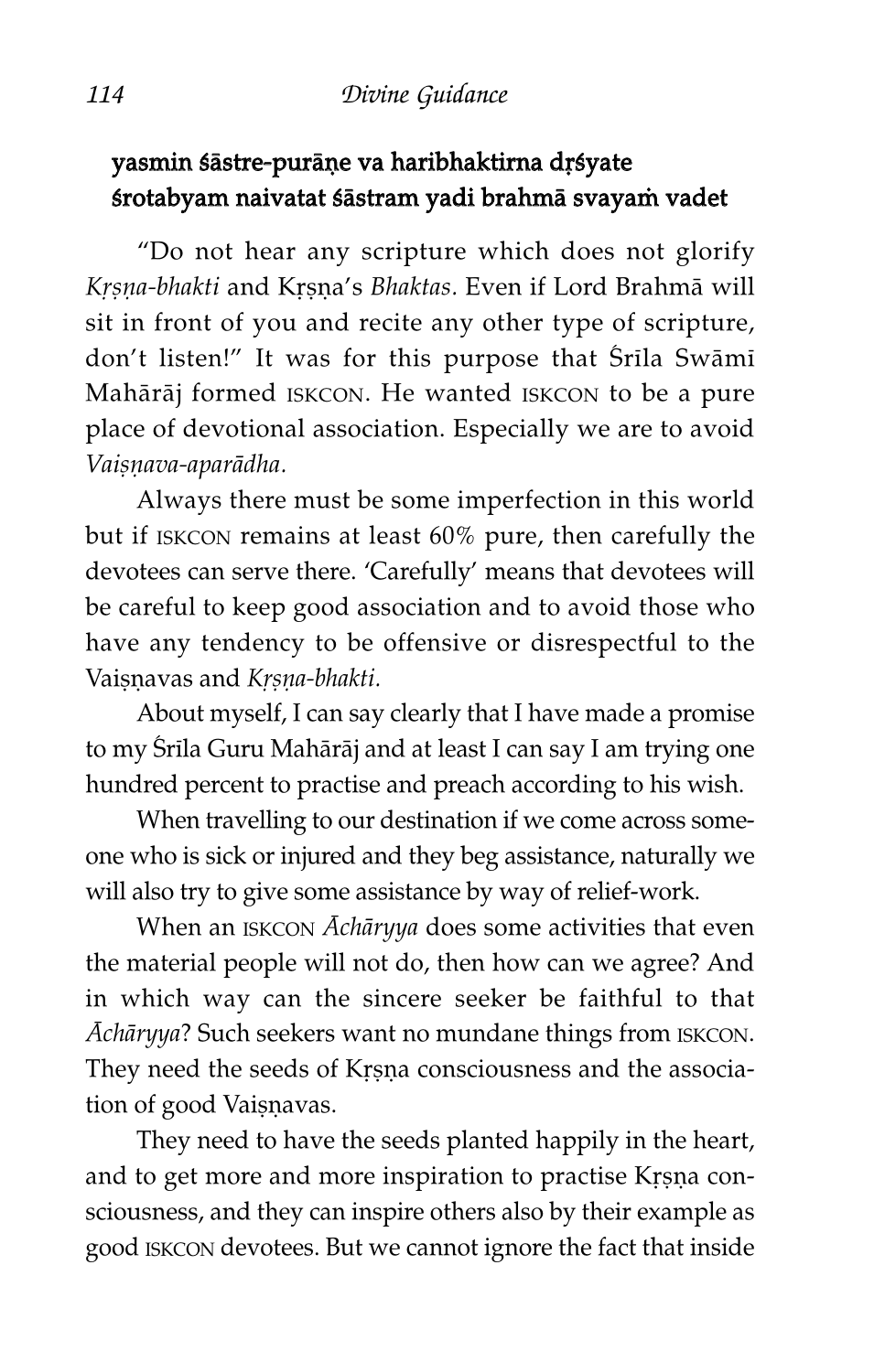ISKCON many of the leaders have proceeded in a very mechanical and mundane way.

You are putting a very hard question for me to answer about the ISKCON Mission. In those earlier days when Srila Swāmī Mahārāj established the now exalted 'International Society for Krsna Consciousness' his Mission was always receiving proper nourishment through his divine association. Perhaps everything was not going fully perfectly, but on the whole we can say that his Mission was the only hope for the Western world to happily practise Krsna consciousness. It is true that after his disappearance some disturbance came in his beloved ISKCON Mission, and it is a very usual thing. In every mission everywhere it must be expected that when the exalted sun is going to set, some illusory environment will try to influence over all that mission. I cannot say that in Śrila Swāmī Mahåråj's time there was no influence of illusion, but by his divine power everything was immediately harmonised.

Everybody will try to make his Mission perfect, and I think all the auspicious and great  $A$ chāryyas in this world tried to make their Missions perfect and spent their whole energy for that. And I have no doubt they were all the well-wishers of all jīva-souls.

I think the ISKCON Mission is completely different from other missions: we can consider it as a God-gifted organisation for the super-benefit of the conditioned souls through His Divine Grace Śrīla A.C. Bhaktivedānta Swāmī Mahārāj. Śrīla Guru Mahārāj said, "Srīla Swāmī Mahārāj is a Saktyāvesaavatåra, otherwise no man can make such a mission all over the world within five years." In a very short time he widely gave the chance to receive the supreme goal of life: unalloyed devotion to Krsna in the line of Sriman Mahāprabhu.

In the time of Śrīla Swāmī Mahārāj whenever news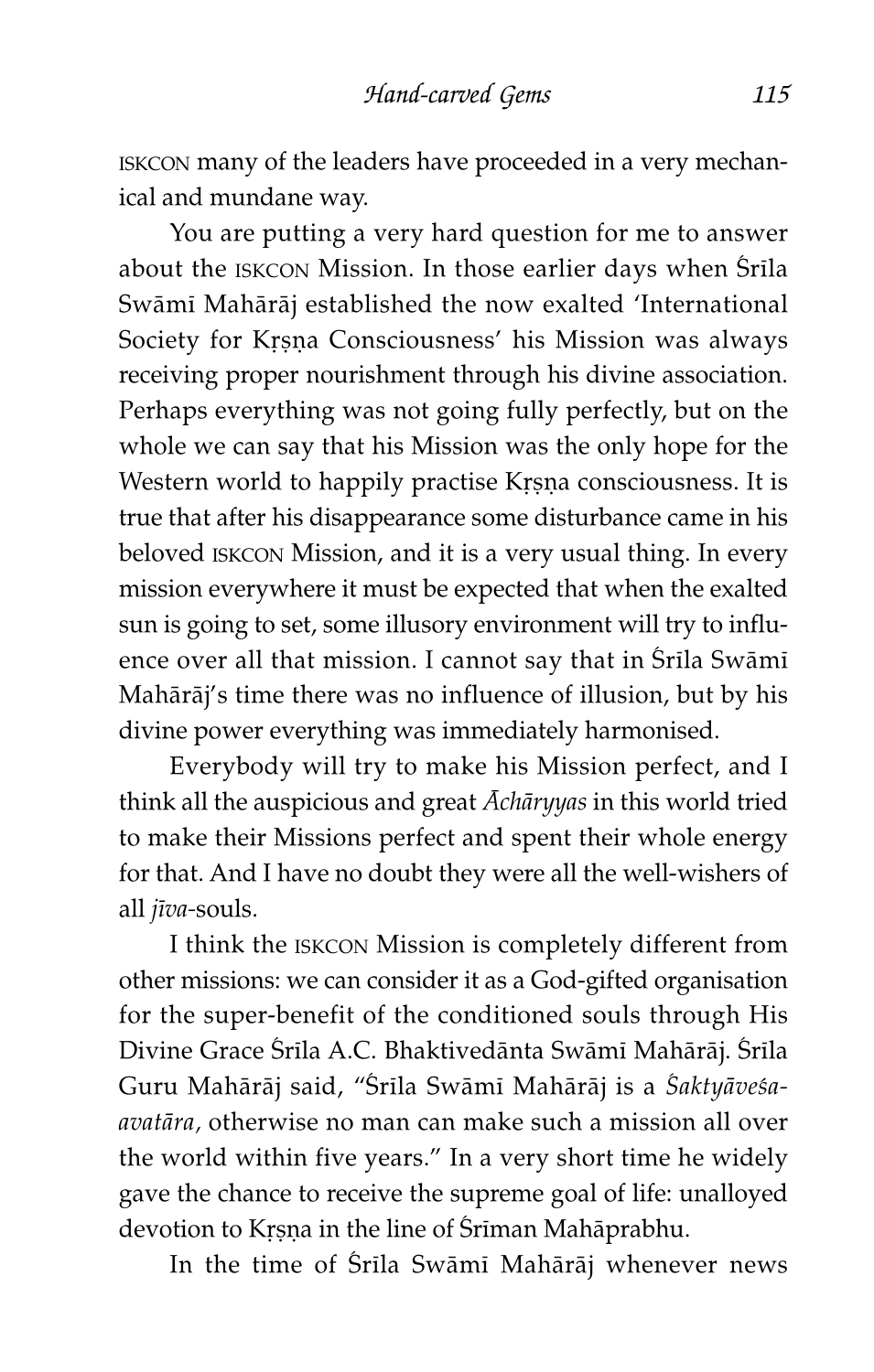would come from any corner of the world of the many persons chanting the Hare Krsna Mahāmantra and practising pure devotional life, at that time I saw the face of Srila Guru Mahārāj to be greatly exalted and he openly praised Śrīla Swāmī Mahārāj's divine activities and glories in front of everybody. I also saw his similar divine expression whenever Śrila Swāmī Mahārāj would come and report his missionary news to Śrila Guru Mahārāj. They were both very great, and their basic discussion was very high and harmonious about spreading real Krṣṇa consciousness.

Śrila Swāmi Mahārāj himself selected a few leaders for maintaining and spreading Krsna consciousness all over the world for his Mission—that was called the "G.B.C."—and he was proud of them. At that time my own feelings were nondifferent from ISKCON and I was very happy to see the mood of the devotees. I did not get the chance to mix with everybody it was also not possible—but I was surprised to see the depth of knowledge of Krsna consciousness in those I saw. Actually, I received much nice impression and enthusiasm from them including Sripād Bhāvānanda Mahārāj, Sripād Tamal Krṣṇa Mahārāj, Śrīpād Achyutānanda Prabhu, etc. I still have many friends in the ISKCON society and they have a very good mood. They are living within the preaching and practising life and I highly respect them.

But you know that after the disappearance of Srila Swāmi Mahåråj many things have happened in that society. Not only that, but many of the great, great devotee personalities showed their very unfortunate form and that was painful for their followers and many of the followers of Śrila Swāmi Mahåråj, and it was very painful for myself also. Those confused persons eagerly sought secure shelter for their spiritual life, but they could no longer fully trust others in that society.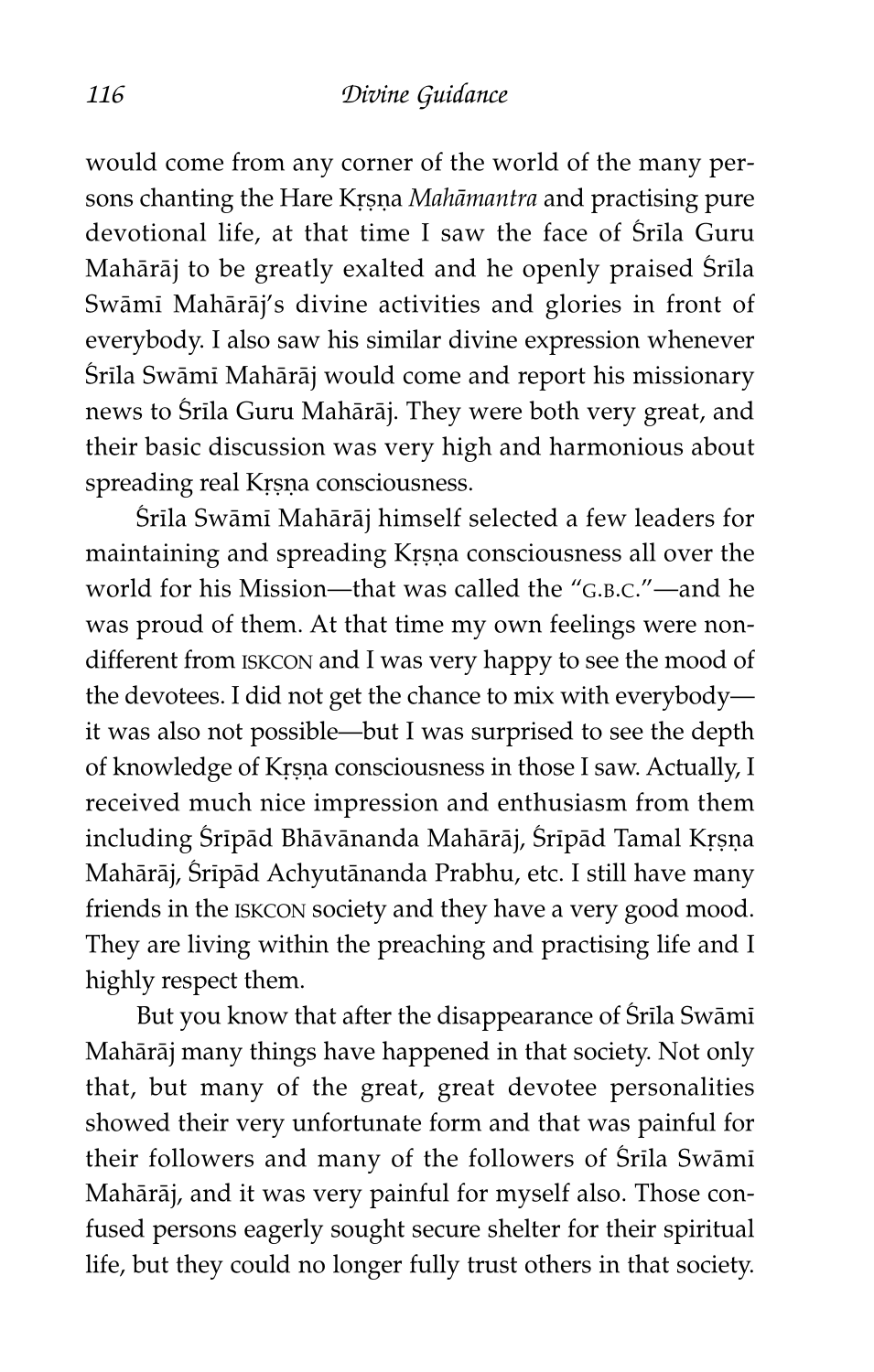At the same time they did not want to leave Krșņa consciousness because living in their hearts was the seed of Krsna consciousness planted by Śrila Swāmi Mahārāj.

Śrila Swāmi Mahārāj often said, "I am ISKCON." That means that all the property of Krsna consciousness-the Society he formed—was living with him, and he could not tolerate that any disturbance will come to his preaching life, and he would try to remove such disturbances by any means. But after His Divine Grace's disappearance, some wave of illusion in the form of ego immediately tried to spread bad influence. You know that many have been affected by that influence. By those infected persons' power many good souls were ousted, and Śrila Guru Mahārāj tried to give them some hope and shelter in the form of relief work. At present I am trying to serve his divine chair to the best of my limited capacity.

Actually Śrīla Swāmī Mahārāj organised the ISKCON society so there can be practising of Krsna consciousness under proper guardianship, and that is the only goal of life for all conditioned souls. This is not only the preaching of His Divine Grace, but it is also the preaching of Sriman Mahāprabhu, His associates and the preceptorial line after Him. No doubt it has manifest in the world at large, especially in the West, through Srila Swāmī Mahārāj, but the many disciples of Śrila Saraswati Ţhākur and our Śrila Guru Mahārāj continued according to their own capacity to preach and practise Krsna consciousness. We see everywhere that each do not have the identical preaching method and mood of Sriman Mahāprabhu: trnād api sunīcena taror api sahișņunā, amāninā mānadena... and they were not all free from Vaișņava-aparādha. Therefore many difficulties arise in every society, and even our society is not fully free from that.

We need to do good for ourselves and for others. We want to leave the ideal of mundanity and we must try to achieve the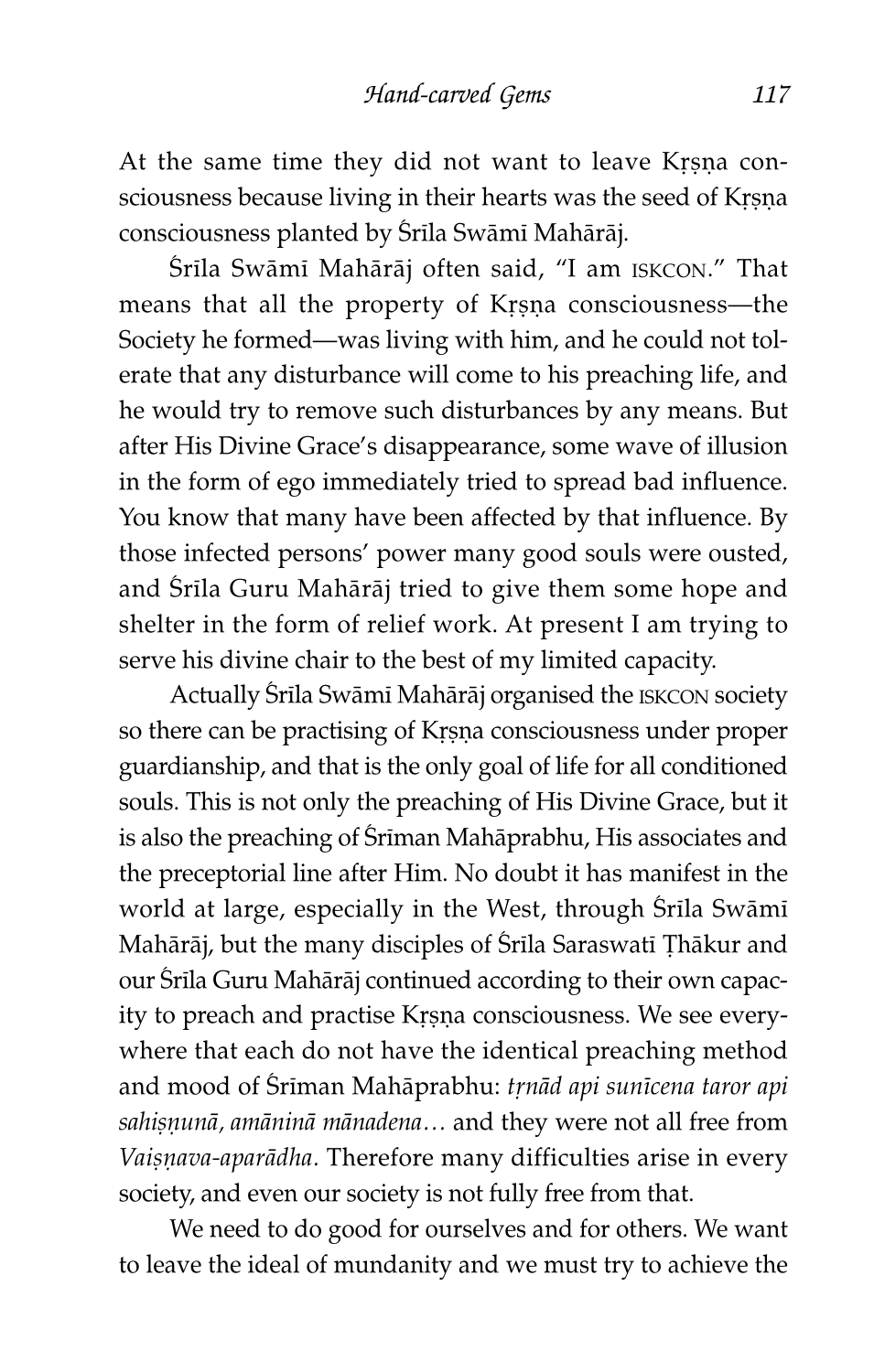super-beneficial transcendental service-plane—which is really our life's goal—through chanting the Mahåmantra without offence in the association of devotees, and preaching. The chanting without offence is so very essential, and if that feeling does not come to us we will not get the proper beneficial results. I feel that this is very important for us now.

I heard a phrase in English from Śrila Guru Mahārāj, "The rank is but the guinea-stamp, man is the gold for that." Actually an institution or sampradåya is like the guineastamp but the real value is to be found in the quality of the gold—wherever it is to be found—otherwise only in its own particular country will the value certified by the guineastamp be given.

In another way we can say, "svadeśe pūjyate rājā bidvān sarvvatra pūjyate." Qualified persons have value everywhere, but if a King is not qualified, he will only receive honour in his own kingdom. We can also see many nicely designed uniforms displayed in shop-windows. But we need to proceed to our destination and if we can understand whole-heartedly this importance we cannot sit back and wait for that. If we can have both the man and the designed uniform, that will be very good for us.

I am always trying to harmonise with all environments and I never advise anyone to make any disturbance or offence to others. I want to try to make everyone my friend, and I want blessings from all our sister-concerns. And if unknowingly I may make any offence to them, I am always praying for their forgiveness. If I can proceed with this mood I must remain free form Vaisnava-aparādha.

Already everything has been given in the writings of the Goswāmis, but the successive  $A$ chāryyas distributed that same treasure but according to the receiving capacity of the aspi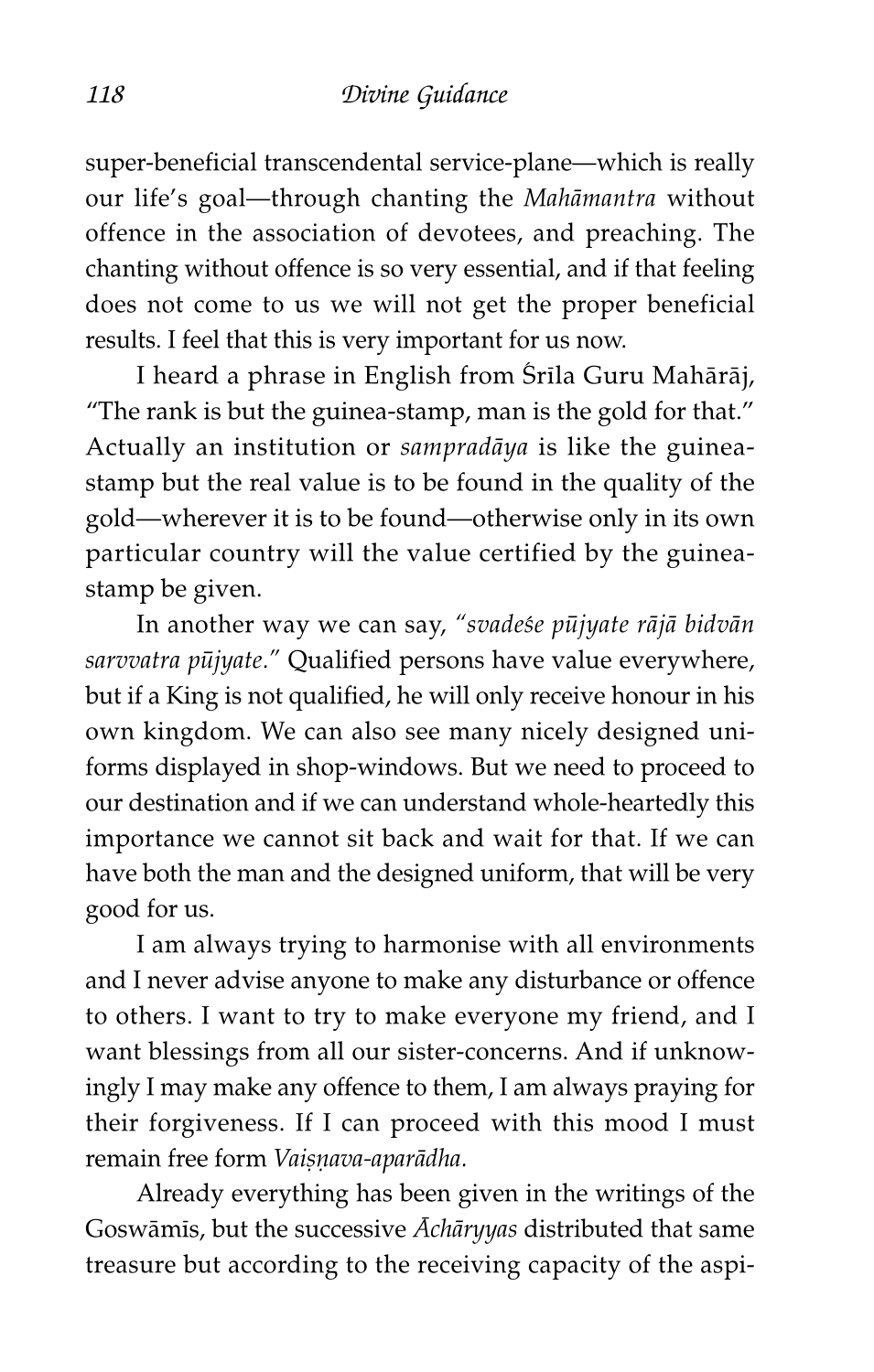rants. This process is always going on, whether in the West or the East, and in this way lakhs of people have come. Even Srila Saraswati Thākur did not give many things to us—because we are not qualified. Not only that, but Sriman Mahāprabhu Himself did not give such things, because they are not for mass-distribution. Therefore the conclusion is that they gave everything about Krsna consciousness no doubt, but not for everybody. Also all are not qualified to receive that. Therefore it is said,

# antaraíga laiyå kare rasa-åsvådan bahiranga laiyā kare nāma-samkīrttana

I sometimes hear that disciples of Srila Guru Mahārāj and myself, they are heavily preaching their conception akin to "throwing out the baby with the bath-water," but that is not my preaching. My preaching is to be humble, tolerant and to give honour to others, and that is the way of Mahåprabhu's teachings also. It is my prayer to everyone to try to take to heart the teachings of all our predecessor Ächåryyas for the real benefit and progress of everyone in a harmonious way. All have come for Krsna consciousness and they have faith in that conception. To see them going away is very painful. I want to help them, and if anyone approaches me for help, it is my duty to try to help them according to my capacity.

In summary of the answers to your questions:

1) Concerning the standard that Śrila Swāmi Mahārāj established in the Western World for the behaviour of the devotees and the chanting of the Mahåmantra, that standard must be beneficial for all. But the special consideration about chanting a minimum of four rounds is also agreeable to remind us of the mercy of Srila Saraswati Thākur as well as Śrīla Guru Mahārāj.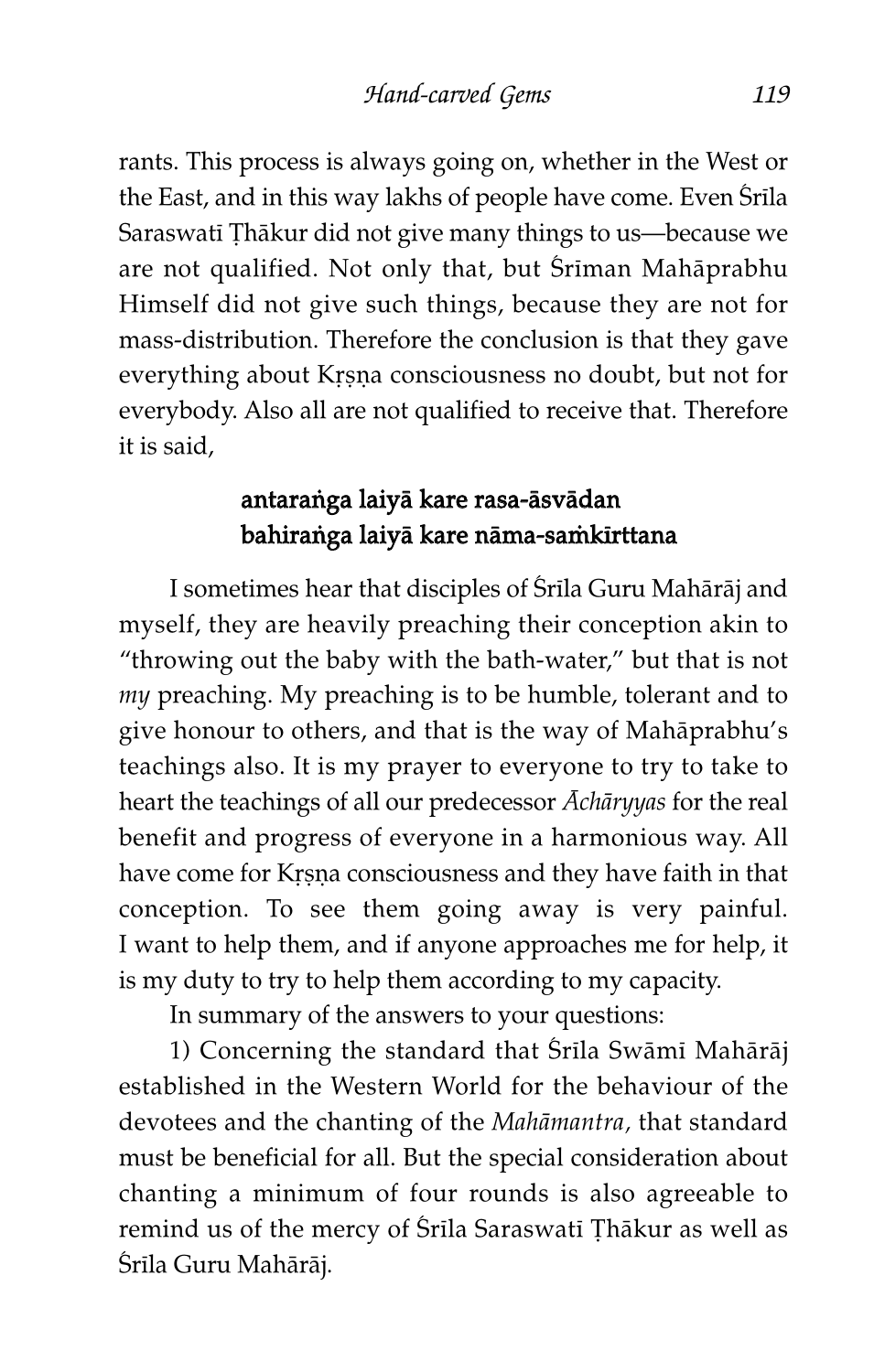2) Srila Gurudeva's orders are the super-directives for the disciple, and without hesitation the disciple must follow that. ISKCON is a society for practising Krsna consciousness, and it was unquestionable in the time of Śrila Swāmi Mahārāj, that is he said "I am ISKCON." If after the disappearance of His Divine Grace that society can exist within that same conception of quality then the devotees will unhesitatingly try to serve there if they will get the chance.

3) Maturity and progress in spiritual life have no limit, but in the starting stages there are certain directives.

4) Srila Rūpa Goswāmi said,

# krsna-bhakti-rasa-bhāvitā matiḥ, kriyatām yadi kuto 'pi labhyate tatra laulyam api mūlyam ekalam, janma-koți-sukrtair na labhyate

If anyone sincerely seeks with a full mood of hankering to search Rāgāņugā loving bhakti, we must encourage them, but we are not to disturb in any way the mission of others or the natural devotional environment.

Śrila Guru Mahārāj said that we are to have sympathetic dealings with nature and not to cause any disturbance. But along the way of spiritual advancement if we will see that anyone is in trouble and they need help, or that their vehicle needs repair or they want a lift to their destination, or in any way they are in a difficult position and need help for their relief, we will try to help them as affectionate friends. Actually we all need spiritual progress within the line of Sriman Mahāprabhu as well as the Rūpānuga Sampradāya, therefore we shall try to help each other in that line through our mood of service-energy, but we will never try to disturb others' service activities or missions.

5) And in answer to your last question: When I claim that I was perhaps the first mass-distributor of Back to Godhead door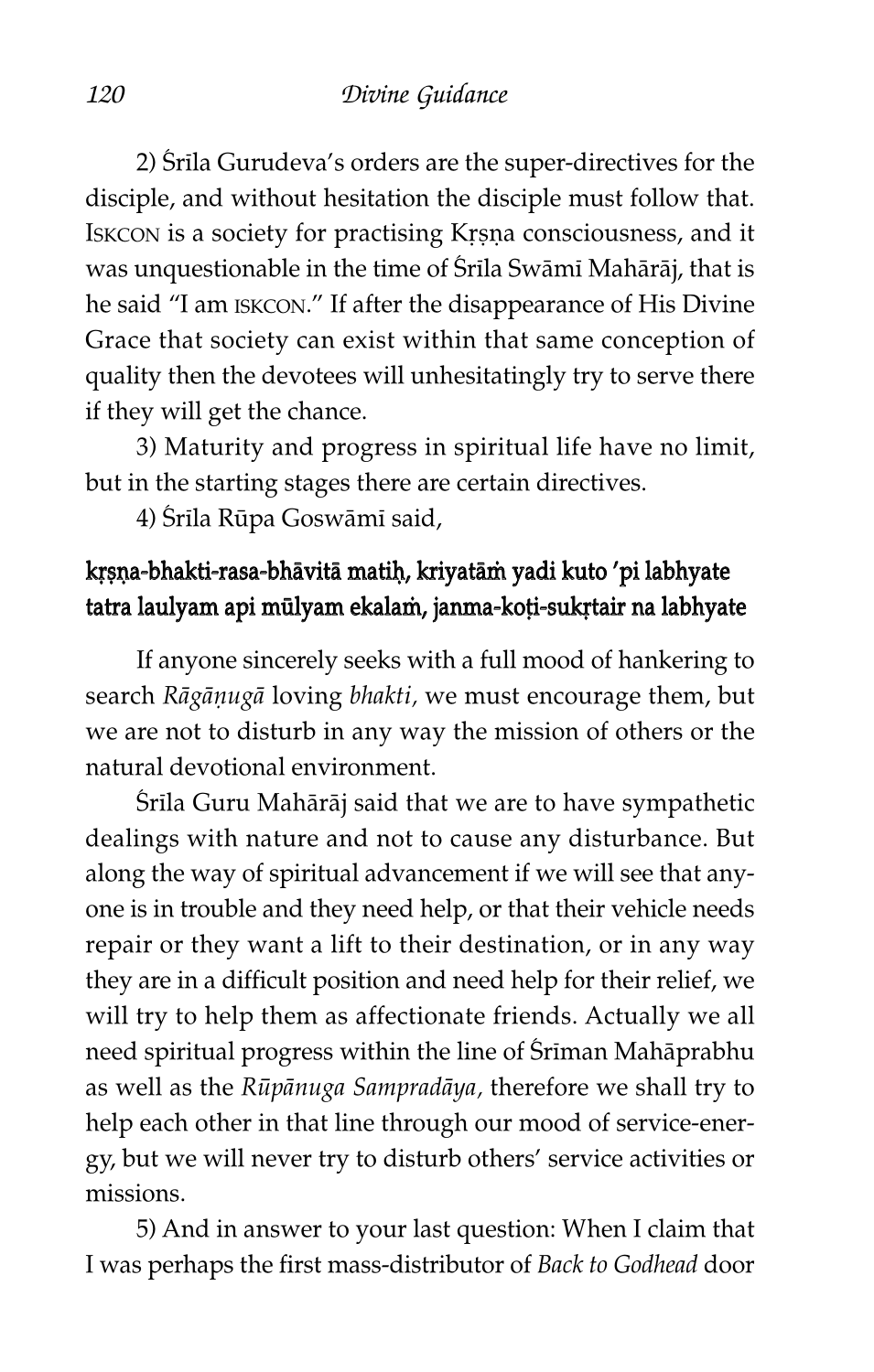to door from 7 Sitakanta Banerjee Lane, Calcutta, then where is any difficulty for us to distribute the books of Śrīla Swāmī Mahåråj if the B.B.T. will give chance to do that service? I can say that I think everyone headed by Śrila Guru Mahārāj and Śrila Swāmi Mahārāj would be very happy to see their books distributed side by side.

I may mention Your Grace as an example. You have approached me with thoughtful, sincere enquiry, and naturally I am trying to give proper reply and guide-lines according to my capacity, but my English is very insufficient. I cannot express fully my thought through the English language, and I think my answer will invite more questions. That is, everything is not sufficiently expressed, but only briefly I have expressed my heart.

In this way I cannot ignore all the sincere seekers and enquirers. But personally I consider Your Grace to be a qualified Vaisnava and merciful to the fallen souls such as myself.

I hope this letter meets you in steady practice of Krșņa consciousness.

Again with my humble dandavat praṇāms,

Yours Affectionately, Swåm^ B.S.Govinda

P.S. My time is very short. If you want to ask any more questions, please try to see me. At that time we can sit together and discuss.

Question: Recently I came across the books of Srila B.R. Śridhar Mahārāj and I find them to be a great source of inspiration in my devotional life. However, some of my friends who are disciples of Srila A.C. Bhaktivedānta Swāmi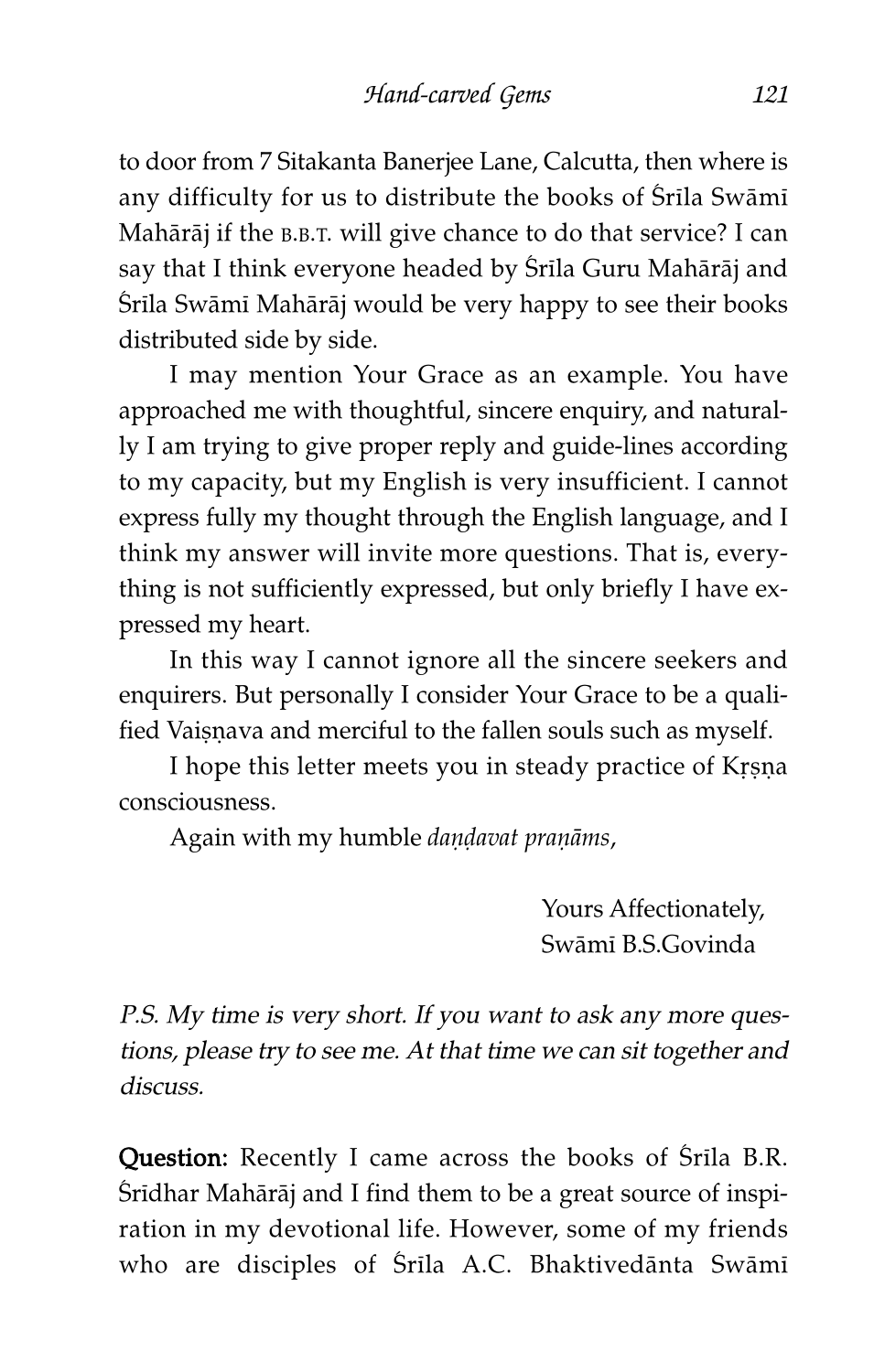Prabhupåda are discouraging me from reading these books and associating with your disciples. I am in a dilemma and asking your help.

**Śrila Mahārāj replied:** You have been a devotee for several years but I do not know if you are aware of the intimate relation between Śrīla Swāmī Mahārāj Prabhupāda and our Śrīla Guru Mahārāj. I was with Śrīla Guru Mahārāj personally for maybe 42 years and saw his relationship with all the different devotees. For about ten years of that time the Calcutta branch of Śrī Chaitanya Sāraswat Mațh was in Śrīla Swāmī Mahārāj's own premises next to his house. He would regularly come for many hours of discussions with Śrila Guru Mahārāj. Also at that time, by the instruction of Srila Guru Mahārāj, I learned Bhagavad-gītā from Śrīla Swāmī Mahārāj. Also up until Śrīla Swāmī Mahārāj's last days in this world he wanted Śrila Guru Mahārāj to be the head of his ISKCON Mission. Actually there are many things that the devotees do not know, therefore some misunderstanding has sometimes come.

Anyhow, by the grace of Śrila Guru Mahārāj, the position of Srī Chaitanya Sāraswat Mațh is clear. It was always the wish of Śrila Guru Mahārāj not to disturb others' missions, but our mission is one of 'relief work' for the spiritual seekers. You are reading his books and associating with his devotees, that is, you can understand something of his exalted mood.

Question: You have much faith in my ability to manage, but I cannot see how it is possible to carry out your order, and I fear that if I continue, then the situation will get much worse. Please, Mahåråj, remove me from this position and appoint someone else and I will try to serve that devotee. If it is your desire that I continue, then I shall have to try again but I am deeply frustrated and feel hopeless.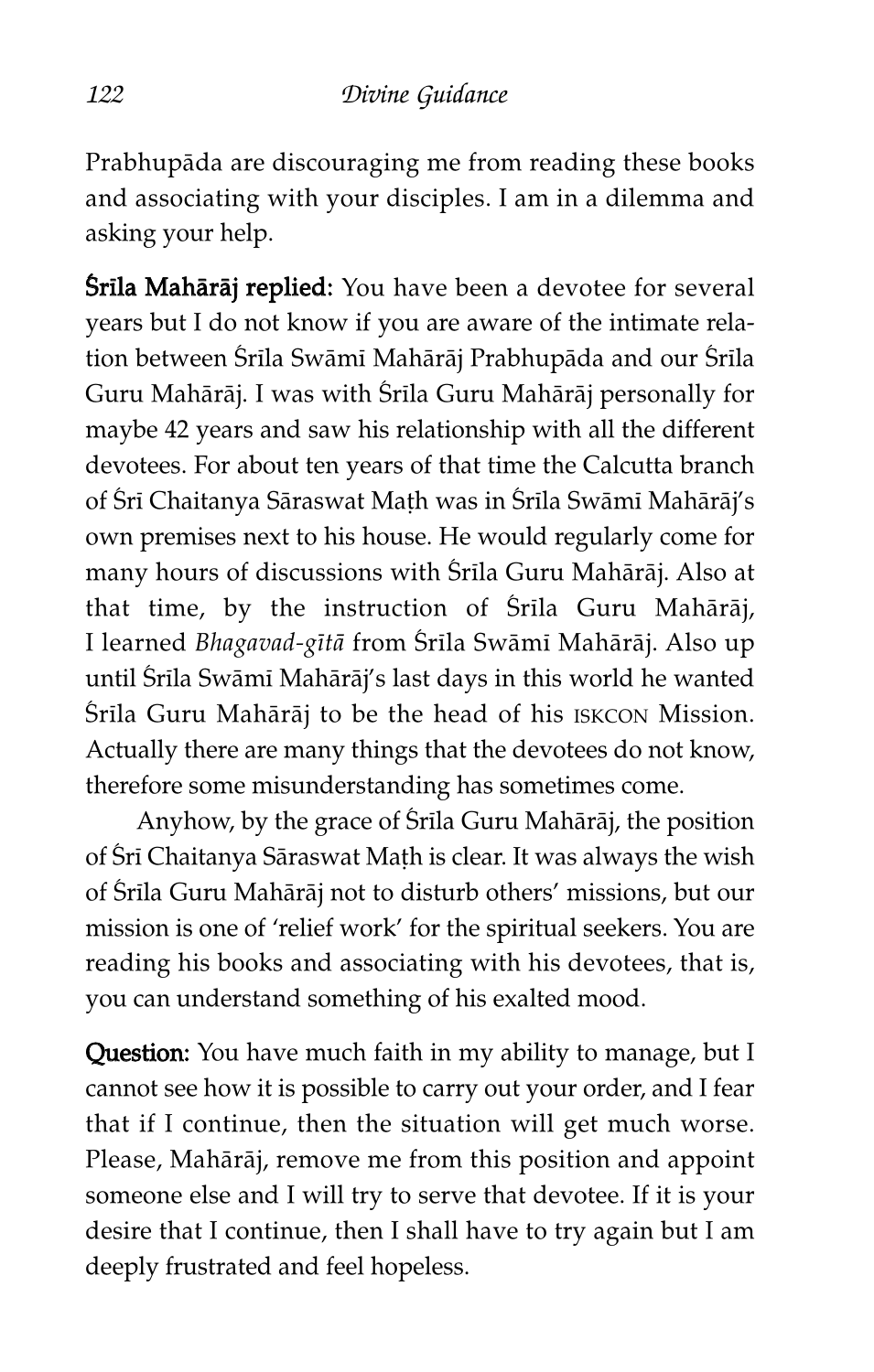**Srila Mahārāj replied:** In our practitioner's life, for the time being many disturbing things and also frustration, must come, but with our deep service intention and faith, by the mercy of Śrila Guru Mahārāj everything will be vanquished. Every morning in winter we shall not see the clear sun, as some days must be foggy, but we do not stop our duty because of that. Sri Krsna said in Śrīmad Bhagavad-gītā:

# mātrā-sparśās tu kaunteya, śītoṣṇa-sukha-duḥkha-dāḥ āgamāpāyino 'nityās, tāms titik sasva bhārata

What is necessary is only our capacity to tolerate. And this is also one kind of test. If I think of my own life's history, almost every day I have spent with anxiety in my service-life. But I am happy with that, that is, I am thinking that Krṣṇa is taking something from my energy for His divine service by making me worried. When a good boy after trying hard, fails his class exam, what does his father do? Does he oust him from the house, or give him nourishment to give him more enthusiasm? We must remember this.

# alabdhe vā vinașțe vā, bhakșyācchādana-sādhane aviklava-matir bhūtvā, harim eva dhiyā smaret

Therefore we must try with our double energy to fulfil the desire of our Srila Guru Mahārāj for the super-benefit of our spiritual lives.

Whatever is my duty is exclusively mine—I cannot give any share to anyone to make a massacre. If I know that only I can do the duty that has come to me, then I must do that. Those who can accept the challenge of service to Guru-Gaurānga, they can do many things even beyond their capacity, by the grace of Their Lordships. Therefore don't you worry.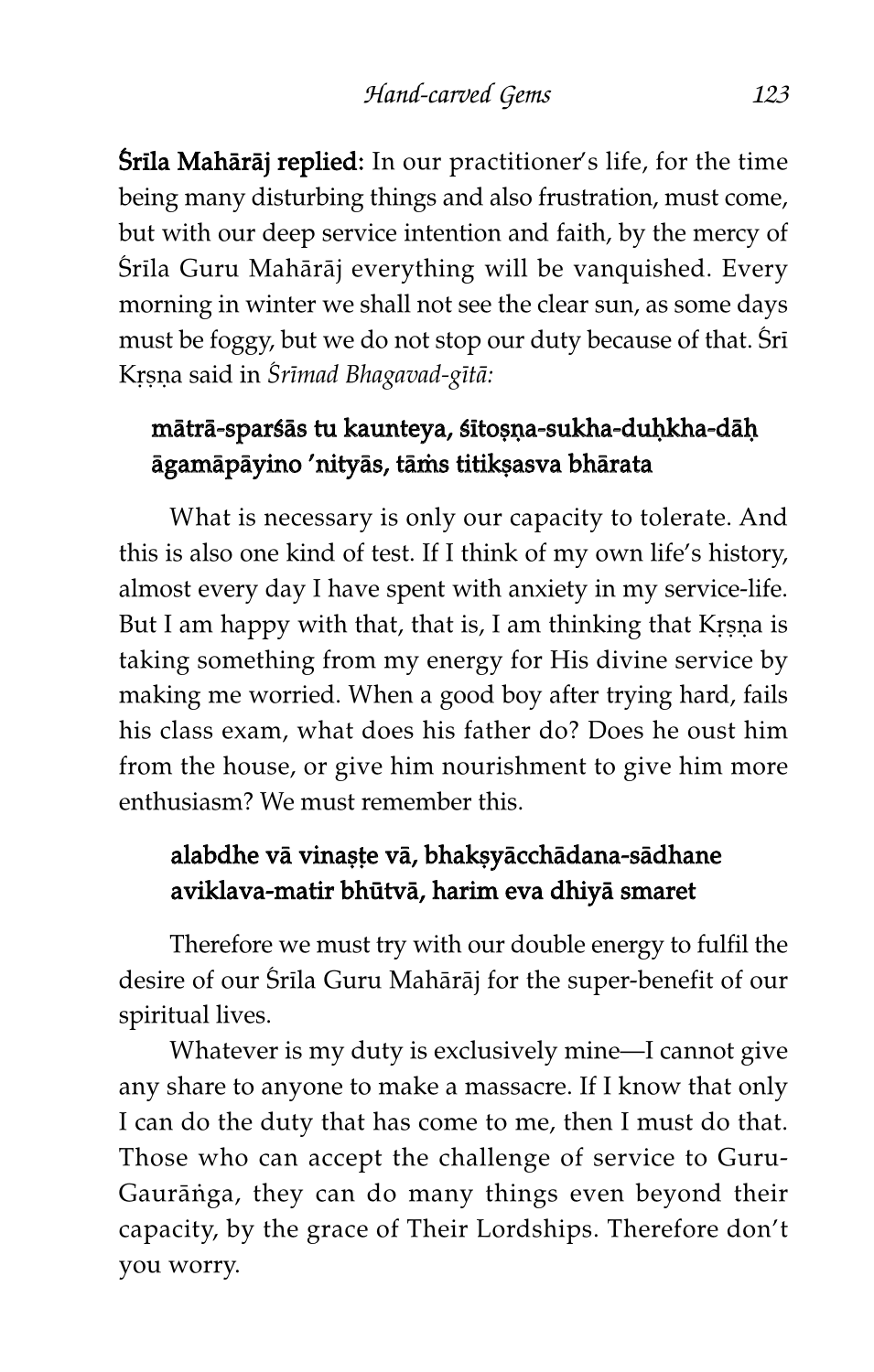I can remember one phrase in Bengali poetry that says that even if the whole world will leave their service with a crying mood, I will not run, but I will try. Srila Guru Mahārāj many times recited this story of Ravindranath Tagore:

## yadi tora àåka ßune keu nå åse tabe esalå calore

If nobody will come with you, you must proceed alone, without even a stick. It is necessary to be steady in your point of position of service. It is a very high thing, but for your attention I can say humbly, but beyond my jurisdiction, in remembrance of Śrila Guru Mahārāj: "Śrīmatī Rādhārāņī cannot tolerate to give any other party Her divine, exclusive service share for Krṣṇa." I think it is enough for your remembrance....

…We have got this very rare human body, intelligence, energy, and many qualifications for the service to Krsna, therefore we cannot allow ourselves to make a massacre of our service-mind in exchange for some part of the mundane.

Dear Prabhu, don't you be worried for any illusory environment. You must think that Śrila Guru Mahārāj is always with us, watching us, and taking care of us. It must be we will finally get a victorious service position by His divine mercy.

We are very fortunate, that is we are enlightened by Srila Guru Mahārāj's and Śrīla Swāmī Mahārāj's divine service life. After Sriman Mahāprabhu, this kind of wave of devotion has not come out until the time of Śrīla Bhaktisiddhānta Saraswatī Prabhupåda. That wave has been blown all over the world by Śrīla Swāmī Mahārāj and Śrīla Guru Mahārāj in order to successfully smash the illusory environment; and now the whole world is chanting "Hare Krṣṇa." By hook or by crook they established Krsna consciousness, but if we think how much obstruction came in their lifetime, we must forget our own sorrow and difficulties. Srila Dāsa Goswāmi said that when you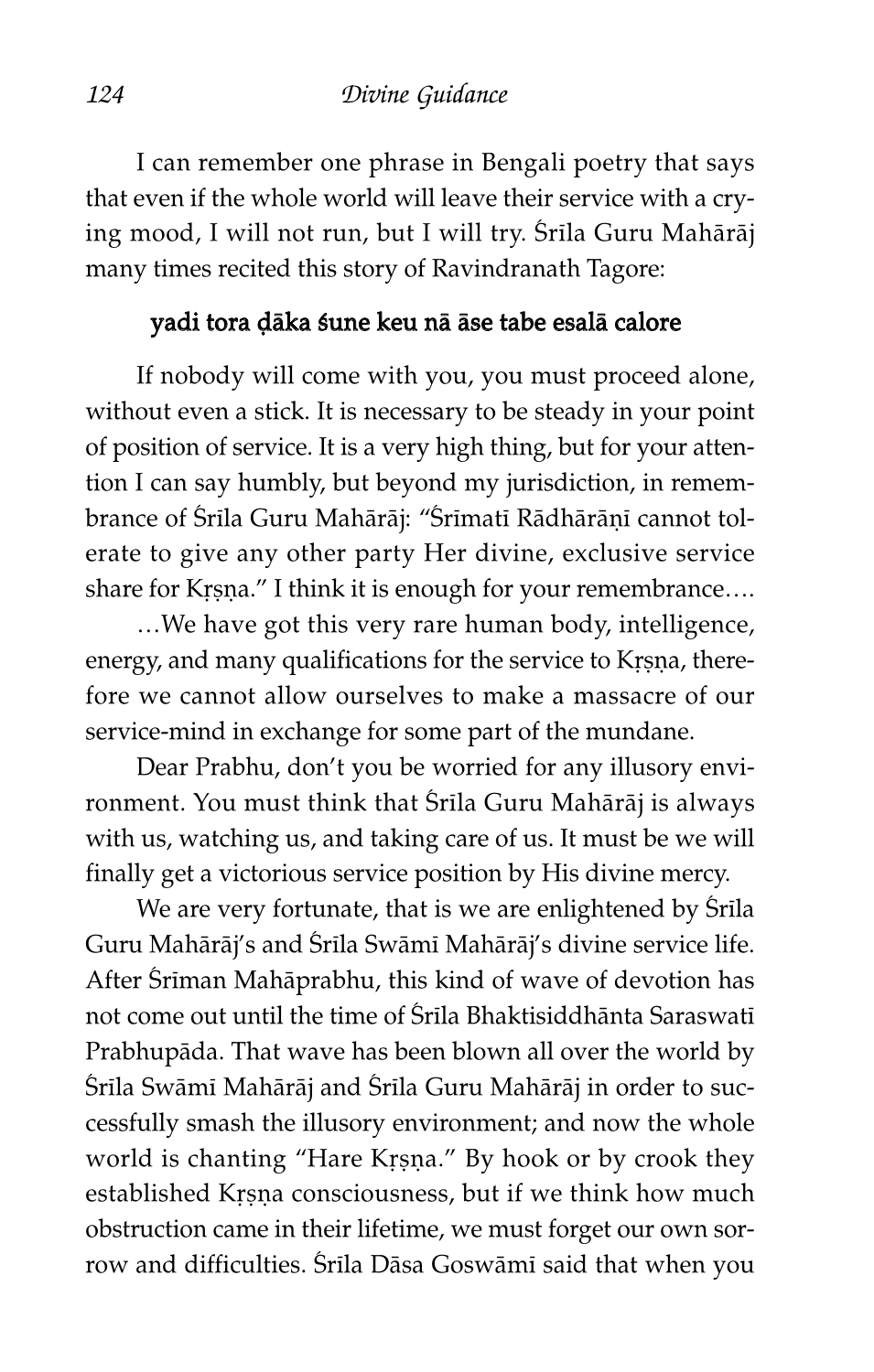will be in a very much troubled position from your inner enemies—kåma, krodha, lobha, moha, mada, måtsarya—you chant loudly the name of your protector: the Vaisnavas. Pray to them for the protection of your spiritual divine life, and, if you are sincere, you must get help from them. Then I can only say, "Proceed, proceed, and proceed, and the foggy sky must timely leave your vision."

Question: We have read in a book from another temple that union is higher than separation and we are having some problems understanding the explanations given there. In the past we have always read in books by Śrila Swāmi Mahārāj Prabhupāda and Śrīla Guru Mahārāj that vipralambha, separation, is the highest mood in Krṣṇa consciousness. How are these statements compatible?

**Śrila Mahārāj replied:** My feeling is that even after one thousand births more, such persons as wrote that statement will never be able to understand what is vipralambha and what is contained there. Mahåprabhu stayed twelve years in Gambhīrā tasting the separation mood of Śrīmatī Rādhārāṇī to Krṣṇa extremely, and that is the super-expression of Krṣṇaprema. Such super-expression came out through vipralambha, otherwise it is not possible to taste Krsna-prema. We can get some idea of how deep it is, that Mahåprabhu took the Form of Rādhārāṇī's bhāva and kanti, and that is not the mood of union, but of separation.

Everyone, including even a child goat, in this mundane world knows what union is, therefore it is not necessary to teach anyone to enjoy: they already know, so it is not necessary to clarify that for anyone. But all the attentive energy is to be used for what? What is not known is the transcendental mood of separation. Why was such mood tasted by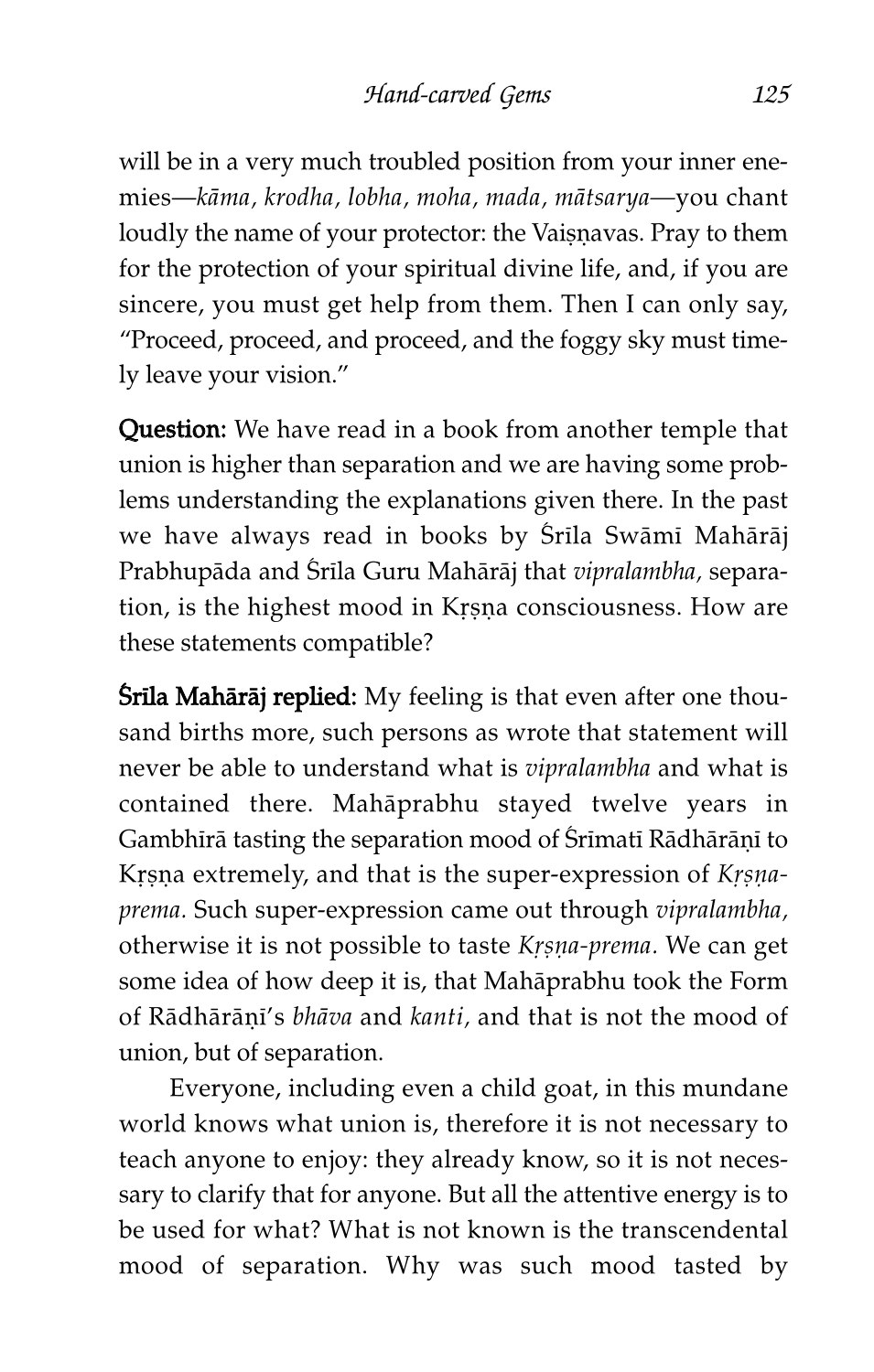Mahåprabhu again and again? Mahåprabhu's feeling always returned to the tasting of that vipralambha—the mood of separation from Krsna. The subject matter of Mahāprabhu was to taste what deepest degree of feelings were felt by Srimati Rādhārānī.

It is not possible to express by language the mood of separation that Sri Chaitanya Mahāprabhu tasted in Gambhīrā, but Śrīla Krsņa Dāsa Kavirāja tried to show something in  $\delta r\bar{\imath}$ Chaitanya-caritāmṛta, Madhya-līlā, second chapter. Throughout the whole of Chaitanya-caritāmŗta the mood of separation is present. And why do we say that this is the supreme mood of the play of the Supreme Personality of Godhead? Just what degree of bhāva is in Śrīmatī Rādhārāṇī that Kṛṣṇa appeared as Mahåprabhu in order to take Her mood and taste that? Who is the enjoyer? What is enjoyment? And, who is being enjoyed through the mood of suffering?

Everyone knows enjoyment, especially conditioned souls involved with sexual enjoyment, and thinking it gives the highest happiness within this mundane world, but he who can say that the highest super-painful mood of separation can give the supreme feelings—the only one who can say that is Śrīman Mahāprabhu.

One śloka expressed by Kavirāja Goswāmī about Mādhavendra Purī's feeling of the mood of separation from Krsna is:

# ayi d^na-dayårdra-nåtha he mathurånåtha kadåvalokyase hṛdayam tvadaloka-kātaram dayita bhrāmyati kim karomy aham ei śloka kahiyāchen rādhāra thākurāņī...

This śloka was extremely expressed by Śrīmatī Rādhārāṇī, and through Her super-mercy Śrīpād Mādhavendra Purī also tasted it at the last moment of his life. After that, only Sriman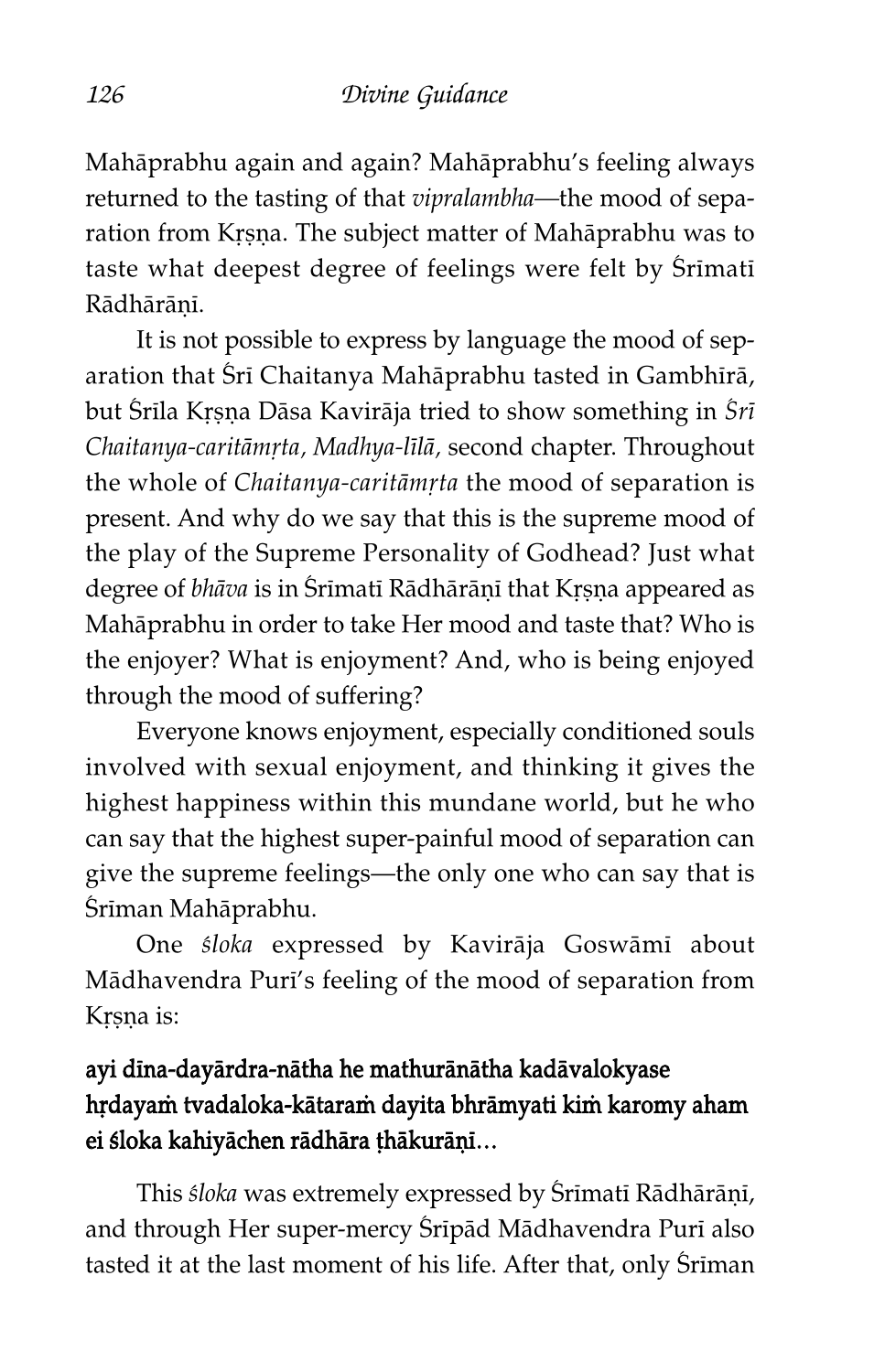Mahåprabhu, and no one else, is qualified to taste it fully—this is the opinion of Śrila Kavirāja Goswāmi.

You try to consider the following: What is it that Krsna cannot taste Himself? What was it that Krsna wanted to taste, that He appeared in the Form of Mahāprabhu? Why did Krṣṇa take the mood and colour of Rādhārānī and what was His tasting matter? What did Krsna taste in the Form of Mahāprabhu during His Pastimes here? What mood did Mahåprabhu show in Puri-Dhām, especially in His Gambhīrā-līlā, and why did He faint to see Krsna in Kuruksetra in the Form of Jagannātha? Why did Chandidās write in one poem:

# lakha lakha yuga hiye hiye råkhanu tabu hiyā judana nā gela

(Meaning: Why did Rādhārāņī say She couldn't be satisfied by embracing Krsna for millions of millions of years?) What mood is expressed here?

What mood of tasting is given by Sri Kavirāja Goswāmī in expressing Mahāprabhu's Antya-līlā in Śrī Chaitanya-caritāmŗta second part, second chapter?

That which Rādhārāņī tasted in separation of Krsna when He did not return but sent Uddhava to see Vrndāvan, Mahāprabhu tasted that Vramara-gītā in an intoxicated way continuously for twelve years like an extremely mad man. If such souls are foolish then all the residents of Vrndāvan, including the Gopis, are foolish. Why didn't they get straight into a chariot, like a taxi, and go just half an hour to Mathurā instead of foolishly living in Vrndāvan?

But if that author (of the book you mention) with his conception wants to taste the mood of union he will immediately become pregnant, then what will be for him?

What was it that Rūpa Goswāmī expressed in a praising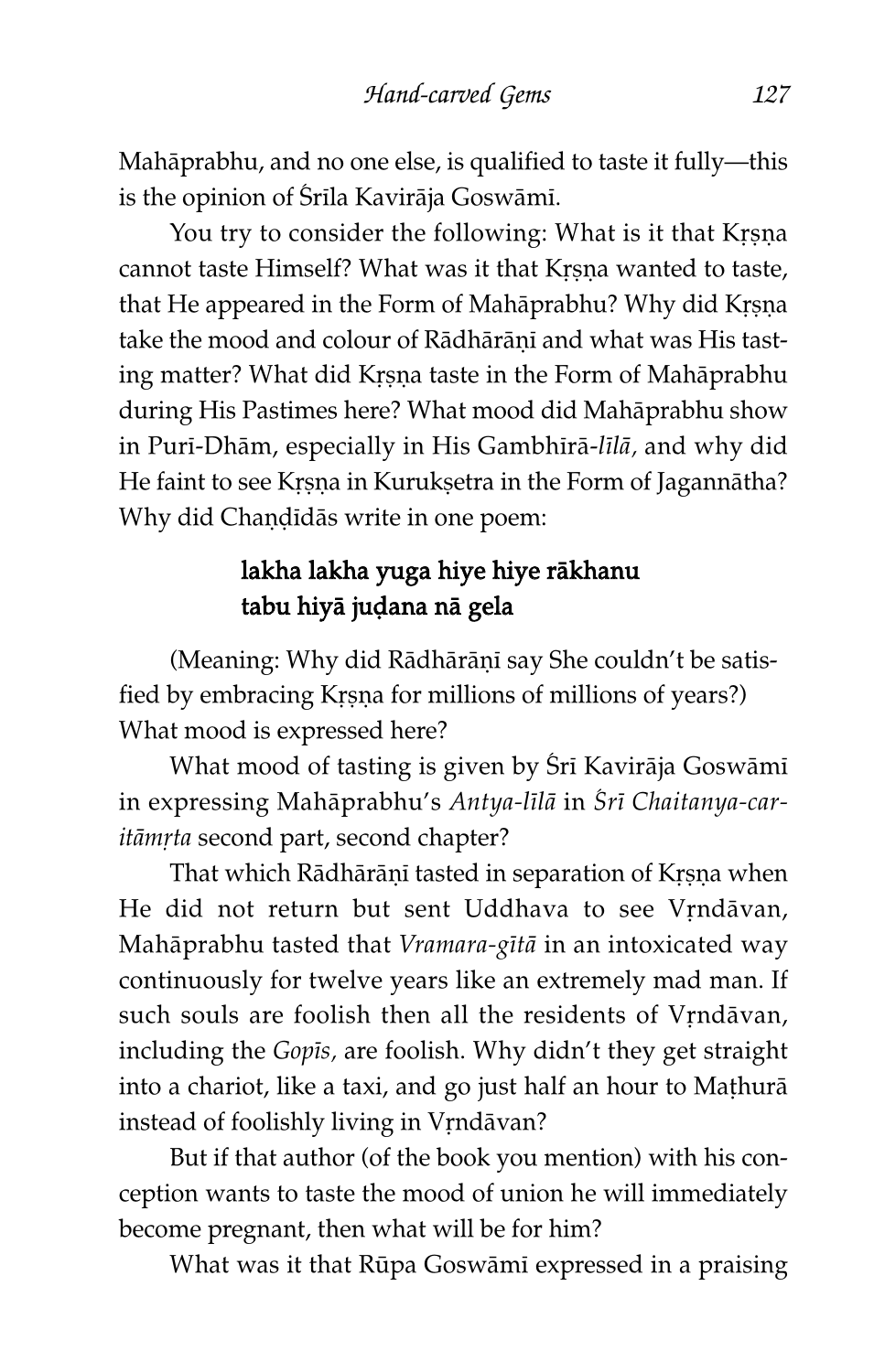way about the mood of Krsna-prema in separation when he said—pīḍābhir nava-kāla-kūṭa, etc. (C.c. Madhya 2.52)—the power of even a young cobra's poison is defeated by the Krsna-prema of separation?

Actually I am not eager to give answer to this, but I am only remembering the mood of Srila Guru Mahārāj and Srila Swāmī Mahārāj. I am extremely hating to give any answer to this question of childish mood of praising union. That is, everybody knows the position of union.

I know what is hell, and I have some experience about heaven, but I do not know what is the destination of one who wants to criticise the dearmost associates of Rādhārāṇī as well as Mahāprabhu Śrī Chaitanyadeva. He has not even the smallest idea about Krsna consciousness, especially about the twelve years of Mahāprabhu's living in Gambhīrā, and the mood of Rādhārāṇī tasted by Mahāprabhu, the nondifferent Form of Krsna. Can you say what kind of destination awaits such a person? If the residents of hell see such a person they must be fearful of him and need to make a new hell for him.

We have taken refuge at the lotus feet of our Srila Guru Mahārāj and therefore Krṣṇa has been gracious to give us all protection from the concocted ideas of the foolish. If you read only Srila Guru Mahārāj's books and try to serve only in his line, you will be joyful and worry-free, and very quickly you will make progress on your transcendental homeward journey.

Question: I am running a purely vegetarian restaurant, but a devotee quoted you as saying that devotional service and business should not be mixed. He also implied that it isn't proper to offer foodstuffs to Sri Guru and Gaurānga before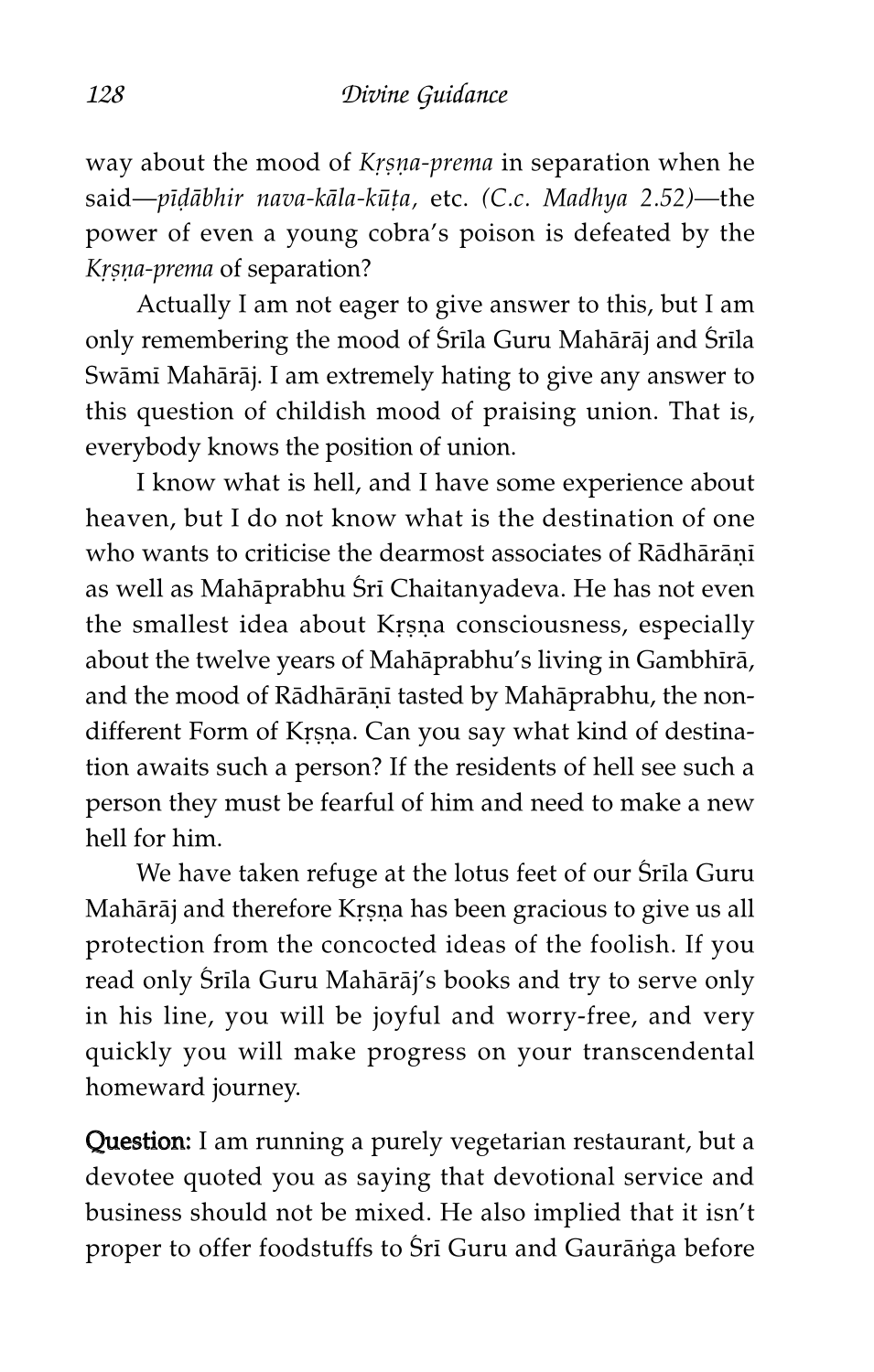serving it out. I have a little trouble to understand this. Please say something on this matter for us.

**Śrila Mahārāj replied:** Regarding your question I can say that everything depends on the mood of the devotee. The Mahåbhågavata can see everything to be Prasådam. But the Scripture also says that to give Mahåprasådam to those who have no faith is an aparådha. By way of example, Harinåma can rescue everyone, but if you give it to someone who has no faith then it is an offence; in a similar way we can make aparådha to Mahåprasådam. But it all depends on the mood of those involved: if in a fully conscious way it is made and offered, then distributed to those with faith—that is very good.

Mahåprasådam means mercy, and we are not to give that in exchange for money, but we can give it in exchange for faith. However, I am not criticising Śrila Swāmi Mahārāj, that is I can harmonise it in another way: he wants to engage the whole world in the service of Krṣṇa, and he has the right to break and make the injunctions, that is, he is a Saktyāvesaavatāra. We can adjust the mood of Śrila Swāmi Mahārāj and the traditional rules in this way: where there is no other way to do service to Guru-Gauråíga, the devotees are doing business, being employed, distributing books, selling cookies, etc. Also running restaurants is one kind of business. So I can harmonise in this way, that after cooking you first offer a little of each preparation to Sri Guru Gaurānga, but not mix it back in with the remainder. Also, after taking for the maintenance of your family, you offer the profit money for the service of Sri Guru Vaișnava, and in this way no reaction will come to you. That is, I say it all depends on the mood in which it is done. The main thing is that your existence must stand in the plane of service. If anyone with *śrad-*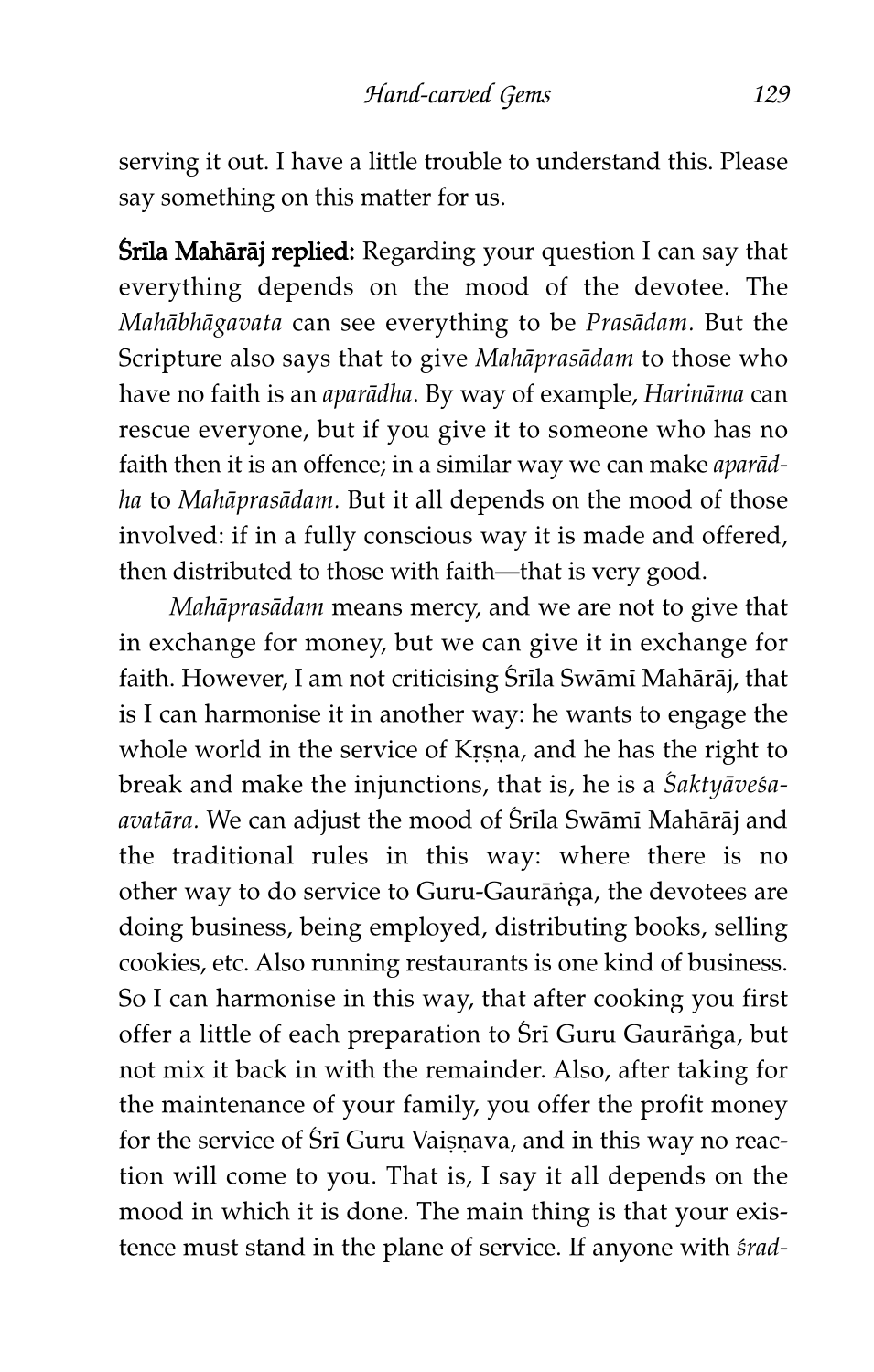dhå wants that Prasåda, you can happily give it to him.

Question: In the purport of verses 5.24 and 25 of Srī Brahma samhitā it is stated that the Gopāl Mantram has two aspects: 1) To fulfil the pure spiritual desires of pure devotees, culminating in Krsna-prema, and 2) To also fulfil the mundane desires of the mixed devotees.

Considering myself a mixed devotee I am asking you if I may chant this Gopål Mantra. I am already initiated into the Gāyatrī Mantra which contains the Gopāl Mantra. May I chant this Gopål Mantram like japa-mala, or in my mind incessantly?

Śrila Mahārāj replied: Regarding the Gopāl Mantram, you can refer to this verse:

# bhoga-mokṣa vāñchā chāḍi' harināma gāi re nā ceyeo nāmera guņe osaba phala pāi re

When we will chant the Hare Krsna Mahāmantra or meditate upon the Krsna or Gopāl Mantram without asking for anything except the transcendental service to Krsna under guidance of Sri Gurudeva, that will be of real benefit for everybody, and what good things are needed for us will come automatically. But if any mundane desire will come and mix with that devotional mood, that must hamper the pure devotion.

Śrīla Rūpa Goswāmī said:

# anyābhilāșitā śūnyam, jñāna-karmmādy anāvŗtam ānukūlyena krsņānuśīlanam bhaktir uttamā

You can consult with that *sloka* and can understand what is what. It is in Śrī Bhakti-rasāmṛta-sindhu. Also Bhaktivinod Thākur said,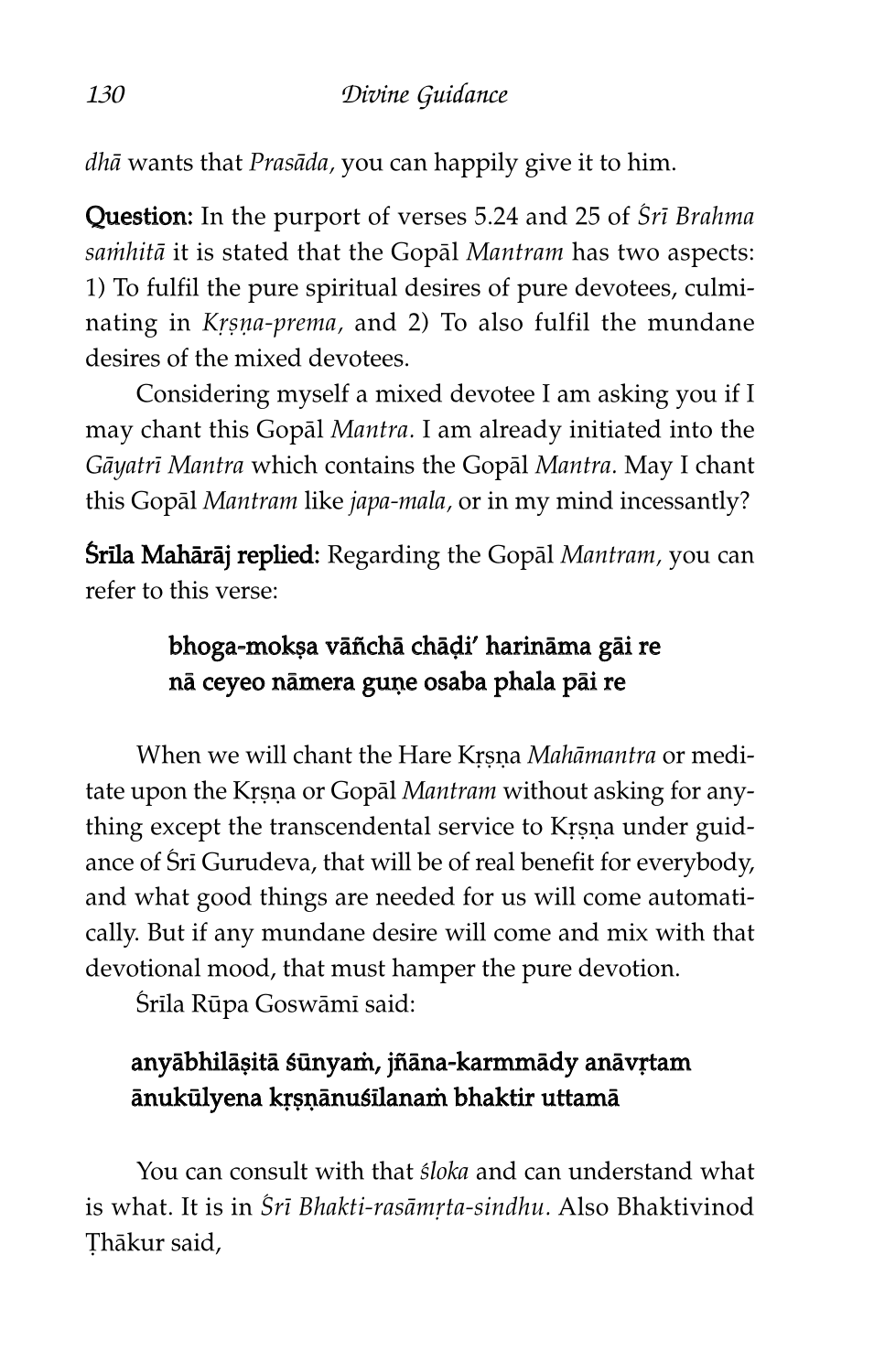# bhoga-mokșa vāñchā chāḍi' harināma gāi re nā ceyeo nāmera guņe osaba phala pāi re

You can chant the Gopål Mantram constantly—that is no problem, but in this age of Kali-yuga, Harinåma is the Mahåmantra and of all mantras is the best. Harinåma is for everything, but the Gopål Mantram is for meditation.

Question: I have been told that jiva-souls who take birth in the mortal world but who later go back to Krsna's abode can also fall down again into the material world. Is this true? Also I hear from some that the *jīva* originally came from the spiritual world, but others say our origin is the marginal position. Dear Gurudeva, please help me understand this.

Also, please clarify as to whether I may visit other missions if I find their members to be respectful to my  $S$ rila Guru Mahåråj.

**Śrila Mahārāj replied:** If anyone from Vaikuntha comes to the material worlds it is generally only by the will of the Lord. It is, however, given in the Scriptures that even a resident of Vaikuntha can fall down if he commits Vaisnava-aparādha, but that also can be seen to be by the will of the Lord as in the case of the gatekeepers, Jaya and Vijaya.

Śrīla Guru Mahārāj was many times approached with this question and he illustrated clearly that our origin is the marginal potency of the Lord, the tațastha-śakti. If we become liberated from worldly bondage, as a matter of right we can enter the marginal plane, but only by grace can we enter the higher planes of Vaikuntha, Vrndāvan, etc.

In other societies there are no doubt many good and respectful souls whose association is good, but it is also true that some have the tendency to criticise our Srila Guru Mahārāj—and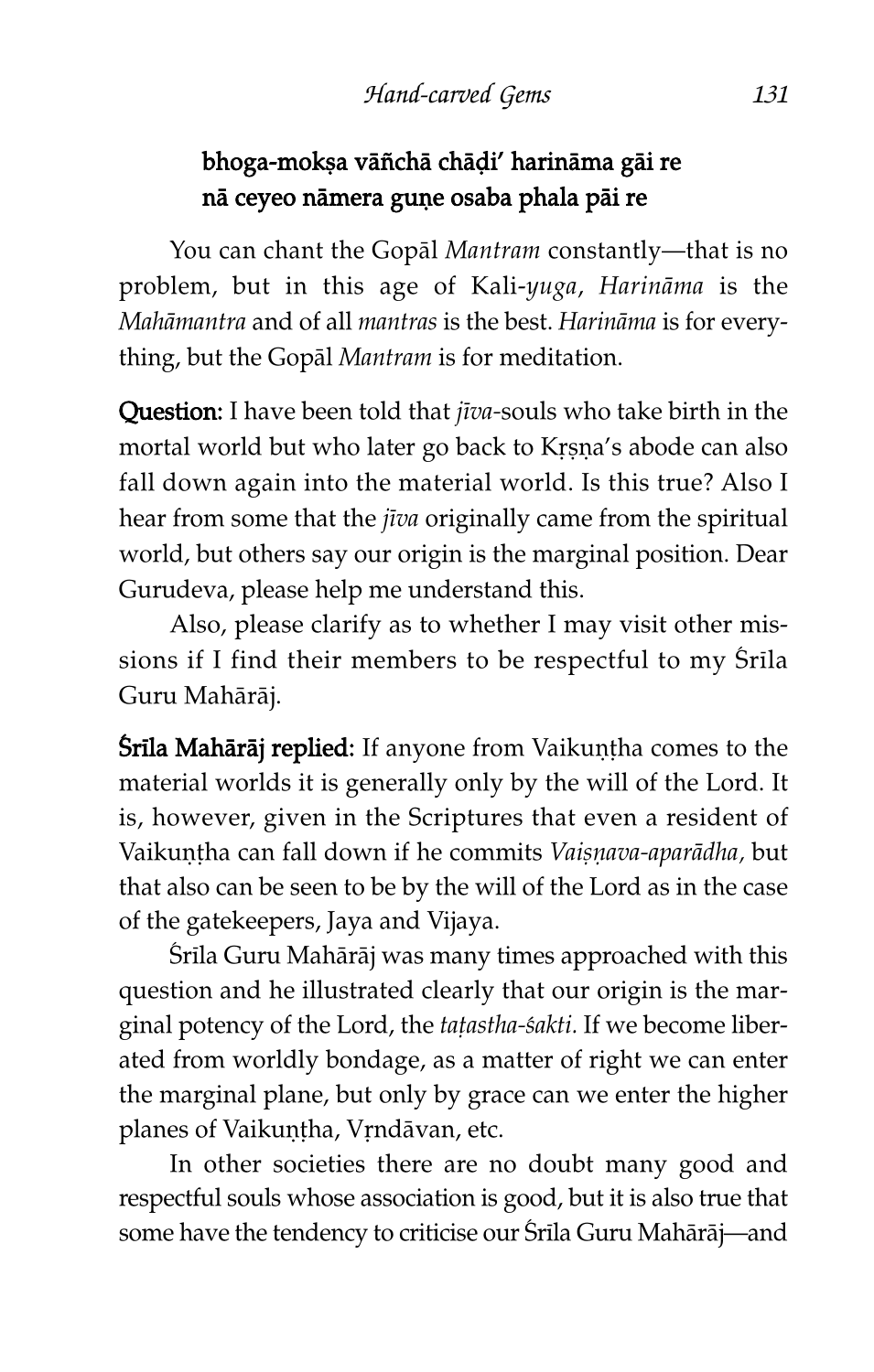that is very harmful. To hear criticism of Sri Gurudeva is very bad and must be avoided because it strikes at the foundation of spiritual wealth: faith in Śrī Guru. From another angle, anyone running a mission certainly faces many problems to keep the unity, so we must always be careful to respect that. And if others may not want us to visit their Temple we will humbly agree to their wish and still keep our respect for those devotees.

Ideally we shall try to keep the association of those who are following our own track of Krsna consciousness. In this way various devotees are trying hard to make successful āsramas as places for our Math's devotees to associate happily.

Question: As you know, one devotee who was considered to be more senior has fallen away from your Mission here. Our question is how we can avoid similar misfortune befalling ourselves also?

**Śrila Mahārāj replied:** I am surprised to see the mood of that devotee: he has completely fallen down in the ocean of illusion, but you are all saved by the grace of Srila Guru Mahārāj. We can understand that the cause for such fall-down is ego and offence to the Vaiṣṇavas. You all please try to avoid Vaișņava-aparādha, and be careful from mundane ego.

I have seen in my short life many things: many up and down situations of the practitioner's life. Big, big personalities up to Brahmaloka have received difficulty in their practising life due only to the cause of Vaișņava-aparādha and egoism. Anyhow, our protector and saviour, Śrila Guru Mahārāj, is always bestowing his mercy to us and we must cross over that dangerous situation.

Question: As per your wish we plan to translate and publish books of Śrila Guru Mahārāj. We need funds for this, therefore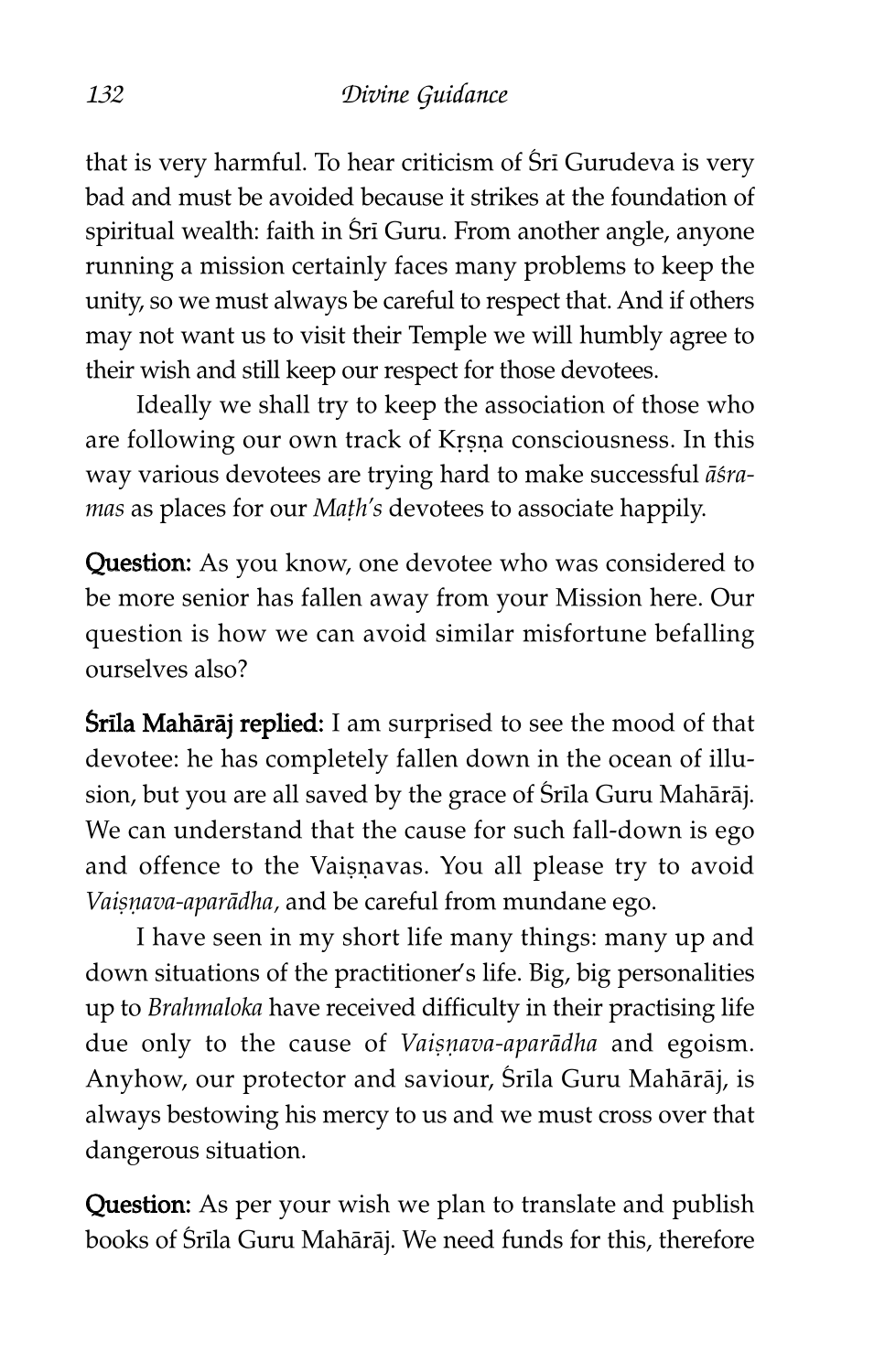we first wish to translate and publish a popular book introducing Indian philosophy. We are asking your permission for this.

**Śrila Mahārāj replied:** For your own continuing practising life and proper, happy, safe progress you must try to be devoted exclusively to your Guru for the satisfaction of the beloved Lord. In order to do that you need some certain line and track to happily proceed. Many things are good in this world, no doubt, but one with exclusive mood will always focus on his own track—that means the books of our Śrila Guru Mahārāj, his instructions, practising method, etc.—and we will follow that. But as a business for the purpose of maintenance we can consider presenting the books of others, as long as it is not harmful and that it does not differ from the conception of our Śrila Guru Mahārāj, but we cannot sell ourselves in exchange for anything in the mundane world. In this regard we can remember Śrīla Prabhupāda Saraswatī Țhākur's advice that we must tolerantly try to serve Sri Guru-Gaurānga despite whatever may come. Love or rupture or anything may come, but we are to proceed in our track—that is very important.

Question: I have an enquiry about the worship of the Devas. Also, Guruji, is it wise for us to conduct śrāddha ceremonies for the non-devotees who have passed away?

**Śrila Mahārāj replied:** One who is a follower of the exclusive devotional line of Krsna consciousness as given by Srila Guru Mahārāj as followers of the Rūpānuga Sampradāya, he will not feel any necessity to engage himself for the purpose of any other god or demigod. This is our clear line. As primary support for this Krsna-sevā conception Śrīmad-Bhāgavatam says, devarși-bhutāpta-nrņām pitrņām. This śloka supports that one has no other necessity than to engage in Krṣṇa's service.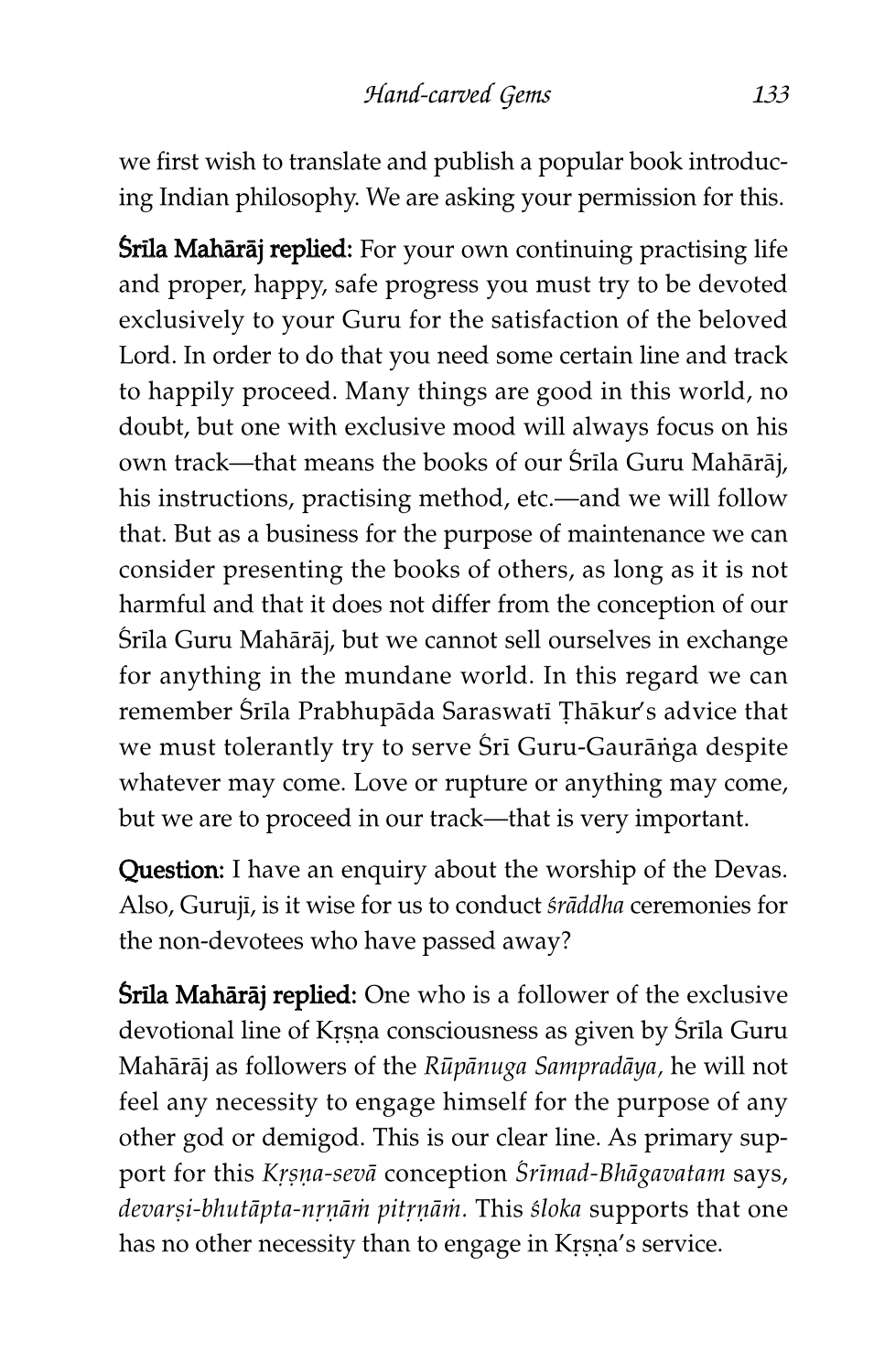For one who is living as a grhastha, if he will feel some obligation about Vedic society rules for his departed ancestors, he has some allowance in this way: he can offer Mahåprasådam, read from four or five holy Scriptures in front of Vaișnavas, offer sixteen kinds of gifts to the Vaisnava Gurus, hold a fire sacrifice as Vaisnava-homa, congregationally chant the Mahåmantra, and make special offerings to the Deities then offer that Mahāprasādam for the satisfaction of the Vaișnavas and afterwards offer that Mahåprasådam to the departed soul for the spiritual benefit of that soul.

For the general people if they faithfully follow the Vedic culture they may be encouraged to become Vaișņavas.

Question: Should the Gāyatrī Mantra be received by hearing through the right or left ear? I understand there is evidence in the Scripture that says spiritual topics should be received through the left ear, but recently I heard you mention that the Mantram should be received through the right ear.

**Śrila Mahārāj replied:** Regarding your question, I can say that generally the right ear is stronger than the left ear. It is true that King Purañjana heard through the right ear, the south pañcāla, that means the karmma-kāṇḍa fruitive activities under guidance of the Vedas, and it is that plane that Purañjana entered. This is given in the *sloka* of *Srīmad-Bhāgavatam*  $(4.25.50)$ , but in that  $sloka$  another qualification is also given: that one can memorise very quickly, yāti śrutadharānvitaḥ, just by once hearing, one can immediately memorise. In addition, Mådhavåchåryya, our Sampradåya Guru, said that through karmma-kāṇḍa the jīva-soul may get a super chance by the karmma if by good fortune he gets the opportunity of the super-servitor's as devotees' service. The left ear is a little weaker and it is mentioned to be a symbol of jñāna-kāṇḍa. In jñāna-kāṇḍa there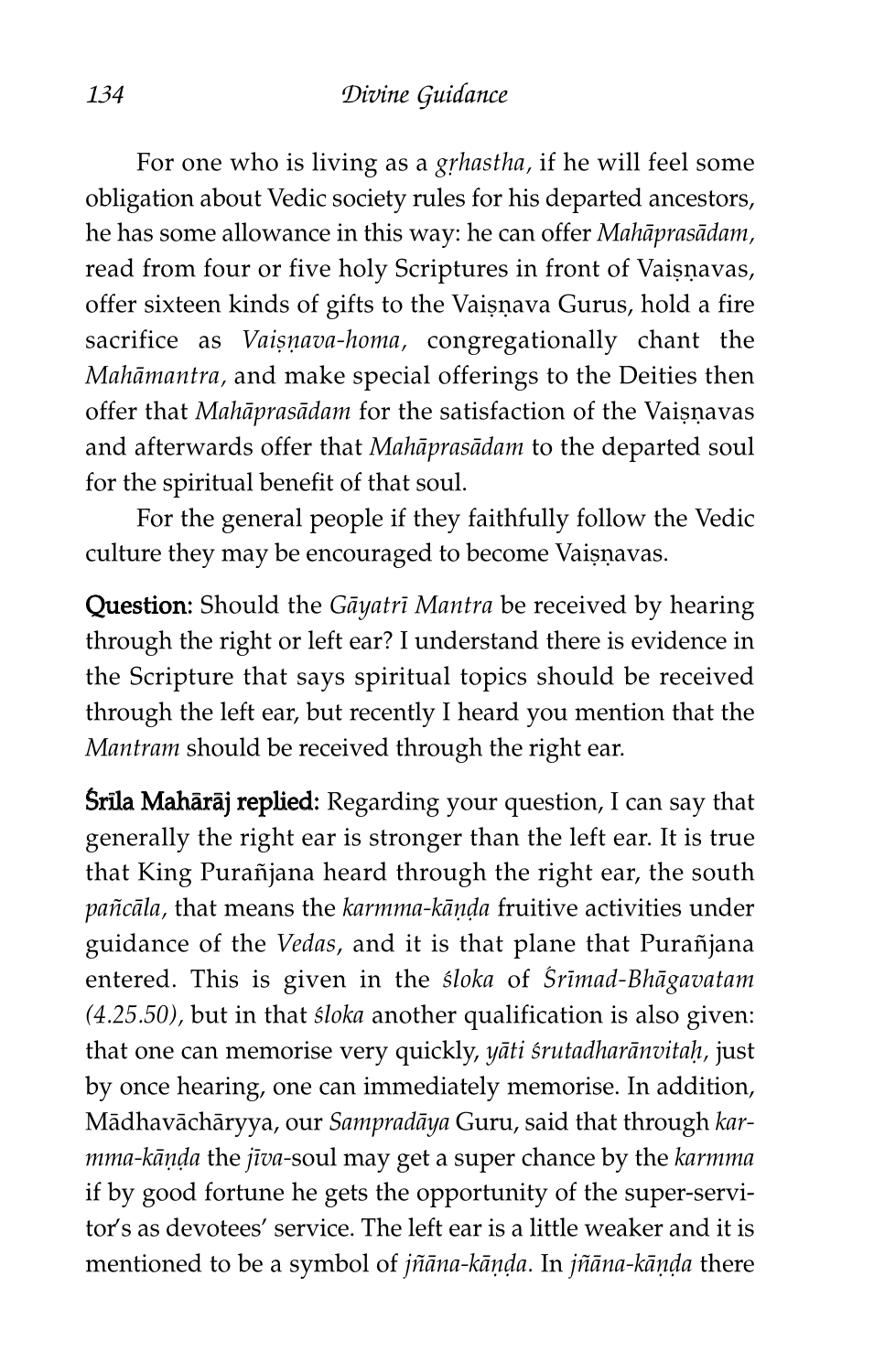is virtually no chance to get any service to the Vaișņava devotees due to base ego. The final result they receive is nirvvisesaloka, but this position must be avoided. In jñāna-kāņḍa the main base is ego.

Also in some places we find the left ear is mentioned, but Śrila Guru Mahārāj instructed us to hear through the right ear, therefore we are following that process.

Question: I am living so far away from the central Math. How can I understand there is any value in whatever little service I can do from here?

**Śrīla Mahārāj replied:** Here in Nabadwip so many activities are going on, but all is for the satisfaction of Srila Guru Mahārāj. Also you can think it, that in the capital city of a country there are many duties that cannot be done there in the capital. The provinces, the smaller towns, and the villages all have their part to play in serving the centre. They grow paddy, vegetables, etc., spin cotton, make fabrics and clothing, keep cows and produce milk, butter, yoghurt, etc, as well as many other duties. In this way all over the world's fortunate souls can engage in service to the central Mission of our Srila Guru Mahārāj in unlimited ways. This varied service-life to the Centre is the basis of the whole spiritual world of joyful activity.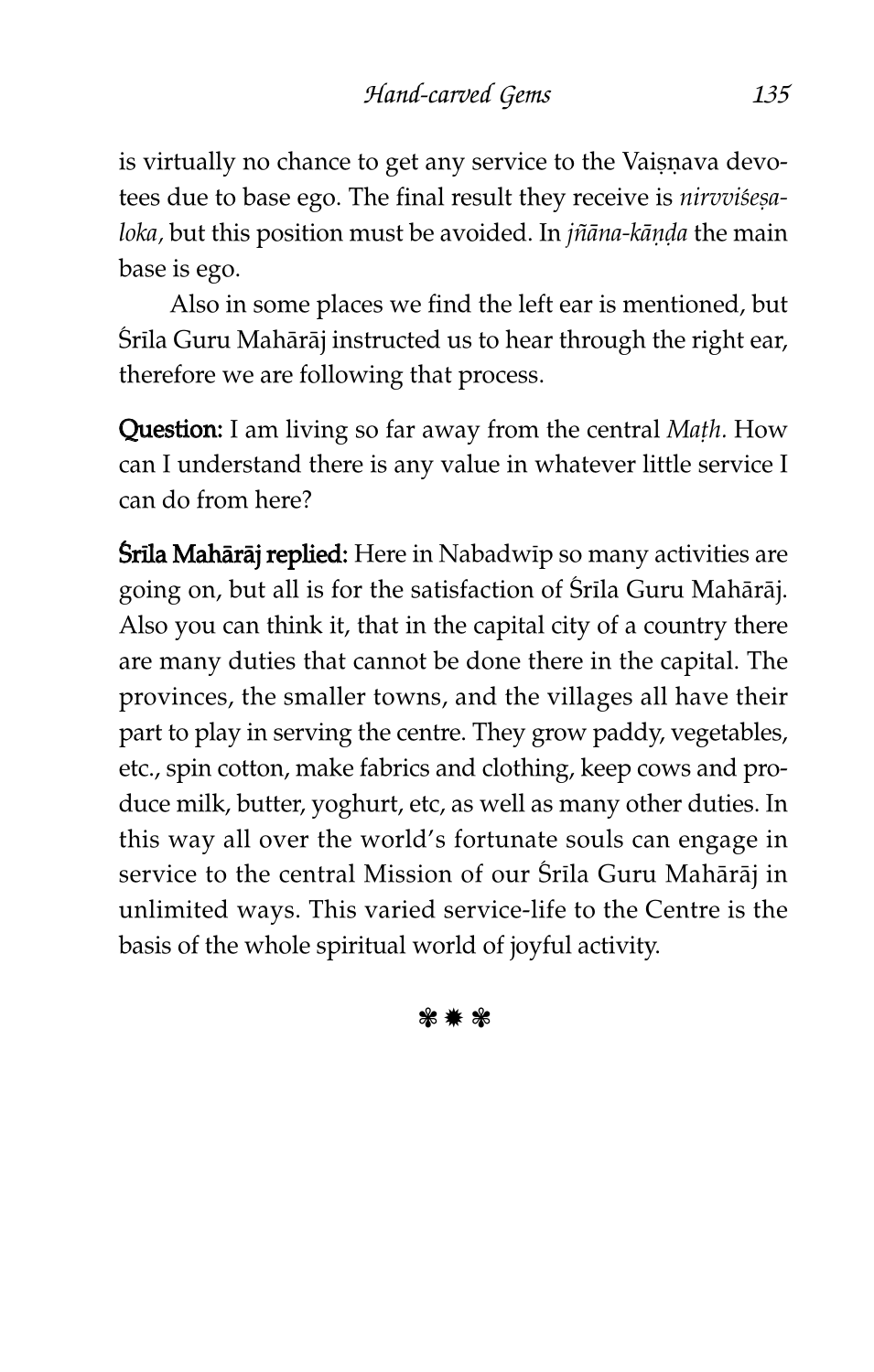# Sri Chaitanya Saraswat Math Book List

These are some of the many books and magazines that are published in some fifteen languages by the Sri Chaitanya Saraswat Math and its affiliated branches worldwide.

For more information on these publications please visit the Sri Chaitanya Saraswat Math website at www.scsmath.com.

# Books by Srila Sridhar Maharaj

Srimad Bhagavad Gita -- The Hidden Treasure of the Sweet Absolute Sri Sri Prapanna Jivanamrtam -- Positive and Progressive Immortality Sri Sri Prema Dhama Deva Stotram Search for Sri Krishna -- Reality the Beautiful Sri Guru and His Grace The Golden Volcano of Divine Love Loving Search for the Lost Servant Subjective Evolution -- The Play of the Sweet Absolute The Guardian of Devotion Sermons of the Guardian of Devotion [I-IV] Home Comfort -- An Introduction to Inner Fulfillment Inner Fulfillment Holy Engagement The Golden Staircase Absolute Harmony The Mahamantra Ocean of Nectar Sri Kirtana Manjusa [The Treasure Chest of Divine Kirtans]

# Books by Srila Govinda Maharaj

The Divine Servitor Dignity of the Divine Servitor Golden Reflections The Benedictine Tree of Divine Aspiration Divine Guidance Divine Message for the Devotees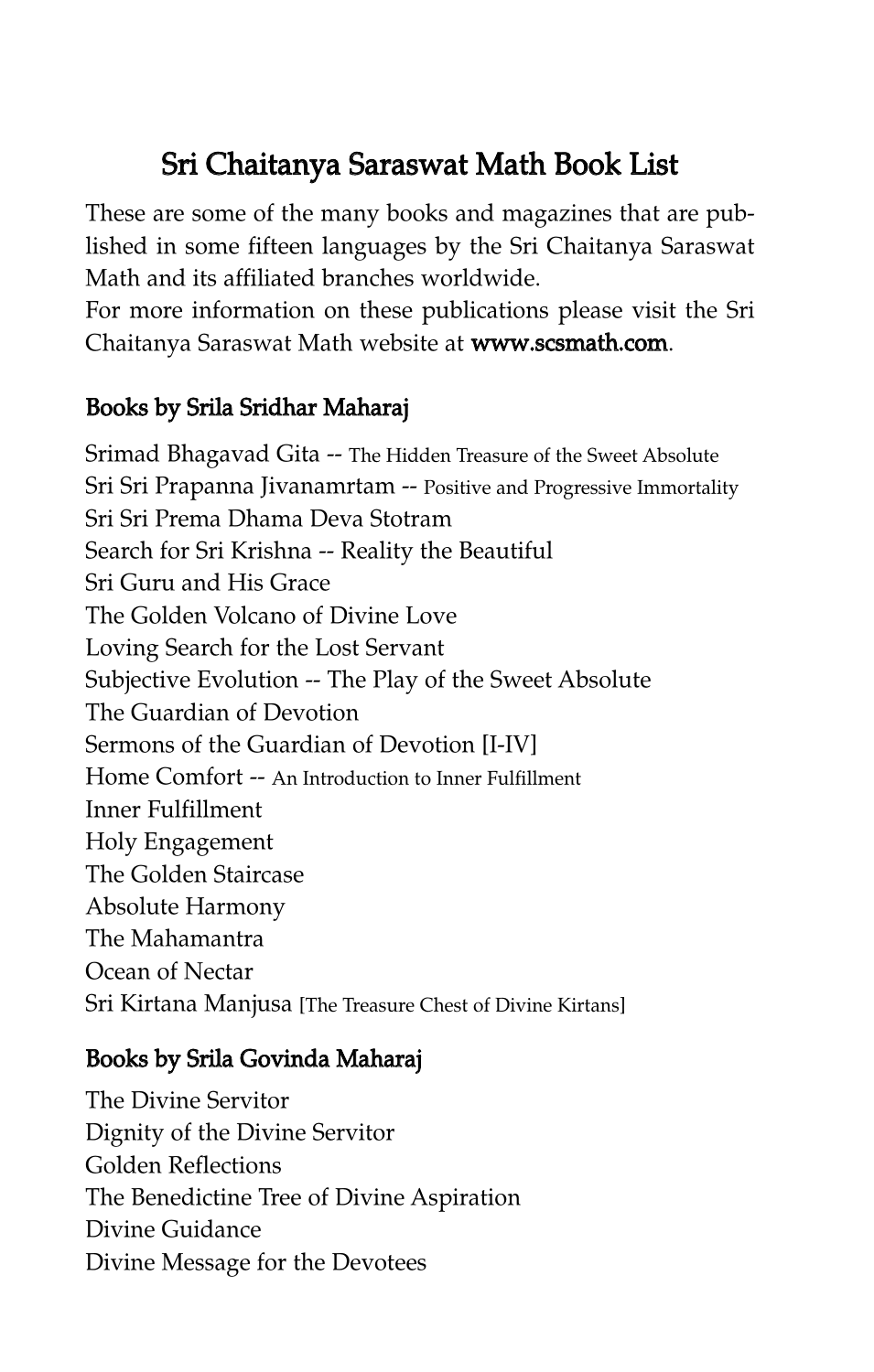# Sri Guru-Varga

Sri Brahma Samhita -- Quintessence of Reality the Beautiful The Bhagavata (Srila Bhaktivinoda Thakur) Sri Chaitanya Mahaprabhu

-- His Life and Precepts (Srila Bhaktivinoda Thakur) Sri Nabadwip Bhava Taranga (Srila Bhaktivinoda Thakur) Relative Worlds (Srila Bhakti Siddhanta Saraswati Thakur) Sri Chaitanya Saraswati [The Voice of Sri Chaitanyadev]

Newsletters & Magazines

Sri Gaudiya Darshan Nabadwip News Bulletin Sri Vaisnava Toshani Vaishnava Seva Vaisnava Transmission Counterpoint

## Spanish

La Busqueda de Sri Krishna -- La Hermosa Realidad Sri Guru y Su Gracia El Volcan Dorado del Amor Divino El Guardian de la Devocion La Busqueda Amorosa en pos del Sirviente Perdido El Bhagavata -- Su Filosofia, Su Etica y Su Teologia Dulce Hogar Un Mensaje Divino para los Devotos Sri Gaudiya Darshan [revista publicada] Sri Sadhu-Sangha

## German

Auf der Suche nach Govinda -- Die Wunderschone Wirk-lichkeit Sri Guru und Seine Barmherzigkeit Der Gottliche Beschutzer Der Gottliche Diener Der Gottliche Unterweisungen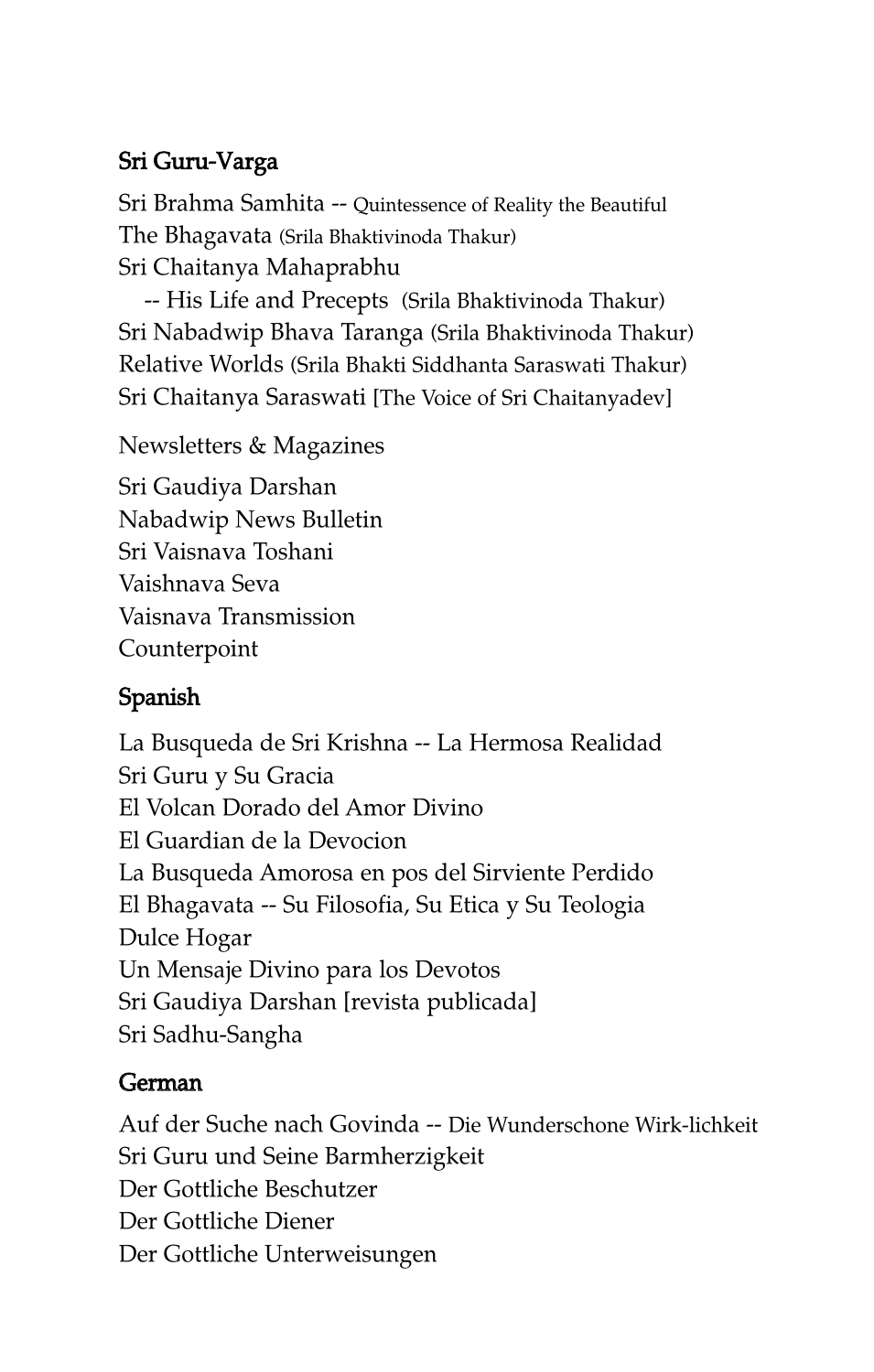Goldene Reflexionen Worte der Hingabe Amrta Ozean des Nektars Ahimsa, Sein und Bewusstsein Zuruck nach Hause Sri Chaitanya Saraswati Songbuch

## Dutch

Op Zoek Naar Sri Krsna de Wondermooie Werkelijkheid Sri Guru en Zijn Genade De Gouden Vulkaan van Goddelijke Liefde De Stem van Sri Chaitanyadev Sri Chaitanya's Achtledig Onderricht [Sri Siksastakam] Het Guru-Principe Sri Chaitanya Saraswati

## Italian

La Ricerca di Sri Krsna -- La Dolce Realta

Hungarian

A Kutatas Sri Krsna Utan A Bhagavata Az Arany Avatar Csodatevo Gopal

## **Czech**

Utecha Domova

## Russian

Sri Guru and His Grace

## Swedish

Sokandet efter Sri Krsna -- Verkligheten den Skona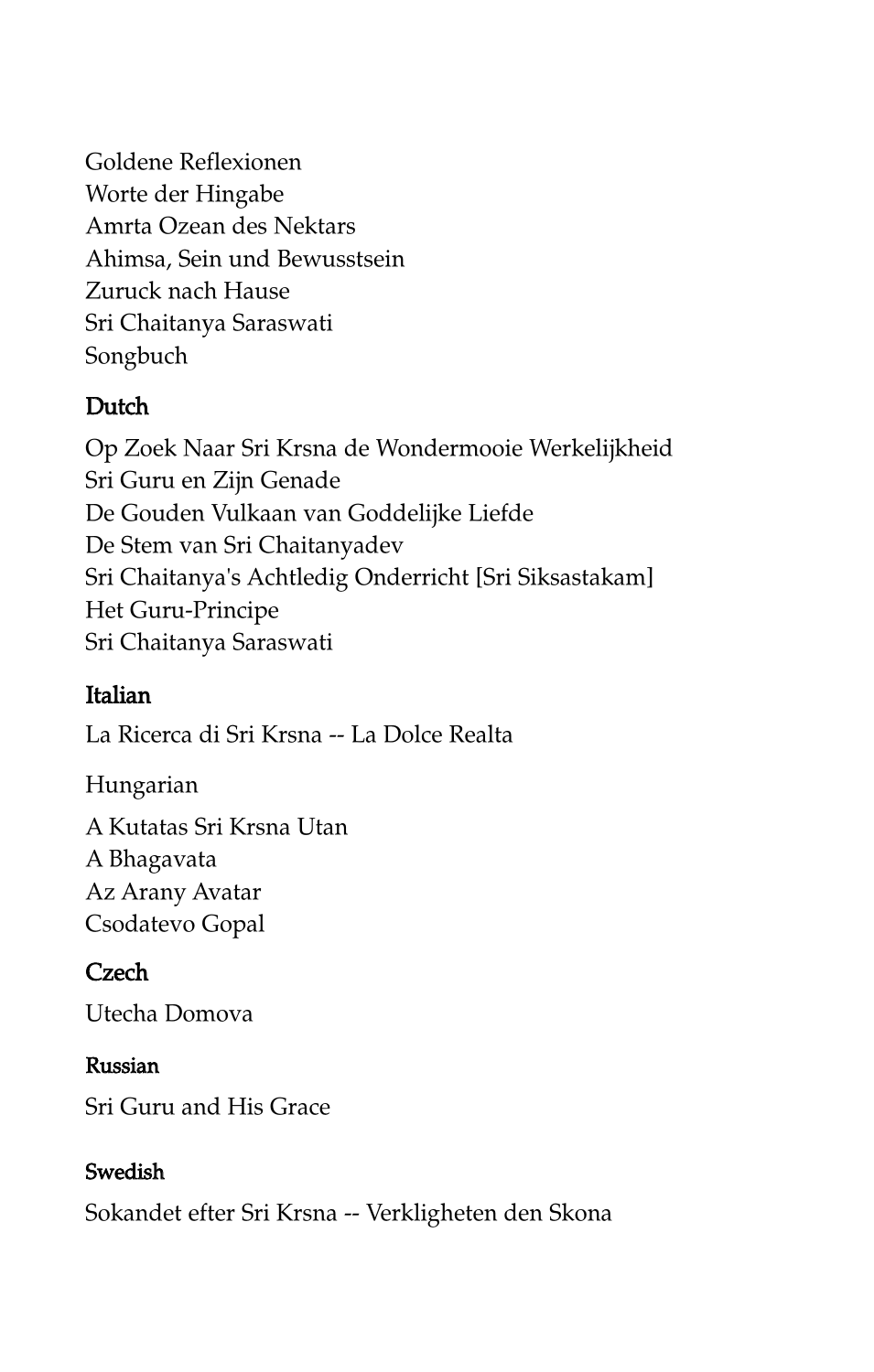## Portuguese

A Busca de Sri Krsna -- A Realidade, O Belo Sri Guru e Sua Graca O Vulcao Dourado Do Amor Divino Evolucao Subjectiva As Divinas Instrucoes do Guadiao da Devocao Servo Divino Comforto Do Lar Evidencia

## Bengali

Sri Sri Prapanna Jivanamrtam Sri Prema Dhama Deva Stotram Sri Siksastaka Sri Chaitanya Caritamrta Sri Srimad Bhagavad Gita Sri Bhakti Rasamrta Sindhuh Sri Bhakti Raksak Divya Vani Sri Sri Kalyan Kalpataru Sri Krsna Karnamrta Sri Gaudiya Darsan Sri Kirtana Manjusa Sri Gaudiya Gitanjali Sri Krsnanusilana Sangha Vani Sri Nabadwip Dham Mahatmya Sri Nabadwip Bhavataranga Sri Nama Namabhasa Namaparadha Vicar Sri Namabhajan o Vicar Pranali Saranagati Arcan Kan Amrta Vidya Tattva Viveka Paramartha Dharmma Nirnay Sri Chaitanyadever Vaisistya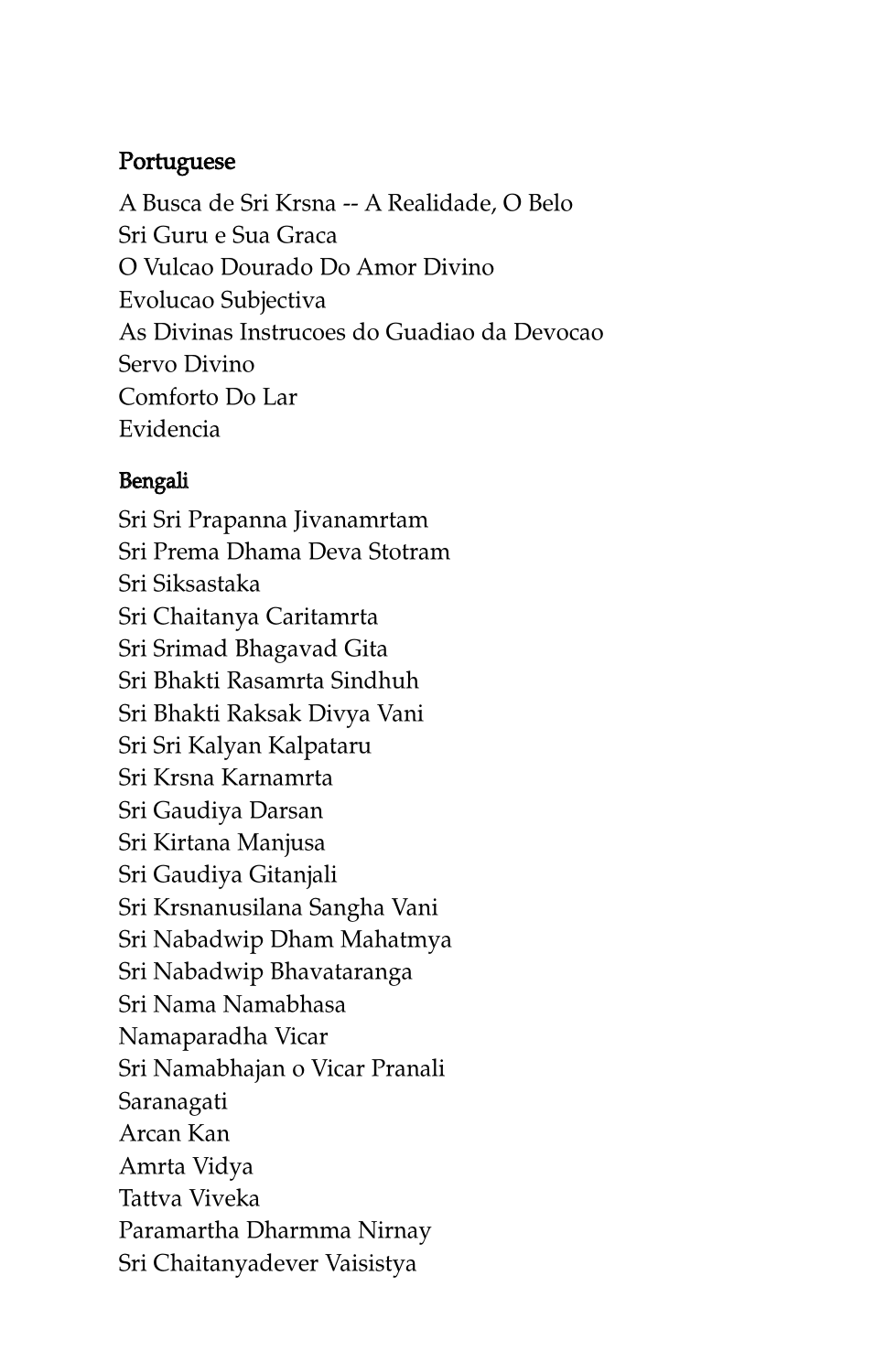# Hindi

Amrta Vidya Siksastakam

# Oriyan

Amrta-Vidya Guru Kripa Benedictine Tree of Divine Aspiration

# Tamil

Divine Guidance Home Comfort

# Farsi

Mahamantra Yoga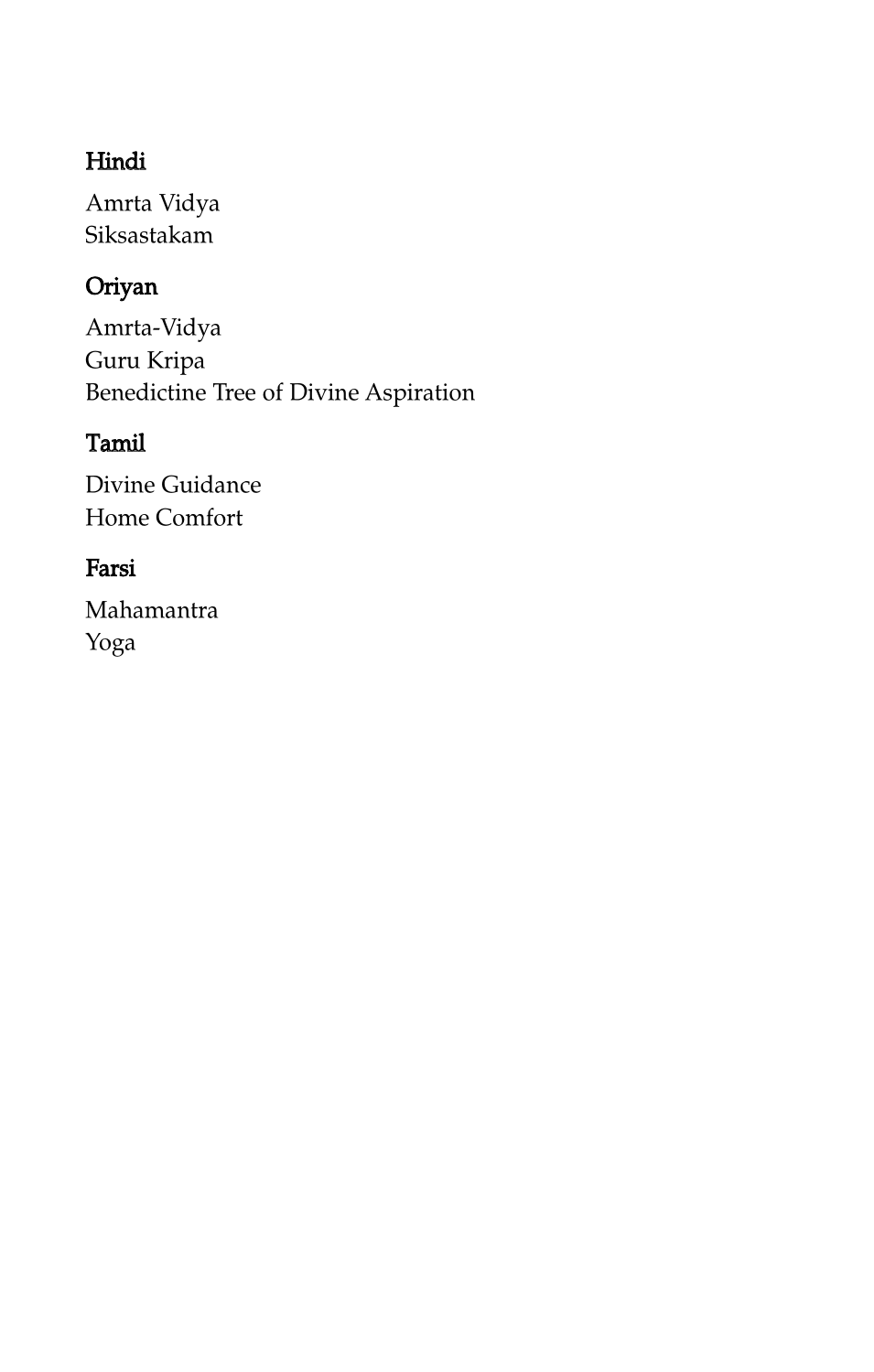# Sri Chaitanya Saraswat Math

Sri Chaitanya Saraswat Math Road, Kolerganj, P.O. Nabadwip, Dt. Nadia, Pin 741302, West Bengal, India **□**: (03472) 240086 & 240752 E-mail: math@scsmath.com

> **Sri Chaitanya Saraswat Math's principal Web site:**  http://www.scsmath.com/

### Affiliated Main Centres & Branches Worldwide

## **India**

### **Calcutta**

**Sree Chaitanya Saraswata Krishnanushilana Sangha** Opp. Tank 3, 487 Dum Dum Park Calcutta, Pin 700055,

West Bengal, India Phone: (033) 2590 9175 & 2590 6508 Email: calcutta@scsmath.com

#### **Sree Chaitanya Saraswata Krishnanushilana Sangha**

Kaikhali, Chiriamore (by Calcutta Airport) P.O. Airport, Calcutta, Pin 700052 West Bengal, India Phone: (033) 2573-5428

#### **Burdwan**

### **Sri Chaitanya Saraswat Ashram**

P.O. and Village Hapaniya District of Burdwan West Bengal, India Phone: (03453) 249505

#### **Sri Chaitanya Sridhar Govinda Seva Ashram**

Village of Bamunpara, P.O. Khanpur District of Burdwan West Bengal, India

#### **Orissa**

**Sri Chaitanya Saraswat Math** Bidhava Ashram Road, Gaur Batsahi Puri, Pin 752001, Orissa, India Phone: (06752) 231413

#### **Mathura**

**Srila Sridhar Swami Seva Ashram** Dasbisa, P.O. Govardhan District of Mathura, Pin 281502 Uttar Pradesh, India Phone: (0565) 281-5495

# **Sri Chaitanya Saraswat Math & Mission**

96 Seva Kunja, Vrindavan District of Mathura, Pin 281121 Uttar Pradesh, India Phone: (0565) 446778

## **U.S.A.**

**California Sri Chaitanya Saraswat Seva Ashram** 2900 North Rodeo Gulch Road Soquel, CA 95073, U.S.A. Ph: (831) 462-4712 Fax: (831) 462-9472 Email: soquel@scsmath.org Web: http://www.lcd.com/sevashram/

#### **Sri Chaitanya Saraswat Seva Ashram**

269 E. Saint James Street San Jose, Ca 95112, U.S.A Phone: (408) 288 6360 & (408) 287-6360 Email: devi@scsmath.com http://www.lcd.com/sevashram/sanjose

#### **New York**

#### **Sri Chaitanya Saraswat Math**

P.O. Box 311, Oaklyn NJ, U.S.A. Phone: (856) 962-8888 Fax: (856) 962-0894 Email: bkgiri@scsmath.com Web: http://www.scsmathny.org and: http://www.scxmathnj.org

#### **Oregon**

#### **Sri Chaitanya Saraswat Ashram** 755 N. Bertelsen Ave. Eugene, OR 97402 Phone: (541) 687-1093 email: oregon@scsmath.org

#### **Hawaii**

#### **Sri Chaitanya Sridhar Govinda Mission**

RR1 Box 450-D, Crater Road Kula, Maui, HI 96790, U.S.A. Phone & Fax: (808) 878-6821 Email: mdasa@krsna.cc Web: http://www.krsna.cc/

#### **Sri Chaitanya Sanctuary**

P.O. Box 1292, Honokaa, HI 96727, U.S.A. Email: bororaj@yahoo.com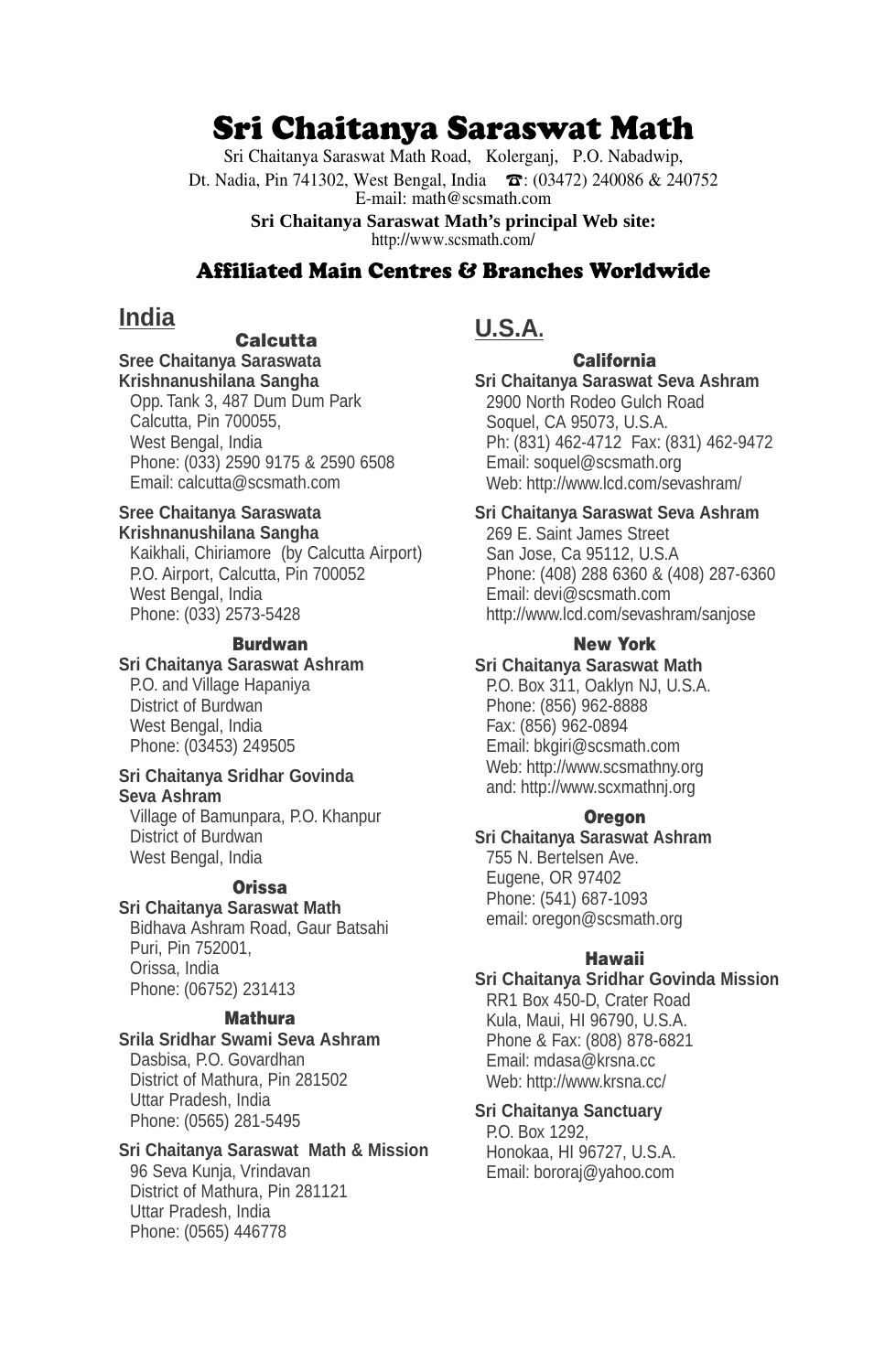## **CANADA**

#### **Montreal**

**Sri Chaitanya Saraswat Sridhar Ashram** 4271 De Rouen #8, Montreal Quebec, H1V 1G8, Canada Phone: (514) 899-5226 Fax: (831) 462-9472 Email: vidyasundar@sympatico.ca

## **Mexico**

**Mérida**

**Sri Chaitanya Saraswati Sridhar Seva Ashram de México, A.R.**

Calle 69-B, No. 537, Fracc. Santa Isabel Kanasín, Yucatán c.p. 97370, Mexico Phone: (52-999) 982-8444 Email: merida@scsmath.org

#### **Guadalajara**

**Sri Chaitanya Saraswati Sridhar Seva Ashram de México, A.R.**

Reforma No. 864, Sector Hidalgo Guadalajara, Jalisco, c.p. 44280 Mexico Phone: (52-33) 3826-9613 Email: guadalajara@scsmath.org

#### **Monterrey**

**Sri Chaitanya Saraswat Krishnanushilana Sangha** Alhelí 1628, Col Santa María Cd. Guadalupe, Nuevo León, c.p. 67160, Mexico Phone: (52-8) 360-41-42

#### **Sri Chaitanya Saraswati Seva Ashram de México, A.R.**

Apartado Postal 510 Col. del Valle, Nuevo León, c.p. 66250, Mexico Phone: (52-8) 319-53-58 & 356-49-45 Email: madhumayi@mail.cmact.com

#### **Tijuana**

#### **Sri Chaitanya Saraswati Sridhar Seva Ashram de México, A.R.**

Ave. de las Rosas 9, Fracc. del Prado c.p. 22440, Tijuana, Mexico Ph: (52-664) 608-9154 Email: tijuana@scsmath.org

#### **Veracruz**

#### **Sri Chaitanya Saraswati Sridhar Seva Ashram de México, A.R.**

1ro. de Mayo No.1057, (entre Iturbide y Azueta) Veracruz, Veracruz, c.p. 91700, Mexico Phone: (52-229) 931-3024 Email: madhuchanda@ver.megared.net.mx

#### **Orizaba**

#### **Sri Chaitanya Saraswati Sridhar Seva Ashram de México, A.R.**

Andador 13 No. 108, U. Hab. El Trebol Orizaba, Veracruz, c.p. 94348, Mexico

#### **México D.F.**

## **Sri Chaitanya Saraswati Sridhar Seva**

**Ashram de México, A.R.** Fernando Villalpando No.100, interior 103 Col. Guadalupe Inn, Deleg. Alvaro Obregón México, D.F., c.p.01020, Mexico Fax: (52-55) 5097-0533

### **Morelia**

Email: aradia53@hotmail.com

**Sri Chaitanya Saraswati Sridhar Seva Ashram de México, A.R.** Calle Loma Florida No 258 Sector Independencia, Col. Lomas Del Valle Morelia, Michoacán, c.p. 58170 Mexico

Phone: (52-443) 327-5349 Email: bhagavan@unimedia.net.mx

## **Europe**

#### **England**

**Sri Chaitanya Saraswat Math** 466 Green Street London E13 9DB, U.K. Phone: (0208) 552-3551 Email: londonmath@scsmath.org

### **Republic of Ireland**

### **Sri Chaitanya Saraswat Sangha**

C/O Devaswarupa Das 14 marks Alley off Francis St., Dublin 8, Eire Tel: [+353] 1 454 5208 Email: ireland@scsmath.org

### **Italy**

**Villa Govinda Ashram** Via Regondino, 5 23887 Olgiate Molgora (LC) Fraz. Regondino Rosso, Italy Tel: [+39] 039 9274445 Email: villagovinda\_ashram@virgilio.it

#### **Netherlands**

**Sri Chaitanya Saraswati Sridhar Ashram** Middachtenlaan 128 1333 XV Almere, Buiten, Netherlands Phone: 036 53 28150 Email: gandiva@chello.nl

### **Sri Chaitanya Saraswat Math**

Van Beuningenstraat 81 1051XD Amsterdam, Netherlands Phone: (020) 686-2099 Email: sacidevi@dds.nl

### **Portugal**

**Sri Chaitanya Saraswat Math,** Rua do Sobreiro 5, Cidreira, 3020-143 Coimbra, Portugal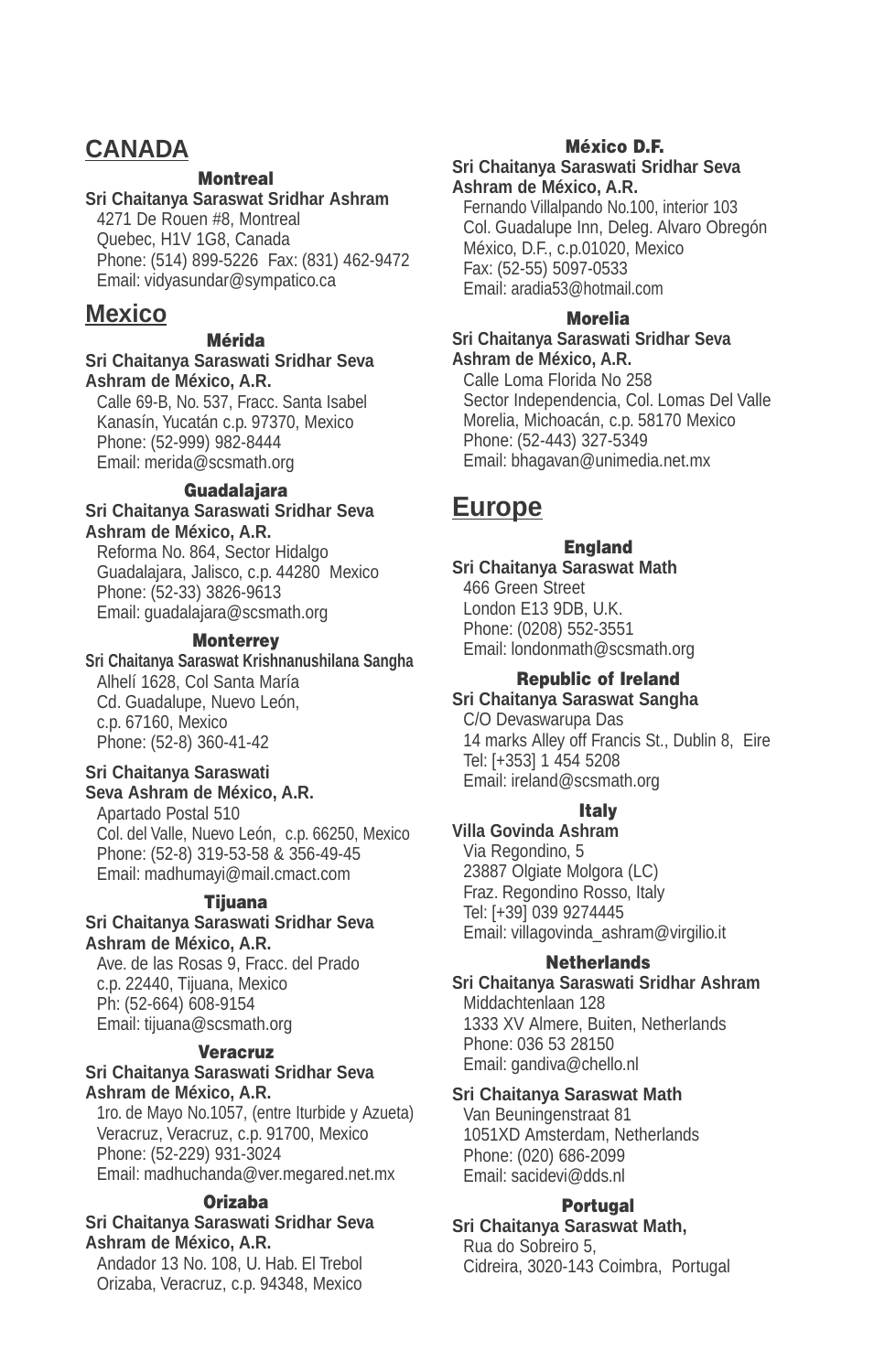#### **Hungary Sri Chaitanya Saraswat Math**

Andras Novak Pajzs utca 18. H-1025 Budapest, Hungary Ph: (361) 212 1917/8 Fax: (361) 212 2602 Email: sweetwater@scsmath.org

Mandala-Veda Ashram Attila Bakos Erdo utca 126. H-2092 Budakeszi, Hungary Phone: (36) 23-452-969 Email: budakeszi@scsmath.org

Sri Chaitanya Saraswat Community Centre Kozep fasor 7/A IV/12 6726 Szeged, Hungary Email: szeged@scsmath.org

**Slovak Republic (information)** Pavol Nemcek (Pavan Krishna Das) Vargova 22 984 01 Lucenec, Slovak Republic

### **Czech Republic**

**Sri Sridhar-Govinda Sangha** Libecina 14, 566 01 Libecina Posta Vysoke Myto, Czech Republic Email: czech@scsmath.org

### **Turkey**

**Sri Govinda Math Yoga Centre** Abdullah Cevdet sokak, No 33/8, Cankaya 06690 Ankara, Turkey Phone: 090 312 4415857 and 090 312 440 88 82 Email: turkey@scsmath.org

## **Australasia**

#### **Australia**

**Sri Govinda Dham** P.O. Box 72, Uki, via Murwillumbah N.S.W. 2484, Australia Phone: (0266) 795541 www.mandala.com.au/dham/ Email: uki@scsmath.org

#### **New Zealand**

**Sri Chaitanya Saraswat Sangha**

1030 Coatesville Riverhead Highway, Riverhead, Auckland, New Zealand. Tel: (09) 4125466 Email: auckland@scsmath.org

# **South America**

#### **Brazil**

**Sri Chaitanya Sridhar Govinda Seva Ashram** Krishna Sakti Ashram, P.O. Box 386 Campus do Jordao, Sao Paulo, Brazil Phone: (012) 263 3168 Email: ksa@scsmath.org

### **Sri Chaitanya Saraswat Sridhar Asan**

Rua Mario de Andrade 108, Caucacia Do Alto - Cotia Sao Paulo, Cep 06720-000, Brazil Phone: (011) 4611-1253 & 4611-6777 Email: bhuvana@uol.com.br

#### **Srila Govinda Maharaj Seva Ashram** P.O. Box 92.660, Prata dos Aredes Teresópolis Rio de Janeiro, Cep 25951-970, Brazil

Phone: (021) 644-6695 Email: akrishna@terenet.com.br

### **Srila Sridhar Govinda Sangha**

Rua Pedro Wayne, 78, Cep 91030-480 Porto Alegre, RS, Brazil Telephone: (051) 362-6448 Email: sridhar-govinda@vedas.cjb.net http://www.geocities.com/nityadasa/

#### **Sri Chaitanya Saraswat Math**

Rua: 13 de Maio 1184 ap.02 Curitiba - Parana - Brazil Tel: (41) 324-7816

### **Sri Chaitanya Saraswat Math**

Rua Quinto Bocaiuva, 537 Pajussara-Maceio-Alagoas Brasil-CEP 57030-320 Tel: 82-337-3374 Email: maceio@scsmath.org

Natal, RN, Eastern tip of Brazil: Information: Email: divya@bol.com.br

#### **Sri Chaitanya Saraswat Ashram**

Caixa Postal 39 - CEP: 72980-000 Pirenópolis-Goiás, Brasil Email: kirtan@loggo.com.br

#### **Ecuador**

**Srila Sridhar Swami Seva Ashram** P.O. Box 17-01-576, Quito, Ecuador Phone: 342-471 Fax: 408-439

### **Venezuela**

**Sri Chaitanya Sridhar Govinda Seva Ashram** Avenida Tuy con Avenida Chama Quinta Parama Karuna Caracas, Venezuela Phone: [+58} 212-754 1257 Email: paramakaruna@cantv.net

Urbanización Prados del Este calle Los Ríos c/calle El Carmen, Quinta Nieves, Madlen. Municipio Baruta. Caracas 1080. Venezuela Tel: 58 212 976 21 04 & 58 414 246 35 57 Email: kaliyakrishna@yahoo.com